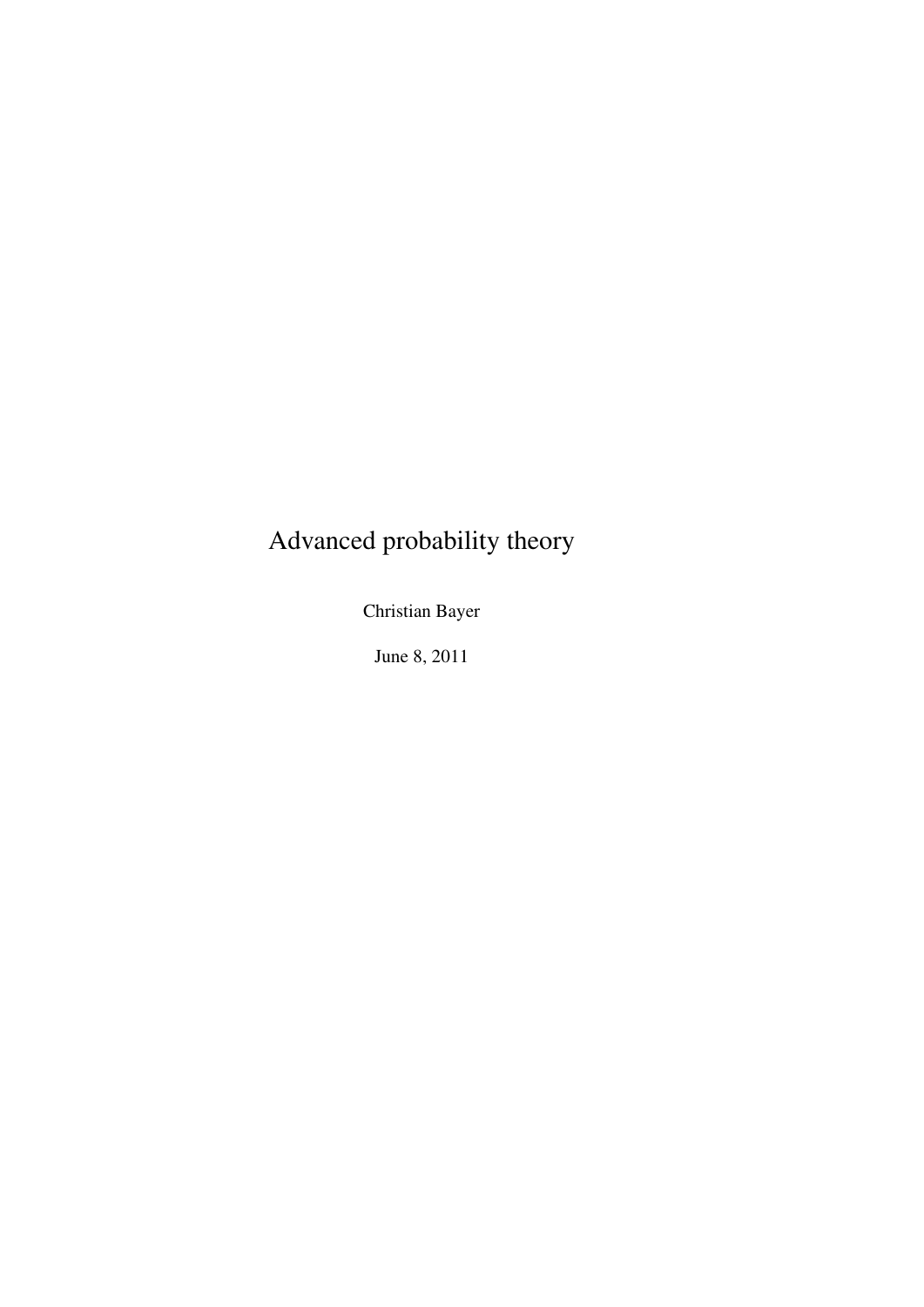# **Contents**

| 1            |                                 | <b>Introduction</b>                                                         | 4              |
|--------------|---------------------------------|-----------------------------------------------------------------------------|----------------|
|              | 1.1                             |                                                                             | $\overline{4}$ |
|              | 1.2                             | Terminology                                                                 | 7              |
|              | 1.3                             |                                                                             | 9              |
|              | 1.4                             |                                                                             | 10             |
| $\mathbf{2}$ | Independence                    |                                                                             | 11             |
|              | 2.1                             |                                                                             | 11             |
|              | 2.2                             |                                                                             | 13             |
|              | 2.3                             | The Borel-Cantelli lemma and 0-1-laws                                       | 18             |
| 3            | The strong law of large numbers |                                                                             | 22             |
|              | 3.1                             | The strong law of large numbers $\dots \dots \dots \dots \dots \dots \dots$ | 22             |
|              | 3.2                             |                                                                             | 24             |
|              | 3.3                             |                                                                             | 26             |
|              | 3.4                             |                                                                             | 29             |
|              |                                 | 3.4.1                                                                       | 29             |
|              |                                 | 3.4.2                                                                       | 30             |
| 4            | <b>Conditional expectations</b> |                                                                             | 33             |
|              | 4.1                             |                                                                             | 34             |
|              | 4.2                             | Markov kernels and regular conditional distributions                        | 37             |
|              | 4.3                             |                                                                             | 41             |
|              | 4.4                             |                                                                             | 43             |
| 5            |                                 | <b>Stochastic processes</b>                                                 | 47             |
|              | 5.1                             |                                                                             | 47             |
|              | 5.2                             |                                                                             | 50             |
|              | 5.3                             |                                                                             | 52             |
| 6            | <b>Brownian motion</b>          |                                                                             | 58             |
|              | 6.1                             |                                                                             | 58             |
|              | 6.2                             |                                                                             | 62             |
|              | 6.3                             |                                                                             | 65             |
| A            |                                 | Collection of results from elementary probability                           | 70             |
| B            |                                 | <b>Characteristic functions</b>                                             | 72             |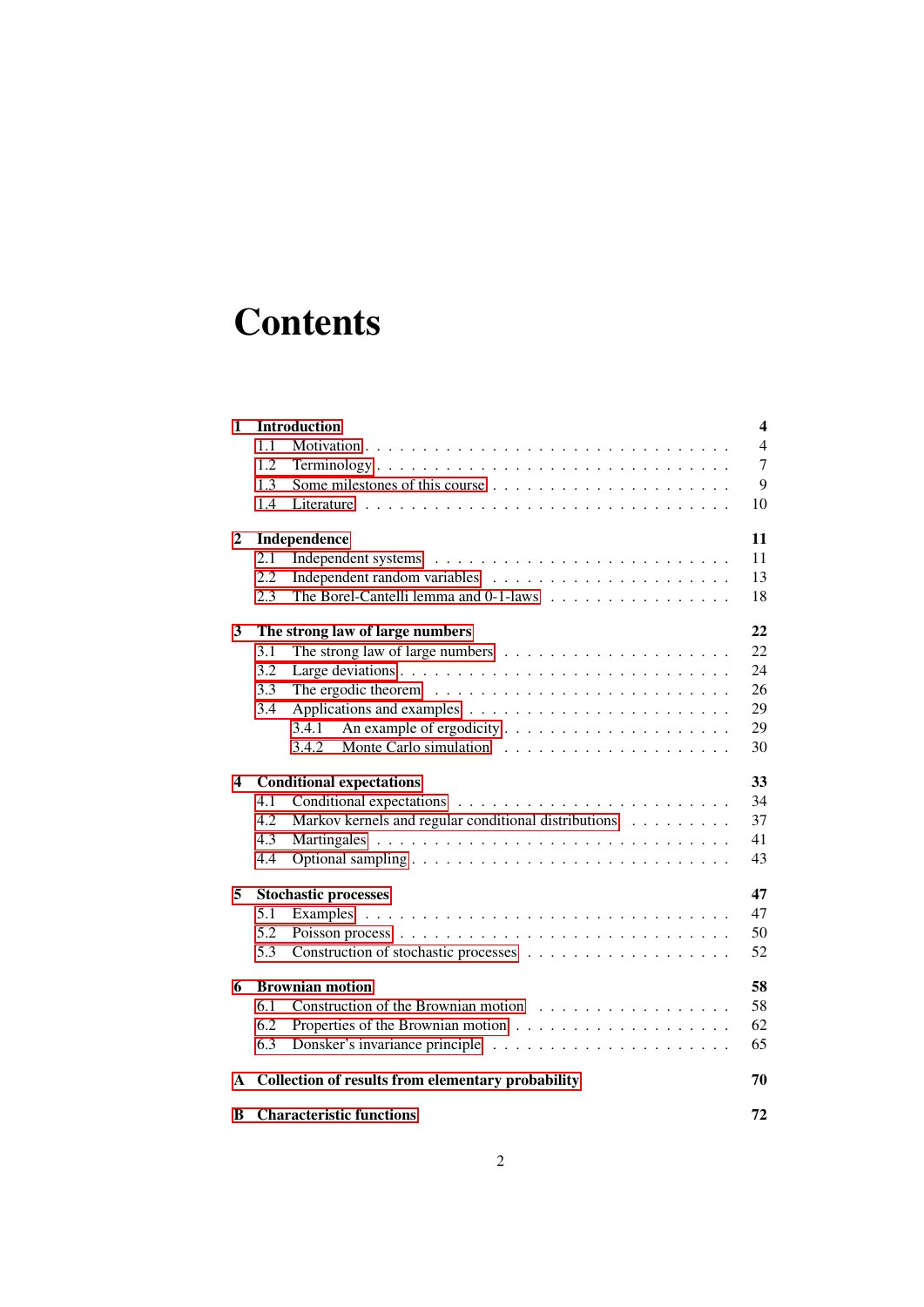[C Weak convergence and the central limit theorem](#page-75-0) 76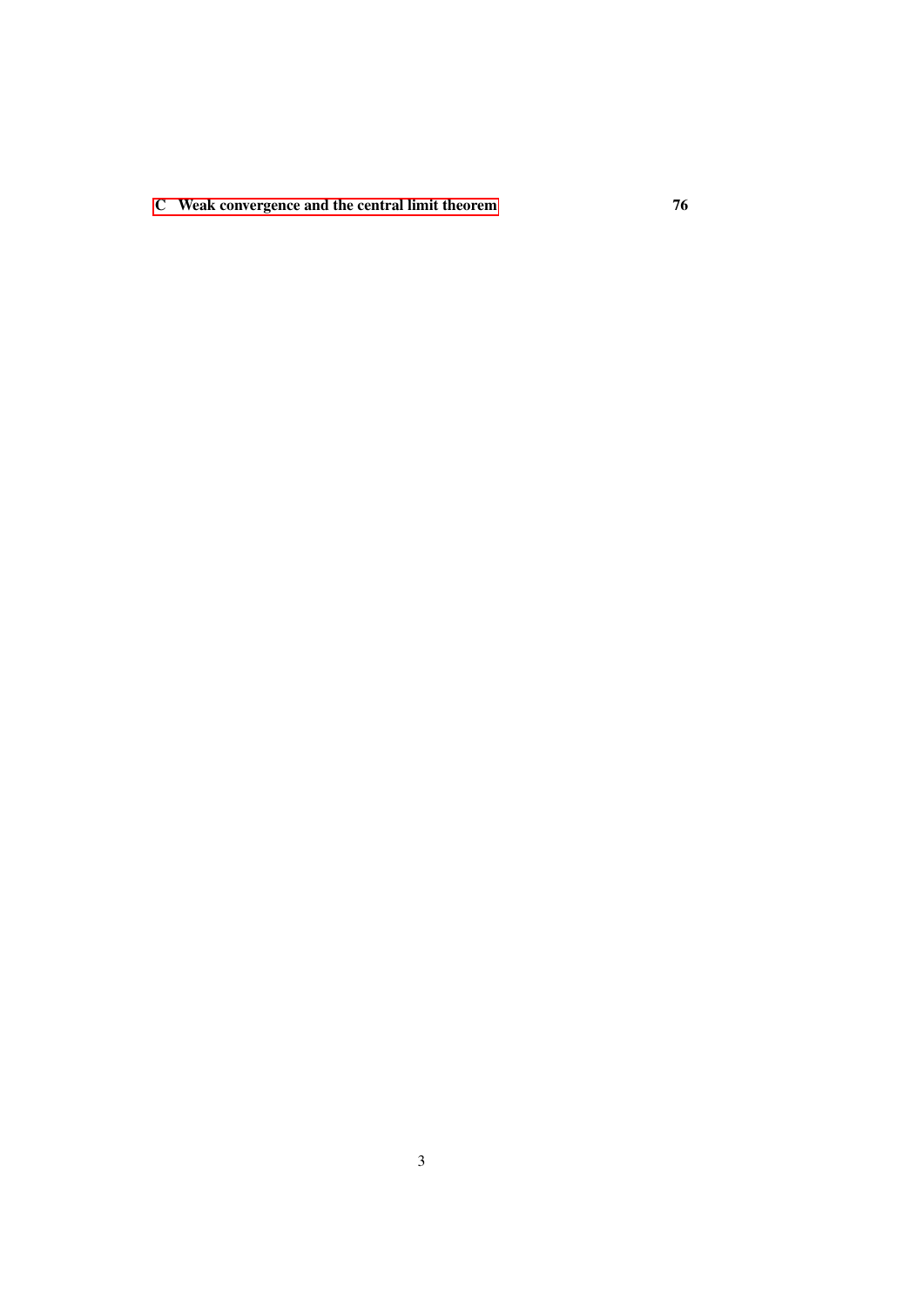## <span id="page-3-0"></span>Chapter 1

# Introduction

### <span id="page-3-1"></span>1.1 Motivation

<span id="page-3-2"></span>Let us start with the fundamental definition.

**Definition 1.1.** A *probability space* is a measure space  $(\Omega, \mathcal{F}, P)$  such that  $P(\Omega) = 1$ . The elements of the  $\sigma$ -algebra  $\mathcal F$  are called *events*.

Remark 1.2. The measure space of Definition [1.1](#page-3-2) is a model for the axiomatic definition of a probability space. Notice that this model works for every kind of probability, be it subjective, frequentist or other types of probabilities.

In the remainder of this section, I want to motivate this definition, which is in some contrast to the elementary setting – for simplicity, we restrict ourselves to the onedimensional case. Indeed, in elementary probability theory, one usually considers two quite different classes of models, namely

- 1. discrete models, where  $\Omega$  is a finite or countably infinite set and probabilities are given by  $P(\{\omega\}) = p_{\omega}$  for some sequence of non-negative numbers with  $\sum_{\omega \in \Omega} p_{\omega} = 1;$
- 2. continuous model with a (continuous, or at least Riemann integrable) density *p*, where probabilities of events *A* are defined by  $\int_A p(x)dx$ .

Some unification is achieved by the cumulative *distribution function*  $F(x) = P(1 - \infty, x)$ , but it is not always intuitive to work with the distribution function, and, moreover, some technical problems remain. There are some rather obvious advantages of Definition [1.1:](#page-3-2)

- 1. Both discrete and continuous models in the above sense are contained in Definition [1.1.](#page-3-2) Mixed models, with densities and point masses, are quite messy to deal with in elementary probability, but fit very naturally into the framework of Definition [1.1.](#page-3-2)
- 2. Definition [1.1](#page-3-2) allows to use the machinery of measure theory, in particular to convergence theorems (for interchanging limits and integrals/sums), which are often much simpler then the corresponding theorems for sums or Riemann integrals.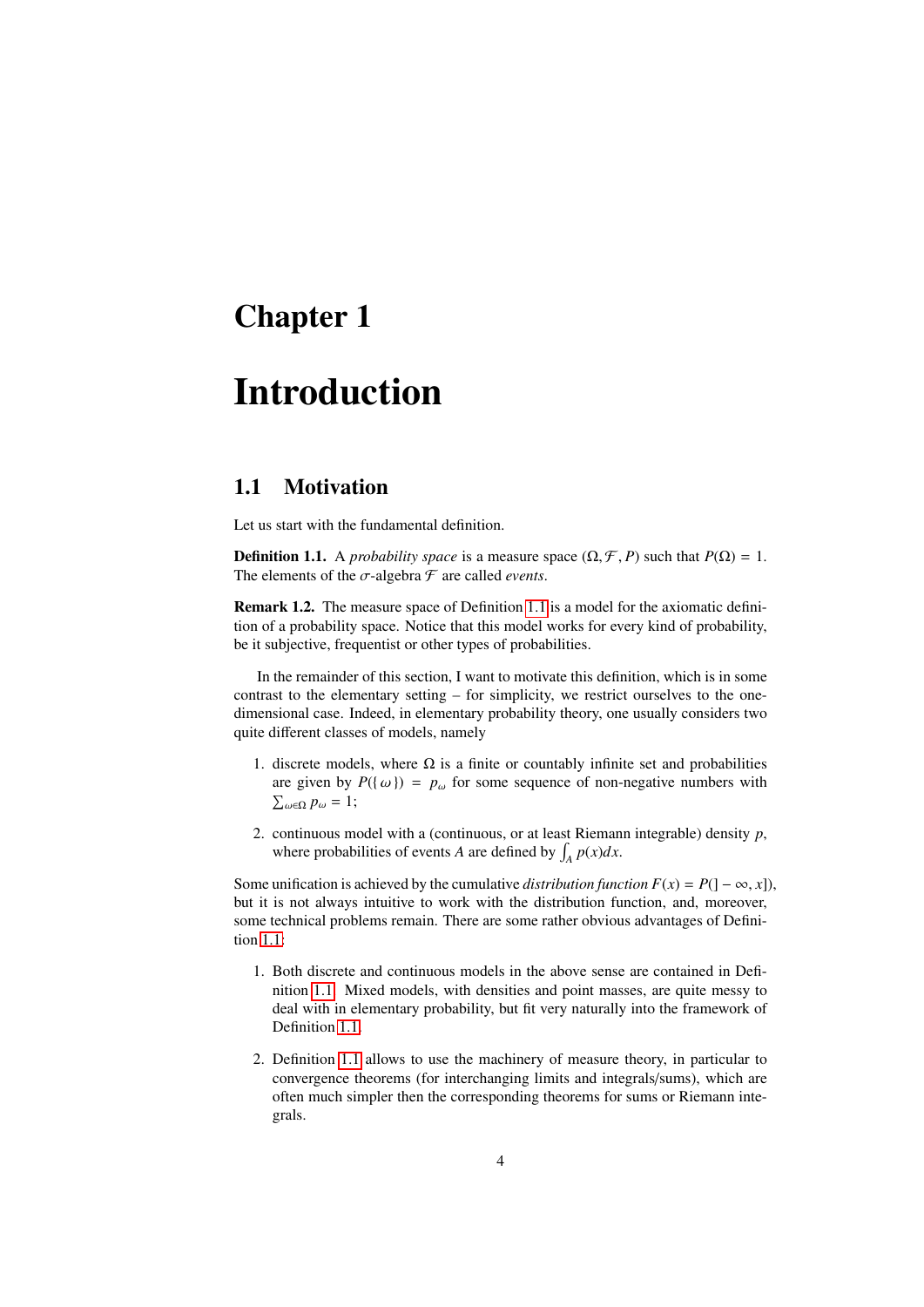3. Definition [1.1](#page-3-2) encompasses models, which are neither discrete nor continuous nor of the mixed type. Such models can actually appear for instance as limiting cases of elementary models. Moreover, they play an important role by providing counter-examples.

We will now, in some detail, describe a quite innocent probabilistic problem, where we can see how measure theory appears rather naturally. Let us toss one coin. There are two possible outcomes of the experiment, head and tail. Thus, we can choose our probability space to be  $\Omega_1 \coloneqq \{ H, T \}, \mathcal{F}_1 \coloneqq \mathcal{P}(\Omega_1)$  and the probability measure  $P_1({H}) = p, P_1({T}) = q := 1 - p$  with  $0 \le p \le 1$ . If we want to repeat the experiment *n* times (in an independent fashion, using the same coin), we can choose the probability space  $\Omega_n := \{ H, T \}^n$  again with the power set as  $\sigma$ -algebra  $\mathcal{F}_n$  and with the probabilities of the elementary events defined as the probabilities of the elementary events defined as

$$
P_n(\{\omega_1,\ldots,\omega_n\})\coloneqq \prod_{i=1}^n P_1(\{\omega_i\}),
$$

which is a product of *p*'s and *q*'s. Of course, the probability space  $(\Omega_n, \mathcal{F}_n, P_n)$  is nothing but the *n*-fold product measure space of  $(\Omega_1, \mathcal{F}_1, P_1)$ , symbolically

$$
(\Omega_n, \mathcal{F}_n, P_n) = (\Omega_1, \mathcal{F}_1, P_1)^{\otimes n}.
$$

At this stage, we might be interested in certain properties of the experiment. For instance, we might be interested in the number of heads appearing among the first *n* coin tosses. Principally, we could answer all questions regarding this random number given the notions introduced so far, e.g., the probability that exactly 2 heads appeared among the first four coin tosses is

#### $P_4(\{(H,H,T,T), (H,T,H,T), (H,T,T,H), (T,H,H,T), (T,H,T,H), (T,T,H,H)\}).$

However, intuition and notation becomes much simpler when we introduce *random variables*, for instance by setting  $X_1, \ldots, X_n : \Omega_n \to \{0, 1\}$ ,

(1.1) 
$$
X_i(\omega_1,\ldots,\omega_n) := \mathbf{1}_{\{H\}}(\omega_i) = \begin{cases} 1, & \omega_i = H, \\ 0, & \omega_i = T, \end{cases} \quad i = 1,\ldots,n.
$$

Then, the number of heads in the first *n* coin tosses is obviously given by  $X_1 + \cdots + X_n$ , and all the related probabilities can be expressed in terms of the distribution of the independent random variables  $X_i$ ,  $P(X_i = 1) = p$ . Notice an abuse of notation (which is rather typical in probability theory): take two different numbers  $n < m$  and consider the *k*'th coin toss  $X_k$ ,  $k \leq n$ . Then, in one case  $X_k : \Omega_n \to \{0, 1\}$ , in the other case  $X_k$ :  $\Omega_m \to \{0, 1\}$ . Obviously, these functions are different, since their domains of definition are different. However, in both cases, the distribution of the random variable is the same, and in both cases all the random variables  $X_k$ ,  $1 \leq k \leq n$ , are independent. Thus, for the sake of our probabilistic inquiry, we may treat both maps as if they were equal. In fact, this is true in much more generality. Indeed, we could have started with a different probability space  $(\Omega_1, \mathcal{F}_1, P_1)$ . For instance, we could have chosen  $\Omega_1 = \mathbb{R}$ ,  $\mathcal{F}_1 = \mathcal{B}(\mathbb{R})$  and  $P_1$  given by a density, e.g., by  $f(x) = \frac{1}{\sqrt{2\pi}}e^{-x^2/2}$ , and then define  $X_1(\omega) := \mathbf{1}_{[u,\infty]}(\omega)$  for some *u* such that  $P_1(X_1 = 1) = p$ . (And define, once again,  $(0 \nsubseteq P)$  as the product space) More obvious would be the choice  $0 = 0.11$  with  $(\Omega_n, \mathcal{F}_n, P_n)$  as the product space.) More obvious would be the choice  $\Omega_1 = \{0, 1\}$  with  $X_1(\omega) = \omega$  (the *canonical* probability space for the random variable  $X_1$ ). In all these cases, the probabilistic analysis of coin tosses will be completely analogous.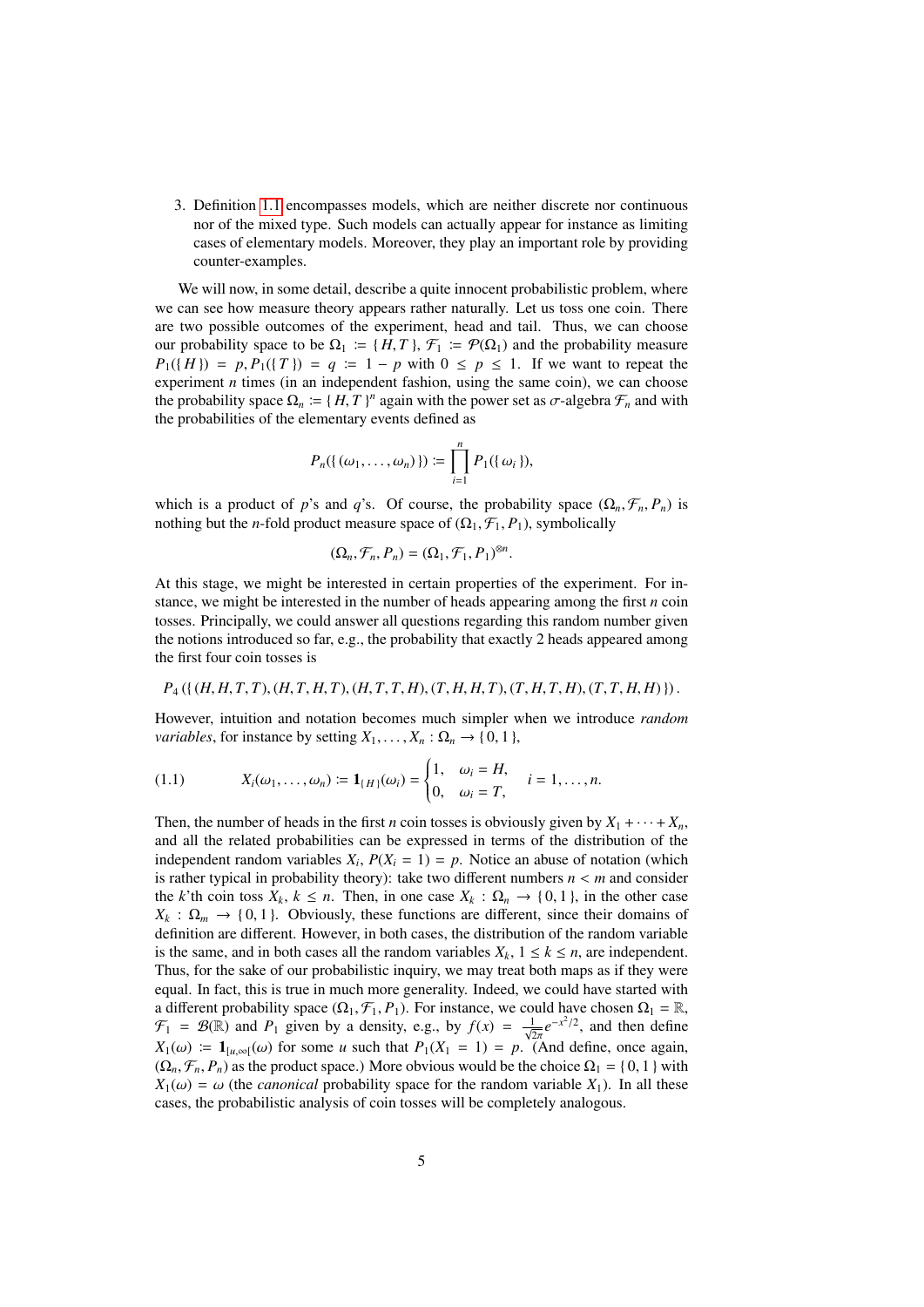In probability theory, only the distribution of the random variables under investigation matters, but not the underlying probability space.

In addition to questions about the probabilities of events in finite time, one is often also interested in asymptotic questions. For instance, if we do not know the parameter *p* before – the fairness of the coin – we could try to estimate it using statistics. The obvious estimator certainly is the sample mean, i.e.,

$$
\overline{p}^{(n)} \coloneqq \frac{1}{n} \sum_{i=1}^n X_i,
$$

and one of the most important problems in statistics is to determine whether  $\overline{p}^{(n)}$  converges for  $n \to \infty$  to the true value p and in which sense. The *weak law of large numbers* holds if the estimator converges in probability (i.e., in measure), which means that for every  $\epsilon > 0$ 

(1.2) 
$$
\lim_{n \to \infty} P(|\overline{p}^{(n)} - p| > \epsilon) = 0.
$$

The above statement is not quite precise, because we do not know (yet) how to construct a *common* probability space  $(\Omega, \mathcal{F}, P)$ , where all the random variables  $X_n$ ,  $n \in \mathbb{N}$ , are simultaneously defined. However, in the current situation we might be happy reformulating the statement  $(1.2)$  to say

<span id="page-5-0"></span>
$$
\lim_{n\to\infty} P_n\left(|\overline{p}^{(n)}-p|>\epsilon\right)=0,
$$

which is good enough for our current purpose. Much better than the weak law of large numbers is the *strong law of large numbers*, which implies convergence of the estimator *P*-almost everywhere – in probability theory, one usually says *"almost surely"* instead of *"almost everywhere"*. This means, we need to show that

(1.3) 
$$
P\left(\lim_{n\to\infty}\overline{p}^{(n)}=p\right)=1.
$$

If we want to prove the strong law of large numbers, then we really need to find a common probability space for all the (infinitely many) coin tosses, i.e., we need to construct an infinite product space.

While this construction was already given in the measure theory course, we use the opportunity to give a short reminder. The candidate for  $\Omega$  is obvious enough:  $\Omega = \{H, T\}^{\mathbb{N}},$  the set of all sequences taking values in  $\{H, T\}$ .<sup>[1](#page-5-1)</sup> The choice of  $\mathcal F$  is already not so clear. After all O is now an infinite (even uncountable) set. Therefore, it already not so clear. After all,  $\Omega$  is now an infinite (even uncountable) set. Therefore, it does not fit into the framework of discrete probability spaces anymore.  $P(\{\omega\}) = 0$  for any particular sequence  $\omega$  of coin tosses, but this does not determine *P*. In particular, the power set of  $\Omega$  may very well be too large a  $\sigma$ -algebra. On the other hand, the continuous model also does not fit well. However, since we are doing probability theory, we might argue that we really only care about the random variables  $X_n$ , i.e., we only need all the functions  $X_n : \Omega \to \{0, 1\}$ ,  $n \in \mathbb{N}$ , to be measurable, which leads to

<span id="page-5-1"></span><sup>&</sup>lt;sup>1</sup>More generally,  $\Omega$  is the Cartesian product of all the individual  $\Omega_i$ ,  $i \in I$ , symbolically,  $\Omega = \prod_{i \in I} \Omega_i$ , if we want to construct  $\bigotimes_{i \in I} (\Omega_i, \mathcal{F}_i, P_i)$  for a general index set *I*.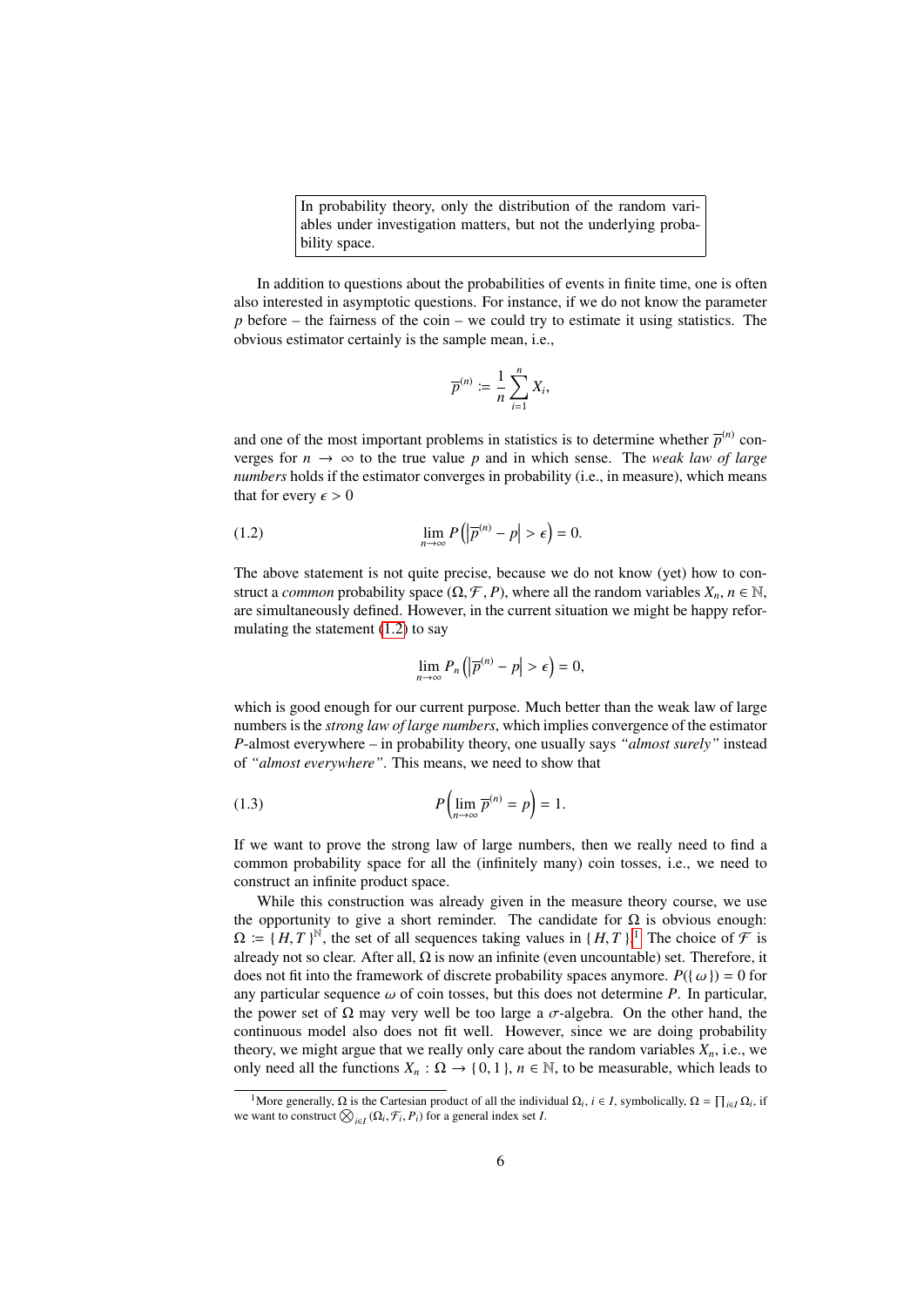the choice  $\mathcal{F} = \sigma((X_n)_{n \in \mathbb{N}})$ . Let now  $J \subset \mathbb{N}$  be a finite set, then  $X_J := (X_n)_{n \in J} : \Omega \to \{0, 1\}^J$  is measurable implying that the *cylinder sets*  $\{0, 1\}^J$  is measurable, implying that the *cylinder sets* 

<span id="page-6-2"></span>
$$
Z = \{ \omega \in \Omega \mid (\omega_{i_1}, \ldots, \omega_{i_k}) \in A \} =: p_J^{-1}(A)
$$

are measurable sets, where  $J = (i_1, \ldots, i_k) \subset \mathbb{N}$ ,  $k \in \mathbb{N}$ ,  $A \in \{H, T\}^k$  and  $p_J((\omega_n)) =$ <br>((a)  $\cup$  . For cylinder sets, however, we know how *P* should look like; we should have  $(\omega_i)_{i \in J}$ . For cylinder sets, however, we *know* how *P* should look like: we should have

(1.4) 
$$
P(Z) = P(p_J^{-1}(A)) = P_k(A).
$$

Finally, one can prove that there is a unique probability measure *P* having the property [\(1.4\)](#page-6-2) for all cylinder sets *Z*. [3](#page-6-3)

### <span id="page-6-0"></span>1.2 Terminology

We start with a very formal definition of random variables.

**Definition 1.3.** Given a probability space  $(\Omega, \mathcal{F}, P)$  and some measurable space  $(A, \mathcal{A})$ . Then any  $\mathcal{F}\text{-}\mathcal{A}\text{-measurable map }X:\Omega\to A$  is called *random variable*.

With decreasing level of importance (and frequency), we shall consider random variables taking values in

- R with the Borel  $\sigma$ -algebra  $\mathcal{B}(\mathbb{R})$ ;
- the Euclidean space  $\mathbb{R}^n$  with the Borel  $\sigma$ -algebra  $\mathcal{B}(\mathbb{R}^n)$ ;
- a Banach space *E* with its Borel  $\sigma$ -algebra  $\mathcal{B}(E)$ ;
- a Polish space<sup>[4](#page-6-4)</sup> *M* with its Borel  $\sigma$ -algebra  $\mathcal{B}(M)$ .

**Remark 1.4.** We may also use random variables taking values, for instance, in  $\mathbb{R} \cup \{\pm \infty\}$ .

As we have noticed before, in probability theory the underlying probability space usually does not matter, problems are formulated and treated in terms of random variables. Of course, not every probability space can carry any type of random variables. For instance, we cannot define a Gaussian random variable on the probability space  $(\Omega_1, \mathcal{F}_1, P_1)$  used in section [1.1.](#page-3-1) This leads to the notion of the distribution of a random variable.

**Definition 1.5.** Given a probability space  $(\Omega, \mathcal{F}, P)$ , a measurable space  $(A, \mathcal{A})$  and a random variable  $X : \Omega \to A$ . The image measure  $P_X$  on  $(A, \mathcal{A})$  (i.e., the measure defined by  $P_X(B) := P(X^{-1}(B)), B \in \mathcal{A}$ ) is called *distribution* of *X*.

<span id="page-6-1"></span><sup>&</sup>lt;sup>2</sup>In general, we introduce the projections *p<sub>i</sub>* : Ω → Ω<sub>*i*</sub> defined by *p<sub>i</sub>*((ω*j*)<sub>*j*∈*I*</sub>) = ω*<sub>i</sub>* and set *F* =  $\sigma((p_i)_{i \in I}) = \sigma(\bigcup_{i \in I} p_i^{-1}(\mathcal{F}_i))$ . Of course, the definition in the dice-throwing example of the text coincides with this definition of  $\mathcal{F}$ with this definition of  $\mathcal{F}$ .

<span id="page-6-3"></span><sup>&</sup>lt;sup>3</sup>In general, cylinder sets have the form  $Z = p_J^{-1}(A)$ , where  $p_J$  is defined as above and  $A \in \bigotimes_{i \in J} \mathcal{F}_i$ . Then, consider the well-known finite product measure  $P_J$  defined on  $\bigotimes_{i \in J} \mathcal{F}_i$ . Then the requirement [\(1.4\)](#page-6-2) is recast to say that  $P(Z) = P_J(A)$ . Again, one can prove existence and uniqueness of such a probability measure on  $(\Omega, \mathcal{F})$ , just like in the countable case. For a proof in the case of a countable index set *I* see the lecture notes of F. Hofbauer, for the proof in the general case see Bauer, Satz 9.2.

<span id="page-6-4"></span><sup>&</sup>lt;sup>4</sup>A Polish space is a separable, complete metric space.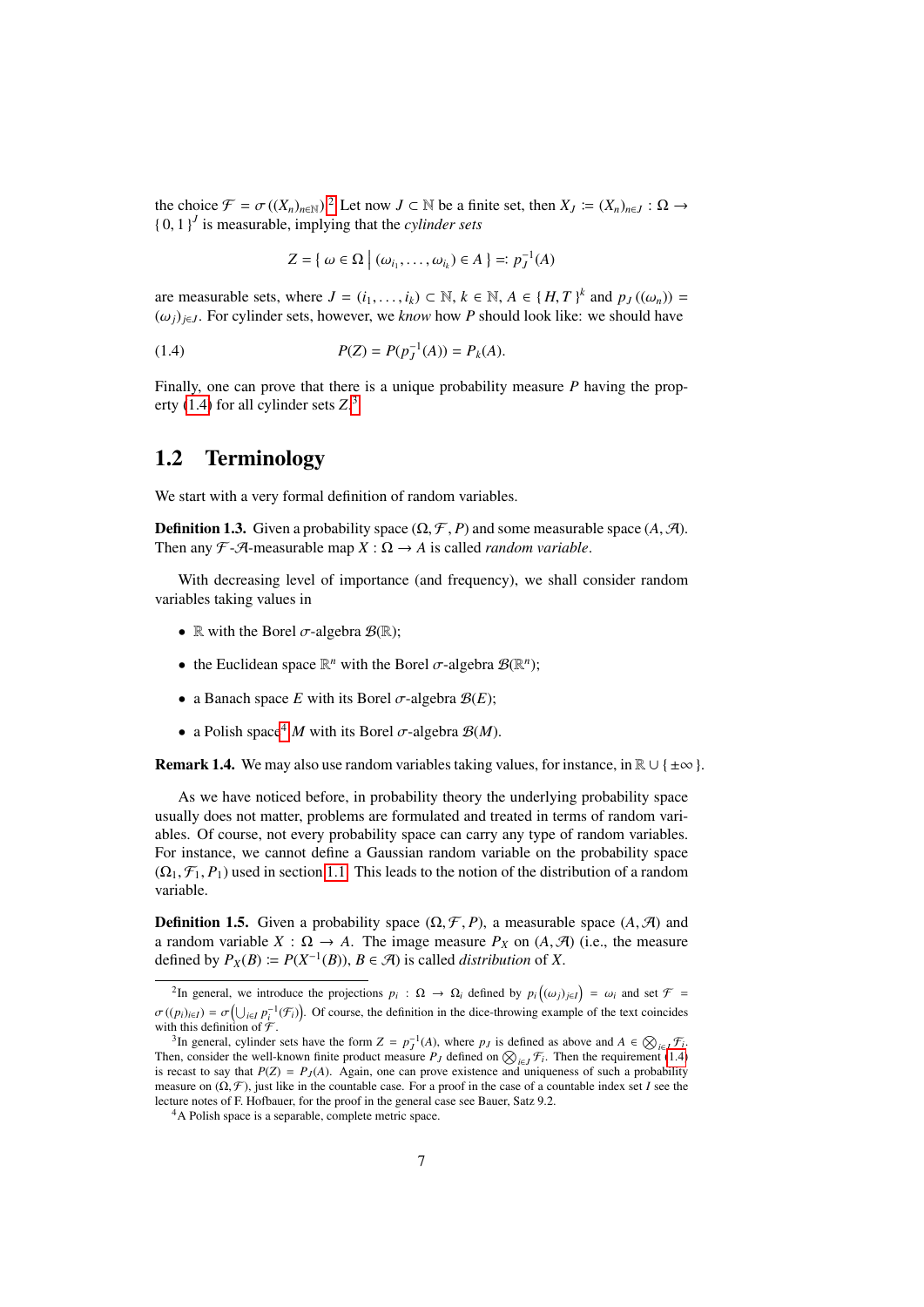**Remark 1.6.** Obviously,  $(A, \mathcal{A}, P_X)$  is again a probability space. Let us define a map id<sub>*A*</sub> : *A* → *A* by id<sub>*A*</sub>(*x*) = *x*, *x* ∈ *A*. We understand id<sub>*A*</sub> as random variable mapping the probability space  $(A, \mathcal{A}, P_X)$  into itself. Then the distribution of  $id_A$  is  $P_X$ , i.e., *X* and  $id_A$ have the same distributions. In particular, this example shows that for every probability measure *P* one can find a random variable *X* (defined on a suitable probability space) whose distribution is *P*. Moreover, the random variable is certainly not unique.

If a random variable X takes values in the Euclidean space  $\mathbb{R}^n$ , then we can define its integral.

**Definition 1.7.** Let *X* be a random variable defined on a probability space  $(\Omega, \mathcal{F}, P)$ taking values in  $\mathbb{R}$  (with the Borel  $\sigma$ -algebra). If |*X*| is an integrable function or *X*  $\geq$  0, then we define the *expectation* or *expected value* as its integral and write

$$
E[X] := \int_{\Omega} X dP = \int_{\Omega} X(\omega) P(d\omega).
$$

If  $X = (X_1, \ldots, X_n)$  takes its values in the space  $\mathbb{R}^n$  equipped with its Borel  $\sigma$ -algebra and  $||X||$  is integrable, then we define  $F[X] := (F[X_1] - F[X_1])$ and  $||X||$  is integrable, then we define  $E[X] := (E[X_1], \ldots, E[X_n]).$ 

If, e.g., the negative part  $X^-$  is integrable, whereas the positive part is not, we will also write that  $E[X] = \infty$ . Of course, all the properties of the integral with respect to a measure obtained in measure theory carry over. In particular, we have the following often used formula, sometimes called the "theorem of the intuitive statistician".

<span id="page-7-1"></span>**Lemma 1.8.** *Let X be a real random variable on*  $(\Omega, \mathcal{F}, P)$ .<sup>[5](#page-7-0)</sup> *Moreover, let g* :  $\mathbb{R} \to \mathbb{R}$  *he measurable such that*  $|a \circ X|$  *is integrable. Then be measurable such that* |*g* ◦ *X*| *is integrable. Then*

$$
E[g(X)] := E[g \circ X] = \int_{\Omega} g(X(\omega))P(d\omega) = \int_{\mathbb{R}} g(x)P_X(dx).
$$

In particular, the lemma implies that the expectation of a random variable is the integral of the identity function with respect to the distribution of the random variable.

En passant, we note that the distribution of a real-valued random variable has a uniquely defined *(cumulative) distribution function*

$$
F(x) := P(X \le x) := P(X^{-1}(]-\infty, x]),
$$

which is right-continuous and increasing and satisfies  $F(-\infty) = 0$ ,  $F(+\infty) = 1$ . Moreover, any such function uniquely determines a distribution on the real line. Then, the integrals of Lemma [1.8](#page-7-1) can equivalently be expressed as Lebesgue-Stieltjes integral with respect to the distribution function *F*

$$
E[g(X)] = \int_{\mathbb{R}} g(x) dF(x).
$$

Of course, the expectation coincides with the elementary definitions for discrete and continuous distributions. As in the elementary case, we also introduce higher moments.

**Definition 1.9.** Let  $p \ge 1$  and assume that  $|X|^p$  is integrable. Then  $E[X^p]$  is the *p'th moment* of *X*. For square-integrable random variables the *variance* is defined  $\text{by } V[X] \coloneqq E[(X - E[X])^2].$ 

<span id="page-7-0"></span><sup>&</sup>lt;sup>5</sup>By this we mean that *X* is an  $\mathcal{F}\text{-}\mathcal{B}(\mathbb{R})$ -measurable map from  $\Omega$  to  $\mathbb{R}$ . In the following we will often omit such obvious qualifications.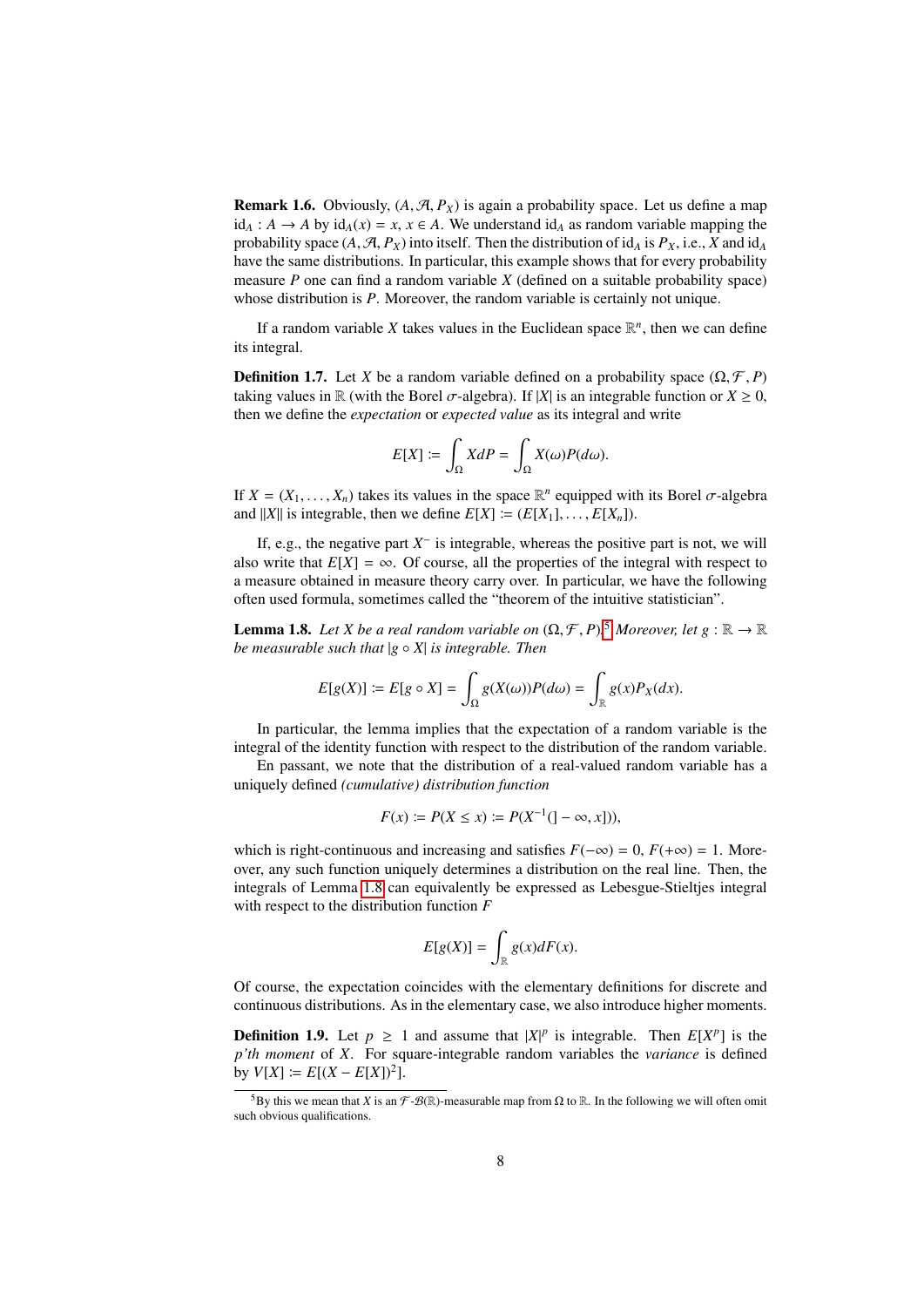Of course, the classical inequalities like Markov's inequality or Chebyshev's inequality immediately carry over from the elementary setting.

In many applications, we use probabilistic models for the evolution of some quantity in time. In its most abstract form, this leads to

<span id="page-8-1"></span>**Definition 1.10.** Given an index set *I* (usually  $I = \mathbb{N}$  or  $I = [0, \infty]$  or subsets thereof), a collection of random variables  $(X_i)_{i \in I}$  (defined on a common probability space) is called a *stochastic process*.

> Like in Definition [1.10,](#page-8-1) we will often omit the probability space  $(\Omega, \mathcal{F}, P)$  from statements. If the probability space is not explicitly mentioned, it is tacitly assumed that there exists a probability space, where all relevant random variables are (jointly) defined.

### <span id="page-8-0"></span>1.3 Some milestones of this course

Most topics of the course are somehow related with the concept of a stochastic process. The first major topic regards the asymptotic of sequences of independent, identically distributed random variables  $(X_n)_{n \in \mathbb{N}}$ . Set  $S_n := \sum_{k=1}^n X_k$  the corresponding *random walk*. If these random variables are integrable, we know from elementary probability theory that the weak law of large numbers holds,

$$
\forall \epsilon > 0: \lim_{n \to 0} P\left(\left|\frac{1}{n}S_n - E[X_1]\right| > \epsilon\right) = 0.
$$

One of the main results of this course will be a substantially stronger result known as strong law of large numbers, which says that

$$
P\left(\lim_{n\to\infty}\frac{1}{n}S_n\neq E[X_1]\right)=0,
$$

and we will explore certain versions of this statement. Moreover, it might also be interesting to see, how fast the probability of deviations from the long-term mean  $E[X_1]$ decreases to 0, which leads to the realms of "large deviations".

Already in elementary probability theory we have learned some valuable information about the speed of the above convergence. Indeed, if we multiply the difference by  $\sqrt{n}$ , then the difference converges in distribution to a normal distribution. More precisely, the *central limit theorem* says that

(1.5) 
$$
\frac{S_n - nE[X_1]}{\sqrt{n}\sigma} \xrightarrow[n \to \infty]{d} \mathcal{N}(0, 1),
$$

provided that  $\sigma^2 := V[X_1]$  exists,  $\stackrel{d}{\rightarrow}$  denotes convergence in distribution and  $N(\mu, \sigma^2)$ <br>denotes the one-dimensional Gaussian distribution with mean u and variance  $\sigma^2$ . This denotes the one-dimensional Gaussian distribution with mean  $\mu$  and variance  $\sigma^2$ . This shows the unique role of the normal distribution as limiting distribution in the finitedimensional framework. In the infinite-dimensional framework, a similar role is played by a certain stochastic process  $(B_t)_{t\geq0}$ , the *Brownian motion*. Indeed, in many physical or social phenomena which are described as functions of time, and which can be explained as the result of many small, independent random perturbations, the Brownian motion is natural probabilistic model. Examples include the position of gas molecules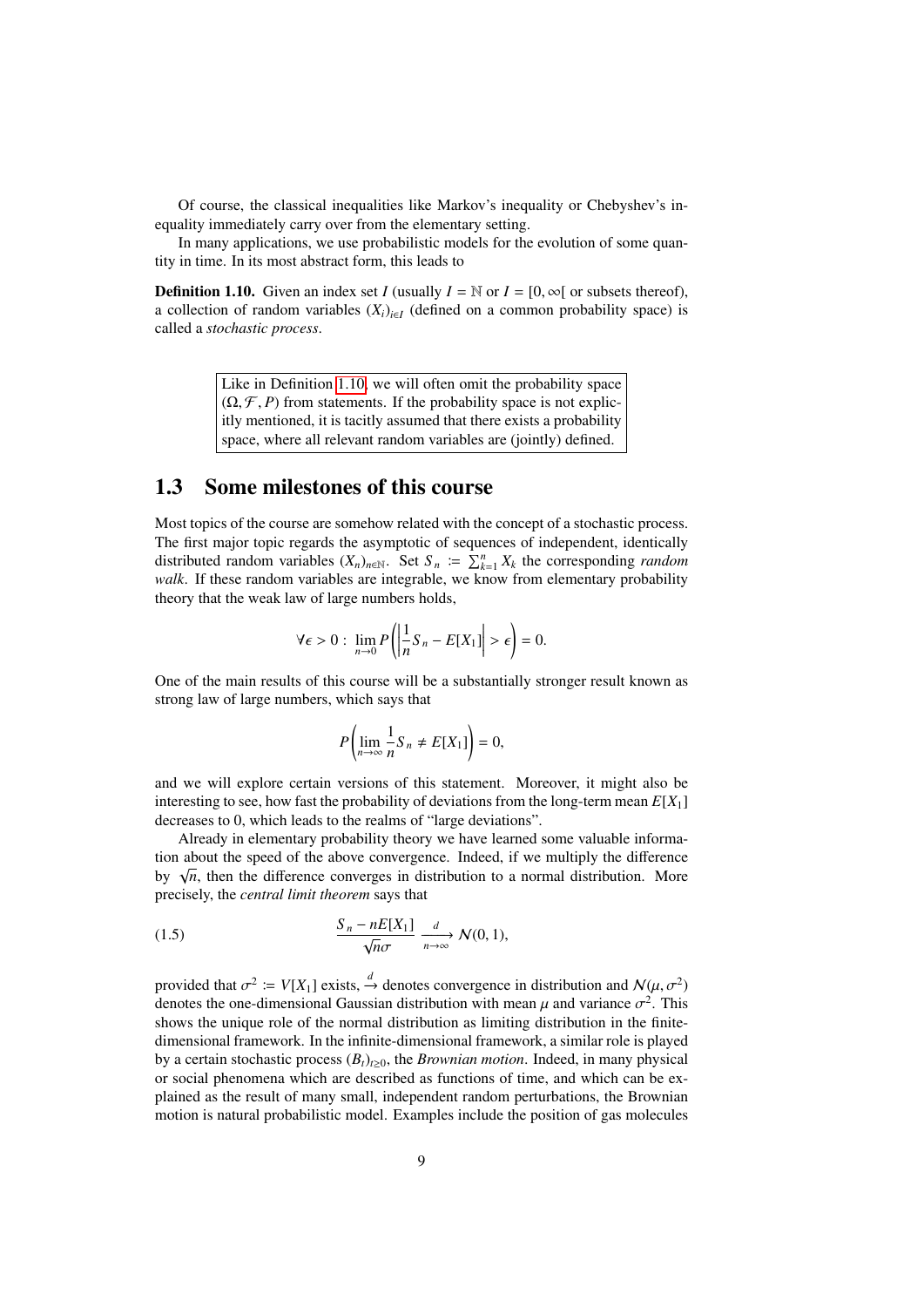(which are constantly and from all directions hit by other molecules) or the prices of stocks (where the "shocks" are caused by buy or sell decisions of individual agents). It is not surprising that the marginals  $B_t$  of a Brownian motion have normal distribution, but the inter-dependence is less obvious. Brownian motion is not only very important from the point of view of modeling and applications, it is also a very interesting mathematical object in itself, for instance as a source of counter examples in analysis.

Finally, we shall also treat the problem of the construction of a stochastic process. More precisely, we will address the question of how to construct a stochastic process when the finite-dimensional marginal distribution are prescribed – and do not need to be independent.

#### <span id="page-9-0"></span>1.4 Literature

I recommend the following two textbooks on probability theory – both of them have German and English editions:<sup>[6](#page-9-1)</sup>

- Heinz Bauer: *Wahrscheinlichkeitstheorie*, 5. Auflage, Walter de Gruyter, Berlin, 2002.
- Achim Klenke: *Wahrscheinlichkeitstheorie*, 2. Auflage, Springer-Verlag, Berlin, 2008.

The notes are also based on lecture notes "Wahrscheinlichkeitstheorie" by E. Bolthausen, then at TU Berlin, and the lecture notes "Wahrscheinlichkeitstheorie und Statistik" and "Maß- und Integrationstheorie" by F. Hofbauer from University of Vienna.

<span id="page-9-1"></span><sup>&</sup>lt;sup>6</sup>The editions cited were used for preparation of this text.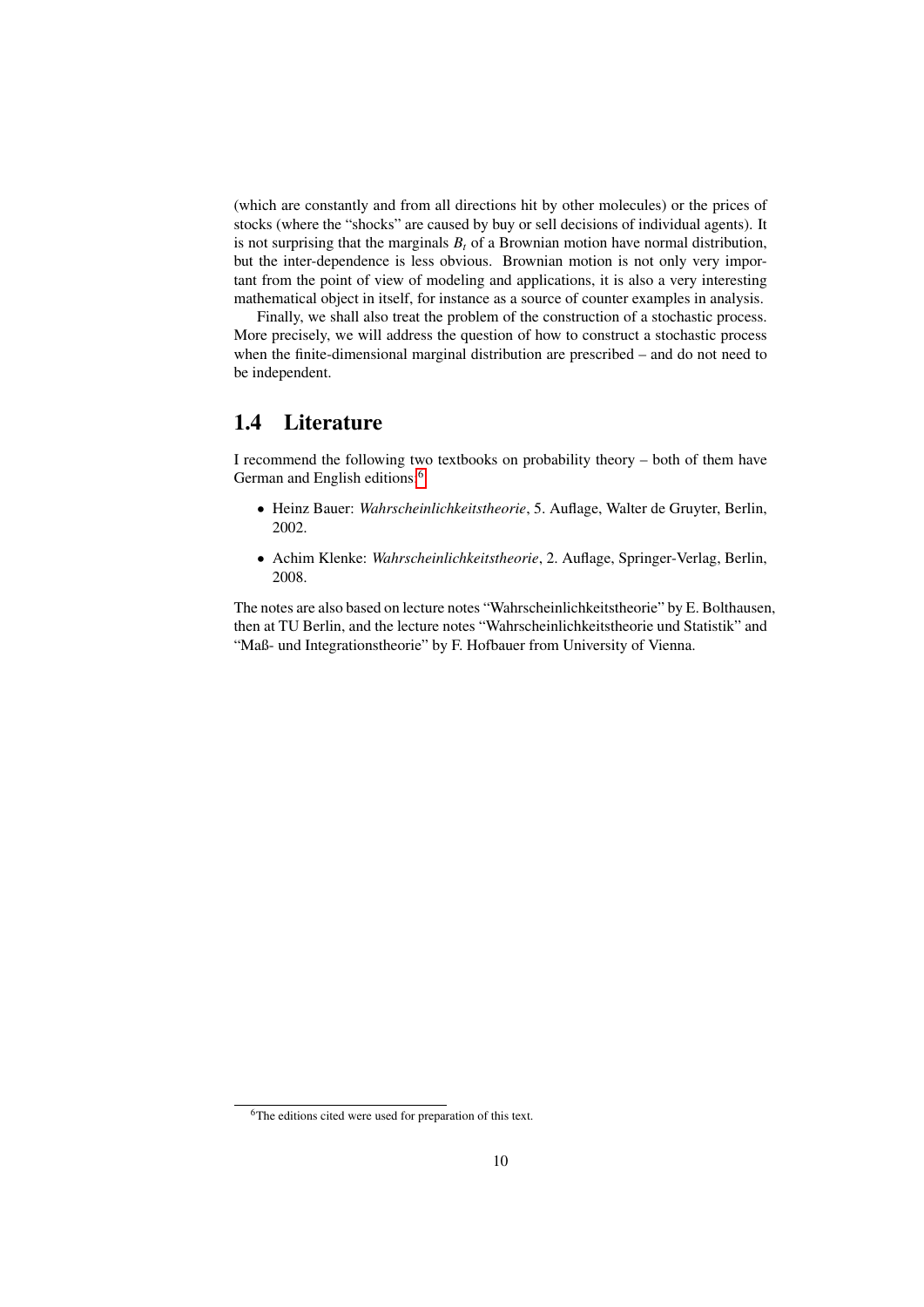## <span id="page-10-0"></span>Chapter 2

# Independence

Let  $(\Omega, \mathcal{F}, P)$  denote a fixed probability space. We recall (and slightly extend) the definition of independence for events.

<span id="page-10-2"></span>**Definition 2.1.** A family  $(A_i)_{i \in I}$  of events, i.e.,  $A_i$  ∈  $\mathcal F$  for all  $i$  ∈ *I*, is called *independent* if for every finite subset *J* ⊂ *I* we have

<span id="page-10-5"></span>(2.1) 
$$
P\left(\bigcap_{j\in J} A_j\right) = \prod_{j\in J} P(A_j).
$$

Remark 2.2. Notice that the notion of independence clearly depends on the probability measure, i.e., if the probability measure *P* is replaced by some other probability measure Q on  $(\Omega, \mathcal{F})$ , then  $(A_i)_{i \in I}$  may lose its independence.

Example 2.3. Independence of a family of events like in Definition [2.1](#page-10-2) is stronger than pairwise independence of the events. Indeed, throw two dice independent of each other, and let  $A_1$  be the event that the outcome of the first die is even,  $A_2$  the event that the outcome of the second die is even, and  $A_3$  the event that the sum of the outcomes is even. Then the  $A_1$  and  $A_2$ ,  $A_1$  and  $A_3$ ,  $A_2$  and  $A_3$  are independent (i.e., the events  $A_1, A_2, A_3$  are pairwise independent), but the events  $A_1, A_2, A_3$  are not independent, since  $P(A_1 \cup A_2) = P(A_1 \cup A_2 \cup A_3)$ .

Recall from elementary probability theory that independence is not destroyed when some of the  $A_i$ 's are replaced by their complements. In what follows we will generalize the notion of independence to families of  $\sigma$ -algebras and random variables.

#### <span id="page-10-1"></span>2.1 Independent systems

<span id="page-10-4"></span>**Definition 2.4.** Let  $(\mathcal{E}_i)_{i \in I}$  a family of systems of sets,  $\emptyset \neq \mathcal{E}_i \subset \mathcal{F}$  for  $i \in I$ . We say that the family is *independent* iff every collection of events  $(A_i)_{i \in I}$  with  $\forall i \in I : A_i \in \mathcal{E}_i$ is independent in the sense of Definition [2.1.](#page-10-2)

<span id="page-10-3"></span>Obviously, a family  $(\mathcal{E}_i)_{i \in I}$  is independent if and only if every finite sub-family is independent. Moreover, independence of a family of systems of sets is certainly preserved when we pass to a family of subsystems  $(\mathcal{E}'_i)_{i \in I}$  with  $\mathcal{E}'_i \subset \mathcal{E}_i$ . In what follows, we are mostly interested in the question of how we can preserve independence when we enlarge the set-systems.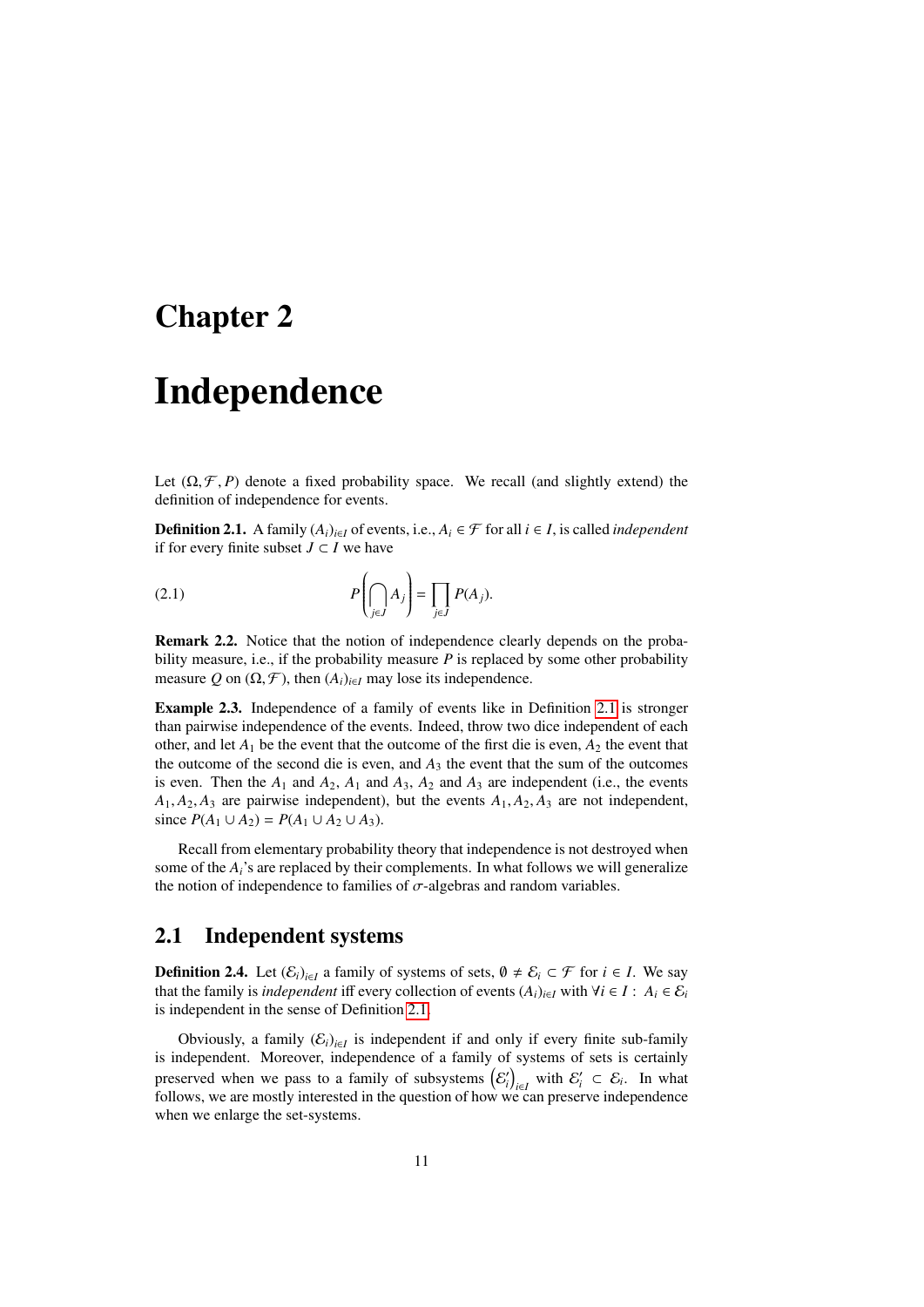**Lemma 2.5.** *Let*  $(\mathcal{E}_i)_{i \in I}$  *be independent. Then the family of the generated* Dynkin systems (δ(E*i*)*i*∈*<sup>I</sup> is also independent.*

*Proof.* We may assume that *I* is finite. We show that for any individual index  $i_0 \in I$  we may replace  $\mathcal{E}_{i_0}$  by its generated Dynkin system  $\delta(\mathcal{E}_{i_0})$  without losing independence,<br>which shows the claim I et us define a system of sets  $\mathcal{D}_i$ , by setting which shows the claim. Let us define a system of sets  $\mathcal{D}_{i_0}$  by setting

 $\mathcal{D}_{i_0}$  := {  $A \in \mathcal{F} \mid ((A), \mathcal{E}_i : i \in I \setminus \{i_0\})$  is independent }.

We show that  $\mathcal{D}_{i_0}$  is a Dynkin system. The set  $\Omega$  is contained in  $\mathcal{D}_{i_0}$ , since for any collection  $A_i \in \mathcal{E}_i$ ,  $i \in I \setminus \{i_0\}$ , and for every subset  $\{i_1, \ldots, i_n\} \subset I \setminus \{i_0\}$  we have

$$
P(\Omega \cap A_{i_1} \cap \cdots \cap A_{i_n}) = P(A_{i_1} \cap \cdots \cap A_{i_n}) = P(A_1) \cdots P(A_{i_n}) = P(\Omega)P(A_{i_1}) \cdots P(A_{i_n}).
$$

Given a sets  $A \in \mathcal{D}_{i_0}$ , then

$$
P(A^c \cap A_{i_1} \cap \cdots \cap A_{i_n}) = P(\Omega \cap A_{i_1} \cap \cdots \cap A_{i_n}) - P(A \cap A_{i_1} \cap \cdots \cap A_{i_n})
$$
  
=  $P(\Omega)P(A_{i_1}) \cdots P(A_{i_n}) - P(A)P(A_{i_1}) \cdots P(A_{i_n}) = P(A^c)P(A_{i_1}) \cdots P(A_{i_n}),$ 

showing that  $A^c \in \mathcal{D}_{i_0}$ . Similarly, we show that any countably union of disjoint sets from  $\mathcal{D}_{i_0}$  is again in  $\mathcal{D}_{i_0}$ . Therefore,  $\mathcal{D}_{i_0}$  is a Dynkin system, which contains the smallest Dynkin system  $\delta(\mathcal{D}_{i_0})$  generated by  $\mathcal{E}_{i_0}$ .

If a set system E is stable under intersections of sets, then  $\delta(\mathcal{E}) = \sigma(\mathcal{E})$ . Therefore, Lemma [2.5](#page-10-3) immediately implies the

<span id="page-11-0"></span>Corollary 2.6 (Hofbauer, MT, Satz 4.9). *Let*  $(\mathcal{E}_i)_{i \in I}$  *be an independent family of systems of sets, which are closed under intersections. Then the family of generated* σ*algebras* (σ(E*i*))*i*∈*<sup>I</sup> is independent.*

The following result is a preparation for important results concerning independence of random variables.

<span id="page-11-1"></span>**Theorem 2.7.** Let  $(\mathcal{E}_i)_{i \in I}$  be an independent family of subsets  $\emptyset \neq \mathcal{E}_i \subset \mathcal{F}$  which are *closed under intersections. Moreover, let* (*Ij*)*j*∈*<sup>J</sup> be a partition of the index set I. Then the family*  $(\mathcal{F}_j)_{j \in J}$  *is independent, where*  $\mathcal{F}_j \coloneqq \sigma\left(\bigcup_{i \in I_j} \mathcal{E}_i\right)$ *,*  $j \in J$ *.* 

*Proof.* For  $j \in J$  define a system  $G_j$  by

$$
\mathcal{G}_j \coloneqq \left\{ A_{i_1} \cap \cdots \cap A_{i_n} \mid n \in \mathbb{N}, \ \{i_1, \ldots, i_n\} \subset I_j, \ A_{i_1} \in \mathcal{E}_{i_1}, \ldots, A_{i_n} \in \mathcal{E}_{i_n} \right\}.
$$

Obviously,  $G_j$  is closed under intersections. Moreover,  $(G_j)_{j \in J}$  is independent by independence of  $(\mathcal{E}_i)_{i \in I}$ . Therefore, the claim follows by Corollary [2.6,](#page-11-0) since  $\sigma(\mathcal{G}_j) =$  $\sigma\left(\bigcup_{i\in I_j} \mathcal{E}_i\right)$ .

As usual, in probability theory, we want to build our intuition on properties of random variables and their distributions, not on the underlying probability spaces. Therefore, we want to arrive at a notion of independence for random variables. Let us first link independence of systems and events by showing that independence of systems is really a more general notion than independence of events. Indeed, given a family  $(A_i)_{i \in I}$ of events, the corresponding family of systems  $({A_i})_{i \in I}$  is trivially closed under intersections. Thus, independence of the events is equivalent to independence of the system and to independence of the generated  $\sigma$ -algebras  $\mathcal{F}_i = \sigma(\lbrace A_i \rbrace) = \lbrace \emptyset, A_i, A_i^c, \Omega \rbrace$ , which could naturally serve as definition of the random variable 1. This is indeed the ancould naturally serve as definition of the random variable  $\mathbf{1}_{A_i}$ . This is indeed the approach followed next, which will lead to a notion of independence equivalent to the elementary one.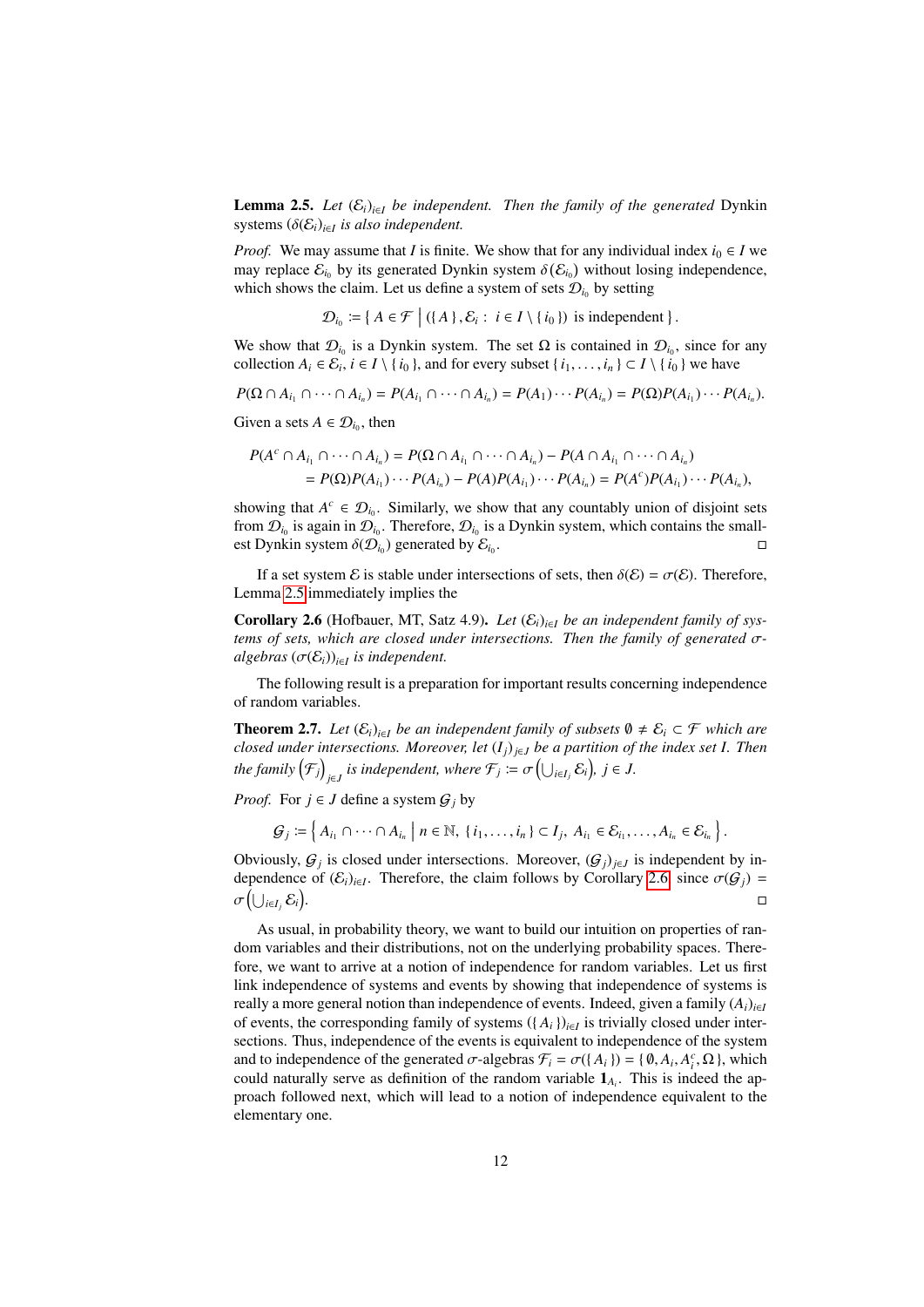#### <span id="page-12-0"></span>2.2 Independent random variables

<span id="page-12-2"></span>**Definition 2.8.** Given a family  $(X_i)_{i \in I}$  of random variables defined on a probability space  $(Ω, F, P)$ . The family is called *independent*, iff the family of  $σ$ -algebras  $(\sigma(X_i))_{i \in I}$  is independent in the sense of Definition [2.4.](#page-10-4)

Note that we do not require the random variables to take values in the same measurable space. Indeed, we may assume that for each  $i \in I$ ,  $X_i$  takes values in the measurable space  $(\Omega_i, \mathcal{F}_i)$ . Then the product formula [\(2.1\)](#page-10-5) can be expressed like follows: for every finite subset  $I = \{i, \ldots, i\} \subset I$  and any  $A_i \in \mathcal{F}$ .  $i \in I$  we have finite subset  $J = \{i_1, \dots, i_n\} \subset I$  and any  $A_j \in \mathcal{F}_j$ ,  $j \in J$ , we have

<span id="page-12-1"></span>
$$
(2.2) \t P(X_{i_1} \in A_{i_1}, \ldots, X_{i_n} \in A_{i_n}) = P(X_{i_1} \in A_{i_1}) \cdots P(X_{i_n} \in A_{i_n}).
$$

By Corollary [2.6](#page-11-0) we may restrict ourselves to sets  $A_j$  forming generators of  $\mathcal{F}_j$  closed under intersections. Indeed, we have the

Corollary 2.9. *Let*  $(E_i)_{i \in I}$  *be a family of systems*  $E_i$  ⊂  $\mathcal{F}_i$  *which are closed under intersections and generate the*  $\sigma$ -algebras, *i.e.*,  $\forall i \in I : \mathcal{F}_i = \sigma(\mathcal{E}_i)$ *. Then the family of*  $\mathcal{F}\text{-}\mathcal{F}_i\text{-}measurable random variables  $X_i$ ,  $i \in I$ , are independent if and only if the system$  $(G_i)_{i \in I}$  is independent with  $G_i \coloneqq X_i^{-1}(\mathcal{E}_i)$ .

Spelled out, this means that the product formula [\(2.2\)](#page-12-1) holds for every finite subset  $\{i_1, \ldots, i_n\} \subset I$  and  $A_{i_j} \in \mathcal{E}_{i_j}$ ,  $j = 1, \ldots, n$ . For real random variables (i.e., random variables taking values in  $\mathbb{R}$  equipped with the Borel  $\pi$ -algebra), this means that indevariables taking values in  $\mathbb R$  equipped with the Borel  $\sigma$ -algebra), this means that independence is characterized by the distribution function.

**Theorem 2.10** (Hofbauer, MT, Definition). Let  $(X_i)_{i \in I}$  be a family of real random vari*ables. For any finite subset*  $\{i_1, \ldots, i_n\} = J \subset I$  *let*  $F_J : \mathbb{R}^{|J|} \to [0, 1]$  *denote the* corresponding cumulative distribution functions *i.e. corresponding cumulative distribution functions, i.e.,*

$$
F_J(x_1,\ldots,x_n)=P(X_{i_1}\leq x_1,\ldots,X_{i_n}\leq x_n).
$$

*Then the family* (*Xi*)*i*∈*<sup>I</sup> is independent if and only if for every such finite subset J we have the product formula*

$$
F_J(x_1,...,x_n) = \prod_{j=1}^n F_{\{i_j\}}(x_j).
$$

In particular, for discrete and continuous random variables, the notion of independence as defined in Definition [2.8](#page-12-2) coincides with the elementary definition.

**Example 2.11.** Given a finite sequence  $(X_1, \ldots, X_n)$  of random variables, each taking values in a finite (or countably infinite) set  $E_k$ ,  $k = 1, \ldots, n$ . Then  $X_1, \ldots, X_n$  are independent if and only if for every  $(e_1, \ldots, e_n) \in E_1 \times \cdots \times E_n$ 

$$
P(X_1 = e_1, ..., X_n = e_n) = P(X_1 = e_1) \cdots P(X_n = e_n).
$$

**Example 2.12.** Given a finite sequence of real random variables  $(X_1, \ldots, X_n)$  with joint density  $f : \mathbb{R}^n \to \mathbb{R}$ . Then  $X_1, \ldots, X_n$  are independent if and only if *f* factorizes, i.e., there are functions  $f_1 \times \mathbb{R} \to \mathbb{R}$  with the property that for any  $x - (x_1, x_2) \in \mathbb{R}$ there are functions  $f_1, \ldots, f_n : \mathbb{R} \to \mathbb{R}$  with the property that for any  $x = (x_1, \ldots, x_n) \in$ R *n*

$$
f(x) = f_1(x_1) \cdots f_n(x_n).
$$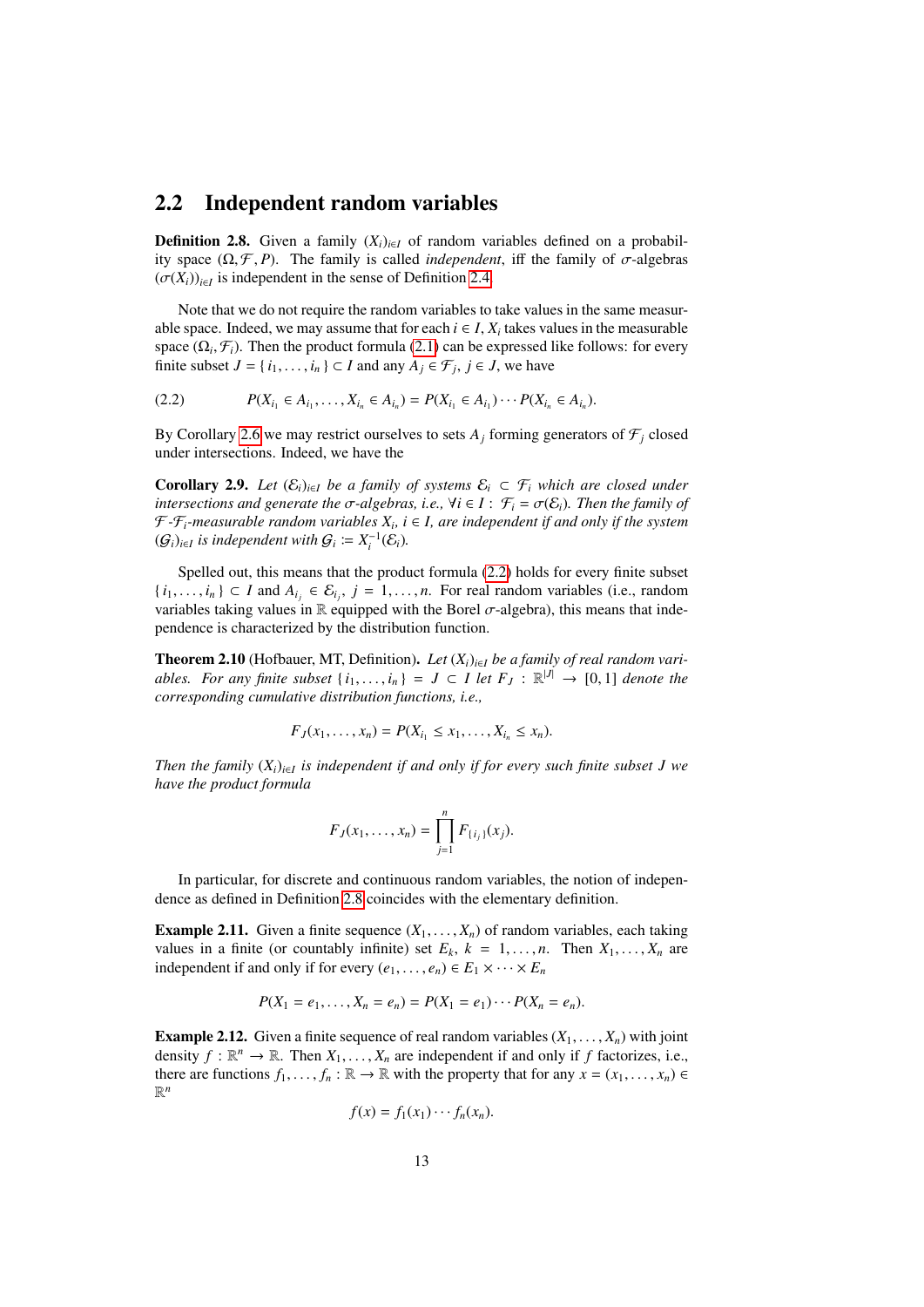As a probabilistic property, independence of random variables only depends on the distributions, but not on the underlying probability space. However, the marginal distributions  $P_{X_i}$ ,  $i \in I$ , cannot determine the dependence structure, which is a property of the *joint distribution*. Let  $(X_i)_{i \in I}$  be a family of random variables defined on the probability space  $(\Omega, \mathcal{F}, P)$  and taking values in the measurable spaces  $(\Omega_i, \mathcal{F}_i)$ ,  $i \in I$ , respectively Consider the product space respectively. Consider the product space

(2.3) 
$$
\left(\widetilde{\Omega}, \widetilde{\mathcal{F}}\right) \coloneqq \bigotimes_{i \in I} (\Omega_i, \mathcal{F}_i).^1
$$

By definition of the product space,  $X : \Omega \to \Omega$ ,  $\omega \mapsto (X_i(\omega))_{i \in I}$ , is an  $\mathcal{F} \text{-}\mathcal{F}$ -measurable man: indeed, we need to show that for every  $i \in I$ ,  $n \circ X : \Omega \to \Omega$ ; is  $\mathcal{F} \text{-}\mathcal{F}$ -measurable map: indeed, we need to show that for every  $i \in I$ ,  $p_i \circ X : \Omega \to \Omega_i$  is  $\mathcal{F} \text{-} \mathcal{F}_i$ -measurable. But this is true since  $p_i \circ X = X_i$ . Therefore, we can define the *distribution* of the family  $(X_i)_{i \in I}$  as the image measure  $P_X$  of P under X, which gives us the probability space  $(\Omega, \mathcal{F}, P_X)$ .

<span id="page-13-2"></span>Theorem 2.13. *A family of random variables* (*Xi*)*i*∈*<sup>I</sup> is independent if and only if the joint distribution is the product of the marginal distributions, i.e.,*

$$
\left(\widetilde{\Omega}, \widetilde{\mathcal{F}}, P_X\right) = \bigotimes_{i \in I} (\Omega_i, \mathcal{F}_i, P_{X_i}).
$$

*Proof.* Let *W* denote the product measure of the probability measures  $P_{X_i}$ ,  $i \in I$ . We need to show that  $P_X = W$ . By the construction of infinite product measures, this is equivalent to equality between all finite-dimensional image measures: for finite subsets *J* ⊂ *I* denote  $p_j$  the corresponding projection  $p_j((\omega_i)_{i \in I}) = (\omega_i)_{i \in J}$  and consider the image measures  $W_{p_j}$  and  $(P_X)_{p_j} = P_{p_j \circ X} = P_{(X_i)_{i \in J}}$ . But by construction of the product measure  $W = \bigotimes_{i \in I} P_{X_i}, W_{p_j}$  is the product measure of  $P_{X_i}, i \in J$ .

Now assume that  $(X_i)_{i \in I}$  are independent. Then, in particular,  $(X_i)_{i \in J}$  is independent. For any  $A_i \in \mathcal{F}_i$ ,  $i \in J$ , we have

$$
P_{(X_i)_{i\in J}}\left(\prod_{i\in J}A_i\right)=P\left((X_i)_{i\in J}\in\prod_{i\in J}A_i\right)=\prod_{i\in J}P(X_i\in A_i)=\prod_{i\in J}P_{X_i}(A_i)=W_{p_J}\left(\prod_{i\in J}A_i\right).
$$

This shows that, indeed,  $P_{(X_i)_{i \in J}} = W_{p_J}$ .

Now, to the contrary, assume that  $P_{(X_i)_{i \in J}} = W_{p_J}$ . Then, for any  $A_i \in \mathcal{F}_i$ ,  $i \in J$ ,

$$
P\left((X_i)_{i\in J}\in\prod_{i\in J}A_i\right)=P_{(X_i)_{i\in J}}\left(\prod_{i\in J}A_i\right)=W_{p_J}\left(\prod_{i\in J}A_i\right)=\prod_{i\in J}P(X_i\in A_i),
$$

which implies independence of  $(X_i)_{i \in J}$ , and, a fortiori, independence of  $(X_i)_{i \in J}$ .

.

**Remark 2.14.** Any family of independent random variables  $(X_i)_{i \in I}$  can be realized on the corresponding probability space  $\bigotimes_{i \in I} (\Omega_i, \mathcal{F}_i, P_{X_i})$  in the sense that if we set  $Y_i := p_i$ , then  $(Y_i)_{i \in I}$  are independent and have the same distributions as  $(Y_i)_{i \in I}$ .  $Y_i := p_i$ , then  $(Y_i)_{i \in I}$  are independent and have the same distributions as  $(X_i)_{i \in I}$ .

If we have a family of independent random variables  $(X_i)_{i \in I}$  and transform them to  $(Y_i)_{i \in I}$  with  $Y_i = f_i(X_i)$ ,  $i \in I$ , then one would naturally expect that the transformed random variables are again independent.

<span id="page-13-1"></span><span id="page-13-0"></span><sup>&</sup>lt;sup>1</sup>Recall that  $\tilde{\Omega} := \prod_{i \in I} \Omega_i$ , while  $\tilde{\mathcal{F}} := \sigma(p_i; i \in I)$  is generated by the projections  $p_j : \tilde{\Omega} \to \Omega_j$ ,  $\widetilde{\omega} = (\omega_i)_{i \in I} \mapsto \omega_j, j \in I.$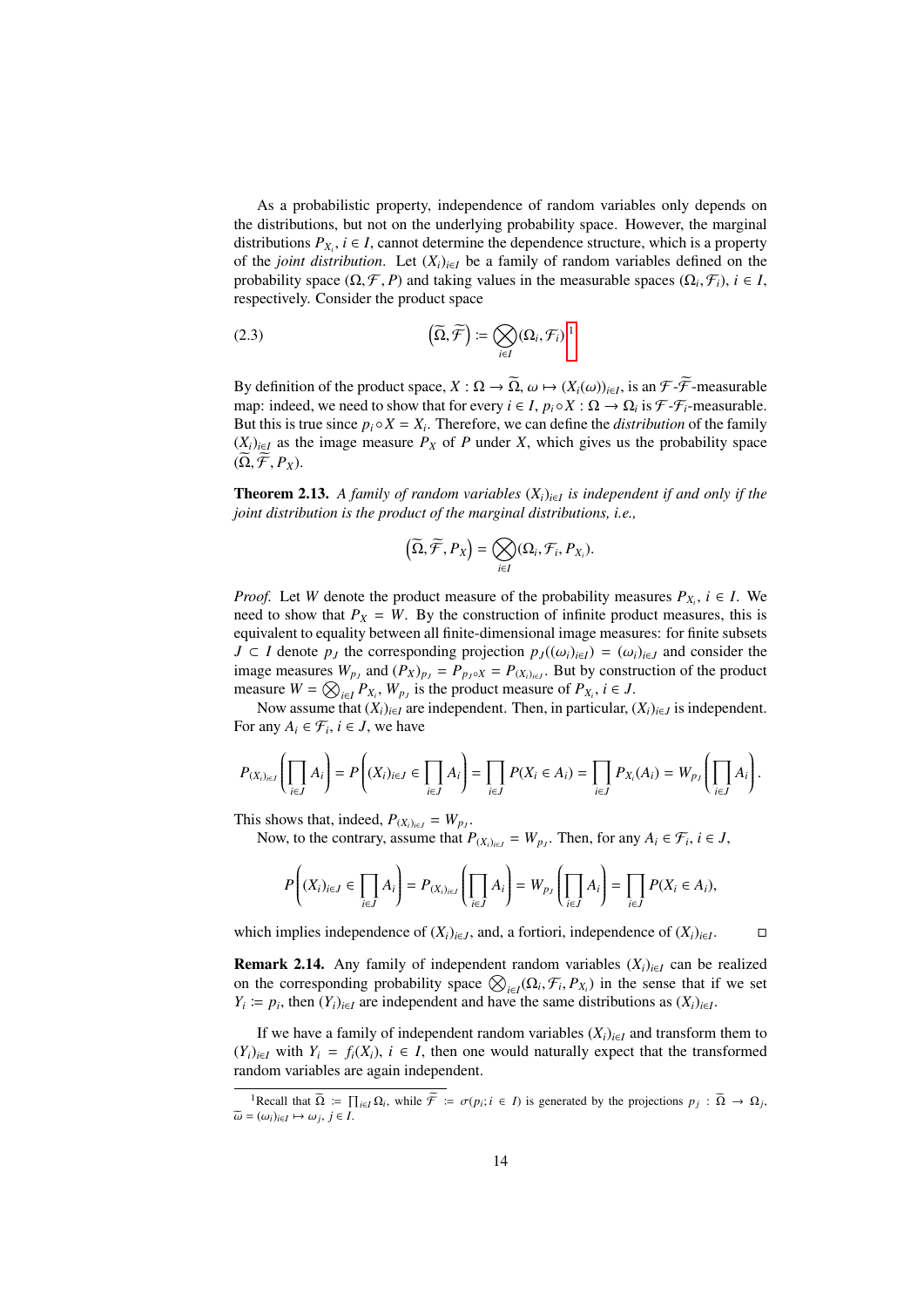**Theorem 2.15.** Let  $(X_i)_{i \in I}$  be a family of independent random variables taking values *in* ( $\Omega_i$ ,  $\mathcal{F}_i$ )*, i* ∈ *I.* Moreover, let  $(I_j)_{j \in J}$  *be a partition of the index set I consisting of non-*<br>empty sets and  $(A_i, \mathcal{A}_j)$  be measurable spaces,  $i \in I$  For  $i \in I$  let  $f_i : \Pi_i \circ \Omega_i \to A$ *empty sets and*  $(A_j, \mathcal{A}_j)$  *be measurable spaces,*  $j \in J$ *. For*  $j \in J$  *let*  $f_j : \prod_{i \in I_j} \Omega_i \to A_j$ *be* N *i*∈*I<sup>j</sup> -*A*j-measurable. Set*

$$
Y_j := f_j\left((X_i)_{i\in I_j}\right), \quad j \in J.
$$

*Then the collection*  $(Y_j)_{j \in J}$  *is independent.* 

*Proof.* Let  $Z_j := (X_i)_{i \in I_j}$ ,  $j \in J$ , and notice that  $\sigma(Y_j) \subset \sigma(Z_j)$ . Thus, we are left with proving independence of the family  $(Z_i)_{i \in I}$ . By construction of the product  $\sigma$ -algebra proving independence of the family  $(Z_j)_{j \in J}$ . By construction of the product  $\sigma$ -algebra, we have

$$
\sigma(Z_j) = \sigma(X_i : i \in I_j) = \sigma\left(\bigcup_{i \in I_j} \sigma(X_i)\right).
$$

Therefore, independence of the  $\sigma$ -algebras  $\sigma(Z_j)$ ,  $j \in J$ , follows from independence of the  $\sigma$ -algebras  $\sigma(X_i)$ ,  $i \in I$ , by Theorem 2.7. the  $\sigma$ -algebras  $\sigma(X_i)$ ,  $i \in I$ , by Theorem [2.7.](#page-11-1)

**Example 2.16.** Let  $(X_{m,n})_{n,m\in\mathbb{N}}$  be a collection of independent random variables distributed according to the Bernoulli distribution with parameter  $0 < p < 1$ . Define

$$
Y_m := \inf \{ n \in \mathbb{N} \mid X_{n,m} = 1 \} - 1, \ m \in \mathbb{N}.
$$

Then the sequence of random variables  $(Y_m)_{m \in \mathbb{N}}$  is independent, identically distributed according to the geometric distribution with parameter *p*, i.e.,

$$
P(Y_m = k) = p(1-p)^k.
$$

Indeed, consider the set  $f_m : \{0, 1\}^{\mathbb{N}} \to \mathbb{N}$  defined by  $f_m(x) := \inf \{ n \in \mathbb{N} \mid x_n = 1 \} -$ <br>we disregard the event  $f_n \in \mathbb{N} \mid x - 1 = 0$  which only has probability 0. Then  $f$ we disregard the event { $n \in \mathbb{N} \mid x_n = 1$ } = 0, which only has probability 0. Then  $f_m$ is  $\mathcal{P}(\mathbb{N})\cdot\mathcal{P}(\{0,1\})^{\otimes\mathbb{N}}$ -measurable: by the structure of the power set, we only need to check that  $f^{-1}(l, k) \in \mathcal{P}(l, 0, 1)$ . check that  $f_m^{-1}(\{k\}) \in \mathcal{P}(\{0, 1\})^{\otimes \mathbb{N}}$  for every  $k \in \mathbb{N}$ . By the construction of the product space, we have space, we have

$$
f_m^{-1}(\lbrace k \rbrace) = p_{\lbrace 1,\ldots,k \rbrace}^{-1}(\lbrace (0,\ldots,0,1) \rbrace) \in \mathcal{P}(\lbrace 0,1 \rbrace)^{\otimes \mathbb{N}}.
$$

Thus, independence of  $(Y_m)_{m \in \mathbb{N}}$  follows from Theorem [2.15.](#page-13-1) Regarding the distribution, note that

<span id="page-14-1"></span>
$$
P(Y_m > k) = P(X_{m,1} = \cdots = X_{m,k+1} = 0) = (1 - p)^{k+1},
$$

implying that  $P(Y_m = k) = P(Y_m > k - 1) - P(Y_m > k) = p(1 - p)^k$ .

From Theorem [2.13](#page-13-2) one can derive, just like in the elementary case, $2$  the

<span id="page-14-2"></span>Corollary 2.17 (Hofbauer, MT, Satz 4.10 for *n* = 2). *Given n independent positive or integrable random variables X*<sup>1</sup>, . . . , *<sup>X</sup>n. Then*

$$
(2.4) \t E\left[\prod_{i=1}^n X_i\right] = \prod_{i=1}^n E[X_i].
$$

*In particular, if*  $X_1, \ldots, X_n$  *are integrable and independent, then*  $X_1 \cdots X_n$  *is also integrable.*

<span id="page-14-0"></span> $2$ Indeed, one first assumes the random variable to only take finitely many values. Then the distribution is actually discrete and the result is known. Then on approximates the general random variables  $X_1, \ldots, X_n$  by random variables taking finitely many values only (step functions) and concludes by the construction of the integral.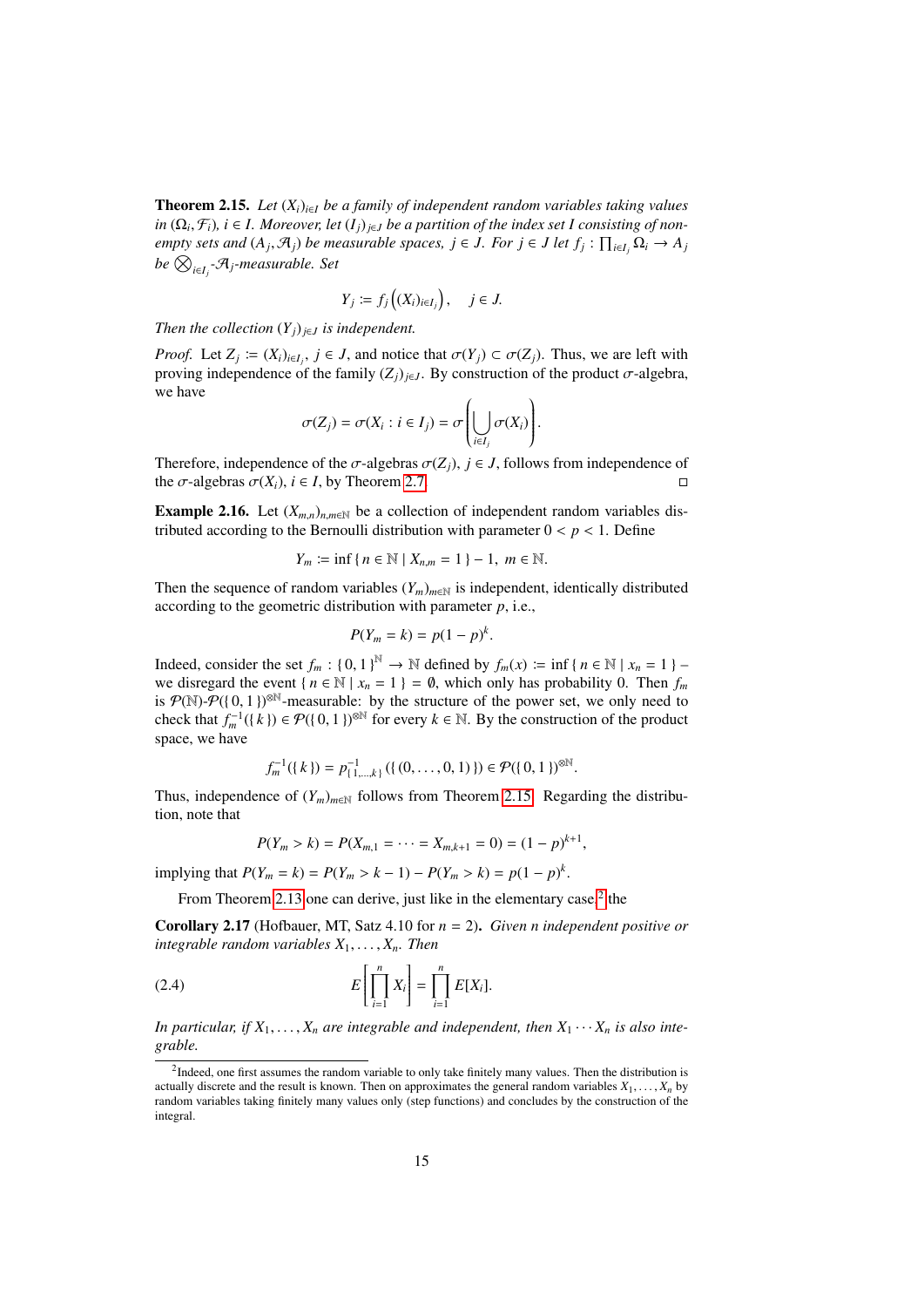*Proof.* We give an alternative proof. Assume that  $X_1, \ldots, X_n$  are integrable. By Theo-rem [2.13,](#page-13-2) the joint distribution of  $Z := (X_1, \ldots, X_n)$  is given by

$$
P_Z=\bigotimes_{i=1}^n P_{X_i}.
$$

Thus, Fubini's theorem implies that

$$
E [|X_1 \cdots X_n] = \int_{\mathbb{R}^n} |x_1 \cdots x_n| P_Z(dx_1, \ldots, dx_n) = \int_{\mathbb{R}^n} |x_1| \cdots |x_n| P_{X_1}(dx_1) \cdots P_{X_n}(dx_n)
$$
  
= 
$$
\prod_{i=1}^n \int_{\mathbb{R}} |x_i| P_{X_i}(dx_i) = \prod_{i=1}^n E [|X_i|] < \infty.
$$

Having established integrability of the product, the very same argument without |·| shows the formula. The proof for non-negative random variables works in the same way.  $\Box$ 

The converse is, of course, not true: given random variables  $X_1, \ldots, X_n$  satisfying equation [\(2.4\)](#page-14-1), they do not have to be independent. On the other hand, the product formula [\(2.4\)](#page-14-1) implies that, as in elementary probability, independent random variables are uncorrelated. In particular, for all square-integrable, independent random variables  $X_1, \ldots, X_n$ , we have *Bienaymé's equality* 

(2.5) 
$$
V[X_1 + \cdots + X_n] = V[X_1] + \cdots + V[X_n].
$$

There is one important case, however, where the product formula [\(2.4\)](#page-14-1) indeed implies independence.

<span id="page-15-0"></span>**Corollary 2.18.** *Given an n-dimensional Gaussian random vector*  $X = (X_1, \ldots, X_n)$ *. Then*  $X_1, \ldots, X_n$  *are independent if and only if they are uncorrelated.* 

We postpone the proof of Corollary [2.18](#page-15-0) to the end of the section.

**Remark 2.19.** It is essential that  $X_1, \ldots, X_n$  are *jointly* normally distributed. Indeed, it is possible to construct two Gaussian random variables *<sup>X</sup>* and *<sup>Y</sup>*, such that (*X*, *<sup>Y</sup>*) is not Gaussian, *X* and *Y* are uncorrelated, but not independent.

**Exercise 2.20.** Given a standard Gaussian random variable *X* and a constant  $c > 0$ , define a random variable *Y<sup>c</sup>* by

$$
Y_c(\omega) := \begin{cases} X(\omega), & |X(\omega)| \le c, \\ -X(\omega), & |X(\omega)| > c. \end{cases}
$$

Show that  $Y_c \sim N(0, 1)$  again. Moreover, show that there is a positive real number *c* such that  $Cov[X, Y_c] = 0$  – for instance, one can apply the intermediate value theorem to the continuous function  $c \mapsto \text{Cov}[X, Y_c]$ . However, *X* and  $Y_c$  are not independent (why not?). Is this a contradiction to Corollary [2.18?](#page-15-0)

Next we consider the distribution of sums of independent random variables.

**Definition 2.21.** Given to probability measures  $\mu$  and  $\nu$  on  $(\mathbb{R}^n, \mathcal{B}(\mathbb{R}^n))$ . Let  $T(x, y) :=$ <br> $x + y, x \in \mathbb{R}^n$  then the *convolution* of  $\mu$  and  $\nu$  is defined as the image measure of  $\mu \otimes \nu$ *x*+*y*, *x*, *y* ∈  $\mathbb{R}^n$ , then the *convolution* of  $\mu$  and  $\nu$  is defined as the image measure of  $\mu \otimes \nu$ under the map *T*, symbolically

$$
\mu * \nu \coloneqq (\mu \otimes \nu)_T.
$$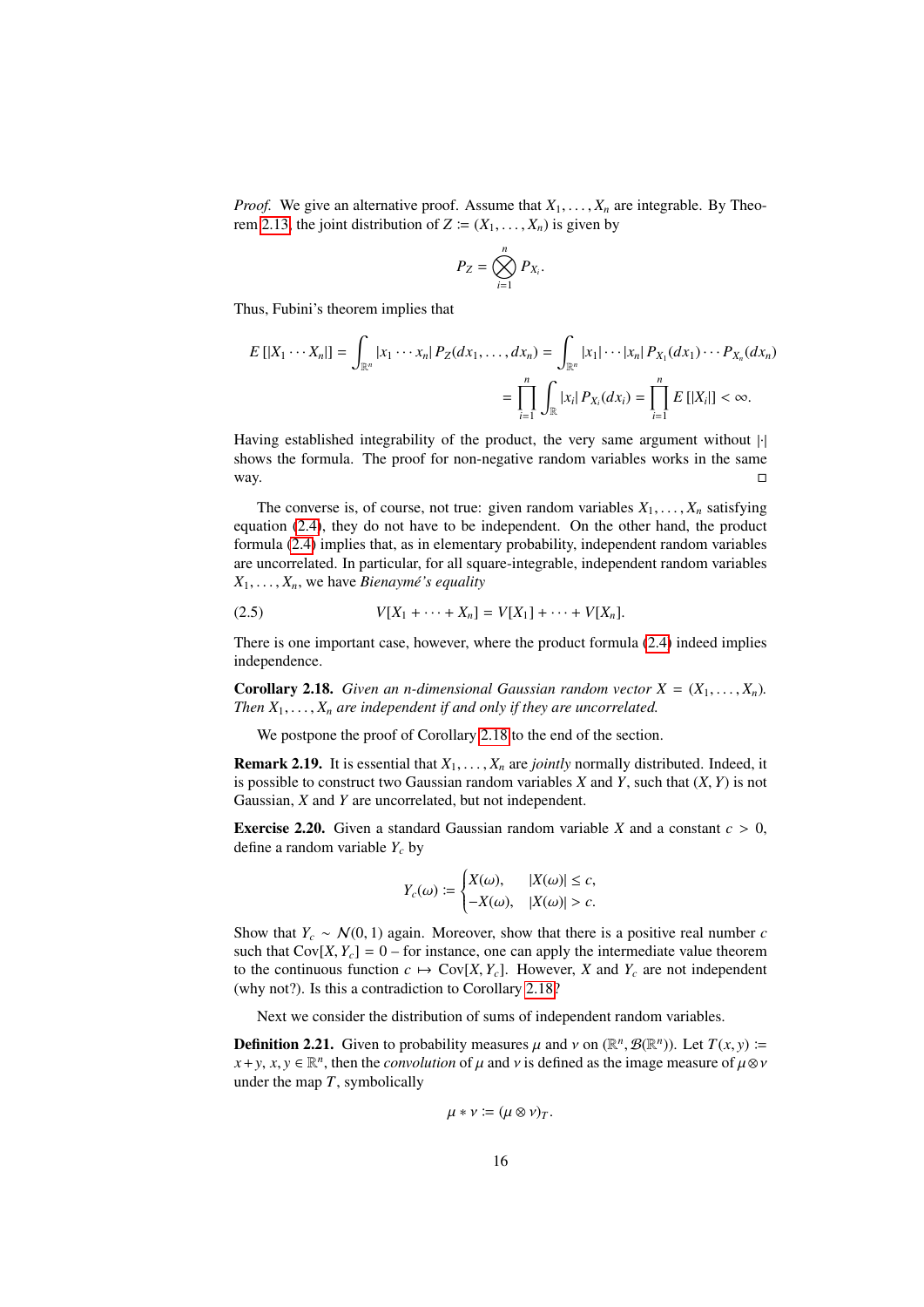So if *X* and *Y* are independent random variables taking values in  $\mathbb{R}^n$ , then the distribution of  $X + Y$  is given by the convolution of the distributions of  $X$  and  $Y$ , i.e.,  $P_{X+Y} = P_X * P_Y$ . We obtain the following formulas for distribution functions and densities:

Theorem 2.22. Let X and Y be  $\mathbb{R}^n$ -valued independent random variables with distribu*tion functions F<sub>X</sub></sub> and F<sub>Y</sub>, respectively. Then their sum has distribution function*  $F_{X+Y}$ *with*

$$
F_{X+Y}(x) = \int_{\mathbb{R}^n} F_Y(x-y) dF_X(y) = \int_{\mathbb{R}^n} F_X(x-y) dF_Y(y).
$$

*Moreover, assume that X and Y have densities*  $f_X$  *and*  $f_Y$ *. Then*  $X + Y$  *has a density*  $f_{X+Y}$ *, given by the convolution of the densities*  $f_X$  *and*  $f_Y$ *, i.e.,* 

(2.6) 
$$
f_{X+Y}(x) = f_X * f_Y(x) = \int_{\mathbb{R}^n} f_X(x-y) f_Y(y) dy = \int_{\mathbb{R}^n} f_X(y) f_Y(x-y) dy.
$$

*Proof.* Let  $\mu := P_X$  and  $\nu := P_Y$ . Then Fubini's theorem implies that

$$
F_{X+Y}(t) = \int_{\mathbb{R}^2} \mathbf{1}_{\{x+y \le t\}} (\mu \otimes \nu)(d(x, y))
$$
  
= 
$$
\int_{\mathbb{R}} \left( \int_{\mathbb{R}} \mathbf{1}_{]-\infty, t-y}(x) \mu(dx) \right) \nu(dy)
$$
  
= 
$$
\int_{\mathbb{R}} F_X(t-y) dF_Y(y).
$$

In the case of *X* and *Y* having densities, we can insert the densities and apply Fubini's theorem again, to obtain

$$
F_{X+Y}(t) = \int_{\mathbb{R}} \left( \int_{-\infty}^{t-y} f_X(x) dx \right) f_Y(y) dy
$$
  
= 
$$
\int_{\mathbb{R}} \left( \int_{-\infty}^{t} f_X(x-y) dx \right) f_Y(y) dy
$$
  
= 
$$
\int_{-\infty}^{t} \left( \int_{\mathbb{R}} f_X(x-y) f_Y(y) dy \right) dx.
$$

**Exercise 2.23.** Given two probability measures  $\mu$  and  $\nu$  defined on  $(\mathbb{Z}, \mathcal{P}(\mathbb{Z}))$ . Derive a formula for their convolution  $\mu * \nu$ . Apply the formula to find out the distribution of the sum of two independent random variables  $X \sim \text{Poi}_{\lambda}$  and  $Y \sim \text{Poi}_{\mu}$ .

Given two random variables *X* and *Y* such that  $P_{X+Y} = P_X * P_Y$ , can we infer that *X* and *Y* need to be independent? As the following example shows, the answer is "no" in general.

<span id="page-16-0"></span>**Example 2.24.** Let  $\gamma_\alpha$  denote the Cauchy-distribution with parameter  $\alpha > 0$ , i.e., the distribution with density

$$
f_{\alpha}(x) = \frac{1}{\pi \alpha \left(1 + (x/\alpha)^2\right)}
$$

and characteristic function

 $\widehat{\gamma_{\alpha}}(u) = e^{-\alpha|u|}$ Then one can easily show that  $\gamma_{\alpha} * \gamma_{\beta} = \gamma_{\alpha+\beta}$ . On the other hand, let  $T_{\beta}(x) := \beta x, \beta > 0$ .<br>Then  $(\alpha)_{\alpha} = \gamma_{\alpha}$ . In particular, let  $X \propto \gamma_{\alpha}$ . Then  $P_{\alpha} = \gamma_{\alpha} = P_{\alpha} * P_{\alpha}$ , but *X* is not Then  $(\gamma_{\alpha})_{T_{\beta}} = \gamma_{\alpha\beta}$ . In particular, let  $X \sim \gamma_1$ . Then  $P_{2X} = \gamma_2 = P_X * P_X$ , but *X* is not independent of itself.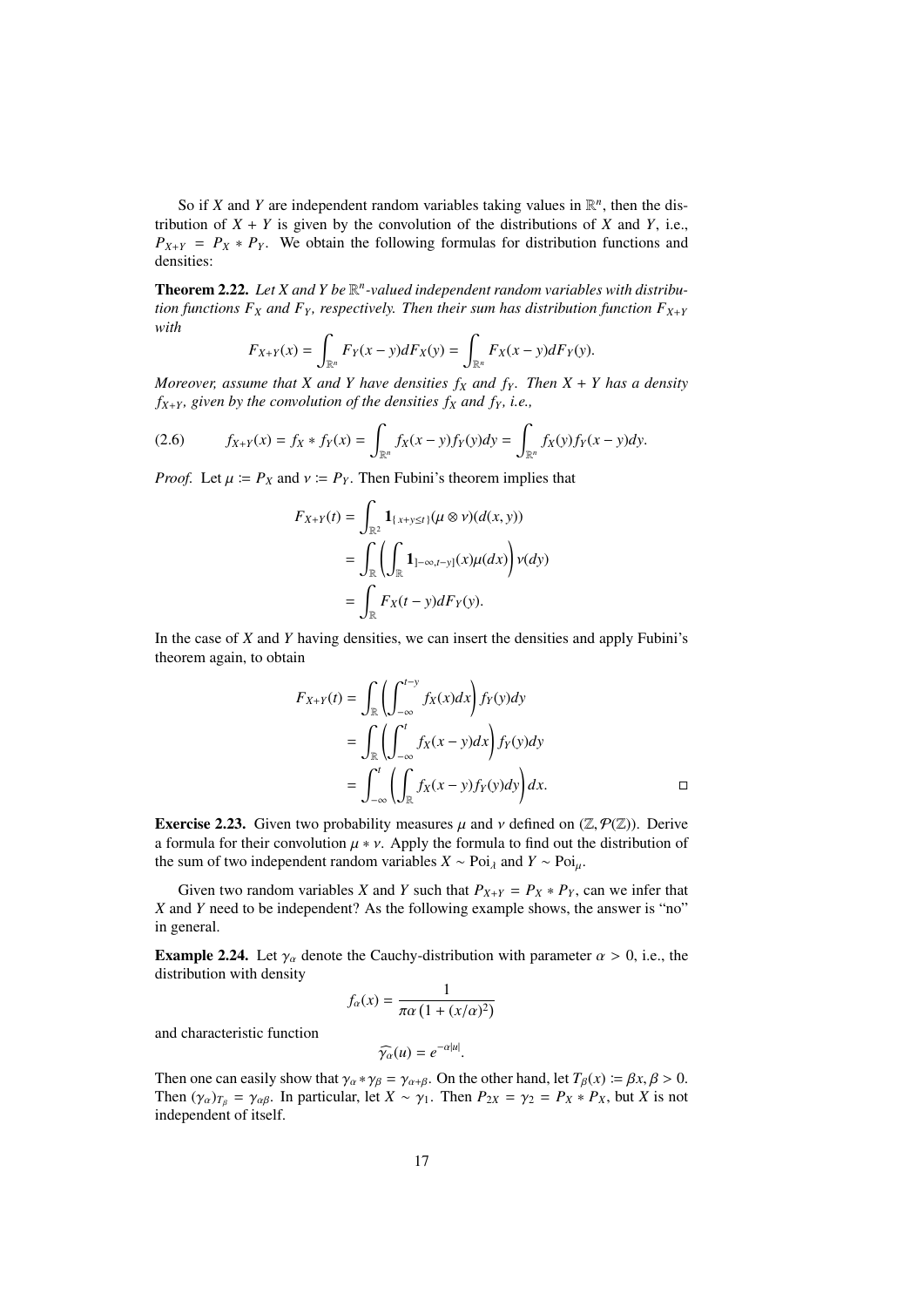As a probabilistic notion, independence can be expressed in terms of the characteristic function. We use the notation  $\varphi_X(u) = E[e^{i\langle u, X \rangle}]$  for the characteristic function<br>of an  $\mathbb{R}^n$ -valued random variable *X* and  $\widehat{u}$  for the Fourier transform of the probability of an  $\mathbb{R}^n$ -valued random variable *X* and  $\widehat{\mu}$  for the Fourier transform of the probability measure *u* i.e.  $\widehat{P}_{\mu} = \mu \mu$ measure  $\mu$ , i.e.,  $\widehat{P_X} = \varphi_X$ .

#### Theorem 2.25.

(*i*) The real random variables  $X_1, \ldots, X_n$  are independent if and only if the charac*teristic function of the random vector*  $X = (X_1, \ldots, X_n)$  *is the tensor product of the characteristic functions of*  $X_1, \ldots, X_n$ *, i.e.,* 

$$
\varphi_X(u)=\varphi_{X_1}(u_1)\cdots\varphi_{X_n}(u_n),\quad \forall u=(u_1,\ldots,u_n)\in\mathbb{R}^n.
$$

*(ii) For two probability measure* µ *and* ν *on* <sup>R</sup> *<sup>n</sup> we have*

$$
\widehat{\mu * \nu} = \widehat{\mu \nu}.
$$

*Proof.* If  $X_1, \ldots, X_n$  are independent, then the formula for the characteristic function follows from

$$
e^{i\langle u,X\rangle}=e^{i\sum_{j=1}^n u_jX_j}=e^{iu_1X_1}\cdots e^{iu_nX_n}
$$

and Corollary [2.17.](#page-14-2) The converse direction follows from the fact that the characteristic function characterizes a distribution and Theorem [2.13.](#page-13-2)

For the second part, we construct independent random variables *X* and *Y* with  $P_X =$  $\mu$  and  $P_Y = v$ . Then

$$
\widehat{\mu \ast \nu}(u) = E\left[e^{i\langle u, X+Y\rangle}\right] = E\left[e^{i\langle u, X\rangle}e^{i\langle u, Y\rangle}\right] = E\left[e^{i\langle u, X\rangle}\right]E\left[e^{i\langle u, Y\rangle}\right] = \widehat{\mu}(u)\widehat{\nu}(u). \square
$$

*Proof of Corollary [2.18.](#page-15-0)* By Lemma [A.3,](#page-69-1) the characteristic function  $\varphi_X$  is of the form  $e^{i(\mu,\mu)-\frac{1}{2}\langle u, \Sigma u\rangle}$ , where  $\mu = E[X]$  and  $\Sigma = \text{Cov}[X]$ . If  $X_1, \dots, X_n$  are uncorrelated, then  $\Sigma = \text{diag}(\sigma^2 - \sigma^2)$  for  $\sigma^2$  $\Sigma = \text{diag}(\sigma_1^2, \dots, \sigma_n^2)$  for  $\sigma_i^2 = V[X_i]$ . Thus,

$$
\varphi_X(u) = e^{i\sum_{j=1}^n \mu_j u_j - \frac{1}{2}\sum_{j=1}^n \sigma_j^2 u_j^2} = \prod_{j=1}^n e^{i\mu_j u_j - \frac{1}{2}\sigma_j^2 u_j^2} = \prod_{j=1}^n \varphi_{X_j}(u_j).
$$

### <span id="page-17-0"></span>2.3 The Borel-Cantelli lemma and 0-1-laws

Recall the definition of the limes superior of a sequence of events  $(A_n)_{n\in\mathbb{N}}$ 

$$
\limsup_{n\to\infty} A_n = \bigcap_{n=1}^{\infty} \bigcup_{m=n}^{\infty} A_m = \{ \omega \in \Omega \mid \#\{n \in \mathbb{N} \mid \omega \in A_n \} = \infty \},
$$

i.e.,  $\omega \in \limsup_{n \to \infty} A_n$  if and only if  $\omega$  is contained in infinitely many sets of the sequence  $(A_n)$ .

<span id="page-17-1"></span>**Theorem 2.26** (Borel-Cantelli). Let  $(A_n)_{n \in \mathbb{N}}$  be a sequence of events from the proba*bility space*  $(\Omega, \mathcal{F}, P)$ *.* 

(i) If 
$$
\sum_{n=1}^{\infty} P(A_n) < \infty
$$
, then  $P\left(\limsup_{n \to \infty} A_n\right) = 0$ .

*(ii) If*  $(A_n)_{n \in \mathbb{N}}$  *is independent and*  $\sum_{n \in \mathbb{N}} P(A_n) = \infty$ *, then*  $P(\limsup_{n \to \infty} A_n) = 1$ *.*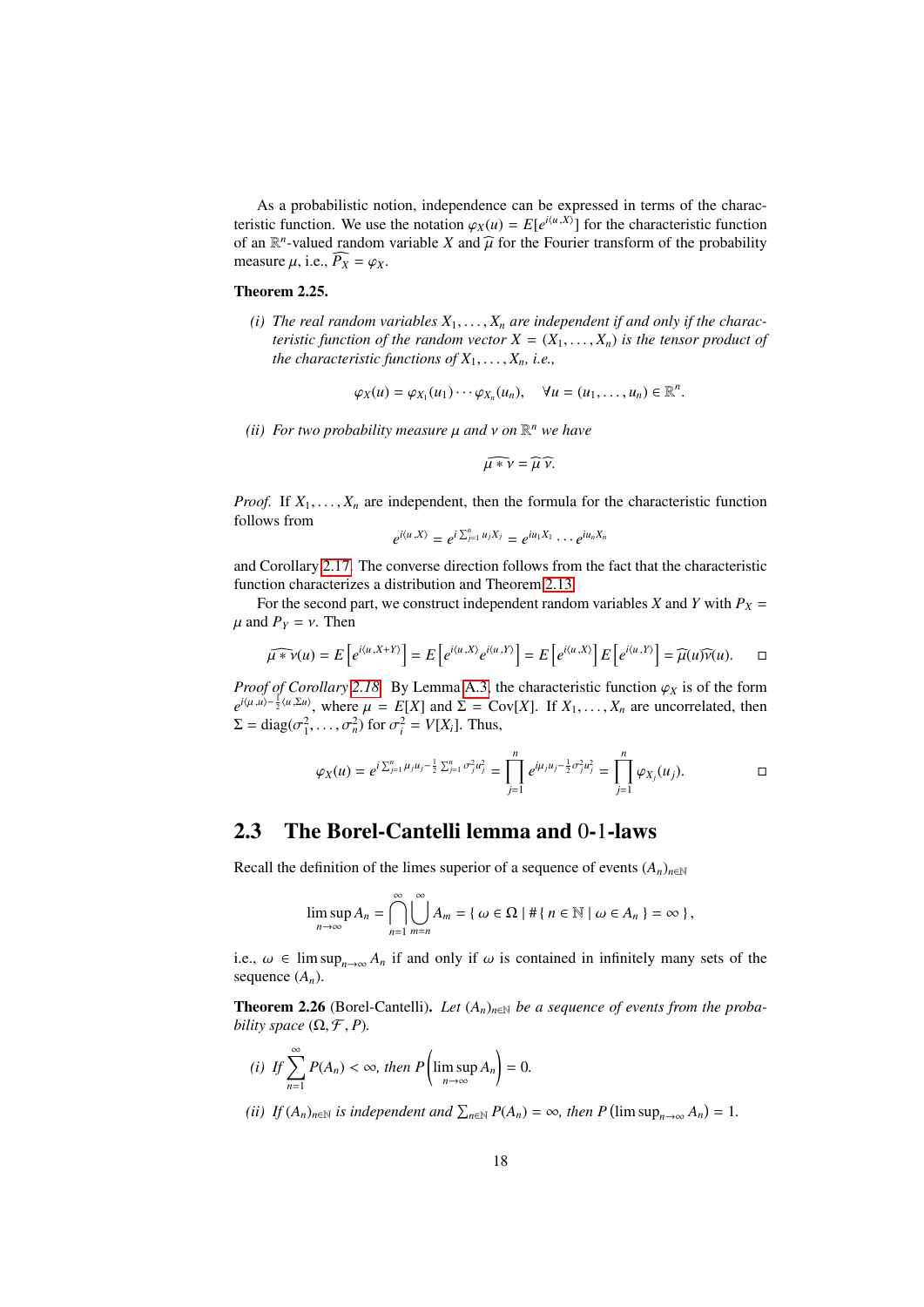*Proof.* For the proof of (i), we note that  $A := \limsup_{n \to \infty} A_n \subset \bigcup_{m=n}^{\infty} A_m$ . By subadditivity, this implies that

$$
P(A) \le \sum_{m=n}^{\infty} P(A_m) \xrightarrow{n \to \infty} 0.
$$

For (ii), consider  $A^c$  and note that

$$
A^{c} = \bigcup_{n=1}^{\infty} \bigcap_{m=n}^{\infty} A_{m}^{c} = \lim_{n \to \infty} \bigcap_{m=n}^{\infty} A_{m}^{c}
$$

is the limit of an increasing sequence of sets, which implies (continuity from below and independence) that

$$
P(A^{c}) = \lim_{n \to \infty} P\left(\bigcap_{m=n}^{\infty} A_{m}^{c}\right) = \lim_{n \to \infty} \prod_{m=n}^{\infty} [1 - P(A_{m})].
$$

For  $0 \le x \le 1$  an elementary calculation shows that  $log(1 - x) \le -x$ . Now we fix some *n* and take the logarithm in the above equation and obtain (with the convention that  $0 = \exp(\log(0))$ 

$$
P(A^{c}) \le \exp\left(\sum_{m=n}^{\infty} \log(1 - P(A_{m}))\right) \le \exp\left(\sum_{m=n}^{\infty} -P(A_{m})\right) = 0.
$$

**Definition 2.27.** Given a sequence  $\mathcal{F}_n$  ⊂  $\mathcal{F}$  of  $\sigma$ -algebras, we define the *tail*  $\sigma$ -*algebra* 

$$
\mathcal{T} := \bigcap_{n=1}^{\infty} \sigma \left( \bigcup_{m=n}^{\infty} \mathcal{F}_m \right).
$$

Any event  $A \in \mathcal{T}$  is called *tail event*.

Moreover, given a sequence of random variables  $(X_n)_{n \in \mathbb{N}}$  we denote by  $\mathcal{T}((X_n)_{n \in \mathbb{N}})$ the tail  $\sigma$ -algebra generated by the sequence  $\sigma(X_n)$ ,  $n \in \mathbb{N}$ .

**Example 2.28.** Let  $A_n \in \mathcal{F}_n$  be a sequence of events and consider  $A \coloneq \limsup_{n \to \infty} A_n$ . Then  $A \in \mathcal{T}$ . Indeed, for any fixed *N*, we have

$$
A = \bigcap_{n \in \mathbb{N}} \bigcup_{m \ge n} A_m = \bigcap_{n \ge N} \bigcup_{\substack{m \ge n \\ \in \sigma(\bigcup_{m=1}^{\infty} \mathcal{F}_m)}} A_m \in \sigma \bigg( \bigcup_{m=N}^{\infty} \mathcal{F}_m \bigg).
$$

Thus,  $A \in \mathcal{T}$ .

<span id="page-18-0"></span>**Example 2.29.** Given a sequence of real random variables  $(X_n)_{n\in\mathbb{N}}$ . Then both lim sup<sub> $n\to\infty$ </sub>  $X_n$ and  $\limsup_{n\to\infty} \frac{1}{n} \sum_{k=1}^{n} X_k$  are measurable with respect to  $\mathcal{T}((X_n))$ . The idea in both cases is that the lim sup only depends on the tail-behavior of the sequence. Let us be more precise in the second case. We have

$$
\limsup_{n\to\infty}\frac{1}{n}\sum_{k=1}^n X_k=\limsup_{n\to\infty}\frac{1}{n}\sum_{k=N}^n X_k,
$$

<span id="page-18-1"></span>which is clearly  $\sigma\left(\bigcup_{k=N}^{\infty} \sigma(X_k)\right)$ -measurable, for any fixed *N*. Thus,  $\limsup_{n\to\infty} \frac{1}{n} \sum_{k=1}^{n} X_k$ is  $\mathcal T$ -measurable.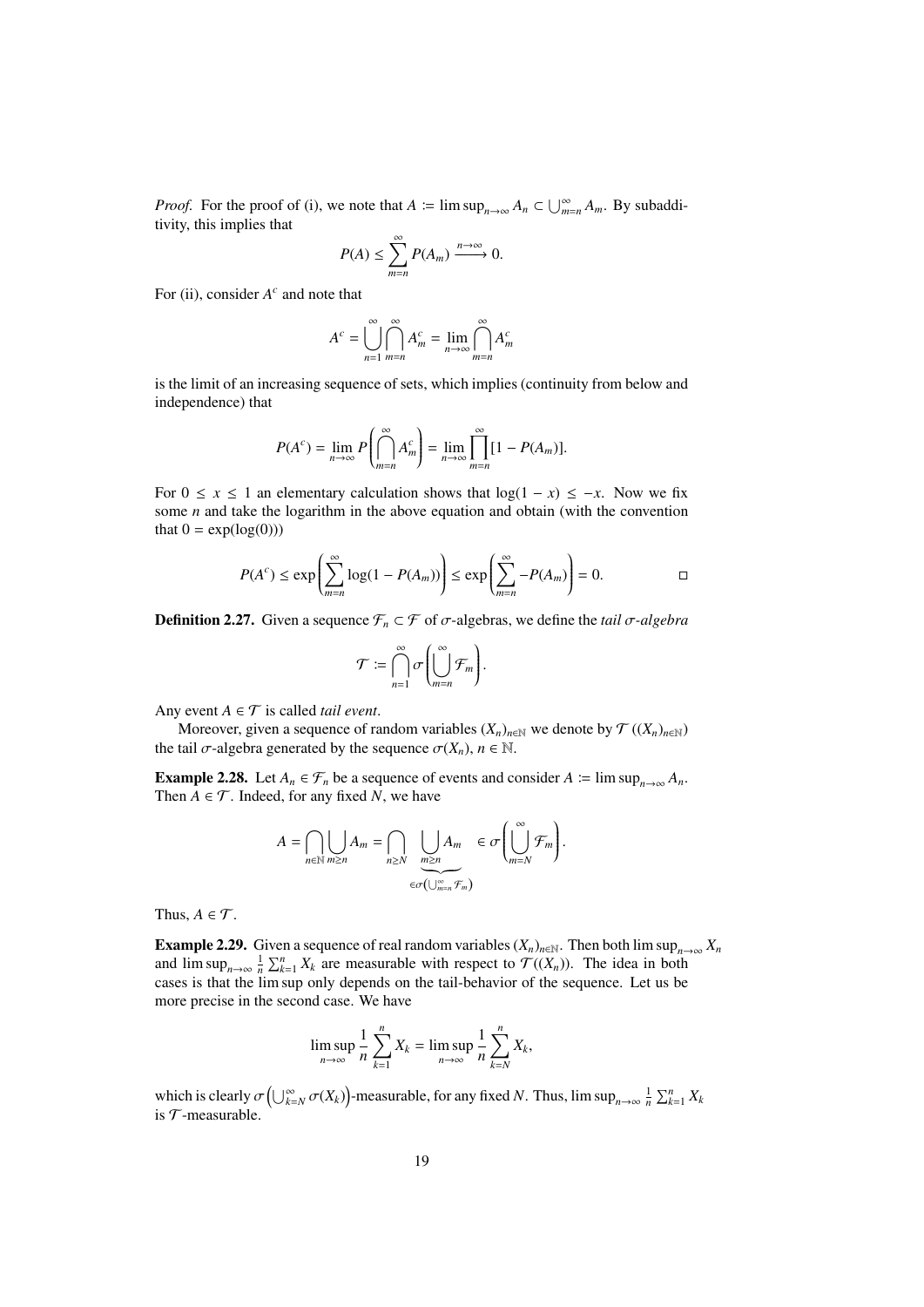**Theorem 2.30** (Kolmogorov's 0-1-law). Let  $(\mathcal{F}_n)_{n \in \mathbb{N}}$  be a sequence of independent σ*-algebras. Then the tail* σ*-algebra* <sup>T</sup> *is P-trivial, i.e.,*

$$
\forall A \in \mathcal{T}: P(A) \in \{0, 1\}.
$$

*Proof.* Choose  $A \in \mathcal{T}$  and let  $\mathcal{D}$  be the set of all events  $D \in \mathcal{F}$  which are independent of *A*, i.e.,  $P(A \cap D) = P(A) \cap P(D)$ . We want to prove that  $A \in \mathcal{D}$ , because then

$$
P(A) = P(A \cap A) = P(A)^2,
$$

implying that either  $P(A) = 0$  or  $P(A) = 1$ . Arguing as in the proof of Lemma [2.5,](#page-10-3) we see that D is a Dynkin system. By definition of T, for any *n* we have that  $\sigma(\mathcal{F}_1 \cup \cdots \cup$  $\mathcal{F}_n$ ) is independent of  $\mathcal{T}$ , and thus

$$
\bigcup_{n=1}^{\infty} \sigma(\mathcal{F}_1 \cup \cdots \cup \mathcal{F}_n) \subset \mathcal{D}.
$$

Notice that the union on the left side is a union of an increasing sequence of  $\sigma$ -algebras. Therefore, it is closed under intersections. Thus, we have

$$
\mathcal{A} \coloneqq \sigma \left( \bigcup_{n=1}^{\infty} \sigma(\mathcal{F}_1 \cup \cdots \cup \mathcal{F}_n) \right) = \delta \left( \bigcup_{n=1}^{\infty} \sigma(\mathcal{F}_1 \cup \cdots \cup \mathcal{F}_n) \right) \subset \mathcal{D}.
$$

Since any  $\mathcal{F}_n \subset \mathcal{A} \subset \mathcal{D}$ , this implies that  $\mathcal{T} \subset \mathcal{A} \subset \mathcal{D}$ .  $\Box$ 

Kolmogorov's 0-1-law sheds some new light on the second part of the Borel-Cantelli lemma: indeed, when  $(A_n)$  are independent,  $A = \limsup_n A_n$  is a tail event, and, thus, can only have probability 0 or 1. If we have a sequence of independent random variables  $(X_n)$ , then by Example [2.29](#page-18-0) lim sup  $X_n$  and, likewise, lim inf  $X_n$  are measurable with respect to the tail  $\sigma$ -algebra. Therefore, those random variables are almost surely constant. In particular, the limit of a sequence of independent random variables either exists with probability 0 or with probability 1, and in the latter case is almost surely constant. The same applies to the Cesàro means.

Remark 2.31. There is a more general theorem called *Hewitt-Savage 0-1-law*, which says that any event depending on a sequence of independent random variables  $(X_n)$ , which is invariant under finite permutations of the indices of  $(X_n)$ , has probability 0 or 1. In particular, define the cumulative sums (or the random walk)  $S_n := \sum_{k=1}^n X_k$ ,  $n \in \mathbb{N}$ . Clearly,  $\limsup_n S_n$  does not depend on finite permutations of the indices. Thus,  $\limsup_n S_n$  and, likewise,  $\liminf_n S_n$  are almost surely constant. Notice, however, that they are not measurable with respect to the tail  $\sigma$ -algebra.

<span id="page-19-0"></span>**Example 2.32.** Let  $(X_n)$  be an independent sequence of random variables distributed with the Cauchy distribution with  $\alpha = 1$ . Then, by Example [2.24](#page-16-0) we know that the scaled random walk  $\frac{1}{n}S_n$  has again a Cauchy distribution with parameter  $\alpha = 1$ . Con-<br> $\frac{1}{n}S_n$  is the sum of  $S_n$  (*n* and *Y* is limited).  $S_n$  (*n* Than for sum of  $\mathbb{R}$  and have sider  $\overline{X}$  i= lim sup<sub> $n\rightarrow\infty$ </sub>  $S_n/n$  and  $\underline{X}$  i= lim inf $\overline{X}$ <sub>n→∞</sub>  $S_n/n$ . Then for any  $c \in \mathbb{R}$  we have

$$
0 < \int_{c}^{\infty} \frac{1}{\pi} \frac{1}{1 + x^2} dx = P\left(\frac{S_n}{n} \ge c\right) \le P\left(\sup_{k \ge n} \frac{S_k}{k} \ge c\right)
$$
\n
$$
\xrightarrow[n \to \infty]{n \to \infty} P\left(\limsup_{n \to \infty} \frac{S_n}{n} \ge c\right) = P\left(\overline{X} \ge c\right),
$$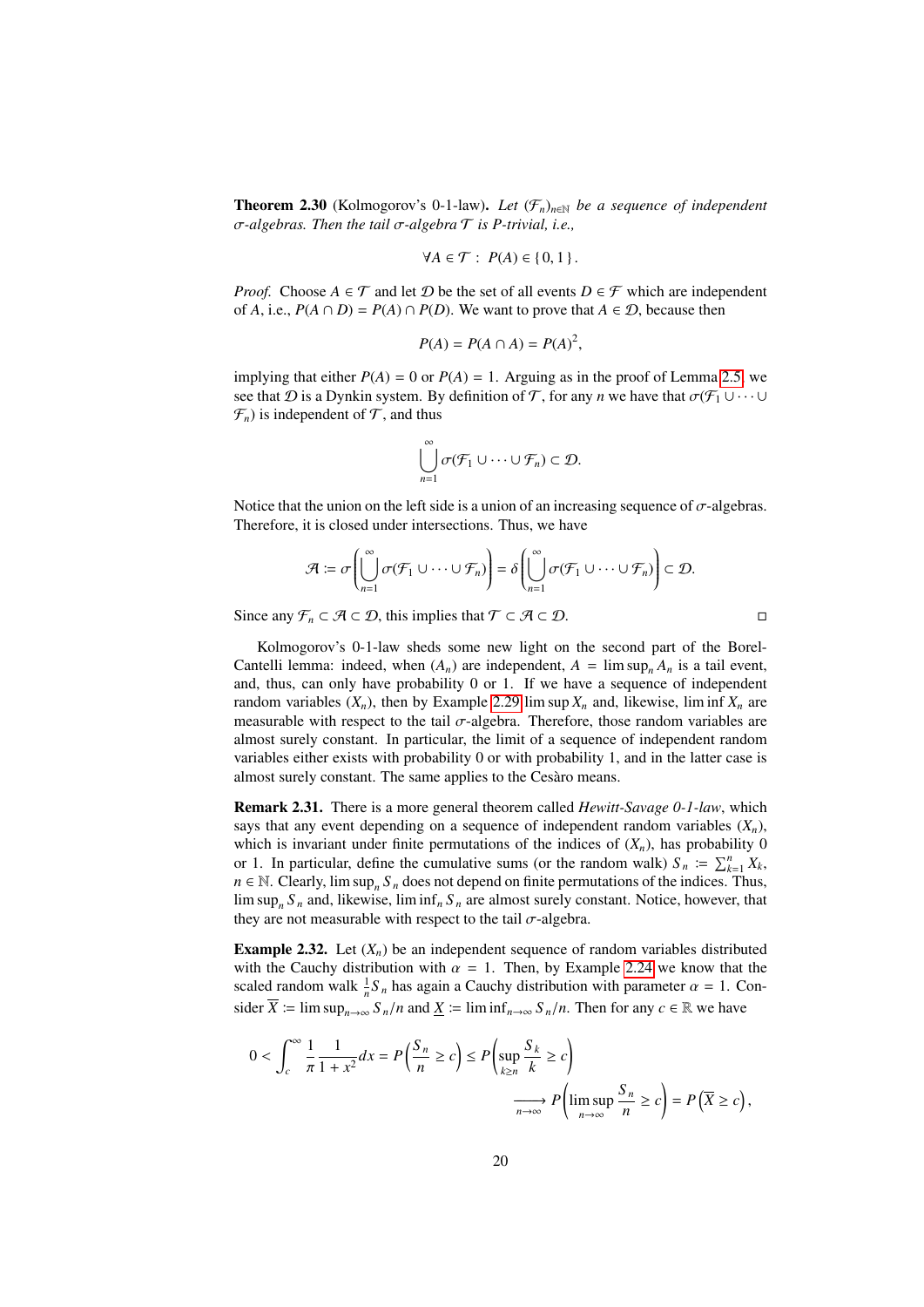where we have used that  $\{ \sup_{k \ge n} S_k / k \ge c \}$  is a decreasing sequence of sets and that  $\lim_{k \to \infty} \sup_{k \ge 0} \lim_{k \to \infty} \lim_{k \to \infty} \lim_{k \to \infty} \lim_{k \to \infty} \lim_{k \to \infty} \lim_{k \to \infty} \lim_{k \to \infty} \lim_{k \to \infty} \lim_{k \to \infty} \lim_{k \to \infty} \lim_{k \to \infty} \lim_{$ lim<sub>*n*→∞</sub> sup<sub>*k*≥*n*</sub>  $x_k$  = lim sup<sub>*n*→∞</sub>  $x_n$ . By Theorem [2.30,](#page-18-1) this implies that  $P(\overline{X} \ge c) = 1$ for every real number *c*, and we may conclude that  $\overline{X} = \infty$  almost surely. In the same manner, we get  $\underline{X} = -\infty$  almost surely.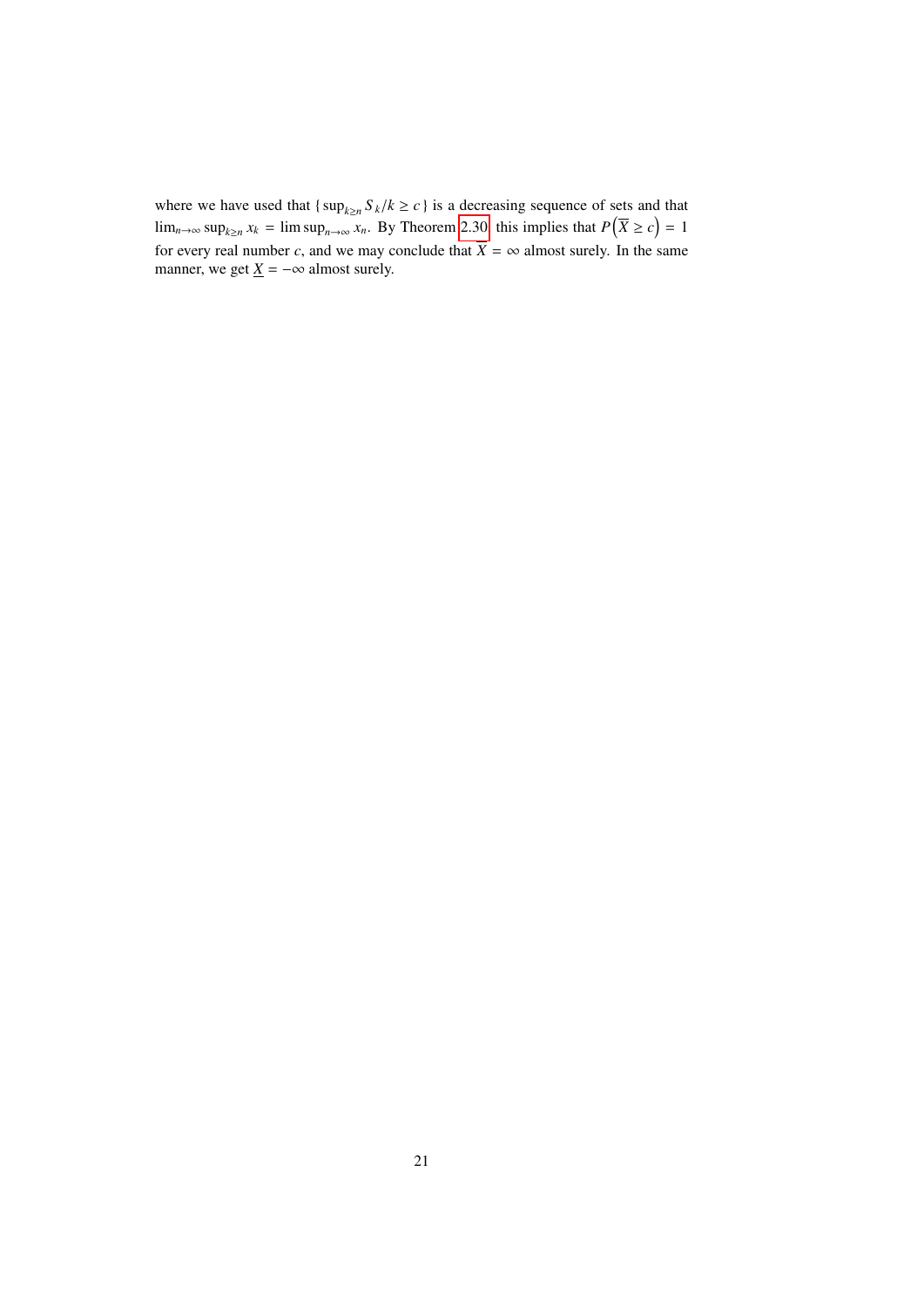## <span id="page-21-0"></span>Chapter 3

# The strong law of large numbers

#### <span id="page-21-1"></span>3.1 The strong law of large numbers

We consider a sequence of random variables  $(X_n)_{n\in\mathbb{N}}$  and denote

<span id="page-21-4"></span>(3.1) 
$$
S_n := \sum_{i=1}^n X_i, \quad S_n^* := \frac{1}{n} S_n, \quad n \in \mathbb{N}.
$$

We want to study the asymptotic properties of the re-scaled random walk  $S_n^*$ . We will at least assume that random variables are identically distributed and integrable.

**Definition 3.1.** The sequence  $(X_n)_{n \in \mathbb{N}}$  satisfies the *strong (weak) law of large numbers* if  $\lim_{n\to\infty} S_n^* = E[X_1]$  almost surely (in probability).

In this chapter, we will prove two versions of the theorem, i.e., we will prove that the strong law of large numbers holds under two sets of conditions on the random variables. The first formulation is rather easy to prove, but far from optimal.

<span id="page-21-3"></span>Theorem 3.2. *Let the random variables* (*Xn*) *be identically distributed, independent* and assume that  $E[X_1^4] < \infty$ . Then the sequence satisfies the strong law of large numbers *numbers.*

*Proof.* By passing to a sequence  $Y_n := X_n - E[X_1]$  if necessary, we may assume that  $E[X_1] = 0$ . Then let

<span id="page-21-2"></span>
$$
A_n \coloneqq \left\{ \left| S_n^{\star} \right| \ge n^{-1/8} \right\}, \quad A \coloneqq \limsup_{n \to \infty} A_n.
$$

Notice that  $S_n^*(\omega) \to 0$  for every  $\omega \in A^c$ .

Markov's inequality (with  $u(x) = x^4$ ) implies that

$$
P(A_n) \le \frac{\sqrt{n}}{n^4} E\left[S_n^4\right].
$$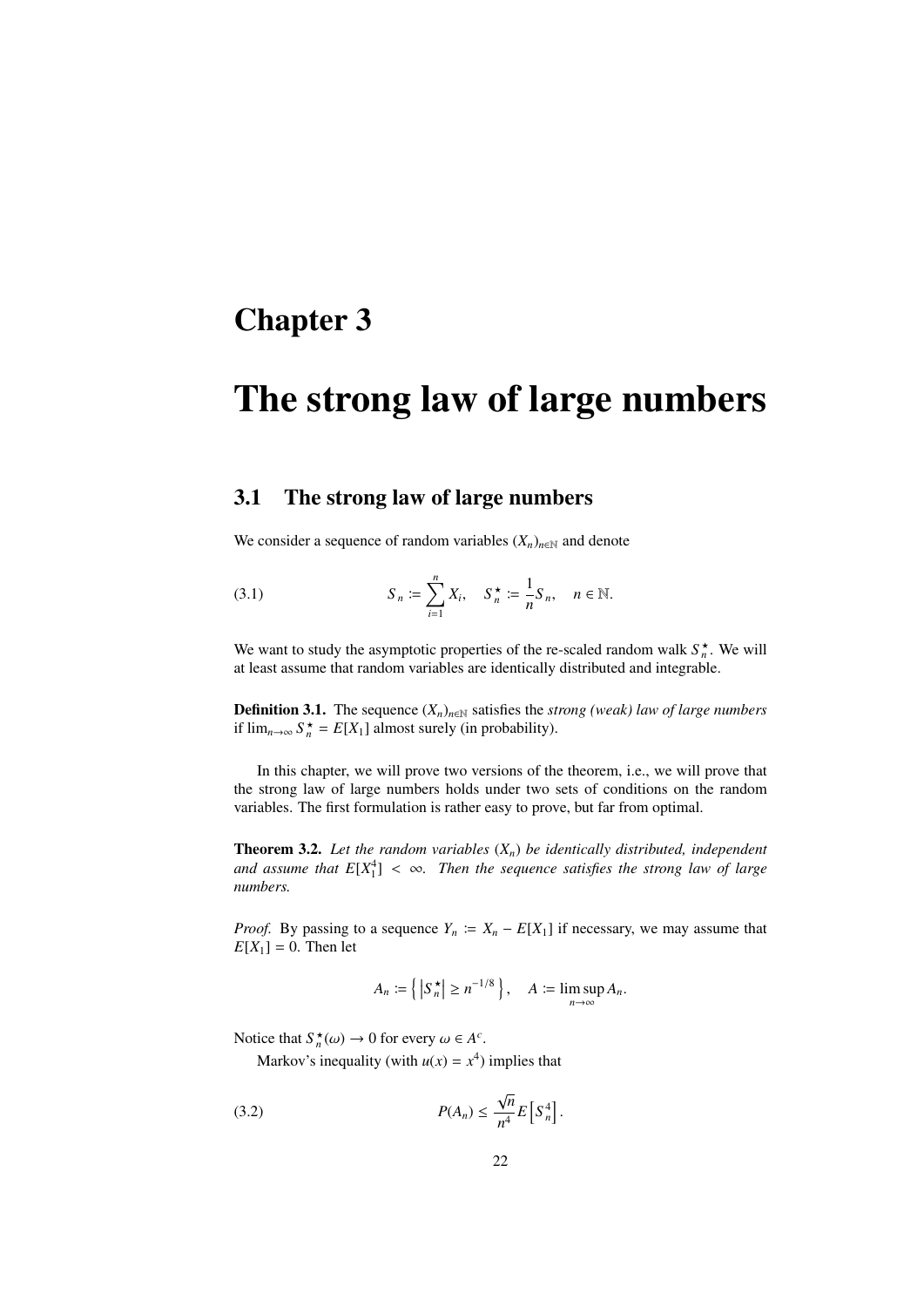We now compute the fourth moment of  $S_n$ :

$$
E[S_n^4] = E\left[\left(\sum_{i=1}^n X_i\right)^4\right] = E\left[\sum_{i_1,i_2,i_3,i_4=1}^n X_{i_1}X_{i_2}X_{i_3}X_{i_4}\right] = \sum_{i_1,i_2,i_3,i_4=1}^n E[X_{i_1}X_{i_2}X_{i_3}X_{i_4}]
$$
  

$$
= \sum_{i=1}^n E[X_i^4] + 3 \sum_{i \neq j} E[X_i^2 X_j^2] + \sum_{\substack{i_1,i_2,i_3,i_4 \in \{1,\ldots,n\} \\ i_1 \notin \{i_2,i_3,i_4\}}} \underbrace{E[X_{i_1}X_{i_2}X_{i_3}X_{i_4}]}_{=E[X_{i_1}1E[X_{i_2}X_{i_3}X_{i_4}]=0}
$$
  

$$
= nE[X_1^4] + 3n(n-1)E[X_1^2]^2
$$

Inserting this term into  $(3.2)$  and summing over *n*, we obtain

$$
\sum_{n=1}^{\infty} P(A_n) \leq E[X_1^4] \sum_{n=1}^{\infty} \frac{n^{3/2}}{n^4} + 3E[X_1^2]^2 \sum_{n=1}^{\infty} \frac{n^{5/2} - n^{3/2}}{n^4} < \infty.
$$

By the Borel-Cantelli lemma (Theorem [2.26\)](#page-17-1) we get that  $P(A) = 0$ .

Next, we cite a much more general version of the strong law of large numbers, which we are not going to prove.

<span id="page-22-0"></span>**Theorem 3.3** (Etemadi). Let  $(X_n)_{n\in\mathbb{N}}$  be a sequence of pairwise independent and iden*tically distributed integrable random variables. Then the strong law of large numbers holds.*

The basic idea of the proof of Theorem [3.3](#page-22-0) is to cut the random variables, i.e., to consider random variables  $Y_n := X_n \mathbf{1}_{[-n,n]}(X_n)$  instead. The sequence  $(Y_n)$  satisfies the conditions of Theorem [3.2](#page-21-3) (except for only pairwise independence), thus the strong law of large numbers holds for  $(Y_n)$ . Finally, one shows that  $\sum_n P(X_n \neq Y_n) < \infty$ , which, by the Borel-Cantelli lemma implies that  $Y - Y$  for almost all indices almost surely by the Borel-Cantelli lemma, implies that  $X_n = Y_n$  for almost all indices almost surely. This will then allow to conclude.

With completely different methods we shall give a proof of the following version of the strong law of large numbers.

<span id="page-22-1"></span>**Theorem 3.4.** Assume that the sequence  $(X_n)_{n\in\mathbb{N}}$  is independent and identically dis*tributed and the random variables are integrable. Then the strong law of large numbers holds.*

Remark 3.5. One common feature of all our conditions is that we always assume a sequence of identically distributed random variables. At least in the framework of Theorem [3.4,](#page-22-1) we know, however, that  $\lim_{n} S_n^*$  mus be almost surely constant, provided that the limit exists – this follows from Theorem [2.30.](#page-18-1) Therefore, it makes sense to generalize the strong law of large number to the statement that

$$
\frac{1}{n}\sum_{k=1}^{n} (X_k - E[X_k]) = 0
$$
, almost surely.

Kolmogorov proved that the above version of the strong law of large numbers holds whenever  $(X_n)$  are independent, square integrable and

$$
\sum_{n=1}^{\infty} \text{var}[X_n]/n^2 < \infty.
$$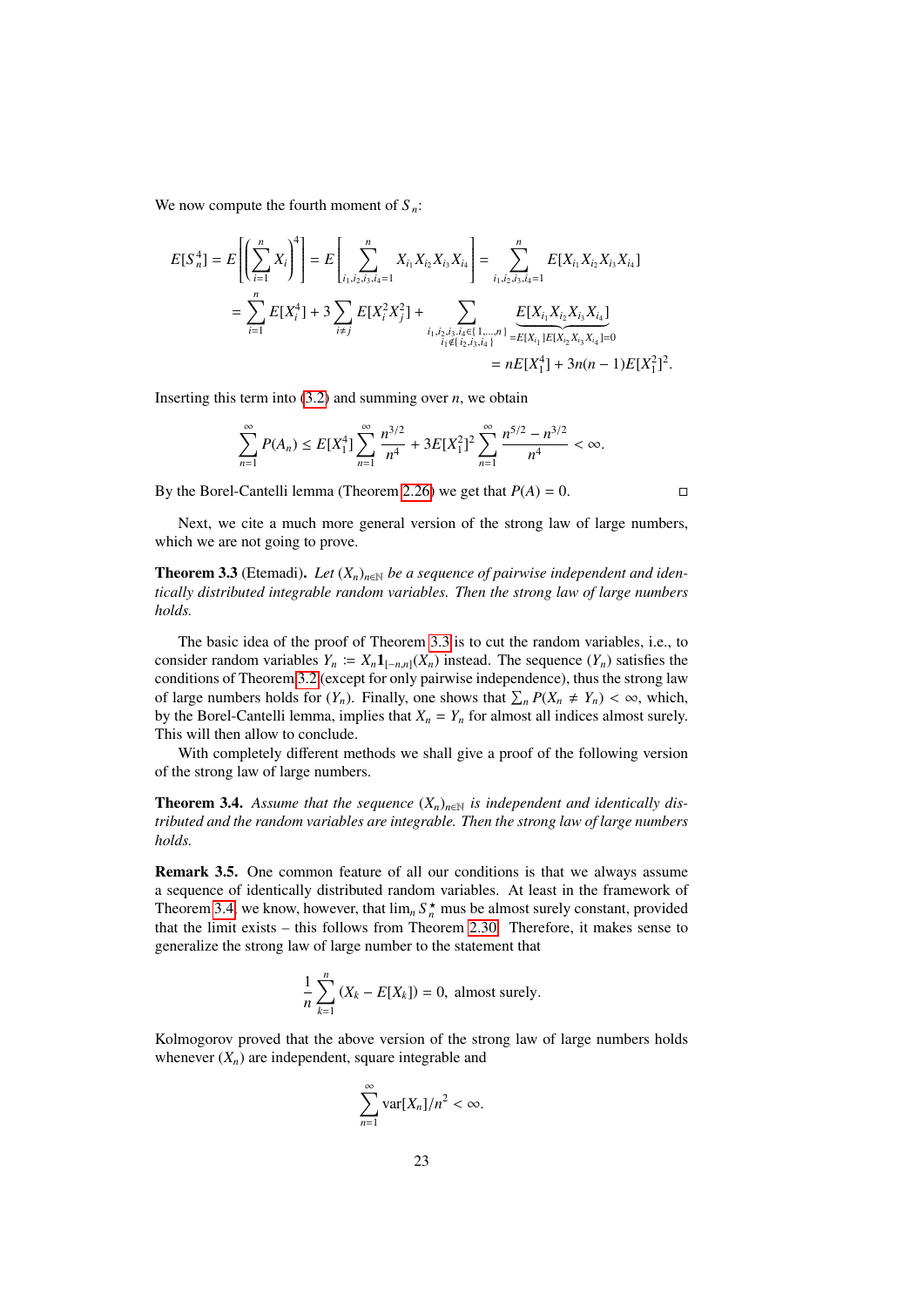Moreover, this condition is optimal in the sense that for any sequence  $(\alpha_n)$  of positive numbers satisfying  $\sum_{n} \alpha_n/n^2 = \infty$ , there is a sequence of independent, square inte-<br>grable random variables  $(Y)$  with var $[Y] = \alpha$ , such that the law of large numbers grable random variables  $(X_n)$  with var $[X_n] = \alpha_n$  such that the law of large numbers does not hold.

Remark. One might also wonder whether integrability is really necessary. However, given a sequence  $(X_n)$  of independent, identically distributed random variables, one can show that the almost sure convergence of  $S_n^*$  to some deterministic number  $\mu$  already implies that  $Y_t$ , is integrable and  $\mu = E[Y_t]$  are Bauer. Satz 12.3. Indeed, in Eximplies that  $X_1$  is integrable and  $\mu = E[X_1]$  – see Bauer, Satz 12.3. Indeed, in Ex-ample [2.32,](#page-19-0) we have seen that  $S_n^*$  does not converge to a deterministic number, when  $X_1 \sim \gamma_1$ . This is in line with the fact that the Cauchy distribution does not have a mean value.

**Remark 3.6.** Let  $(X_n)$  be a sequence of i.i.d. square integrable random variables with  $E[X_1] = 0$  and consider, as usual, the random walk  $S_n := X_1 + \cdots + X_n$ . We are interested in the asymptotic behavior of the paths of the random walk. By the law of large numbers, we know that

$$
\frac{1}{n}S_n \to 0
$$
 almost surely,

but is this the best possible result? A sharper bound would be given by the scaling factor  $1/\sqrt{n}$ , but in that case we only have the central limit theorem,

$$
\frac{1}{\sqrt{n}}S_n \xrightarrow[n \to \infty]{d} \mathcal{N}(0, V[X_1]).
$$

If we want to have almost sure results, then one can show that, for instance, in the normal case,

$$
\liminf_{n \to \infty} \frac{1}{\sqrt{n}} S_n = -\infty, \limsup_{n \to \infty} \frac{1}{\sqrt{n}} S_n = \infty, \text{ almost surely,}
$$

implying that  $\sqrt{n}$  is too small. The precise asymptotics in the almost sure sense is given by the *law of the iterated logarithm*

(3.3a) 
$$
\limsup_{n \to \infty} \frac{S_n}{\sqrt{2n \log(\log(n))}} = \sqrt{\text{var}[X_1]} \text{ a.s.},
$$

(3.3b) 
$$
\liminf_{n \to \infty} \frac{S_n}{\sqrt{2n \log(\log(n))}} = -\sqrt{\text{var}[X_1]} \text{ a.s.}
$$

#### <span id="page-23-0"></span>3.2 Large deviations

Let  $(X_n)_{n \in \mathbb{N}}$  denote a sequence of integrable i.i.d. (independent, identically distributed) random variables. Set  $\mu := E[X_1]$  and consider the random walk  $S_n$  and its scaled version  $S_n^*$  as defined in equation [\(3.1\)](#page-21-4). By Theorem [3.4,](#page-22-1) the strong law of large number holds,which in particular implies the weak law of large numbers, i.e.,

(3.4) 
$$
\forall \epsilon > 0: \lim_{n \to \infty} P(|S_n^{\star} - \mu| \ge \epsilon) = 0.
$$

The theory of large deviations is concerned with the speed of the convergence in the weak law of large numbers, i.e., it tries to find estimates for  $P(|S_n^* - \mu| \ge \epsilon)$  for finite *n*. Consider the (generalized) I antace transform of  $P_{\nu}$  given by *n*. Consider the (generalized) Laplace transform of  $P_{X_1}$  given by

$$
\phi(u) \coloneqq E[e^{uX_1}],
$$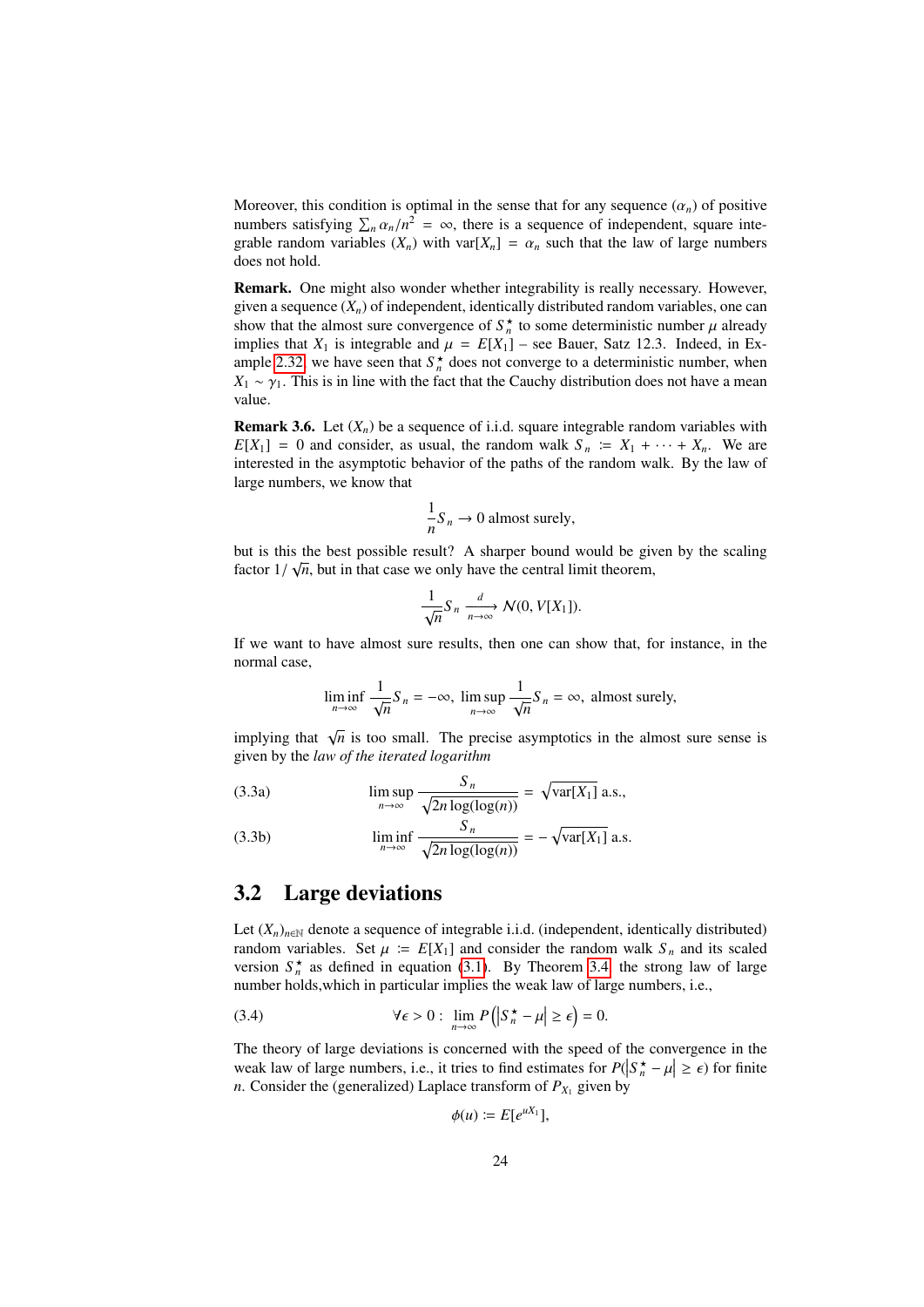which is defined for  $u \in \mathbb{R}$  as a function taking values in  $[0, \infty]$ . (In that sense, we do not need any integrability condition.) We define the *Cramér transformation* as

(3.5) 
$$
I(x) := \sup_{u \in \mathbb{R}} (ux - \log \phi(u)), \quad x \in \mathbb{R}.
$$

(This is the Legendre transform of  $\log \phi$ .) Since  $\phi(0) = 1$ , we see that

$$
I(x) = \sup_{u \in \mathbb{R}} (ux - \log \phi(u)) \ge 0 - \log \phi(0) = 0,
$$

which implies that  $I : \mathbb{R} \to [0, \infty]$ . By Jensen's inequality and convexity of  $x \mapsto e^{ux}$ ,

<span id="page-24-0"></span> $e^{u\mu} \le E[e^{uX_1}] = \phi(u)$ 

implying that

$$
(3.6) \t\t\t\t\t\Psi u \in \mathbb{R} : u\mu - \log \phi(u) \leq 0.
$$

Therefore,  $I(\mu) = 0$ .

**Example 3.7.** If  $X_1 \equiv 0$ , then  $\phi(u) \equiv 1$  and  $I(x) = \infty$  for every  $x \neq 0$ . Thus, *I* can indeed take the value ∞.

<span id="page-24-1"></span>**Theorem 3.8** (Cramér-Chernov). *Under the above assumptions, we have for*  $\xi \ge \mu$ *and any*  $n \in \mathbb{N}$ 

$$
P(S_n^{\star} \ge \xi) \le e^{-I(\xi)n}
$$

*and for*  $\xi \leq \mu$  *and any n* 

$$
P(S_n^{\star} \leq \xi) \leq e^{-I(\xi)n}.
$$

*Proof.* First of all, note that the second assertion follows from the first assertion by replacing  $(X_n)$  by  $(-X_n)$  (and noting that the corresponding Cramer transformation is  $x \mapsto I(-x)$ ). Moreover, we may replace  $(X_n)$  by  $(X_n - \xi)$ , which gives the Cramér transform  $x \mapsto I(x + \xi)$ , which allows to infer then first assertion for general  $\xi \ge \mu$ from the corresponding assertion for  $\xi = 0$  and  $\mu \le 0$ . Thus, in the following we may assume that  $\xi = 0$  and  $\mu \le 0$ .

By independence, we get for  $u \ge 0$ 

$$
P(S_n^* \ge 0) = P(X_1 + \dots + X_n \ge 0)
$$
  
=  $P(e^{u(X_1 + \dots + X_n)} \ge 1)$   
 $\le E[e^{u(X_1 + \dots + X_n)}]$   
=  $\phi(u)^n$ ,

,

implying that  $\log P(S_n^* \geq 0) \leq n \log \phi(u)$ , for any  $u \geq 0$ . Therefore,

$$
\frac{1}{n}\log P(S_n^{\star} \ge 0) \le \inf \{ \log \phi(u) \mid u \ge 0 \}.
$$

On the other hand, from  $(3.6)$  we obtain for any  $u < 0$ 

$$
-\log \phi(u) \le u\mu - \log \phi(u) \le 0.
$$

On the other hand,  $I(0) \ge 0$ . Therefore, we have

$$
I(0) = \sup \{ \underbrace{-\log \phi(u)}_{\leq 0 \text{ for } u < 0} \mid u \geq 0 \} = -\inf \{ \log \phi(u) \mid u \geq 0 \}.
$$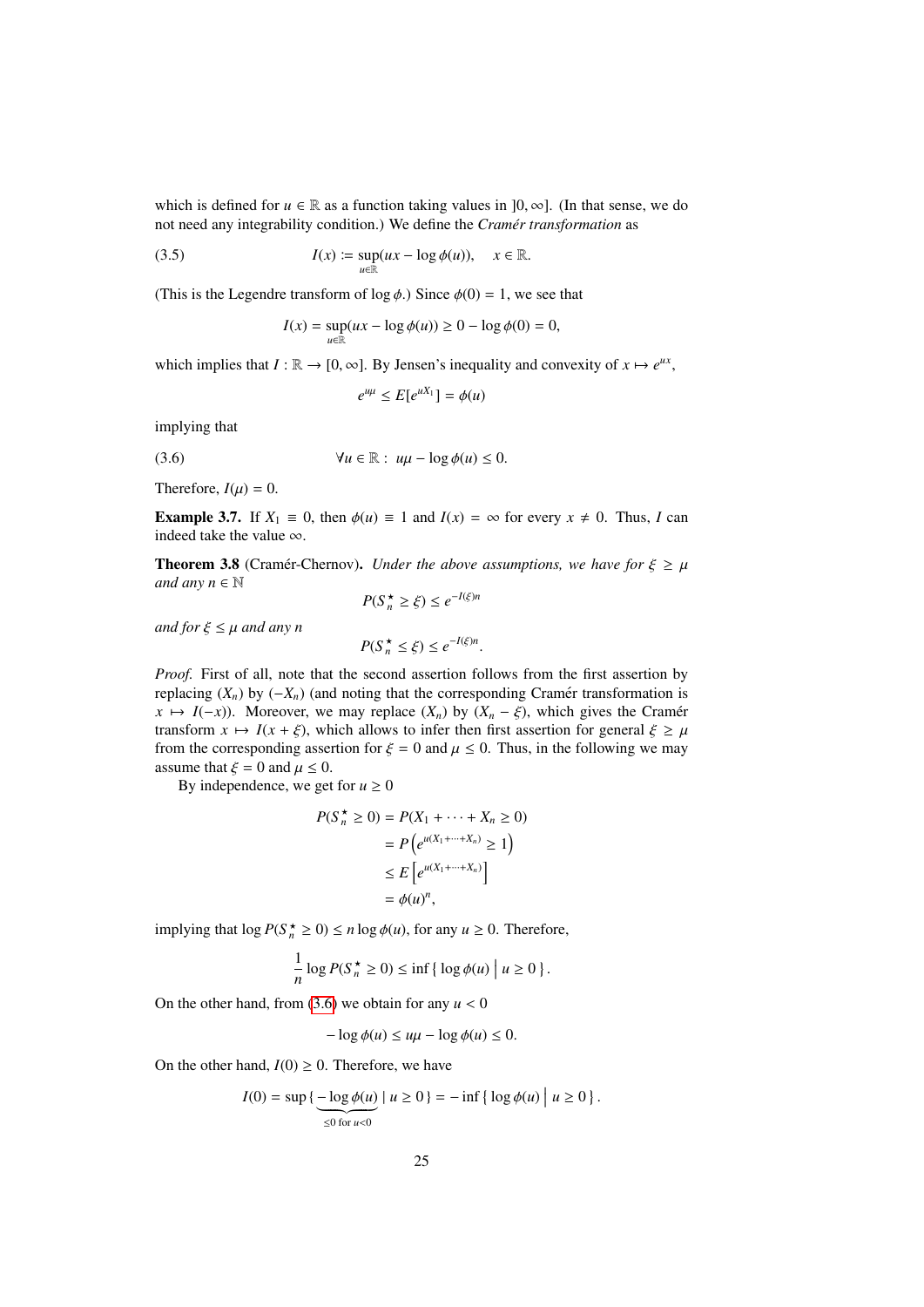Therefore, we can conclude that

$$
P(S_n^{\star} \ge 0) \le \exp\left(n\inf\left\{\log \phi(u)\middle|\ u \ge 0\right\}\right) = e^{-nI(0)}.
$$

Exercise 3.9. Convince yourself of the remarks in the first paragraph of the proof of Theorem [3.8.](#page-24-1)

Thus, the "exceptional" probabilities  $P(S_n^* \ge E[X_1] + \epsilon)$  decrease exponentially in *n*. Note that the right hand side of the inequalities in Theorem 3.8 should be fast in *n*. Note that the right hand side of the inequalities in Theorem [3.8](#page-24-1) should be read as "0" when  $I(\xi) = \infty$ .

#### <span id="page-25-0"></span>3.3 The ergodic theorem

If we interpret the the index *n* as time, one can describe the strong law of large numbers as "time average = space average". Ergodic theory is concerned with this kind of phenomena in more generality.

**Definition 3.10.** A sequence of random variables  $(X_n)_{n\in\mathbb{N}}$  is called *stationary* if the law of  $(X_n)_{n \in \mathbb{N}}$  is equal to the law of  $(X_{n+1})_{n \in \mathbb{N}}$ , i.e., if  $P_{(X_n)} = P_{(X_{n+1})}$ .

Of course, this also means that the law of  $(X_n)_{n \in \mathbb{N}}$  is equal to the law of  $(X_{n+k})_{n \in \mathbb{N}}$ for any  $k \in \mathbb{N}$ . We start with two fundamental definitions for ergodic theory. In the following,  $\tau : \Omega \to \Omega$  is an F-F-measurable map.

**Definition 3.11.** An event *A* ∈ *F* is called *invariant* if  $τ^{-1}(A) = A$ . The *σ*-algebra of *invariant* avents is denoted by  $T = \frac{1}{2} A \subseteq \mathbb{Z} \mid τ^{-1}(A) = A$ . invariant events is denoted by  $\mathcal{I} = \left\{ A \in \mathcal{F} \mid \tau^{-1}(A) = A \right\}$ .

At the level of random variables, *X* is *I*-measurable if and only if  $X \circ \tau = X$ .

**Definition 3.12.**  $\tau$  is called *measure preserving* if for every  $A \in \mathcal{F}$  we have  $P(\tau^{-1}(A)) = P(A)$ . If in addition *T* is *P*-trivial i.e.  $P(A) \in \{0, 1\}$  for every  $A \in \mathcal{T}$  then the system *P*(*A*). If, in addition, *I* is *P*-trivial, i.e.,  $P(A) \in \{0, 1\}$  for every  $A \in I$ , then the system  $(\Omega, \mathcal{F}, P, \tau)$  is called *ergodic*.

Obviously, ergodicity is equivalent to the property that every  $\mathcal I$ -measurable random variable is almost surely constant.

<span id="page-25-2"></span>Theorem 3.13 (Birkhoff's individual ergodic theorem). *Let* τ *be a measure preserving transformation and X be an integrable random variable. Define*  $X_1 := X$  *and*  $X_n :=$  $X \circ \tau^{n-1}$ ,  $n \geq 2$ . Then there is an *I*-measurable random variable *Y* with  $E[Y] = E[X]$ <br>such that *such that*

$$
S_n^{\star} := \frac{1}{n} \sum_{k=1}^n X_k \xrightarrow{n \to \infty} Y \text{ } P\text{-}almost surely.
$$

*If*  $\tau$  *is ergodic, then*  $S_n^* \to E[X]$  *a.s. for*  $n \to \infty$ *.* 

*Proof.* If  $\tau$  is ergodic, then every  $\mathcal{I}$ -measurable random variable is almost surely constant, which shows the last part of the theorem.

We assume, without less of generality, that  $X \ge 0$ . Let  $\overline{X} := \limsup S_n^*$  and  $\underline{X} :=$ lim inf  $S_n^{\star}$ . Clearly,  $\overline{X} \circ \tau = \overline{X}$  and  $\underline{X} \circ \tau = \underline{X}$ , which implies that both random variables are *L*-measurable. We want to show that are  $I$ -measurable. We want to show that

<span id="page-25-1"></span>
$$
(3.7)\qquad E\left[\overline{X}\right] \le E[X] \le E\left[\underline{X}\right].
$$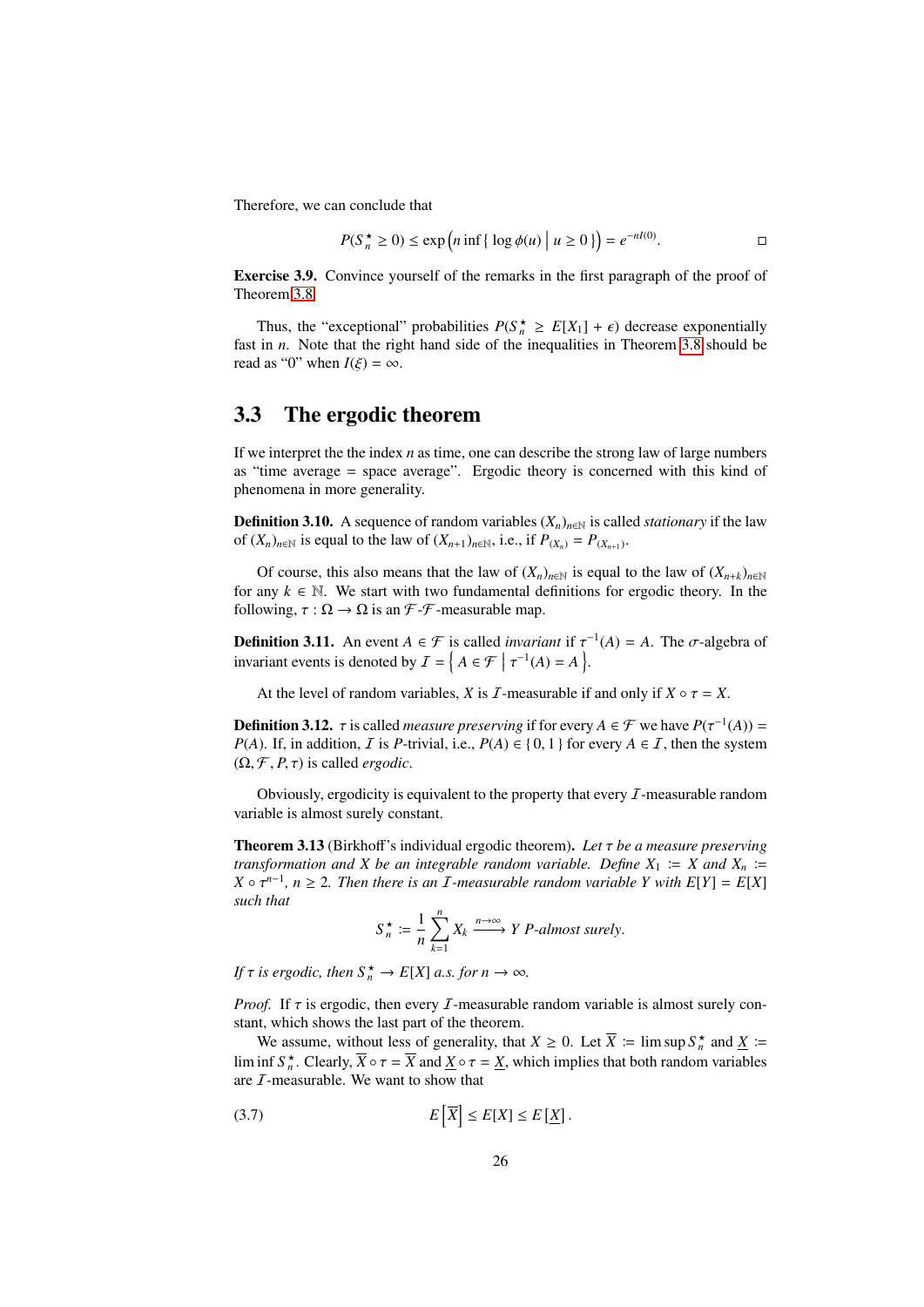Indeed, equation [\(3.7\)](#page-25-1) together with  $\underline{X} \le \overline{X}$  would show that  $\underline{X} = \overline{X} = \lim S_n^*$  almost surely, and  $E[X] = E[X]$  by monotone convergence – note that  $E[S_n^*] = E[X]$  for any *n*. This will finish the proof.

In fact, we only prove the first inequality – the second one works along the same lines. First we need to make sure that  $\overline{X} < \infty$  by cutting it off: for  $M > 0$  set  $\overline{X}_M$  i=  $\min(\overline{X}, M)$ . For given  $\epsilon > 0$  define the random variable  $N_{\epsilon}$  as

(3.8) 
$$
N_{\epsilon} := \inf \left\{ n \in \mathbb{N} \mid S_n^{\star} \ge \overline{X}_M - \epsilon \right\} < \infty.
$$

Indeed,  $N_{\epsilon}$  is measurable, because

$$
\{N_{\epsilon}=n\}=\bigcap_{k=1}^{n-1}\{S_{k}^{\star}<\overline{X}_{M}-\epsilon\}\cap\{S_{n}^{\star}\geq\overline{X}_{M}-\epsilon\}\in\mathcal{F},\ \forall n\in\mathbb{N}.
$$

While  $N_{\epsilon}$  can be unbounded, we certainly have  $\bigcap_{K \in \mathbb{N}} \{N_{\epsilon} > K\} = \emptyset$ , which implies that  $\lim_{K \to \infty} P(J|N) \leq K \cup \{0\} = 0$  because the sequence  $\{N_{\epsilon} > K\}$  is decreasing in K. Thus that  $\lim_{K} P(\{N_{\epsilon} > K\}) = 0$ , because the sequence  $\{N_{\epsilon} > K\}$  is decreasing in K. Thus, there is a  $K_{\epsilon} \in \mathbb{N}$  with  $P(\{N_{\epsilon} > K_{\epsilon}\}) \leq \epsilon$ . Define random variables

(3.9) 
$$
\widetilde{X} := \begin{cases} X, & N_{\epsilon} \le K_{\epsilon}, \\ M, & \text{else,} \end{cases} \quad \widetilde{N}_{\epsilon} := \begin{cases} N_{\epsilon}, & N_{\epsilon} \le K_{\epsilon}, \\ 1, & \text{else.} \end{cases}
$$

Note that  $X(\omega) > M$  implies that  $S_1^*(\omega) = X(\omega) > \overline{X}_M(\omega) - \epsilon$ , giving  $N_{\epsilon}(\omega) = 1$ .<br>Therefore Therefore,

<span id="page-26-0"></span>
$$
X \leq X.
$$

We claim that

(3.10) 
$$
\frac{1}{\widetilde{N}_{\epsilon}}\sum_{n=1}^{N_{\epsilon}}\widetilde{X}\circ\tau^{n-1}\geq\overline{X}_{M}-\epsilon.
$$

The inequality holds in the case of  $N_{\epsilon}(\omega) > K_{\epsilon}$  by construction of  $\widetilde{X}(\omega)$  and  $\widetilde{N}_{\epsilon}(\omega)$ . In the other case, note that  $\widetilde{N}_{\epsilon}(\omega) = N_{\epsilon}(\omega)$  and  $\widetilde{X}(\omega) = X(\omega)$ , and so [\(3.10\)](#page-26-0) holds by definition of  $N_{\epsilon}$ .

On the other hand, we have by definition of  $K_{\epsilon}$  that

$$
(3.11) \t E\left[\widetilde{X}\right] = E\left[\widetilde{X}\mathbf{1}_{N_{\epsilon}>K_{\epsilon}}\right] + E\left[\widetilde{X}\mathbf{1}_{N_{\epsilon}\leq K_{\epsilon}}\right] \leq M\epsilon + E[X].
$$

Inductively define  $n_0(\omega) := 0$ ,  $n_1(\omega) := \widetilde{N}_{\epsilon}(\omega)$  and

<span id="page-26-1"></span>
$$
n_{k+1}(\omega) \coloneqq n_k(\omega) + \widetilde{N}_{\epsilon}(\tau^{n_k(\omega)}(\omega)), \quad k \in \mathbb{N}.
$$

Moreover, for  $l \in \mathbb{N}$  let  $M_l(\omega) := \sup \{ k \in \mathbb{N} \mid n_k(\omega) \le l \}$ . Since  $\widetilde{N}_{\epsilon} \le K_{\epsilon}$ , we have *l* −  $n_{M_l}$  ≤  $K_{\epsilon}$ . Note that

$$
\sum_{k=1}^l \widetilde{X} \circ \tau^{k-1} \ge \sum_{k=1}^{n_{M_l}} \widetilde{X} \circ \tau^{k-1} = \sum_{k=1}^{n_1} \widetilde{X} \circ \tau^{k-1} + \sum_{k=n_1+1}^{n_2} \widetilde{X} \circ \tau^{k-1} + \cdots + \sum_{k=n_{M_l-1}+1}^{n_{M_l}} \widetilde{X} \circ \tau^{k-1}.
$$

Applying the inequality [\(3.10\)](#page-26-0) to each of the terms in the above sum, we obtain

$$
\sum_{k=1}^l \widetilde{X}\circ \tau^{k-1} \geq n_1(\overline{X}_M-\epsilon)+(n_2-n_1)(\overline{X}_M\circ \tau^{n_1}-\epsilon)+\cdots+(n_{M_l}-n_{M_l-1})(\overline{X}_M\circ \tau^{n_{M_l}-1}-\epsilon),
$$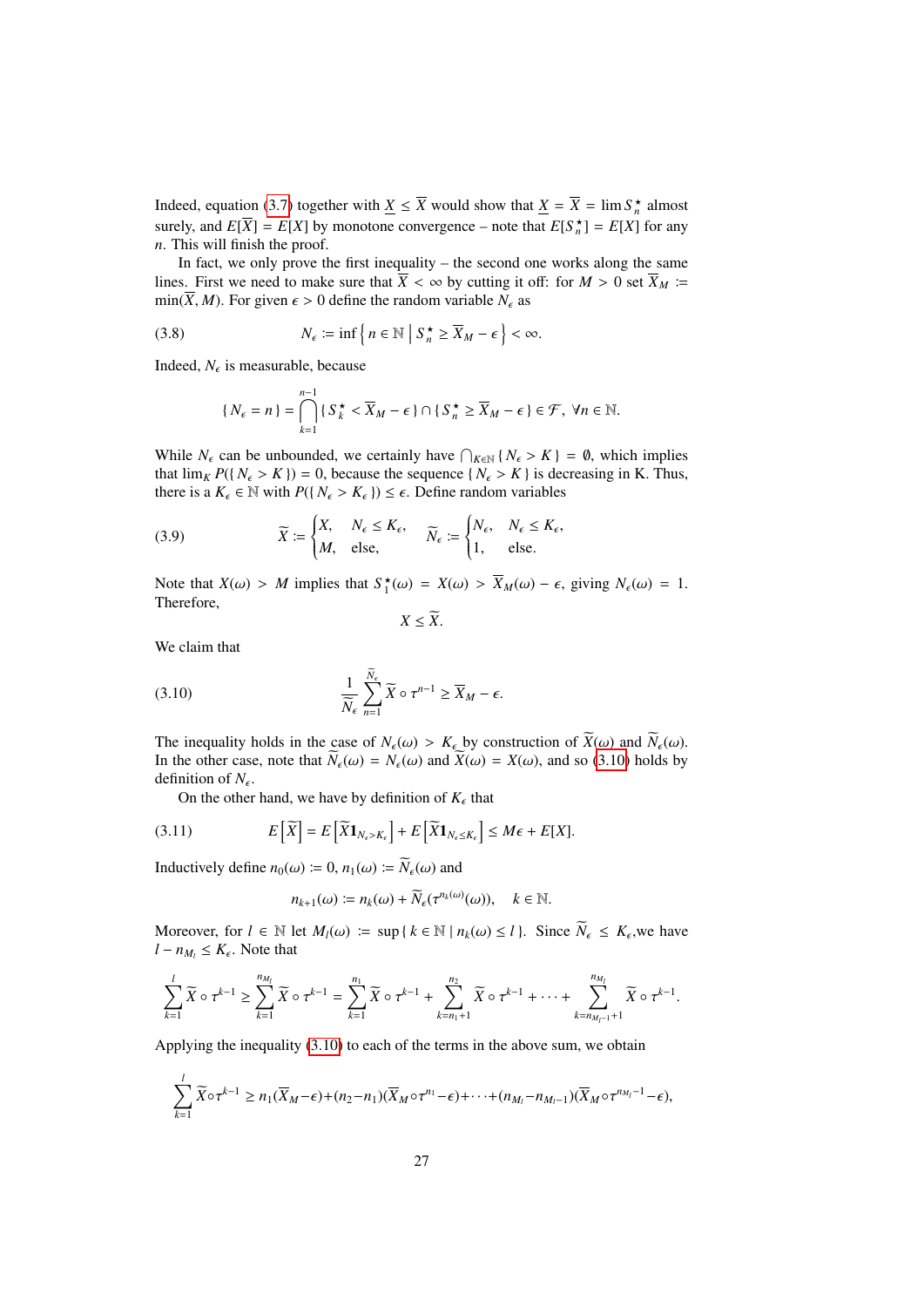noting that  $n_k - n_{k-1} = \overline{N}_{\epsilon} \circ \tau^{n_{k-1}}$ . But  $\overline{X}_M$  is *I*-measurable, implying that  $\overline{X}_m \circ \tau^n = \overline{X}_M$ , even when *n* is itself random. Thus we have a telescoping sum and further obtain even when  $n$  is itself random. Thus, we have a telescoping sum and further obtain

$$
\sum_{k=1}^l \widetilde{X} \circ \tau^{k-1} \ge n_{M_l} \overline{X}_M - n_{M_l} \epsilon \ge l \overline{X}_M + (n_{M_l} - l) \overline{X}_M - l \epsilon \ge l \overline{X}_M - K_{\epsilon} M - l \epsilon.
$$

Since  $\tau$  is measure preserving, we have  $E[\overline{X} \circ \tau^k] = E[\overline{X}]$ . Thus, by dividing the previous inequality by *l* we get previous inequality by *l*, we get

$$
E\left[\widetilde{X}\right] \geq E\left[\overline{X}_M\right] - \frac{K_{\epsilon}M}{l} - \epsilon
$$

and [\(3.11\)](#page-26-1) implies that

$$
E[X] \ge E\left[\overline{X}_M\right] - \frac{K_{\epsilon}M}{l} - \epsilon - M\epsilon,
$$

for all choices of *M*,  $\epsilon$  and *l*. Therefore, we have  $E[X] \ge E[\overline{X}_M]$  for any *M*, which implies the first inequality (3.7) by monotone convergence implies the first inequality [\(3.7\)](#page-25-1) by monotone convergence.

Remark. In fact, one can show that the random variable *Y* in Theorem [3.13](#page-25-2) can be chosen to be  $E[X|I]$ .

Remark. Von Neumann's *statistical ergodic theorem* shows that the convergence in Theorem [3.13](#page-25-2) also holds in  $L^p(\Omega)$ , if  $X \in L^p$ .

Next we want to show that Theorem [3.4](#page-22-1) can be derived from Theorem [3.13.](#page-25-2) Let us first describe the setting.

<span id="page-27-0"></span>Lemma 3.14. *Given a sequence of independent, identically distributed real random variables*  $(X_n)_{n\in\mathbb{N}}$  *considered as one random variable taking values in*  $(\mathbb{R}, \mathcal{B}(\mathbb{R}))^{\otimes \mathbb{N}}$ . *Define a map*  $\tau : \mathbb{R}^{\mathbb{N}} \to \mathbb{R}^{\mathbb{N}}$  *by*  $\tau((x_n)_{n \in \mathbb{N}}) = (x_{n+1})_{n \in \mathbb{N}}$ . Then  $(\mathbb{R}^{\mathbb{N}}, \mathcal{B}(\mathbb{R})^{\otimes \mathbb{N}}, P_{(X_n)_{n \in \mathbb{N}}}, \tau)$  *is exacdic ergodic.*

*Proof.* Since the pre-image of a cylinder set under  $\tau$  is a cylinder set,  $\tau$  is measurable. By stationarity of  $(X_n)_{n \in \mathbb{N}}$ ,  $\tau$  is measure preserving. Thus, we are left with showing that invariant sets are trivial. For any invariant set *A* and any *n* we clearly have  $A =$  $(X_n)^{-1}(A) = \{ \omega \in \Omega \mid (X_n(\omega))_{n \in \mathbb{N}} \in A \}$  is measurable with respect to the  $\sigma$ -algebra  $\mathcal{F} := \sigma(Y \mid Y)$  for any *n*. Therefore,  $R \in \mathcal{T}((Y) \mid Y)$  By Theorem 2.30,  $P(R) \in \mathcal{F}$ <sup>*n*</sup>(*A*). Therefore, *A* only depends on the coordinates  $(x_{n+1}, x_{n+2}, ...)$ . Thus, *B* i=<br> $X^{-1}(A) = \int \omega \in \Omega |(X(\omega))| \leq \epsilon A$  is measurable with respect to the  $\sigma$ -algebra  $\mathcal{F}_n \coloneqq \sigma(X_n, X_{n+1}, \ldots)$  for any *n*. Therefore,  $B \in \mathcal{T}((X_n)_{n \in \mathbb{N}})$ . By Theorem [2.30,](#page-18-1)  $P(B) \in \{0, 1\}$ , which implies that  $P_{\text{CV}}(A) = P(B) \in \{0, 1\}$ . { $0, 1$ }, which implies that  $P_{(X_n)}(A) = P(B) \in \{0, 1\}$ .

*Proof of Theorem [3.4.](#page-22-1)* We are given an i.i.d. sequence of integrable real random variables  $(X_n)_{n \in \mathbb{N}}$ . As in Lemma [3.14,](#page-27-0) we consider the probability space  $(\Omega', \mathcal{F}', P') :=$ <br>  $(\mathbb{R}^{\mathbb{N}} \otimes \mathbb{R}^{\otimes \mathbb{N}})$   $P_{\text{max}}$  ...  $\Omega$  consider the random variable  $n : \Omega' \to \mathbb{R}$  defined by  $n:(x)$ .  $(\mathbb{R}^N, \mathcal{B}(\mathbb{R})^{\otimes N}, P_{(X_n)_{n\in\mathbb{N}}})$ . Consider the random variable  $p_1 : \Omega' \to \mathbb{R}$  defined by  $p_1((x_n)_{n\in\mathbb{N}}) =$ <br>*r*. By Lemma 3.14, the shift operator *x* is ergodic on  $(\Omega' \nsubseteq' P')$ . Therefore, Theo*x*<sub>1</sub>. By Lemma [3.14,](#page-27-0) the shift operator  $\tau$  is ergodic on  $(\Omega', \mathcal{F}', P')$ . Therefore, Theo-<br>rem 3.13 implies that rem [3.13](#page-25-2) implies that

$$
\frac{1}{n}\sum_{k=1}^{n}p_1\circ\tau^{k-1}\xrightarrow{n\to\infty}\int p_1dP',\quad P'\text{-almost surely}.
$$

But *P'*-almost sure convergence of a sequence of random variables  $\pi_n$  on  $\Omega'$  is equiv-<br>alent to *P*-almost sure convergence of the related sequence of random variables  $\pi_n$  of alent to *P*-almost sure convergence of the related sequence of random variables  $\pi_n$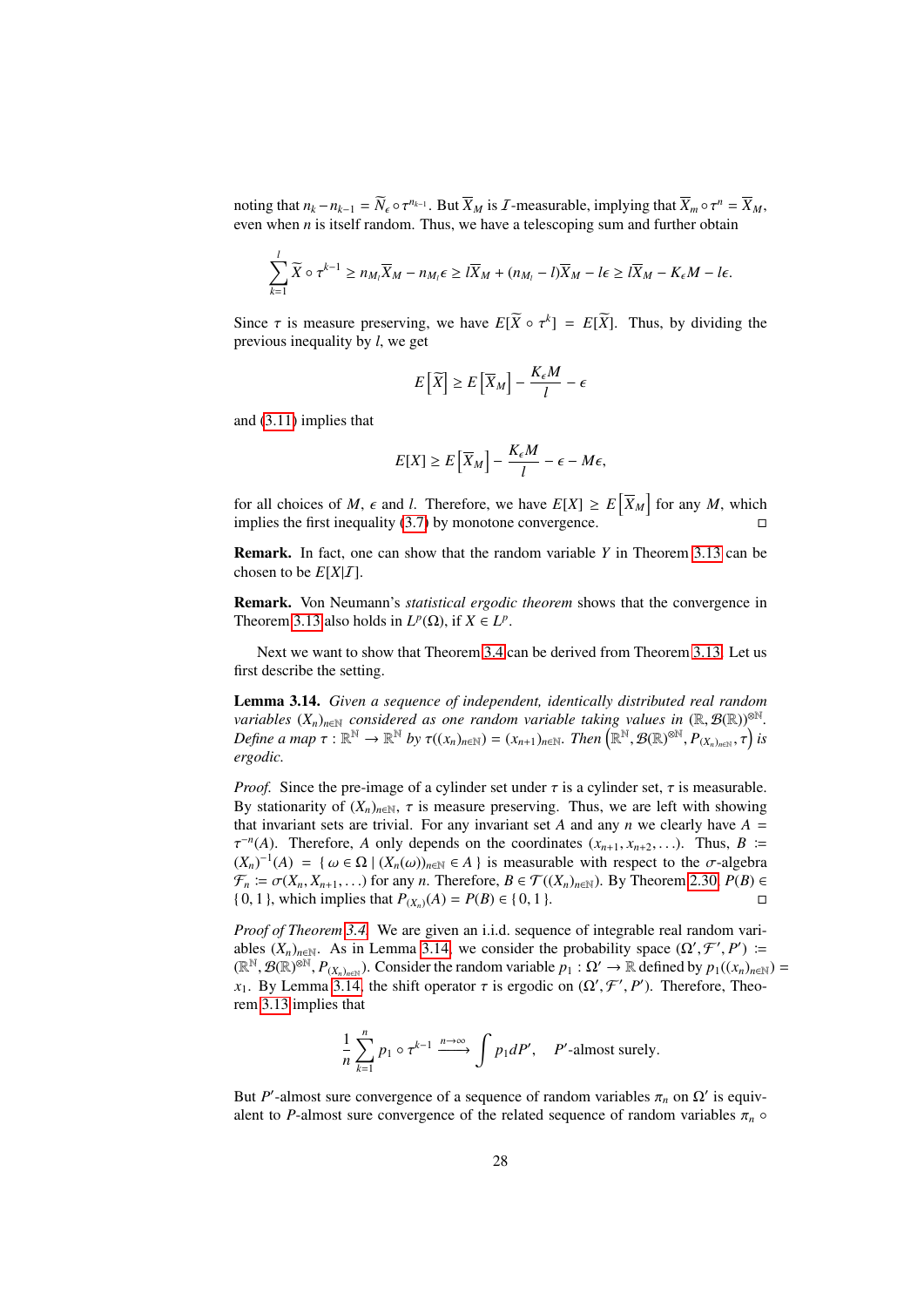$(X_k)_{k \in \mathbb{N}}$  on  $\Omega$  – by definition of the image measure. Therefore, we have shown that

$$
\frac{1}{n}\sum_{k=1}^{n}p_1\circ \tau^{k-1}\circ (X_j)_{j\in \mathbb{N}}=\frac{1}{n}\sum_{k=1}^{n}p_1\circ (X_{k-1+j})_{j\in \mathbb{N}}=\frac{1}{n}\sum_{k=1}^{n}X_k
$$

converges *P*-almost surely to  $\int p_1 dP' = E[X_1]$ .

### <span id="page-28-0"></span>3.4 Applications and examples

#### <span id="page-28-1"></span>3.4.1 An example of ergodicity

Let  $\Omega = [0, 1]$ ,  $\mathcal{F} = \mathcal{B}([0, 1])$  and  $P = \lambda|_{[0,1]}$ , the Lebesgue measure restricted to the interval  $[0, 1]$ . For  $r \in [0, 1]$  we set  $\tau(r) = r + r$  mod 1 interval [0, 1[. For  $r \in ]0, 1[$  we set  $\tau_r(x) := x + r \mod 1$ .

<span id="page-28-2"></span>**Theorem 3.15.** *The system*  $(\Omega, \mathcal{F}, P, \tau_r)$  *is ergodic if and only if r is irrational.* 

Before we give a proof of this statement, recall some fact about Fourier series.

**Lemma 3.16.** *Given a square integrable measurable function*  $f : [0,1] \rightarrow \mathbb{R}$ *. Then there is a unique representation*

$$
f(x) = \sum_{n \in \mathbb{Z}} c_n e^{2\pi i nx}
$$

*in the sense that the above series converges in L*<sup>2</sup> ([0, 1[, *dx*) *and the sequence of coefficients*  $(c_n)_{n \in \mathbb{Z}}$  *is unique.* 

*Proof of Theorem [3.15.](#page-28-2)* Take any *I*-measurable square integrable function  $f : [0,1] \rightarrow$ R and consider its Fourier series expansion

$$
(3.12)\qquad \qquad f(x) = \sum_{n \in \mathbb{Z}} c_n e^{2\pi i nx}
$$

Then  $f = f \circ \tau_r$ , and if we insert this equation into the Fourier series [\(3.12\)](#page-28-3), we obtain

<span id="page-28-3"></span>
$$
\sum_{n\in\mathbb{Z}}c_ne^{2\pi inx} = \sum_{n\in\mathbb{Z}}c_ne^{2\pi inx}e^{2\pi inx}
$$

By comparison of coefficients, we have  $\forall n \in \mathbb{Z} : c_n = c_n e^{2\pi i n r}$ . If *r* is irrational, then this relation can only be satisfied if  $c_n = 0$  for every  $n \neq 0$ . Thus,  $f(x) = c_0$  almost surely, implying that  $I$  is  $P$ -trivial, and the system is, hence, ergodic.

On the other hand, if *r* is rational, there is some  $n \in \mathbb{Z} \setminus \{0\}$  with  $rn \in \mathbb{Z}$ , implying that  $e^{2\pi i n r} = e^{-2\pi i n r} = 1$ . Therefore, we can freely choose  $c_n$ ,  $c_{-n}$  (and  $c_{2n}$ ,  $c_{-2n}$ , ...) and obtain some non-trivial  $\mathcal I$ -measurable function  $f$ .

What does the ergodic theorem imply for this example? Take any integrable, measurable function  $f : [0, 1] \rightarrow \mathbb{R}$  – for simplicity we extend the function to a periodic function  $\mathbb{R} \to \mathbb{R}$ . If *r* is irrational, for almost every starting point  $x \in [0, 1]$ , we have the convergence

(3.13) 
$$
\lim_{n \to \infty} \frac{1}{n} \sum_{k=1}^{n} f(x + (k-1)r) = \int_{0}^{1} f(y) dy.
$$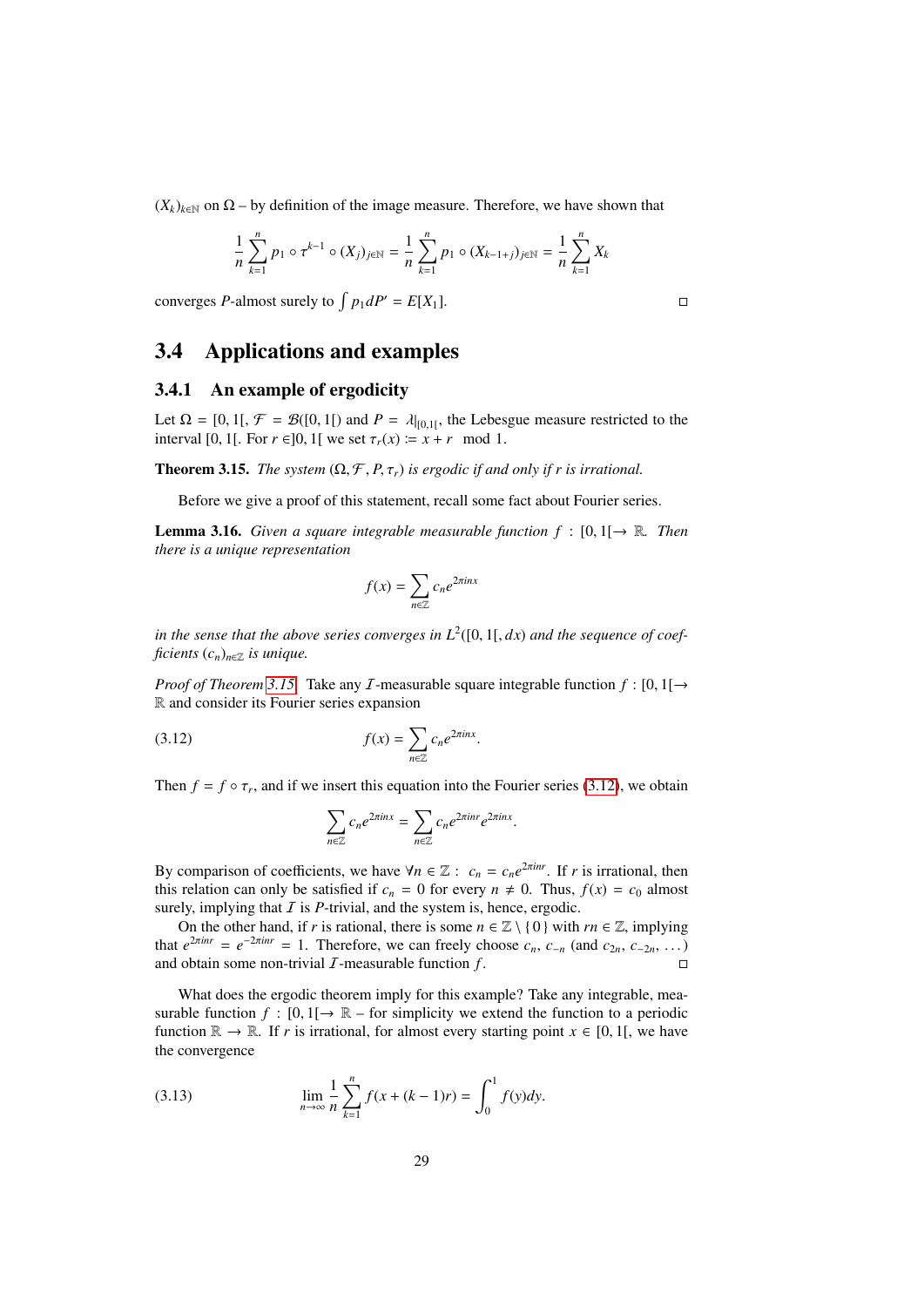#### <span id="page-29-0"></span>3.4.2 Monte Carlo simulation

The second application we have in mind is the *Monte Carlo method*. The Monte Carlo method belongs to the most important numerical methods. It was developed by giants of mathematics and physics like J. von Neumann, E. Teller and S. Ulam and N. Metropolis during the development of the H-bomb. Today, it is widely used in fields like statistical mechanics, particle physics, computational chemistry, molecular dynamics, computational biology and computational finance.

Assume that we want to compute the quantity

(3.14) 
$$
I[f; X] := E[f(X)],
$$

assuming only that we can actually sample from the distribution of *X* and that  $E\left[|f(X)|\right] < \infty$ . Taking a sequence *X*, *X*, of independent realizations of *X* the strong law of <sup>∞</sup>. Taking a sequence *<sup>X</sup>*1, *<sup>X</sup>*2, . . . of independent realizations of *<sup>X</sup>*, the strong law of large numbers implies that

<span id="page-29-1"></span>(3.15) 
$$
I[f; X] = \lim_{M \to \infty} \frac{1}{M} \sum_{i=1}^{M} f(X_i), \quad P - \text{a.s.}
$$

However, in numerics we are usually not quite satisfied with a mere convergence statement like in [\(3.15\)](#page-29-1). Indeed, we would like to be able to control the error, i.e., we would like to have an error estimate or bound and we would like to know how fast the error goes to 0 if we increase *M*. Before continuing the discussion, let us formally introduce the Monte Carlo integration error by

(3.16) 
$$
\epsilon_M = \epsilon_M(f; X) := I[f; X] - I_M[f; X],
$$
 where  $I_M[f; X] := \frac{1}{M} \sum_{i=1}^M f(X_i)$ 

is the estimate based on the first *M* samples. Note that  $I_M[f; X]$  is an *unbiased* estimate for *I*[*f*; *X*] in the statistical sense, i.e., *E* [*I<sub>M</sub>*[*f*; *X*]] = *I*[*f*; *X*], implying *E* [ $\epsilon_M(f)$ ] = 0.<br>We also introduce the mean square summer  $\epsilon_1$ [ $\epsilon_n$  (*f*;  $Y^2$ ] and its square root the arror in We also introduce the *mean square error*  $E\left[\epsilon_M(f;X)^2\right]$  and its square root, the error in *L* 2 . The *central limit theorem* immediately implies both error bounds and convergence rate provided that  $f(X)$  is square integrable.

<span id="page-29-2"></span>**Theorem 3.17.** Let  $\sigma = \sigma(f; X) < \infty$  denote the standard deviation of the random *variable f*(*X*)*. Then the root mean square error satisfies*

$$
E\left[\epsilon_M(f;X)^2\right]^{1/2} = \frac{\sigma}{\sqrt{M}}
$$

*Moreover,*  $\sqrt{M} \epsilon_M(f; X)$  *is asymptotically normal (with standard deviation*  $\sigma(f; X)$ ). *i.e., for any constants*  $a < b \in \mathbb{R}$  *we have* 

$$
\lim_{M\to\infty}P\left(\frac{\sigma a}{\sqrt{M}}<\epsilon_M<\frac{\sigma b}{\sqrt{M}}\right)=\Phi(b)-\Phi(a),
$$

*where* Φ *denotes the distribution function of a standard normal random variable.*

*Proof.* Using independence of the  $X_i$  and the fact that  $I_M[f; X]$  is unbiased,

$$
E\left[\epsilon_M^2\right] = \text{var}\left[\frac{1}{M}\sum_{i=1}^M f(X_i)\right] = \frac{1}{M^2}\sum_{i=1}^M \text{var}[f(X_i)] = \frac{M\text{var}[f(X_1)]}{M^2} = \frac{\sigma^2}{M}.
$$

Asymptotic normality is an immediate consequence of the central limit theorem.  $\Box$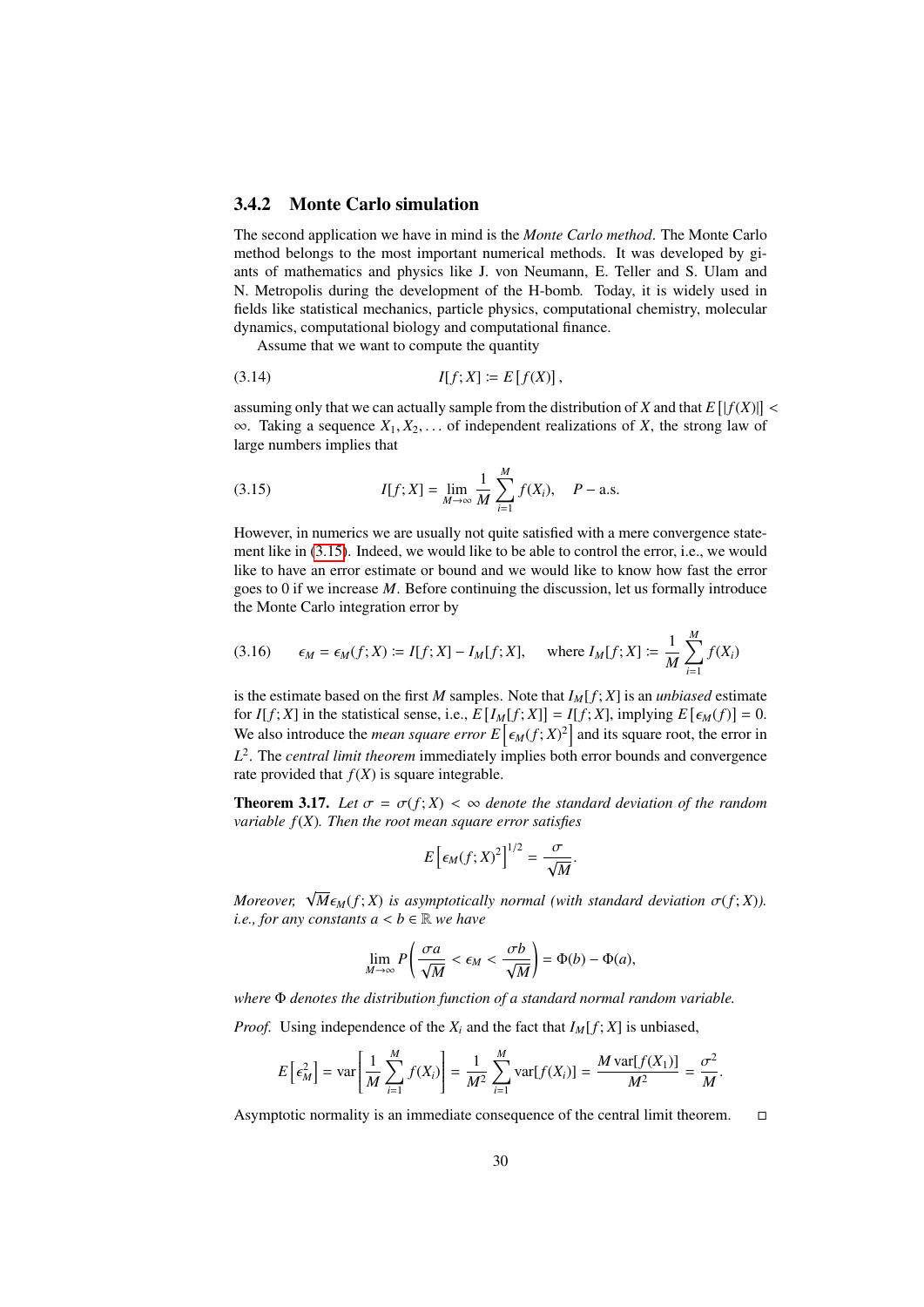Theorem [3.17](#page-29-2) has two important implications.

- 1. The error is probabilistic: there is no deterministic error bound. For a particular simulation, and a given sample size *M*, the error of the simulation can be as large as you want. However, large errors only occur with probabilities decreasing in *M*.
- 2. The "typical" error (e.g., the root mean square error  $\sqrt{E\left[\epsilon_M^2\right]}$ ) decreases to zero  $\overline{V}$  (i.g., an extreme square cree  $\overline{V}$ ) like  $1/\sqrt{M}$ . In other words, if we want to increase the accuracy of the result tenfold (i.e., if we want to obtain one more significant digit), then we have to *M*. In other words, if we want to increase the accuracy of the result increase the sample size *M* by a factor  $10^2 = 100$ . We say that the Monte Carlo method *converges with rate* <sup>1</sup>/2.

Before continuing the discussion of the convergence rate, let us explain how to control the error of the Monte Carlo method taking its random nature into account. The question here is, how do we have to choose *M* (the only parameter available) such that the probability of an error larger than a given tolerance level  $\varepsilon > 0$  is smaller than a given  $\delta > 0$ , symbolically

$$
P(|\epsilon_M(f;X)| > \varepsilon) < \delta.
$$

Fortunately, this question is already almost answered in Theorem [3.17.](#page-29-2) Indeed, it implies that

$$
P(|\epsilon_M| > \varepsilon) = 1 - P\left(-\frac{\sigma\tilde{\varepsilon}}{\sqrt{M}} < \epsilon_M < \frac{\sigma\tilde{\varepsilon}}{\sqrt{M}}\right) \sim 1 - \Phi(\tilde{\varepsilon}) + \Phi(-\tilde{\varepsilon}) = 2 - 2\Phi(\tilde{\varepsilon}),
$$

where  $\tilde{\varepsilon}$  = √  $M\varepsilon/\sigma$ . Of course, the normalized Monte Carlo error is only asymptoti-<br>which means the equality between the left and the right hand side of the cally normal, which means the equality between the left and the right hand side of the above equation only holds for *M* → ∞, which is signified by the "∼"-symbol. Equating the right hand side with  $\delta$  and solving for *M* yields

$$
(3.17)\t\t\t M = \left(\Phi^{-1}\left(\frac{2-\delta}{2}\right)\right)^2 \sigma^2 \varepsilon^{-2}.
$$

Thus, as we have already observed before, the number of samples depends on the tolerance like  $1/\varepsilon^2$ .

**Remark.** This analysis tacitly assumed that we know  $\sigma = \sigma(f; X)$ . Since we started the whole endeavor in order to compute  $I[f; X]$ , it is, however, very unlikely that we already know the variance of  $f(X)$ . Therefore, in practice we will have to replace  $\sigma(f; X)$  by a sample estimate. (This is not unproblematic: what about the Monte Carlo error for the approximation of  $\sigma(f; X)$ ?)

Remark 3.18. Let us come back to the merits of Monte Carlo simulation. For simplicity, let us assume that *X* is a *d*-dimensional uniform random variable, i.e.,

$$
I[f] := I[f; U] = \int_{[0,1]^d} f(x) dx.
$$

Note that the dimension of the space did not enter into our discussion of the convergence rate and of error bounds at all. This is remarkable if we compare the Monte Carlo method to traditional methods for numerical integration. Those methods are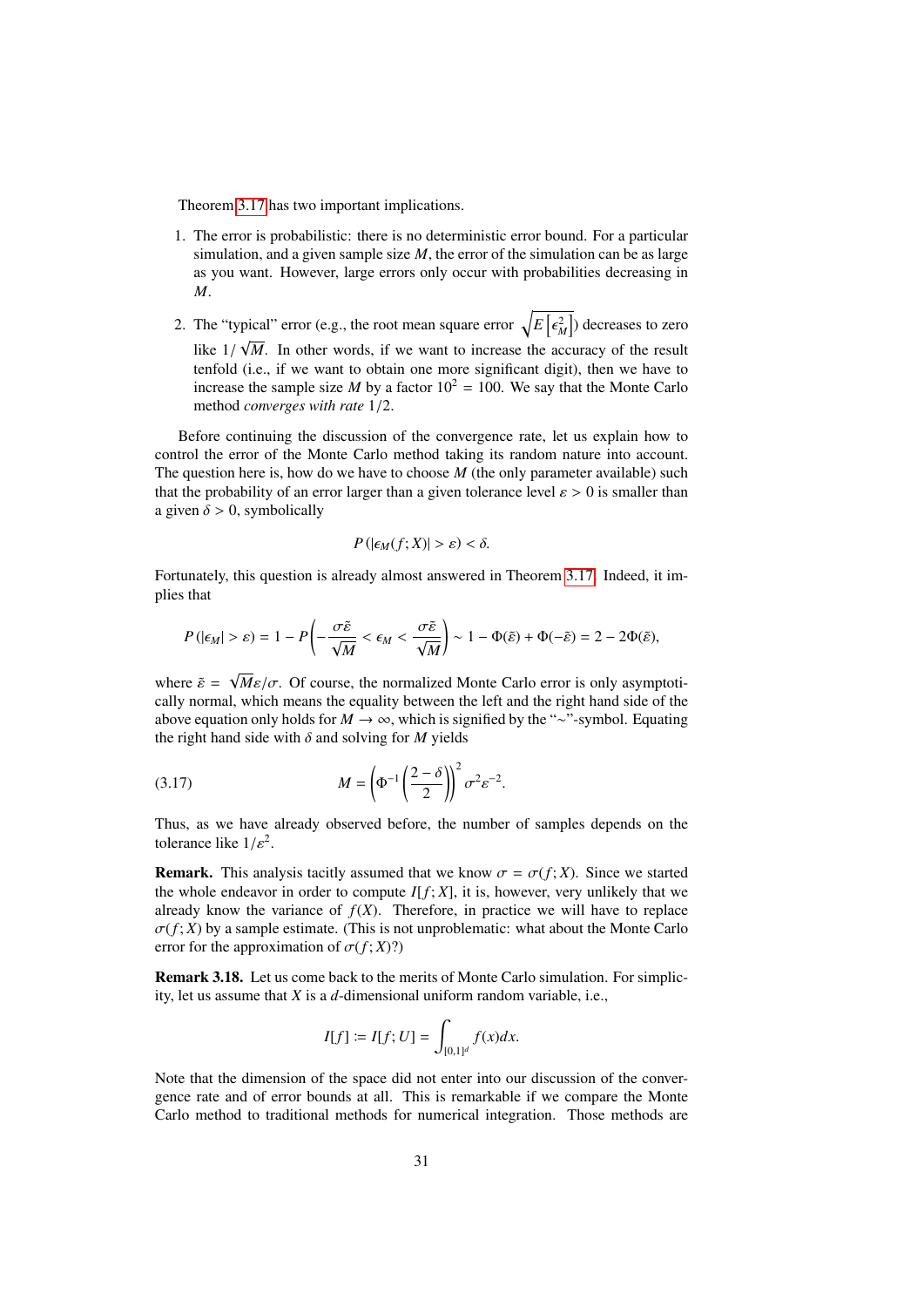usually based on a grid  $0 \le x_1 < x_2 < \cdots < x_N \le 1$  of arbitrary length *N*. The corresponding *d*-dimensional grid is simply given by  $\{x_1, \ldots, x_N\}^d$ , a set of size  $N^d$ . The function *f* is evaluated on the grid points and an approximation of the integral is comfunction *f* is evaluated on the grid points and an approximation of the integral is computed based on interpolation of the function between grid-points by suitable functions (e.g., piecewise polynomials), whose integral can be explicitly computed. Given a numerical integration method of order *k*, the error is the proportional to  $\left(\frac{1}{N}\right)^k$ . However, the we had to evaluate the function on  $N<sup>d</sup>$  points. Therefore, the accuracy in terms of points merely is like  $n^{-k/d}$ , where *n* denotes the total number of points involved, which is proportional to the computational cost. This is known as the *curse of dimensionality*: even methods, which are very well suited in low dimensions, deteriorate very fast in higher dimensions.

The curse of dimensionality is the main reason for the popularity of the Monte Carlo method. As we will see later, in financial applications the dimension of the state space can easily be in the order of 100 (or much higher), which already makes traditional numerical integration methods completely unfeasible. In other applications, like molecular dynamics, the dimension of the state space might be in the magnitude of 10<sup>12</sup>!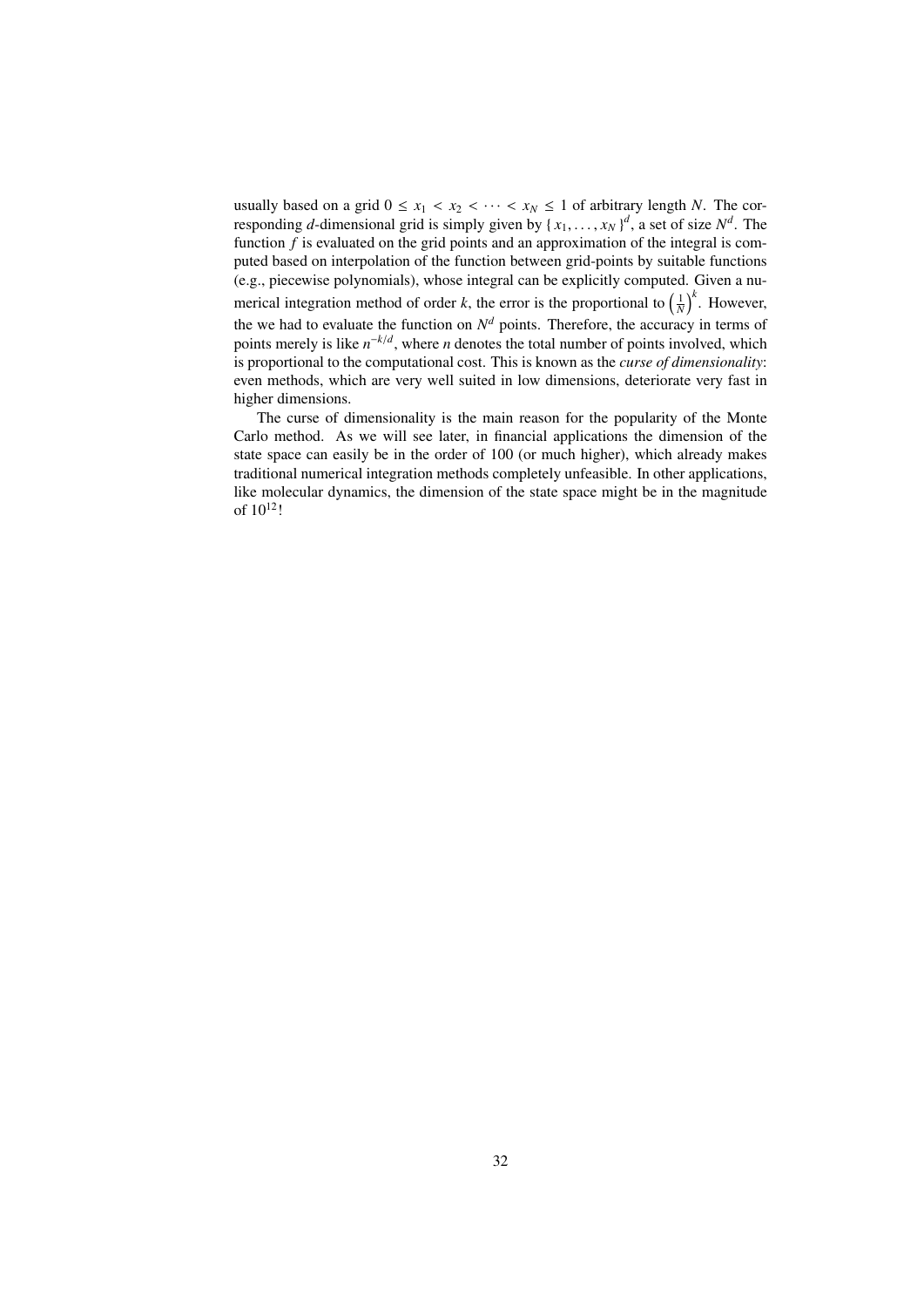### <span id="page-32-0"></span>Chapter 4

# Conditional expectations

Let  $(\Omega, \mathcal{F}, P)$  be a discrete probability space, and assume that  $\Omega$  is finite and each elementary event { $\omega$ } has positive probability. Recall that for an event  $A \neq \emptyset$  the conditional probability of some other event *B* given *A* is defined by

$$
(4.1) \t\t P(B|A) := \frac{P(A \cap B)}{P(A)}.
$$

Note that  $B \mapsto P(B|A)$  defines a probability measure on  $\Omega$ , and we can therefore define the *conditional expectation* of some random variable  $Y : \Omega \to \mathbb{R}$  given the event *A* by the expectation of *Y* under  $P(\cdot|A)$ , i.e.,

$$
E[Y|A] := \sum_{\omega \in \Omega} Y(\omega)P(\{\omega\}|A).
$$

<span id="page-32-1"></span>**Example 4.1.** Let  $\Omega = \{1, \ldots, 6\}$  with the uniform probability measure, let  $A =$  ${2, 4, 6}$  and  $Y(\omega) = \omega$ . The interpretation is that *Y* is the outcome of throwing a die and *A* is the event that the die shows an even number of eyes. Then, the conditional expectation of *Y* given *A* is (mathematically and intuitively)  $E[Y|A] = 4$ .

As usual, probability theory is mostly concerned with properties that only depend on the involved distributions, not on the probability space. Thus, the notion of the conditional expectation of one random variable *Y* with respect to another random variable *X* is even more interesting. We define

<span id="page-32-2"></span>(4.2) 
$$
E[Y|X](\omega) := E[Y|A_{\omega}], \text{ where } A_{\omega} := \{ \omega' \in \Omega \mid X(\omega') = X(\omega) \}.
$$

Again, the definition is best illustrated by an example.

Example 4.2. In continuation of Example [4.1](#page-32-1) above, set

$$
X(\omega) := \mathbf{1}_A(\omega) = \begin{cases} 1, & \omega \in A, \\ 0, & \omega \notin A. \end{cases}
$$

Then we obtain  $E[Y|X](\omega) = 3\mathbf{1}_{A^c}(\omega) + 4\mathbf{1}_{A}(\omega)$ .

In other words, we see that [\(4.2\)](#page-32-2) is really an adequate generalization of the conditional expectation with respect to sets. We also see that it is natural to define *E*[*Y*|*X*] as a random variable, whose value depends on the value of *X*, i.e., which is  $\sigma(X)$ measurable. On the other hand, we also see that *E*[*Y*|*X*] depends only on the subsets of Ω, on which *X* is constant, but not on the values of *X* itself – *E*[*Y*|*X*] = *E*[*Y*|2*X*]. This indicates that  $E[Y|X]$  should actually only depend on *X* via  $\sigma(X)$ .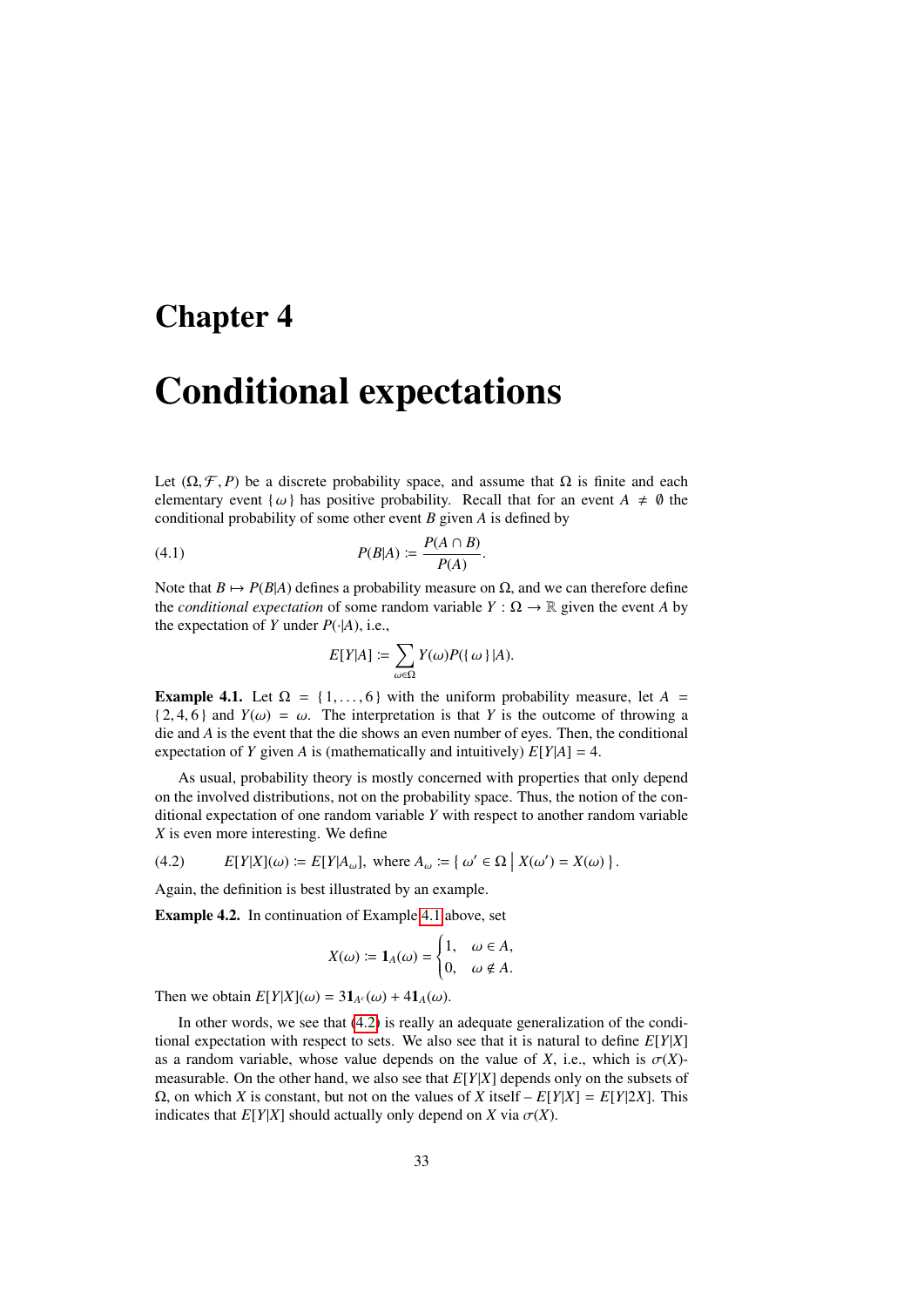Remark. The same constructions also make sense in the case of a general probability space, when *X* only takes finitely many values. By density, this could be used to extend the definitions to general random variables.

### <span id="page-33-0"></span>4.1 Conditional expectations

As usual, we assume that we are given a probability space  $(\Omega, \mathcal{F}, P)$ . *Moreover, in this section we will often omit the qualification "almost surely" for (in)equalities of random variables.* A will generally denote a sub- $\sigma$ -algebra of  $\mathcal{F}$ .

**Definition 4.3.** Given a sub- $\sigma$ -algebra  $\mathcal{A} \subset \mathcal{F}$  and an integrable real random variable *X*. A random variable *Y* is called *conditional expectation* of *X* given  $\mathcal{A}$  if and only if

- (i)  $Y$  is  $\mathcal{A}$ -measurable and
- (ii) for every  $A \in \mathcal{A}$  we have  $E[Y\mathbf{1}_A] = E[X\mathbf{1}_A]$ .

We write  $Y = E[X|\mathcal{A}]$ . The *conditional probability* of  $A \in \mathcal{F}$  is defined by by  $P(A|\mathcal{A}) \coloneqq E[\mathbf{1}_A|\mathcal{A}].$ 

Moreover, for a fixed random variable *Z*, we define  $E[X|Z] := E[X|\sigma(Z)]$ , and, likewise,  $P(A|Z) \coloneqq P(A|\sigma(Z)).$ 

Lemma 4.4. *The conditional expectation E*[*X*|A] *exists and is unique up to almost sure equality.*

*Proof.* It suffices to proof existence of  $E[X|\mathcal{A}]$  for non-negative integrable random variables *X*. Indeed, if  $E[X^+|\mathcal{A}]$  and  $E[X^-|\mathcal{A}]$  both exist, then a version of  $E[X|\mathcal{A}]$  is certainly given by  $E[X^+|\mathcal{A}] - E[X^-|\mathcal{A}]$ .

So assume that  $X \ge 0$  and define a finite measure  $\mu$  on  $(\Omega, \mathcal{A})$  by setting

$$
\mu(C) \coloneqq E[X \mathbf{1}_C], \quad C \in \mathcal{A}.
$$

Clearly,  $\mu \ll P_{\mathcal{A}}$ . Therefore, the Radon-Nikodym theorem implies that there is an A-measurable density for  $\mu$  with respect to  $P_{\mathcal{A}}$  denoted by *Y*, i.e.,

$$
\mu(C) = E[X\mathbf{1}_C] = \int_C YdP|_{\mathcal{A}} = E[Y\mathbf{1}_C], \quad C \in \mathcal{A}.
$$

Thus,  $Y = E[X|\mathcal{A}]$ . Moreover, uniqueness follows by the uniqueness in the Radon-Nikodym theorem.

By the construction of the integral, the following characterization holds: let  $X \in$  $L^p(\Omega, \mathcal{F}, P)$ , then  $Y = E[X|\mathcal{A}]$  if and only if

<span id="page-33-1"></span>(4.3) 
$$
\forall Z \in L^{q}(\Omega, \mathcal{A}, P|_{\mathcal{A}}): E[ZY] = E[ZX], \text{ with } 1/p + 1/q = 1, p \in [1, \infty].
$$

Note that the ordinary expectation is a special case of the conditional expectation:  $E[X] = E[X] \{ \emptyset, \Omega \}$ . We collect some simple properties of the conditional expectation.

**Lemma 4.5.** *Let*  $X, Y \in L^1(\Omega, \mathcal{F}, P)$  *and let*  $H \subset \mathcal{G} \subset \mathcal{F}$  *be*  $\sigma$ -algebras.

*(i)* For  $\lambda, \mu \in \mathbb{R}$  *we have*  $E[\lambda X + \mu Y | G] = \lambda E[X|G] + \mu E[Y|G]$  *a.s.* (linearity).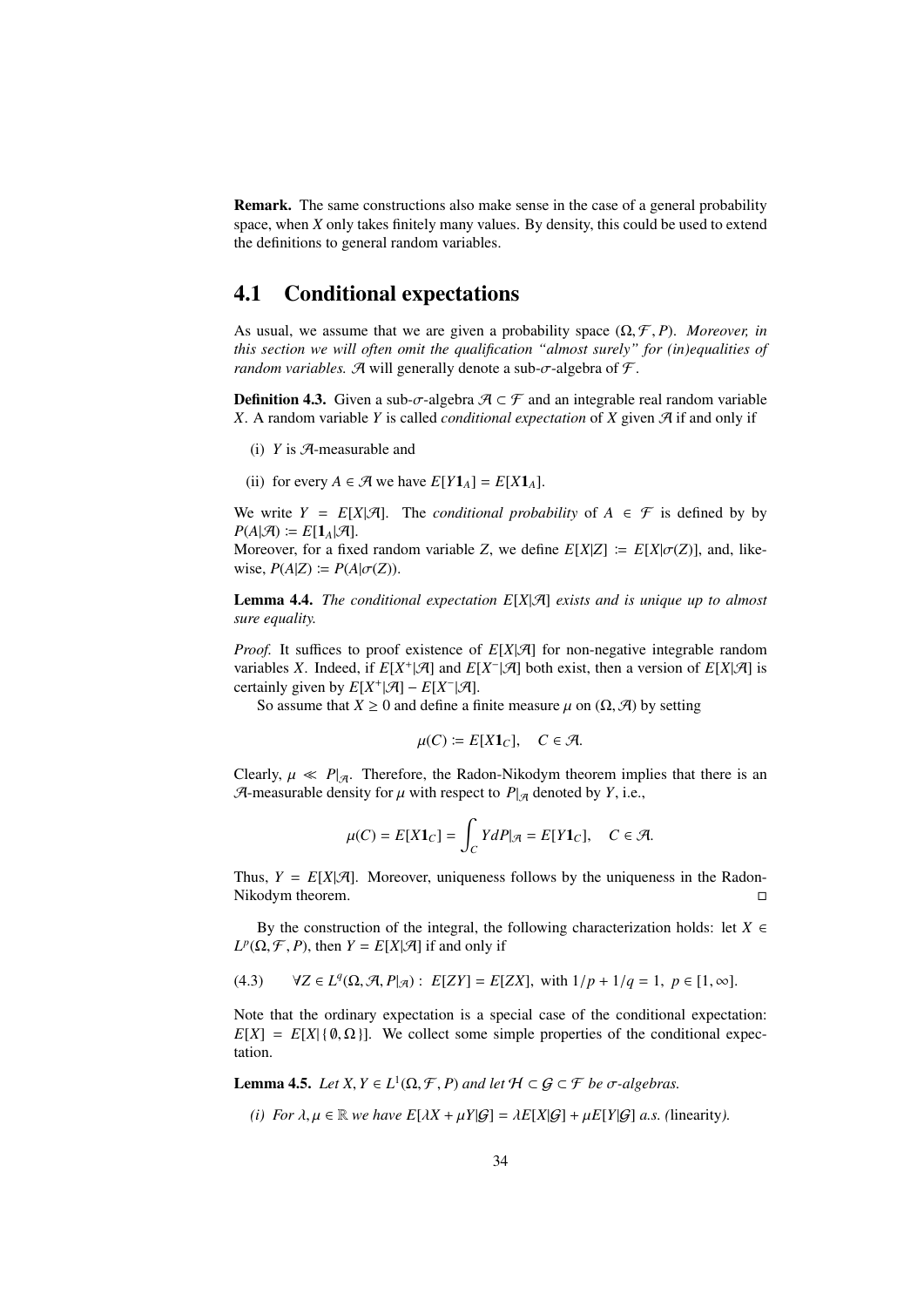- *(ii) If*  $X \geq Y$  *a.s., then*  $E[X|\mathcal{G}] \geq E[Y|\mathcal{G}]$  *a.s.* (monotonicity).<sup>[1](#page-34-0)</sup>
- *(iii)* If X is G-measurable, then  $E[X|G] = X$  a.s. Moreover, if  $E[|XY|] < \infty$ , then  $E[XY|\mathcal{G}] = XE[Y|\mathcal{G}]$  *a.s.*
- *(iv)*  $E[E[X|\mathcal{G}]|\mathcal{H}] = E[E[X|\mathcal{H}][\mathcal{G}] = E[X|\mathcal{H}]$  *a.s. (tower property).*
- (*v*)  $|E[X|\mathcal{G}]| \leq E[|X||\mathcal{G}]$  *a.s.* (triangle inequality).
- *(vi)* If X is independent of  $G$ , then  $E[X|G] = E[X]$  *a.s.*
- *(vii)* Assume that  $X_n \to X$  in  $L^1$ . Then  $\lim_{n\to\infty} E[X_n|G] = E[X|G]$  in  $L^1$ .

*Proof.* (i): The right hand side is G-measurable and for every  $C \in G$  we have

$$
E\left[\mathbf{1}_C(\lambda E[X|\mathcal{G}]+\mu E[Y|\mathcal{G}])\right] = \lambda E\left[\mathbf{1}_C E[X|\mathcal{G}]\right] + \mu E\left[\mathbf{1}_C E[Y|\mathcal{G}]\right] \\
= \lambda E[\mathbf{1}_C X] + \mu E[\mathbf{1}_C Y] = E[\mathbf{1}_C(\lambda X + \mu Y)].
$$

(ii): Let  $C = \{ E[X | G] < E[Y|G] \} \in G$ . Then

$$
0 \ge E\left[\mathbf{1}_C(E[X|\mathcal{G}]-E[Y|\mathcal{G}]]\right] = E[\mathbf{1}_C(X-Y)] \ge 0,
$$

implying that  $P(C) = 0$ .

(iii): The first part of the assertion follows directly from the definition. For the second part, let us define  $X_n := \max(\min(X, n), -n)$ , so that  $|X_n| \le n$ ,  $X_n \to X$  a.s. Then  $|X_nY| \leq |XY|$  and  $E[X_nY|\mathcal{G}] \to E[XY|\mathcal{G}]$  by assertion (vii), whose proof will not depend on assertion (iii). So we are left with proving the second part of assertion (iii) for bounded, G-measurable random variables *X*. Note that for every  $Z \in L^{\infty}(\Omega, \mathcal{G}, P|_{\mathcal{G}})$ , the product  $ZY \in L^{\infty}(\Omega, \mathcal{G}, P|_{\mathcal{G}})$  and by property (4.3) for  $F[V|_{\mathcal{G}}]$ the product  $ZX \in L^{\infty}(\Omega, \mathcal{G}, P|_{\mathcal{G}})$ , and, by property [\(4.3\)](#page-33-1) for  $E[Y|\mathcal{G}]$ ,

$$
E[ZXE[Y|\mathcal{G}]] = E[ZXY].
$$

Therefore,  $XE[Y|\mathcal{G}] = E[XY|\mathcal{G}]$  again by the characterization [\(4.3\)](#page-33-1).

(iv): The second equality follows from the first part of (iii), and we only need to show that  $E[E[X|\mathcal{G}]|\mathcal{H}] = E[X|\mathcal{H}]$ . For  $C \in \mathcal{H} \subset \mathcal{G}$  we have

$$
E[\mathbf{1}_C E[E[X|\mathcal{G}]|\mathcal{H}]] = E[\mathbf{1}_C E[X|\mathcal{G}]] = E[\mathbf{1}_C X].
$$

(v): By monotonicity, we have  $E[X|\mathcal{G}] \le E[X^+|\mathcal{G}]$ . Since the latter is non-negative, we obtain  $(E[X|\mathcal{G}])^+ \leq E[X^+|\mathcal{G}]$  and, similarly,  $(E[X|\mathcal{G}])^- \leq E[X^-|\mathcal{G}]$ . Thus, by linearity,

$$
|E[X|\mathcal{G}]| = (E[X|\mathcal{G}])^+ + (E[X|\mathcal{G}])^- \leq E[X^+|\mathcal{G}] + E[X^-|\mathcal{G}] = E[|X||\mathcal{G}].
$$

(vi): For any bounded, G-measurable random variable *Z* we have

$$
E[ZX] = E[Z]E[X] = E[ZE[X]],
$$

implying  $E[X|G] = E[X]$  by [\(4.3\)](#page-33-1).

(vii): By the triangle inequality and linearity, we have

$$
E[|E[X|\mathcal{G}]-E[X_n|\mathcal{G}]|] \leq E[E[|X-X_n||\mathcal{G}]]=E[|X-X_n|] \to 0,
$$

which shows convergence in *L* 1

.

<span id="page-34-0"></span><sup>&</sup>lt;sup>1</sup>In particular, (ii) gives a direct proof of a.s. uniqueness of the conditional expectation.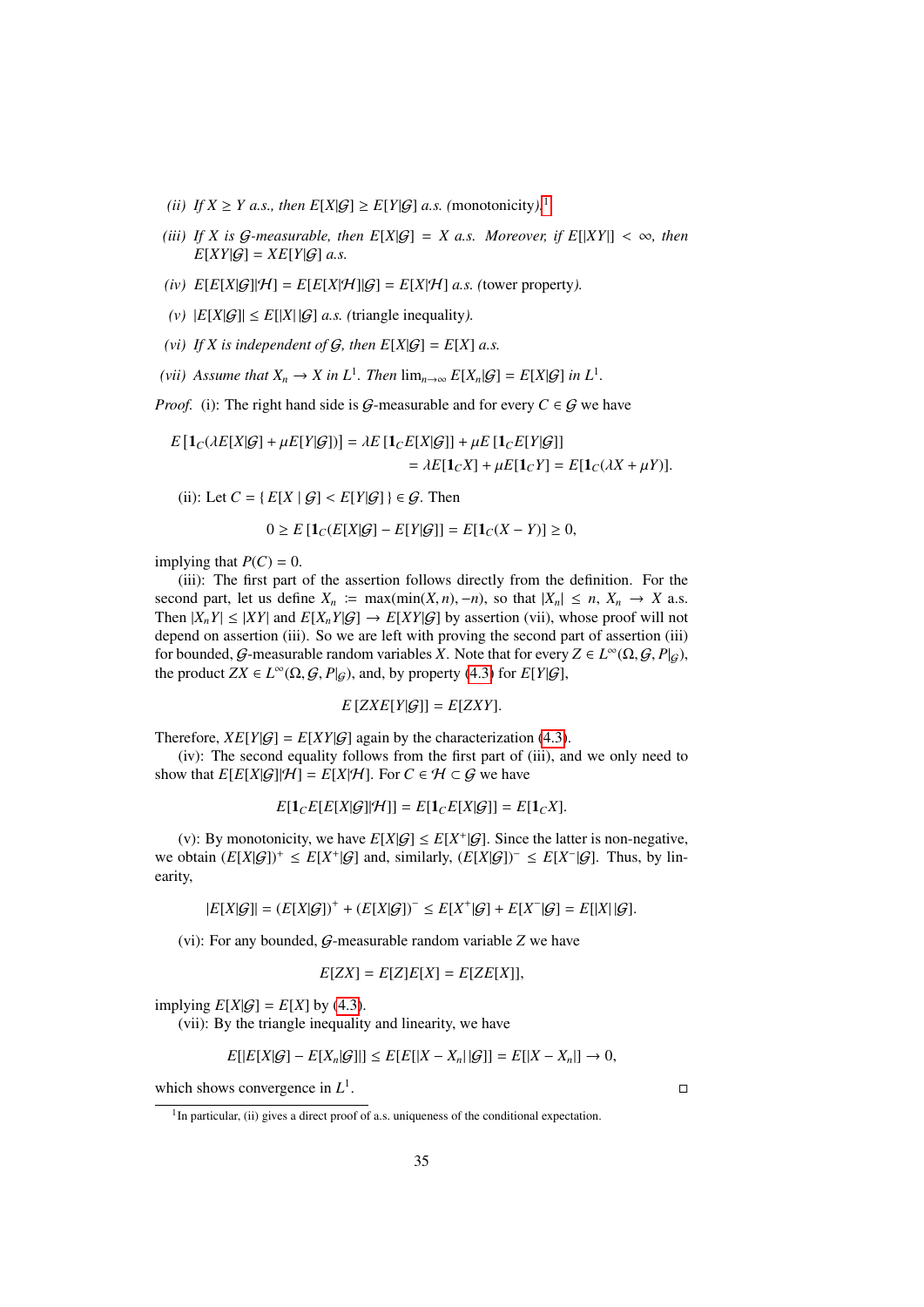Property (vii) says that  $E[\cdot|\mathcal{A}] : L^1(\Omega, \mathcal{F}, P) \to L^1(\Omega, \mathcal{A}, P|\mathcal{A})$  is continuous. More-<br>r we will see shortly that the same property holds true for any  $n > 1$  i.e., for the over, we will see shortly that the same property holds true for any  $p \ge 1$ , i.e., for the map  $E[\cdot|\mathcal{A}] : L^p(\Omega, \mathcal{F}, P) \to L^p(\Omega, \mathcal{A}, P|_{\mathcal{A}}).$ 

<span id="page-35-2"></span>**Lemma 4.6.** *A convex function*  $\varphi : \mathbb{R} \to \mathbb{R}$  *is everywhere right-differentiable and the right-derivative*  $D^+\varphi$  *is increasing and for all*  $x \in \mathbb{R}$ 

$$
\varphi(x) = \sup_{y \in \mathbb{R}} (\varphi(y) + D^+ \varphi(x)(y - x)) = \sup_{y \in \mathbb{Q}} (\varphi(y) + D^+ \varphi(x)(y - x)).
$$

*Proof.* By convexity,  $\varphi$  is continuous and for fixed  $x \in \mathbb{R}$  the map

$$
y \mapsto \frac{\varphi(x) - \varphi(y)}{x - y} =: S(x, y)
$$

is increasing on  $\vert x, \infty \vert^2$  $\vert x, \infty \vert^2$ . Thus,

$$
D^+\varphi(x) = \lim_{y \searrow x} \frac{\varphi(x) - \varphi(y)}{x - y}
$$

exists. Moreover, the inequalities  $S(x, t) \leq S(x, y) \leq S(y, u)$  for  $x < t < y < u$  imply with  $t \searrow x$  and  $u \searrow y$  that  $D^+\varphi(x) \le D^+\varphi(y)$ . Moreover, we obtain

$$
\varphi(y) \le \varphi(x) + \frac{\varphi(y) - \varphi(u)}{y - u}(y - x),
$$

implying for  $u \searrow y$  that

$$
\varphi(x) \ge \varphi(y) + (x - y)D^+\varphi(y)
$$

for  $y > x$ . Similarly, we can obtain the same inequality for  $y < x$ . Noting that we have equality for  $y = x$ , we obtain the first formula from the statement of the lemma. Now take a sequence  $x_n \to x$  of rational numbers. Since  $D^+\varphi$  is increasing, it is bounded in<br>a neighborhood of x. Therefore, continuity of  $\varphi$  implies that a neighborhood of *x*. Therefore, continuity of  $\varphi$  implies that

$$
\varphi(x) = \lim_{n \to \infty} \left[ \varphi(x_n) + D^+ \varphi(x_n)(x_n - x) \right].
$$

**Theorem 4.7** (Jensen's inequality). Let  $\varphi : \mathbb{R} \to \mathbb{R}$  be convex and let X be an integrable *random variable such that*  $E[\varphi(X)]$  *exists. Then* 

$$
\varphi(E[X|\mathcal{A}]) \le E[\varphi(X)|\mathcal{A}] \le \infty.
$$

*Proof.* For any fixed  $x \in \mathbb{Q}$  and any  $\omega \in \Omega$  we have

<span id="page-35-1"></span>
$$
\varphi(X(\omega)) \ge \varphi(x) + (X(\omega) - x)D^+\varphi(x),
$$

implying the almost sure inequality

(4.4) 
$$
E[\varphi(X)|\mathcal{A}] \geq \varphi(x) + (E[X|\mathcal{A}]-x)D^+\varphi(x).
$$

Let *N<sub>x</sub>* denote the exceptional set of [\(4.4\)](#page-35-1) and set *N* :=  $\bigcup_{x \in \mathbb{Q}} N_x$ . On *N<sup>c</sup>*, (4.4) holds uniformly for all rational *x*. Choosing  $\omega \in N^c$ , we obtain

$$
E[\varphi(X)|\mathcal{A}](\omega) \ge \sup_{x \in \mathbb{Q}} [\varphi(x) + (E[X|\mathcal{A}](\omega) - x)D^+\varphi(x)] = \varphi(E[X|\mathcal{A}](\omega))
$$

by Lemma [4.6,](#page-35-2) which gives the result since  $P(N) = 0$ .

<span id="page-35-0"></span><sup>&</sup>lt;sup>2</sup>Indeed, for *x* < *t* < *y* we have  $S(x, t) \le S(x, y) \le S(t, y)$ , which is left as an exercise.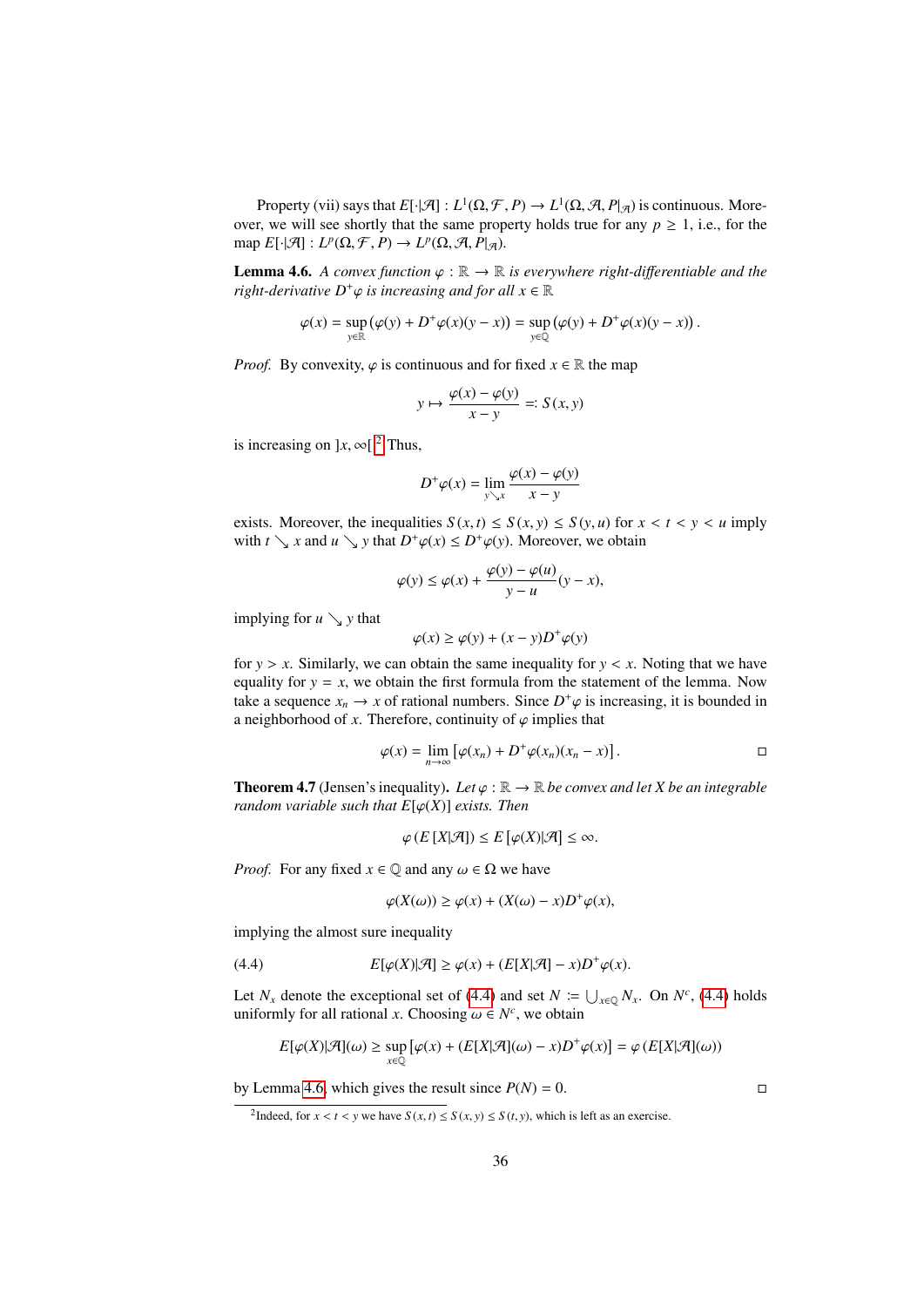In particular, now we know that  $X \in L^p(\Omega, \mathcal{F}, P)$  implies that  $E[X|\mathcal{A}] \in L^p(\Omega, \mathcal{A}, P)$ <br>every  $n > 1$  and that the man is continuous. This leads to the following, geometrical for every  $p > 1$  and that the map is continuous. This leads to the following, geometrical interpretation of the conditional expectation for square integrable random variables.

<span id="page-36-1"></span>**Theorem 4.8.** *The map*  $E[\cdot|\mathcal{A}] : L^2(\Omega, \mathcal{F}, P) \to L^2(\Omega, \mathcal{A}, P_{|\mathcal{A}})$  *is the orthogonal pro-*<br>iection onto the closed sub-Hilbert-space  $L^2(\Omega, \mathcal{A}, P_{|\mathcal{A}})$  *i.e.* for square-integrable ran*jection onto the closed sub-Hilbert-space L<sup>2</sup>(Ω, A, P|<sub>A</sub>), i.e., for square-integrable ran-<br>dom variables X we have dom variables X we have*

$$
E\left[\left(X - E[X|\mathcal{A}]\right)^2\right] = \min_{Y \in L^2(\Omega, \mathcal{A}, P)} E\left[\left(X - Y\right)^2\right].^3
$$

*Proof.* Let  $Y \in L^2(\Omega, \mathcal{A}, P)$  and set  $Z := E[X|\mathcal{A}]$ . Then, by [\(4.3\)](#page-33-0), we have  $E[XY] = E[ZY]$  and for  $Y - Z E[YZ] - E[Z^2]$ . Combining the two equalities we get  $E[ZY]$ , and, for  $Y = Z$ ,  $E[XZ] = E[Z^2]$ . Combining the two equalities, we get

$$
E[(X - Y)^{2}] - E[(X - Z)^{2}] = E[(Y - Z)^{2}] \ge 0.
$$

Thus,  $Y = Z = E[X|\mathcal{A}]$  is a minimizer for  $E[(X - Y)^2]$  and for every other minimizer *Y* we have  $E[(Y - Z)^2] = 0$ , implying that the minimizer is unique in  $L^2$ . на поставања<br>1990 — Поставања

### 4.2 Markov kernels and regular conditional distributions

Intuitively, we might understand the conditional distribution of some real random variable *X* given a  $\sigma$ -algebra  $\mathcal A$  as the "random measure"

$$
\mu_{\mathcal{A}}(C)(\omega) = P(X \in C | \mathcal{A})(\omega) = E[\mathbf{1}_C(X) | \mathcal{A}](\omega), \quad C \in \mathcal{B}(\mathbb{R}).
$$

However, it is not so clear, what we understand by a random measure. For instance, by various assertions in Lemma [4.5,](#page-33-1) we have the following (in)equalities almost surely, for  $C \in \mathcal{B}(\mathbb{R})$  and disjoint sets  $C_n \in \mathcal{B}(\mathbb{R})$ :

$$
\mu_{\mathcal{A}}(\mathbb{R}) = 1,
$$
  
\n
$$
0 \leq \mu_{\mathcal{A}}(C) \leq 1,
$$
  
\n
$$
\mu_{\mathcal{A}}\left(\bigcup_{n=1}^{\infty} C_n\right) = \sum_{n=1}^{\infty} \mu_{\mathcal{A}}(C_n).
$$

However, it is, in general, *not* true that there is a common, fixed null-set *N* such that the set-function  $C \in \mathcal{B}(\mathbb{R}) \mapsto P(X \in C | \mathcal{A})(\omega)$  is a probability measure for every  $\omega \in N^c$ :<br>usually the pull-sets will depend on the sets *C* in the above properties. If we can indeed usually, the null-sets will depend on the sets *C* in the above properties. If we can indeed find such a common null-set, then we will speak of a *regular conditional distribution*.

Before coming back to this question, let us first take a closer look to one important probabilistic context of conditional expectations, namely the case of a conditional expectation of one random variable *Y* given another random variable *X*, which was defined by  $E[Y|\sigma(X)]$ . Intuitively, we would like to be able to condition *Y* on *X* taking certain values, i.e., we are interested in expressions like  $P(Y \in C | X = x)$ . If  $P(X = x) > 0$ , this can already be done in elementary probability theory. However, in many interesting cases, this is not the case, but one can still make sense of  $P(Y \in C | X = x)$ .

<span id="page-36-0"></span><sup>&</sup>lt;sup>3</sup>From now, we simply write *P* instead of  $P_{\mathcal{A}}$ .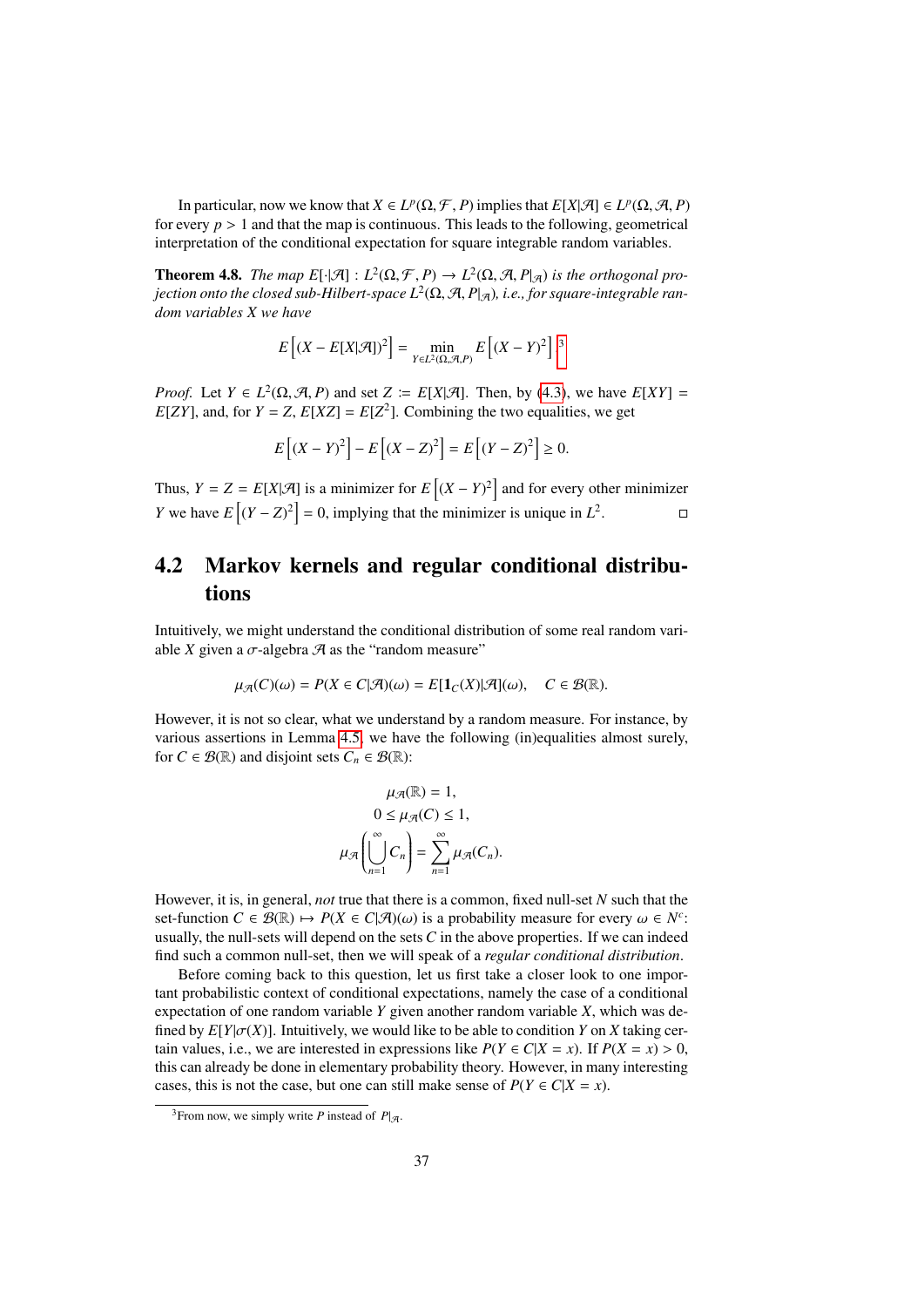Lemma 4.9 (Factorization lemma). *Given a set* <sup>Ω</sup>*, a measurable space* (*E*, <sup>E</sup>)*, and functions*  $X : \Omega \to E$  *and*  $Y : \Omega \to \mathbb{R}$ *. Then Y is*  $\sigma(X) \cdot \mathcal{B}(\mathbb{R})$ *-measurable, if and only if there is an*  $\mathcal{E}\text{-}\mathcal{B}(\mathbb{R})$ *-measurable function*  $\varphi : E \to \mathbb{R}$  *such that*  $Y = \varphi \circ X$ *.* 

*Proof.* By the usual arguments, we may, for simplicity, assume that  $Y \ge 0$ . If a map  $\varphi$ as in the statement exists, then *Y* clearly is  $\sigma(X)$ - $\mathcal{B}(\mathbb{R})$ -measurable, so we only need to prove the converse direction.

We know that there is a sequence of non-negative simple functions  $Y_n$  converging pointwise and monotone to *Y* and one can then show rather easily that there exists a representation

$$
Y = \sum_{n \in \mathbb{N}} \alpha_n \mathbf{1}_{A_n}, \quad A_n \in \sigma(X).
$$

By definition of  $\sigma(X)$ , one can find sets  $B_n \in \mathcal{E}$  such that  $X^{-1}(B_n) = A_n$ . Define

$$
\varphi\coloneqq \sum_{n\in\mathbb{N}}\alpha_n\mathbf{1}_{B_n}.
$$

Then we have

$$
\varphi \circ X = \sum_{n \in \mathbb{N}} \alpha_n \mathbf{1}_{B_n} \circ X = \sum_{n \in \mathbb{N}} \alpha_n \mathbf{1}_{A_n} = Y.
$$

**Remark.** In fact, the lemma remains valid if  $(\mathbb{R}, \mathcal{B}(\mathbb{R}))$  is replaced by some polish space with its Borel- $\sigma$ -algebra.

<span id="page-37-1"></span>Definition 4.10. Given an integrable real random variable *Y* and a random variable *X* taking values in some measurable space  $(E, \mathcal{E})$ . Then for every  $x \in E$  we define the *factorized conditional expectation*  $E[Y|X = x]$  by

$$
E[Y|X = x] := \varphi(x), \text{ where } \varphi(X) = E[Y|X]
$$

as guaranteed by the factorization lemma. In particular, we set  $P(Y \in A|X = x)$  $E[\mathbf{1}_A(Y)|X=x], A \in \mathcal{F}.$ 

We note that for every set  $A \in \mathcal{F}$ , the conditional probability  $P(Y \in A | X = x)$ was only defined for almost all  $x \in E$  and the exceptional null-set will depend on *A*. Therefore, in general, we cannot hope that one can find a universal exceptional set for all sets *A* with probability 0. It turns out, however, that this is true when the  $\sigma$ -algebra  $\mathcal E$  is countably-generated, e.g., in the case of the Borel- $\sigma$ -algebra of a polish space.

**Definition 4.11.** Given two measurable spaces  $(E_1, \mathcal{E}_1)$  and  $(E_2, \mathcal{E}_2)$ . A map  $\kappa : E_1 \times$  $\mathcal{E}_2 \rightarrow [0, \infty]$  is called *transition kernel* if

- (i) for every  $A \in \mathcal{E}_2$ , the map  $x \mapsto \kappa(x, A)$  is  $\mathcal{E}_1$ - $\mathcal{B}([0, \infty])$ -measurable and
- (ii) for every  $x \in E_1$ , the map  $A \mapsto \kappa(x, A)$  is a  $\sigma$ -finite measure on  $\mathcal{E}_2$ .

If for every  $x \in E_1$  we have  $\kappa(x, E_2) = 1$ , then we call  $\kappa$  a *stochastic* or *Markov kernel*.

<span id="page-37-0"></span><sup>&</sup>lt;sup>4</sup>Choose *Y<sub>n</sub>* such that it takes values in  $2^{-n} \{0, \ldots, n2^n\}$  only. Then the difference  $Y_n - Y_{n-1}$  can only  $n^{2n}$  indicator take the values  $2^{-n} \{0, \ldots, n2^n\}$ , too. Therefore, it can be written as a linear combination of *n*<sup>2*n*</sup> indicator functions. Now write  $Y = Y_0 + \sum_{i=1}^{\infty} (Y_i - Y_{i-1})$  which is a countable linear combination of indicato functions. Now write  $Y = Y_0 + \sum_{n=1}^{\infty} (Y_n - Y_{n-1})$ , which is a countable linear combination of indicator functions.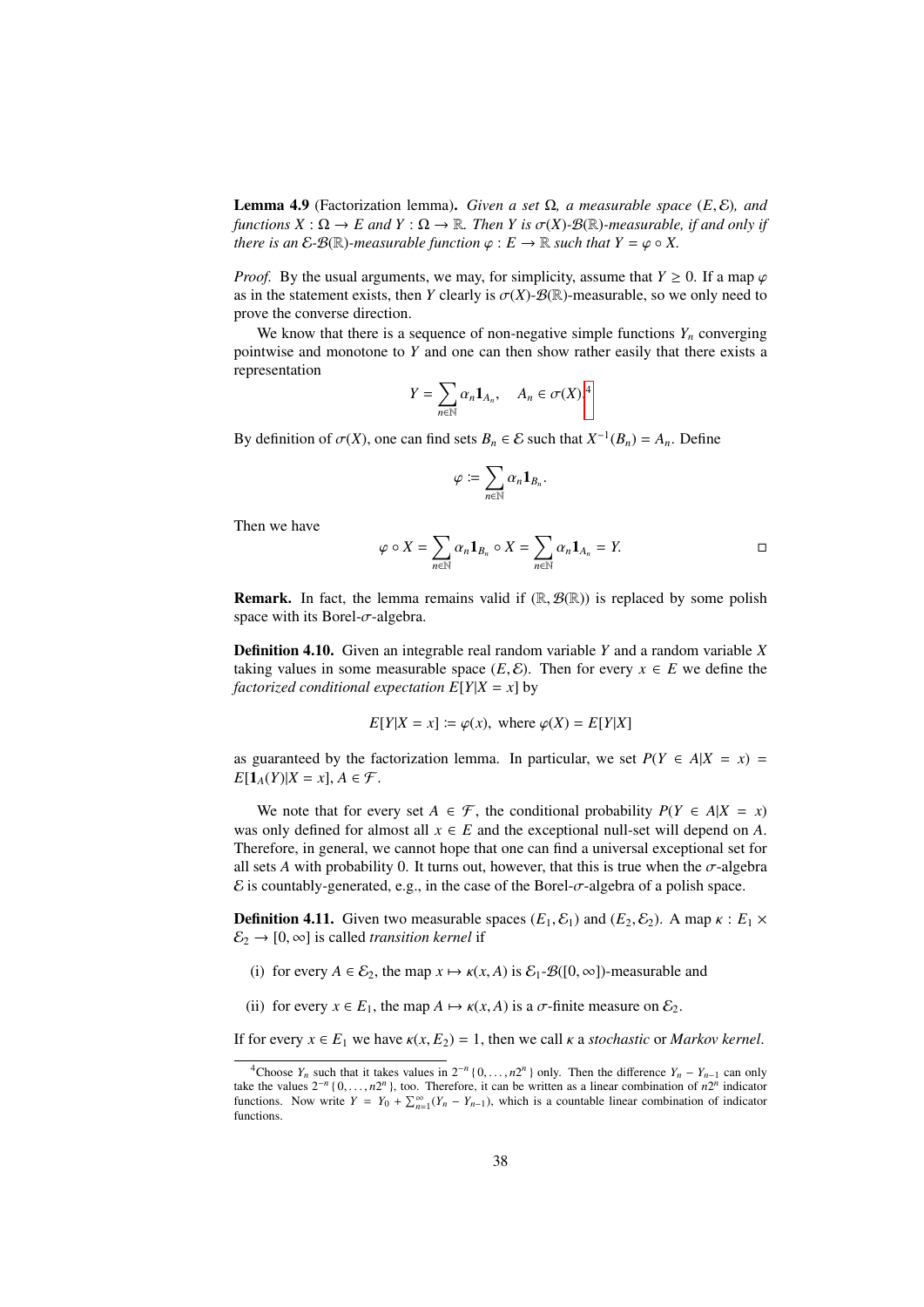**Example 4.12.** Given a real random variable *X* and a measurable map  $f : \mathbb{R}^2 \to \mathbb{R}$ . Consider  $\kappa(x, A) := P(f(x, X) \in A)$  for  $x \in \mathbb{R}$  and  $A \in \mathcal{B}(\mathbb{R})$ . Then for every fixed *x*,  $\kappa(x, \cdot)$  clearly is a probability measure. On the other hand, for fixed  $A \in \mathcal{B}(\mathbb{R})$ ,  $(x, y) \mapsto$  $\mathbf{1}_A \circ f(x, y)$  is  $\mathcal{B}(\mathbb{R})$ - $\mathcal{B}(\mathbb{R}^2)$ -measurable, and Fubini's theorem implies measurability of

$$
x \mapsto P(f(x, X) \in A) = \int_{\mathbb{R}} \mathbf{1}_A \circ f(x, y) P_X(dy).
$$

Thus, κ is a Markov kernel. Note that this is the usual construction of *Markov chains* (or random dynamical systems): Given a state  $X_n = x$ , the next state  $X_{n+1}$  is constructed by  $X_{n+1} = f(X_n, Y)$  for some independent random variable *Y*.

<span id="page-38-0"></span>**Definition 4.13.** Given a random variable *Y* with values in  $(\mathbb{R}, \mathcal{B}(\mathbb{R}))$  and a random variable *X* taking values in some measurable space  $(E, \mathcal{E})$ , both defined on the probability space  $(\Omega, \mathcal{F}, P)$ . A Markov kernel  $\kappa : E \times \mathcal{B}(\mathbb{R}) \to [0, 1]$  is called *regular version of the conditional distribution of Y given X if*  $\kappa(x, A) = P(Y \in A | X = x)$  *for every*  $A \in \mathcal{B}(\mathbb{R})$  and  $x \in E$ .

More precisely, inserting in the Definition [4.10,](#page-37-1) this means that for every Borel-set *A*, we have  $\kappa(X, A) = E[\mathbf{1}_A(Y)|X]$  almost surely. By the definition of a Markov kernel, this implies that  $A \mapsto \kappa(X(\omega), A)$  is, indeed, a probability measure for every  $\omega$ .

Remark. We have only formulated the definition above for factorized conditional distributions, not for general conditional distributions  $P(Y \in A | \mathcal{G})$  for some  $\mathcal{G} \subset \mathcal{F}$ . In that case, a regular version of the conditional probability is a map  $\kappa : \Omega \times \mathcal{B}(\mathbb{R}) \to \mathbb{R}$ such that

- for  $A \in \mathcal{B}(\mathbb{R})$  fixed, the random variable  $\kappa(A) = P(Y \in A | G)$  a.s.,
- for any  $\omega \in \Omega$ ,  $A \mapsto \kappa(A)(\omega)$  is a probability measure on  $\mathcal{B}(\mathbb{R})$ .

Of course, we could also replace the real valued random variable *Y* by a random variable taking values in a polish space (with its Borel- $\sigma$ -algebra). Without proof, we state the fact that in the case of real random variables, regular versions of the conditional expectations always exist.

Lemma 4.14. *Given a real random variable Y and a random variable X as in Definition [4.13.](#page-38-0) Then a regular version of the conditional expectation of Y given X exists.*

Remark 4.15. The statement remains true when *Y* is a random variable taking values in some polish space (equipped with the Borel-σ-algebra). In fact, it holds for *Borel spaces*, i.e., measurable spaces (*E*, *E*) which are *isomorphic* to (*A*, *B*(*A*)) for some *A* ∈  $\mathcal{B}(\mathbb{R})$  in the sense that there is a bijective map  $\psi : E \to A$  such that  $\psi$  is  $\mathcal{E}$ - $\mathcal{B}(A)$ measurable and  $\psi^{-1}$  is  $\mathcal{B}(A)$ -*E*-measurable. It turns out that any polish space equipped with its Borel- $\tau$ -algebra is a Borel space with its Borel- $\sigma$ -algebra is a Borel space.

The usability of the concept of regular conditional distributions, comes from the fact that many intuitive expressions hold provided that we are given a regular version of the conditional distribution, but do not hold in general. As examples of such formulas, we present the following lemma.

<span id="page-38-1"></span>Lemma 4.16. *Given a real random variable Y and a random variable X with values in some measurable space*  $(E, \mathcal{E})$ *, both defined on*  $(\Omega, \mathcal{F}, P)$ *, and assume that*  $P(\cdot|X = \cdot)$ *is a regular version of the conditional distribution of Y given X. Then the following formulas hold:*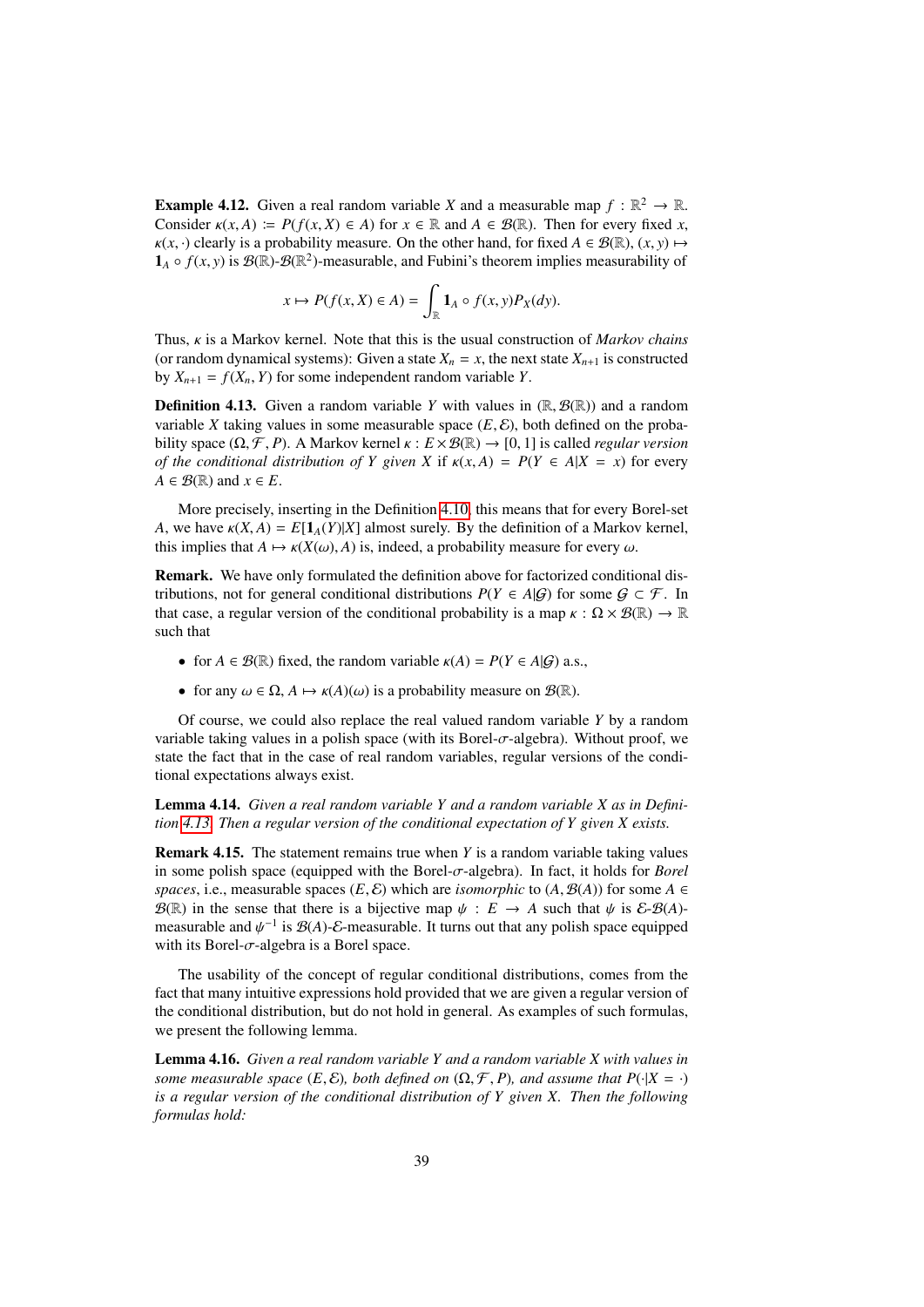*(i) for any Borel-function*  $f : \mathbb{R} \to \mathbb{R}$  *such that*  $E[|f(Y)|] < \infty$  and any  $x \in E$  we *have*

$$
E[f(Y)|X=x] = \int_{\mathbb{R}} f(y)P(dy|X=x);
$$

*(ii) more generally, for any g* :  $(E, \mathcal{E}) \otimes (\mathbb{R}, \mathcal{B}(\mathbb{R})) \rightarrow (\mathbb{R}, \mathcal{B}(\mathbb{R}))$  such that  $E[|g(X, Y)|]$  < ∞ *and any x* ∈ *E we have*

$$
E[g(X, Y)|X = x] = \int_{\mathbb{R}} g(x, y)P(dy|X = x).
$$

*Proof.* We omit a formal proof. The idea for both statements is very straightforward. In the first case, first assume that  $f(Y) = 1_A(Y)$  for some measurable set. Then the equality holds by definition. The general case is then obtained by approximating *f*<sup>+</sup> and *f*<sup>−</sup> by elementary functions. In the second case, we start by assuming  $g(x, y) = \mathbf{1}_A(x)\mathbf{1}_B(y)$ . Once again, the equality follows easily in this case. More generally, we approximate *g*+ and *g*− by linear combinations of products of indicator functions.

After all the definitions, we would like to comment on how conditional expectations can actually be computed. In the discrete case, this is quite obvious. Indeed, assume that *X* only takes the values  $(x_n)_{n \in \mathbb{N}}$ ,  $P(X = x_n) > 0$  for every *n*. Then we can define  $E[Y|X = x]$  as an elementary conditional expectation.

**Lemma 4.17.** Assume that X and Y are real random variables with a joint density  $f_{X,Y}$ *such that Y is integrable and the marginal density of X is positive, i.e.,*

$$
f_X(x) \coloneqq \int_{\mathbb{R}} f_{X,Y}(x,y) dy > 0, \quad \forall x \in \mathbb{R}.
$$

*Then we can define the* conditional density *of Y given X by*

<span id="page-39-0"></span>
$$
f_{Y|X}(y|x) := \frac{1}{f_X(x)} f_{X,Y}(x,y),
$$

*and we obtain that*

(4.5) 
$$
E[Y|X=x] = \int_{\mathbb{R}} y f_{Y|X}(y|x) dy.
$$

*Proof.* Denoting the right hand side of [\(4.5\)](#page-39-0) by  $g(x)$  and rolling up all the definitions in this chapter, we see that we have to prove that

$$
(4.6)\qquad \qquad \int_C g dP_X = \int_{X^{-1}(C)} Y dP
$$

for every Borel-set *C*. We start with the right hand side and see that

<span id="page-39-2"></span>
$$
(4.7) \qquad \int_{X^{-1}(C)} YdP = \int_{\Omega} Y\mathbf{1}_C(X)dP = \int_{\Omega} Y\mathbf{1}_{C\times\mathbb{R}}(X,Y)dP = \int_{C\times\mathbb{R}} yf_{X,Y}(x,y)dxdy.
$$

Note that

<span id="page-39-1"></span>
$$
E[|Y|] = \int_{\mathbb{R}^2} |y| f_{X,Y}(x,y) dx dy < \infty,
$$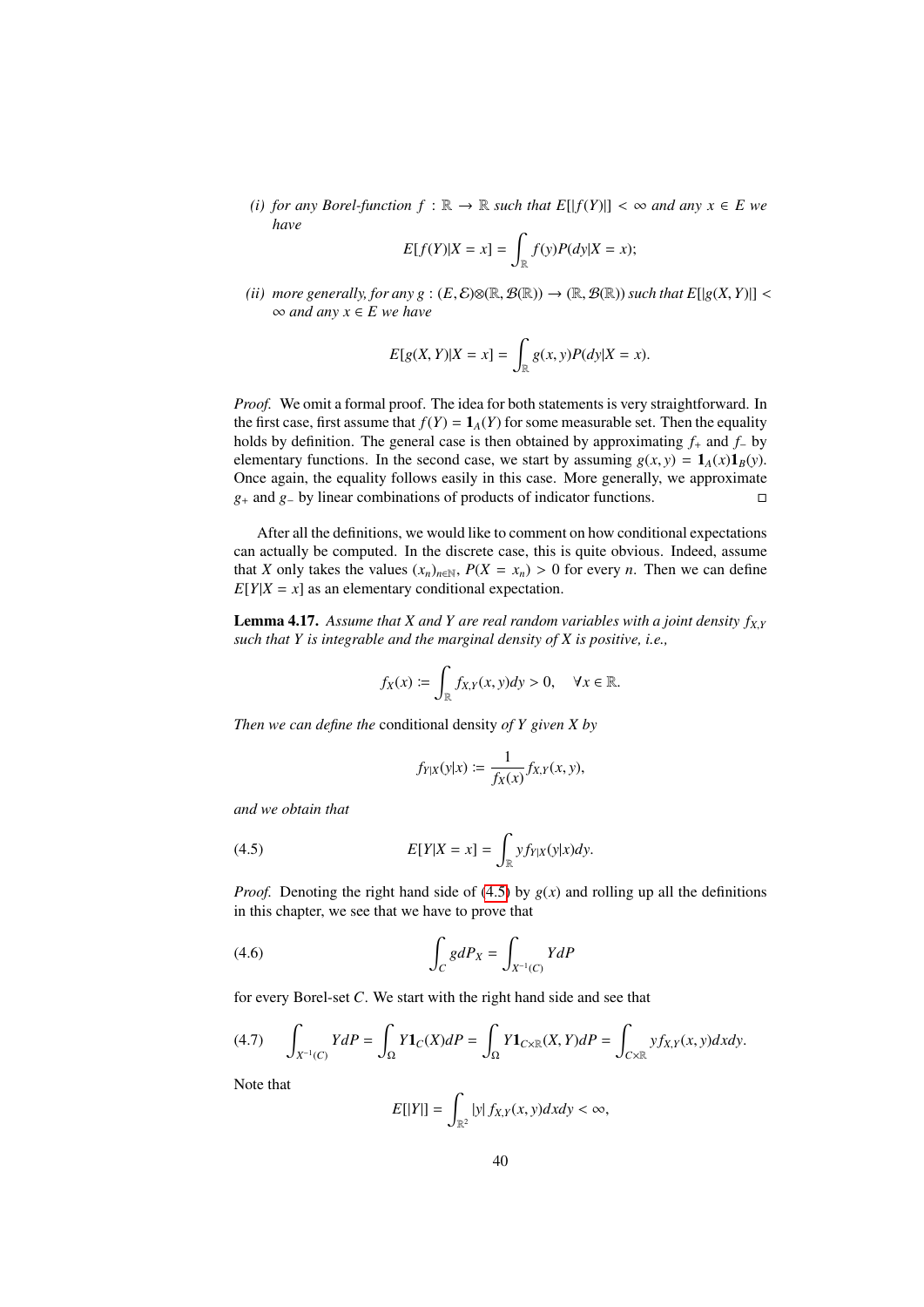and Fubini's theorem implies that  $x \mapsto \int y f_{X,Y}(x, y) dy$  is  $\lambda$ -almost everywhere defined<br>and integrable, and by a similar argument,  $f_Y(x)$  is a e-defined and finite. Thus and integrable, and, by a similar argument,  $f_X(x)$  is a.e. defined and finite. Thus,

$$
g(x) = \frac{1}{f_X(x)} \int_{\mathbb{R}} y f_{X,Y}(x, y) dy
$$

is well-defined, except for a Lebesgue-null-set N, on which either  $f_X = \infty$  or  $x \mapsto$  $\int y f_{X,Y}(x, y) dy$  is not integrable. Since  $P_X \ll \lambda$ ,  $P_X(N) = 0$  as well. Moreover, *g* is  $P_Y \sim \lambda$ .  $P_X$ -integrable, since

$$
\int |g| dP_X = \int |g| f_X dx = \int \left| \int y f_{X,Y}(x, y) dy \right| dx \le \int_{\mathbb{R}^2} |y| f_{X,Y}(x, y) dy dx < \infty.
$$

Therefore, we get for the left hand side of [\(4.6\)](#page-39-1)

$$
\int_C g dP_X = \int_C g(x) f_X(x) dx = \int_{C \times \mathbb{R}} y f_{X,Y}(x, y) dx dy,
$$

which, together with [\(4.7\)](#page-39-2), shows [\(4.6\)](#page-39-1) and we may conclude that  $g(x) = E[Y|X = x]$ .  $\Box$ 

### <span id="page-40-0"></span>4.3 Martingales

In this section we take a first look at one particular class of *stochastic processes*. A stochastic process is nothing but a family  $(X_i)_{i \in I}$  of random variables on some probability space  $(\Omega, \mathcal{F}, P)$ . Since, at least intuitively, the index set *I* plays the role of time, we usually take  $I = \mathbb{N}$  or  $I = [0, \infty]$ . In the following, we shall only consider the former case.

If the random variables  $X_n$  are not independent, then one can accumulate information by observing the random variables. At some time *n*, we have already observed  $X_1, \ldots, X_n$ , and this enables us to make a better guess about  $X_{n+1}$ , i.e.,

$$
E[X_{n+1}|X_1,\ldots,X_n] := E[X_{n+1}|\sigma(X_1,\ldots,X_n)] \neq E[X_{n+1}].
$$

On the other hand, it is also conceivable that we have other sources of information about  $X_{n+1}$ , not just the observations of previous instances. For example,  $X_n$  might be the closing price of a particular stock at day *n*. Certainly, the prices of consecutive days are not independent. On the other hand, there are also external sources of information, for instance general economic quantities (like unemployment statistics) or particular information relevant to the economic sector (news of instability in the Arabic world influencing prices of oil-related stocks) or the individual company (like criminal charges against its CEO). Therefore, it makes sense to consider a more general model for the flow of information.

**Definition 4.18.** Given a probability space  $(\Omega, \mathcal{F}, P)$ , a *filtration* is an increasing family  $(\mathcal{F}_n)_{n \in \mathbb{N}}$  of sub- $\sigma$ -algebras of  $\mathcal{F}$ , i.e., for  $n < m$  we have  $\mathcal{F}_n \subset \mathcal{F}_m$ .  $(\Omega, \mathcal{F}, (\mathcal{F}_n)_{n \in \mathbb{N}}, P)$  is called *filtered probability space*.

A stochastic process  $(X_n)_{n\in\mathbb{N}}$  is *adapted* to a filtration  $(\mathcal{F}_n)_{n\in\mathbb{N}}$  if for every  $n \in \mathbb{N}$  the random variable  $X_n$  is  $\mathcal{F}_n$ -measurable.

For instance, in the example of a stock price process, we could choose  $\mathcal{F}_n$  =  $\sigma(X_1, \ldots, X_n)$  – the *natural filtration* – if we do not have any outside sources of information. Clearly, a process is adapted to its natural filtration. On the other hand, in case of outside information, we can have  $\mathcal{F}_n \supset \sigma(X_1, \ldots, X_n)$ .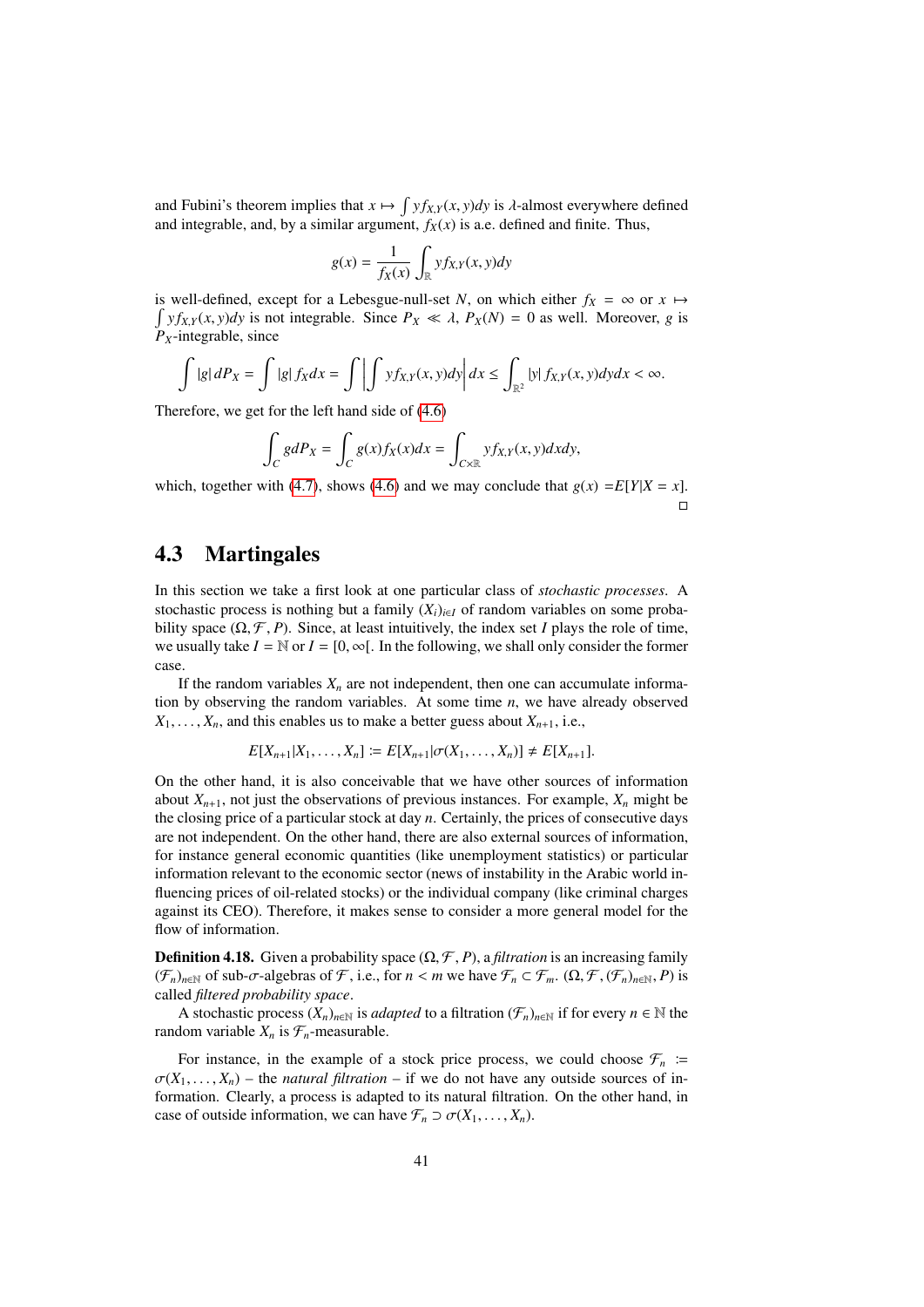**Definition 4.19.** Given a filtered probability space  $(\Omega, \mathcal{F}, (\mathcal{F}_n), P)$  and an adapted stochastic process  $(X_n)_{n \in \mathbb{N}}$  such that for every *n* the random variable  $X_n$  is integrable. The process is called

• <sup>a</sup> *martingale* <sup>i</sup>ff for every *<sup>n</sup>* < *<sup>m</sup>* we have

<span id="page-41-0"></span>(4.8)  $E[X_m | \mathcal{F}_n] = X_n \quad P\text{-a.s.,}$ 

- a *supermartingale* iff for every  $n < m$  we have  $E[X_m | \mathcal{F}_n] \leq X_n$ ,
- a *submartingale* iff for every  $n < m$  we have  $E[X_m | \mathcal{F}_n] \ge X_n$ .

The same definitions hold, mutatis mutandis, in case of a stochastic process  $(X_n)_{n=1}^N$ indexed by finite time.

A martingale is a model of a *fair game*. Indeed, the condition [\(4.8\)](#page-41-0) means in particular that the *best guess* for  $X_{n+1}$  given all the information available at time *n* is precisely *Xn*, cf. Theorem [4.8.](#page-36-1) Now assume we participate in a game of chance, which is offered infinitely many times and let  $X_n$  denote our accumulated profit or loss after *n* rounds of the game. If the game is fair, then our expectation of the individual profit from the next round of the game should be zero, i.e.,  $E[X_{n+1} - X_n | \mathcal{F}_n] = 0$ , or  $E[X_{n+1} | \mathcal{F}_n] = X_n$ , and by induction this implies that  $(X_n)$  is a martingale, where  $\mathcal{F}_n$  is the filtration generated by the game. This is, indeed, the classical motivation for the notion of a martingale, and there are interesting consequences of the theory of martingales to games of chance. Let us now give some more concrete examples.

**Example 4.20.** Let  $(Y_n)_{n \in \mathbb{N}}$  be a sequence of integrable, independent, identically distributed random variables and assume that  $E[Y_n] = 0$ . Then the random walk  $S_n$  :=  $\sum_{k=1}^{n} Y_k$  is a martingale with respect to the filtration  $\mathcal{F}_n := \sigma(Y_1, \ldots, Y_n)$ . However, if we change the filtration S, will generally loose the martingale property  $F$  g, if we we change the filtration,  $S_n$  will generally loose the martingale property. E.g., if we take the augmented filtration  $G_n := \sigma(\mathcal{F}_n \cup \sigma(S_N))$ , then  $S_n$  certainly is  $G_n$ -adapted, but generally fails to be a martingale. (Show this as an exercise!)

<span id="page-41-1"></span>**Example 4.21.** Let  $(X_n)$  be an i.i.d. sequence of integrable random variables, modeling the outcome of the *n*'th round of a game. In round *n*, the player bets  $e_{n-1}(X_1, \ldots, X_{n-1})$ . Let  $S_1 := X_1$  and  $S_{n+1} := S_n + e_n(X_1, \ldots, X_n)X_{n+1}$  be the total profit of the player after  $n + 1$  rounds. Assume that  $e_n \ge 0$  is uniformly bounded (in *n* and  $\omega$ ). Then  $S_n$  is integrable for every *n*, adapted to the filtration  $\mathcal{F}_n = \sigma(X_1, \ldots, X_n)$ , and a martingale, iff and only iff  $E[X_1] = 0$ . It is a submartingale iff  $E[X_1] \ge 0$  and a supermartingale iff  $E[X_1] \leq 0$ . This setting can be used as a model for many games of chance.

**Example 4.22.** Given an integrable random variable *X* and some filtration  $(\mathcal{F}_n)$ . Then a martingale is given by  $X_n := E[X|\mathcal{F}_n]$ ,  $n \in \mathbb{N}$ . Since  $\mathcal{F}_n$  is increasing, more and more information about  $X$  is revealed over time. Therefore, it is an obvious question to ask whether one can finally get all of it back, i.e., whether  $X = \lim_{n \to \infty} X_n$ . In general, this cannot be true, since  $\lim_{n\to\infty} X_n$ , if it exists, is  $\mathcal{F}_\infty := \sigma(\bigcup_{n\in\mathbb{N}} \mathcal{F}_n)$ -measurable, so cannot be equal to *X* if *X* is not  $\mathcal{F}_\infty$ -measurable. On the other hand, if *X* is indeed  $\mathcal{F}_\infty$ . cannot be equal to *X* if *X* is not  $\mathcal{F}_{\infty}$ -measurable. On the other hand, if *X* is indeed  $\mathcal{F}_{\infty}$ measurable, then we really have  $X = \lim_{n \to \infty} X_n$ , and convergence holds both a.s. and in  $L^1$ . This is, indeed, a rather general situation: for any martingale  $(X_n)_{n \in \mathbb{N}}$  satisfying some stronger integrability assumption  $(E[\sup_n |X_n|] < \infty$  is enough), there is an  $\mathcal{F}_{\infty}$ -<br>measurable integrable random variable Y "closing" the martingale i.e. with Y measurable, integrable random variable  $X_\infty$  "closing" the martingale, i.e., with  $X_n \to$  $X_{\infty}$  in  $L^1$  and a.s., implying that  $X_n = E[X_{\infty} | \mathcal{F}_n]$ ,  $n \in \mathbb{N}$ .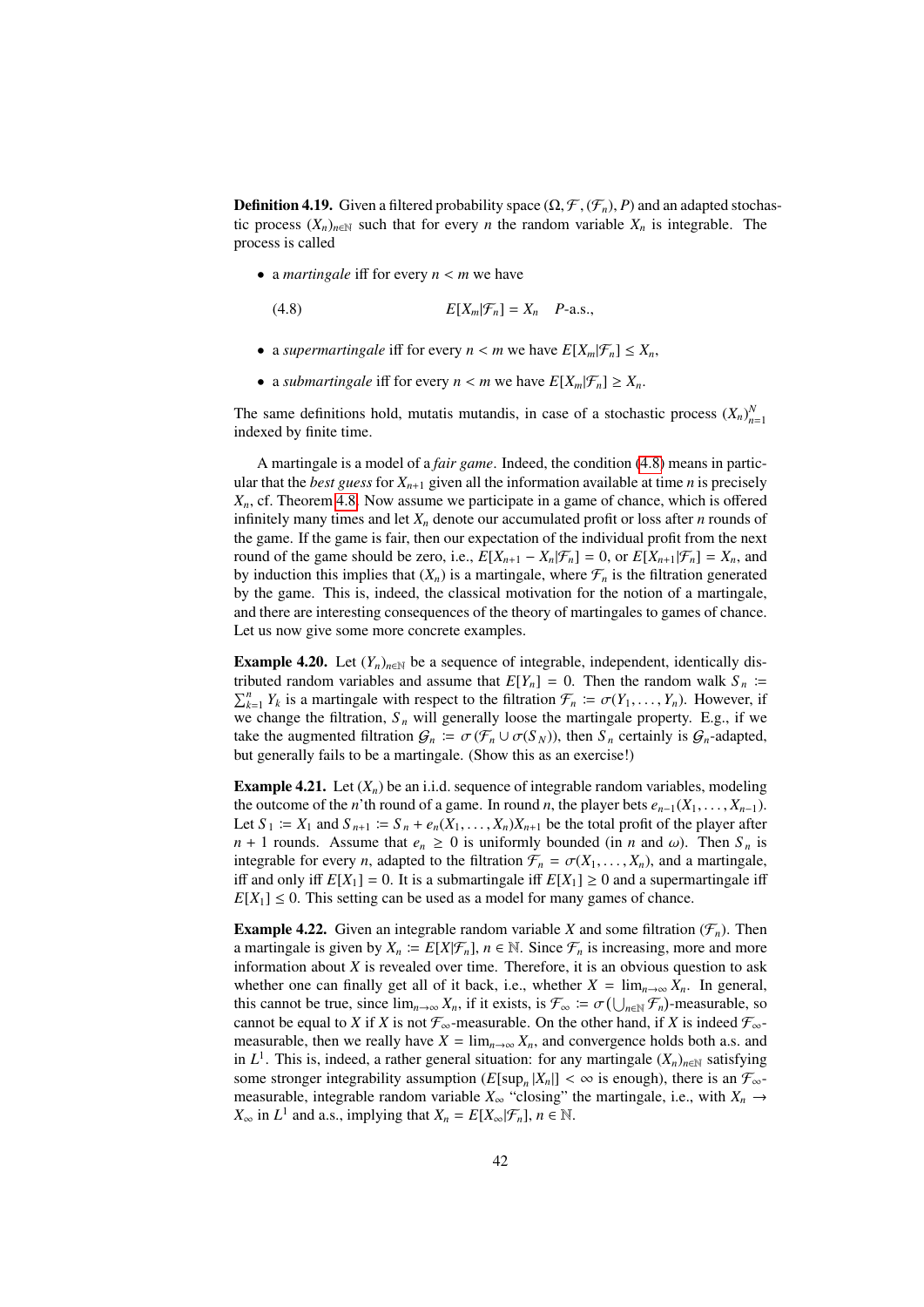Notice that for a martingale  $X_n$  the sequence  $E[X_n]$  of expected values is constant, whereas it is increasing for a submartingale and decreasing for a supermartingale. A stochastic process  $(X_n)$  is a martingale if and only if it is both a sub- and a supermartingale, and a process is a supermartingale if and only if  $(-X_n)$  is a submartingale. We end with some rather easy properties of martingales.

**Lemma 4.23.** *Given a filtered probability space*  $(\Omega, \mathcal{F}, (\mathcal{F}_n), P)$ *.* 

- *(i) Let*  $(X_n)$ *,*  $(Y_n)$  *be martingales, a, b real numbers, then*  $aX_n + bX_n$  *<i>is a martingale.*
- *(ii) Let* (*Xn*)*,* (*Yn*) *be sub- or supermartingales, a, b non-negative real numbers, then*  $aX_n + bY_n$  *is a sub- or supermartingale, respectively.*
- *(iii)* Let  $(X_n)$  and  $(Y_n)$  be supermartingales. Then  $Z_n := min(X_n, Y_n)$  is a supermartin*gale.*
- *(iv)* Let  $(X_n)$  be a martingale and  $\phi : \mathbb{R} \to \mathbb{R}$  a convex function such that  $\phi(X_n)$  is *integrable for any n. Then*  $(\phi(X_n))_{n\in\mathbb{N}}$  *is a submartingale.*
- *(v) Given an adapted integrable sequence of random variables* (*Xn*)*. If we have*  $E[X_{n+1}|\mathcal{F}_n] = X_n$  *for every*  $n \in \mathbb{N}$ , *then*  $(X_n)$  *is already a martingale.*

### <span id="page-42-0"></span>4.4 Optional sampling

**Definition 4.24.** Given a filtered probability space  $(\Omega, \mathcal{F}, (\mathcal{F}_n), P)$ . A random variable  $\tau$  with values in  $\mathbb{N}_{\infty} := \mathbb{N} \cup \{ \infty \}$  is called *stopping time* iff for every  $n \in \mathbb{N}$  we have  $\{\tau \leq n\} \in \mathcal{F}_n$ .

Stopping times are essential in modeling strategies in games of chance or in trading of stocks.

**Example 4.25.** Given an adapted process  $(X_n)_{n \in \mathbb{N}}$  and a Borel-set *A*. Then

$$
\tau_A(\omega) := \inf \{ n \in \mathbb{N} \mid X_n(\omega) \in A \},
$$

the first hitting time of *A*, is a stopping time, where we use the convention that inf  $\emptyset$  = ∞. Indeed,

$$
\{\tau_A \leq n\} = \bigcup_{k=1}^n \underbrace{\{X_k \in A\}}_{\in \mathcal{F}_k} \in \mathcal{F}_n.
$$

We note that for filtrations indexed by  $\mathbb N$ , a random time  $\tau$  is a stopping time iff

$$
\{\tau = n\} \in \mathcal{F}_n, \ \forall n \in \mathbb{N}.
$$

**Definition 4.26.** Given a stopping time  $\tau$ , we define the  $\sigma$ -algebra

$$
\mathcal{F}_{\tau} := \{ A \subset \Omega \mid \forall n \in \mathbb{N}_{\infty} : A \cap \{ \tau \leq n \} \in \mathcal{F}_n \},
$$

where  $\mathcal{F}_{\infty} \coloneqq \sigma\left(\bigcup_{n\in\mathbb{N}} \mathcal{F}_n\right)$ .

**Lemma 4.27.** Let  $\sigma \leq \tau$  be stopping times with respect to the same filtration  $(\mathcal{F}_n)$ . *Then*  $\mathcal{F}_{\sigma} \subset \mathcal{F}_{\tau} \subset \mathcal{F}_{\infty}$ *.*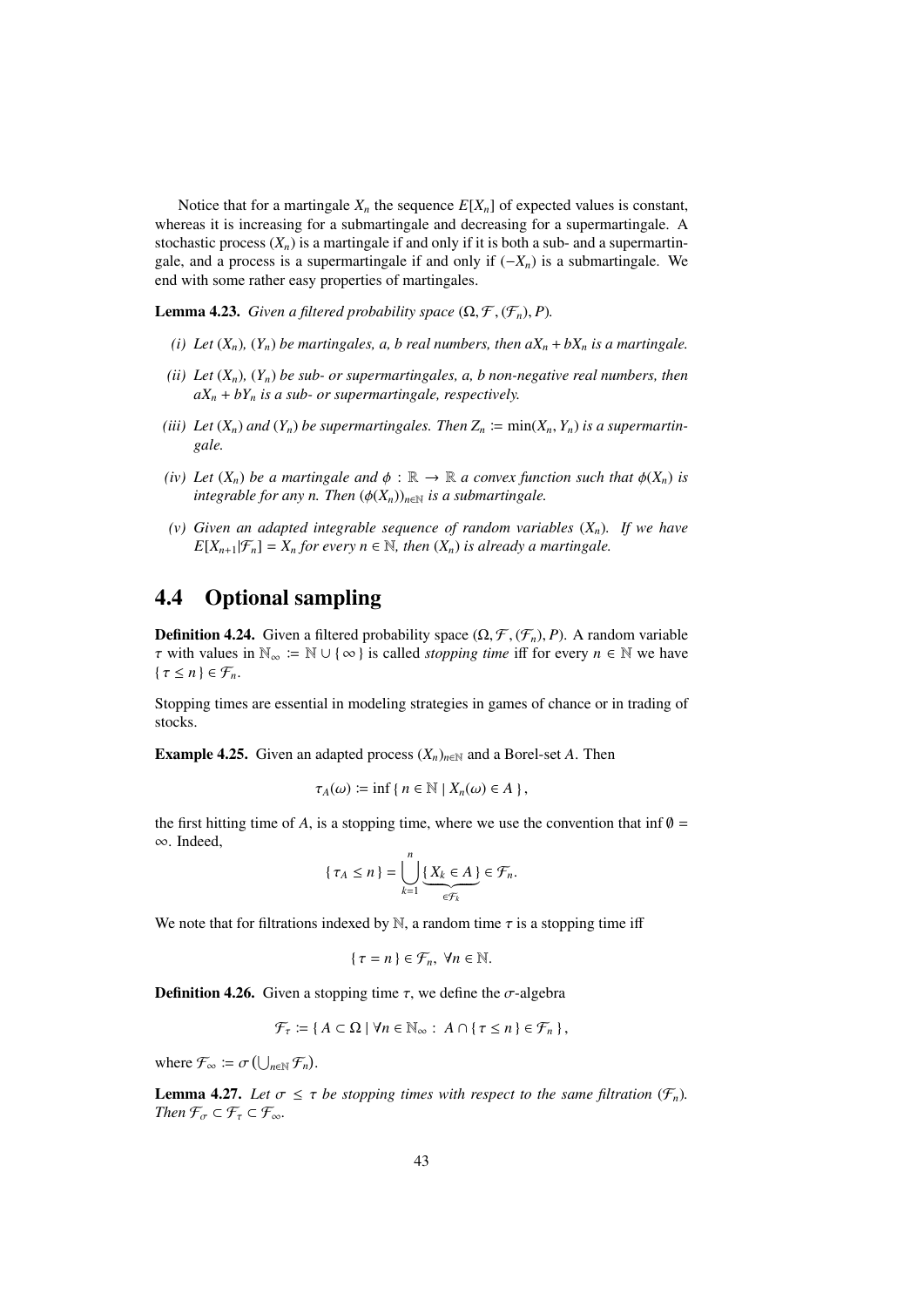*Proof.* First of all, for  $A \in \mathcal{F}_{\tau}$  we have  $A = A \cap {\tau \leq \infty} \in \mathcal{F}_{\infty}$ . Since  ${\tau \leq n} \subset$  $\{\sigma \leq n\}$ , for  $A \in \mathcal{F}_{\sigma}$  we have

$$
A \cap \{\tau \leq n\} = \underbrace{A \cap \{\sigma \leq n\}}_{\in \mathcal{F}_n} \cap \underbrace{\{\tau \leq n\}}_{\in \mathcal{F}_n} \in \mathcal{F}_n,
$$

implying that  $A \in \mathcal{F}_{\tau}$ .

Given an adapted process  $(X_n)$  with values in  $(E, \mathcal{E})$  and a stopping time  $\tau$  with  $P(\tau < \infty) = 1$ , we define

(4.9) 
$$
X_{\tau}(\omega) := \begin{cases} X_{\tau(\omega)}(\omega), & \omega \in {\tau < \infty}, \\ x, & \omega \in {\tau < \infty} \end{cases}
$$

for some fixed  $x \in E$ . The justification of the definition of the  $\tau$ -past is given in

**Lemma 4.28.** *The random variable*  $X<sub>\tau</sub>$  *is P-a.s. uniquely determined and*  $\mathcal{F}<sub>\tau</sub>$ *-measurable.* 

*Proof.* We have to prove measurability. For some  $A' \in \mathcal{E}$ , we set  $A := X_\tau^{-1}(A')$  and have to prove that  $A \in \mathcal{F}_{\tau}$ . For  $n \in \mathbb{N}$  we have

$$
A \cap \{\tau \leq n\} = A \cap \bigcup_{k=1}^{n} \{\tau = k\} = \bigcup_{k=1}^{n} \left( \underbrace{X_k^{-1}(A')}_{\in \mathcal{F}_k} \cap \{\tau = k\} \right) \in \mathcal{F}_n.
$$

Now consider  $n = \infty$ . Clearly,  $\{\tau \leq \infty\} = \{\tau < \infty\} \cup \{\tau = \infty\}$ , and  $A \cap \{\tau < \infty\} =$  $\bigcup_{n\in\mathbb{N}} A \cap {\tau = n} \in \mathcal{F}_{\infty}$ . On the other hand,

$$
A \cap \{\tau = \infty\} = \begin{cases} \{\tau = \infty\}, & x \in A', \\ \emptyset, & x \notin A', \end{cases} \in \mathcal{F}_{\infty}.
$$

<span id="page-43-0"></span>**Lemma 4.29.** Let  $(X_n)_{n \in \mathbb{N}}$  be a martingale and  $\tau$  a stopping time with respect to the *same filtration*  $(\mathcal{F}_n)_{n\in\mathbb{N}}$ *. If*  $\tau$  *is bounded by a constant K, then*  $E[X_\tau] = E[X_1]$ *.* 

*Proof.* By construction of  $X_{\tau}$ , we have  $X_{\tau}(\omega) = \sum_{n=1}^{K} X_n(\omega) \mathbf{1}_{\{n\}}(\tau(\omega))$ , implying that *X* is integrable since  $|Y| < \sum_{n=1}^{K} |Y|$  and that *X*<sub>τ</sub> is integrable since  $|X_{\tau}| \le \sum_{n=1}^{K} |X_n|$  and that

$$
E[X_{\tau}]=E\left[\sum_{n=1}^K X_n \mathbf{1}_{\{\tau=n\}}\right]=\sum_{n=1}^K E[X_n \mathbf{1}_{\{\tau=n\}}].
$$

Since  $\{\tau = n\} \in \mathcal{F}_n$  and  $X_n = E[X_K | \mathcal{F}_n]$  a.s., we further get

$$
E[X_{\tau}] = \sum_{n=1}^{K} E[E[X_{K}|\mathcal{F}_{n}]1_{(\tau=n)}] = \sum_{n=1}^{K} E[X_{K}1_{(\tau=n)}]
$$
  
= 
$$
E\left[X_{K}\sum_{n=1}^{K}1_{(\tau=n)}\right] = E[X_{K}] = E[X_{0}]. \quad \Box
$$

<span id="page-43-1"></span>**Theorem 4.30** (Optional sampling theorem). *Let*  $(X_n)$  *be an*  $(\mathcal{F}_n)$ *-martingale and*  $\tau_1 \leq$  $\cdots \leq \tau_N$  *be a finite sequence of bounded stopping times. Then*  $(X_{\tau_n})_{n=1}^N$  *is a martingale*<br>with respect to  $(F_{\tau_n})_N^N$ with respect to  $(\mathcal{F}_{\tau_n})_{n=1}^N$ .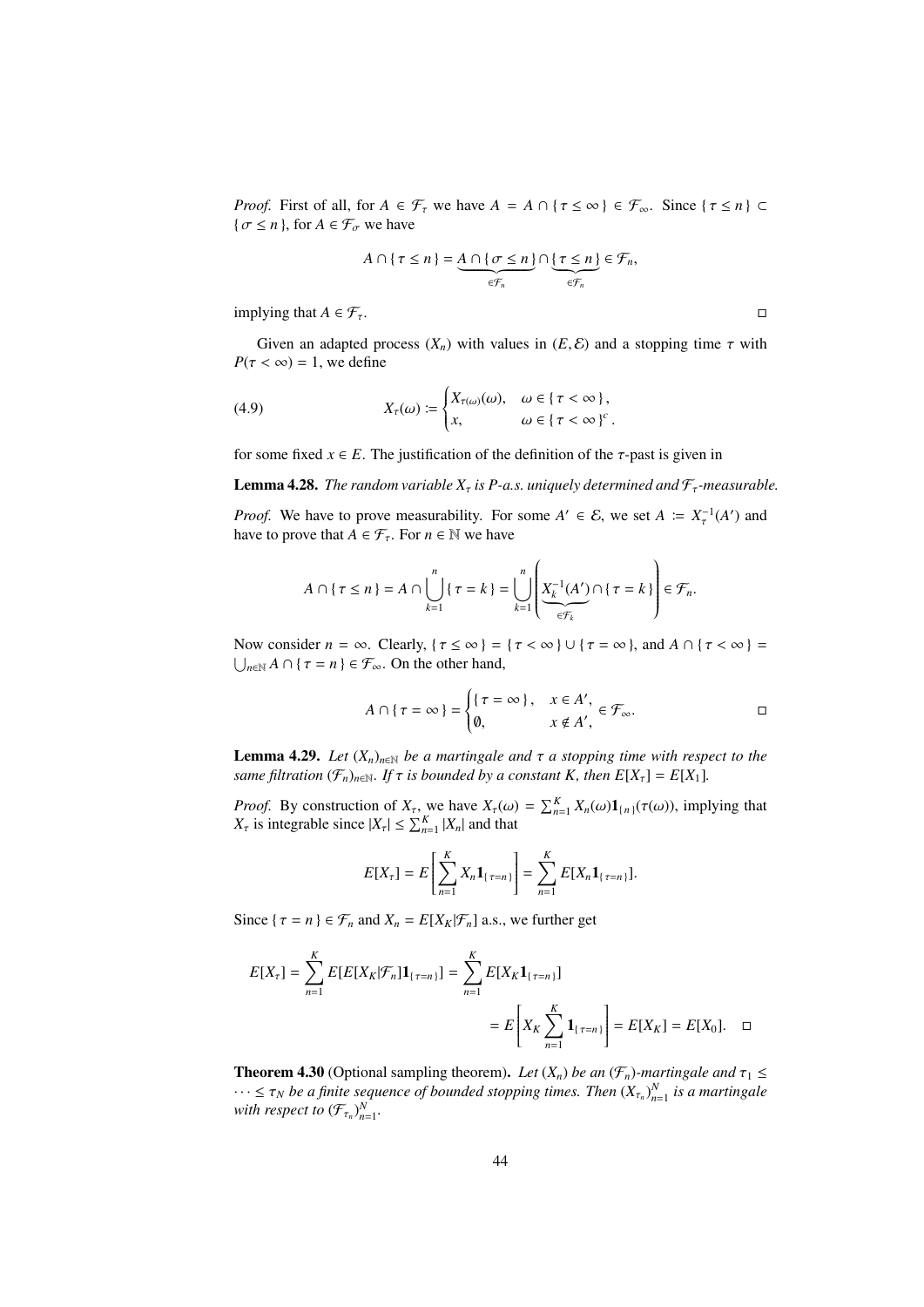*Proof.* First we note that it suffices to consider the case of two stopping times  $\sigma \le \tau \le$ *K*. Note that both stopped random variables are integrable, since  $|X_{\tau}| \le \sum_{n=1}^{K} |X_n|$  and illustries for *Y*<sub>n</sub>. For any fixed  $A \in \mathcal{F}$ , we need to show that  $F[X, 1] = F[X, 1]$ likewise for  $X_{\sigma}$ . For any fixed  $A \in \mathcal{F}_{\sigma}$  we need to show that  $E[X_{\tau}1_{A}] = E[X_{\sigma}1_{A}]$ . Define a random time  $\rho$  by

$$
\rho(\omega) \coloneqq \sigma(\omega) \mathbf{1}_A(\omega) + \tau(\omega) \mathbf{1}_{A^c}(\omega).
$$

Since  $A \in \mathcal{F}_{\sigma}$ , we also have  $A^c \in \mathcal{F}_{\tau}$ , implying that

$$
\{\rho \leq n\} = \underbrace{A \cap \{\sigma \leq n\}}_{\in \mathcal{F}_n} \cup \underbrace{A^c \cap \{\tau \leq n\}}_{\in \mathcal{F}_n} \in \mathcal{F}_n.
$$

Thus,  $\rho$  is a stopping time. By Lemma [4.29,](#page-43-0) we have

$$
E[X_{\rho}] = E[X_{\sigma} \mathbf{1}_A + X_{\tau} \mathbf{1}_{A^c}] = E[X_1],
$$
  

$$
E[X_{\tau}] = E[X_{\tau} \mathbf{1}_A + X_{\tau} \mathbf{1}_{A^c}] = E[X_1].
$$

Subtracting both equalities then gives

$$
E[X_{\sigma}1_A] = E[X_{\tau}1_A].
$$

If one starts with a supermartingale instead of a martingale, then the sampled process is again a supermartingale, and likewise for submartingales.

<span id="page-44-0"></span>**Corollary 4.31** (Optional stopping theorem). Let  $(X_n)$  be an  $(\mathcal{F}_n)$ -(super-)martingale *and*  $\tau$  *a stopping time with respect to*  $(\mathcal{F}_n)$ *. Define the stopped process*  $X_n^{\tau} := X_{\min(n,\tau)}$ *.*<br>*Then*  $(X^{\tau})$  *is gagin an*  $(\mathcal{F}_{\tau} \times \mathcal{F}_{\tau})$ *. Support martingale. Then*  $(X_n^{\tau})$  *is again an*  $(\mathcal{F}_{\min(n,\tau)})$ *-(super-)martingale.* 

Remark 4.32. Various generalizations of the optional sampling theorem removing the stringent assumption of uniformly bounded stopping times are possible. A quite general version is the following: given a martingale  $(X_n)_{n\in\mathbb{N}}$  and an increasing sequence  $(\tau_n)_{n \in \mathbb{N}}$  of stopping times such that  $E\left[|X_{\tau_n}|X\right]$  $\Big] < \infty$  and

$$
\liminf_{N \to \infty} \int_{\{\tau_n > N\}} |X_N| \, dP = 0
$$

for any  $n \in \mathbb{N}$ . Then the sequence  $(X_{\tau_n})_{n \in \mathbb{N}}$  is a martingale.

Essentially, Theorem [4.30](#page-43-1) and Corollary [4.31](#page-44-0) say that there are no *feasible* winning strategies in fair games. Indeed, we have before argued that fair games of chance can be modeled as martingales. There are many ways how to model strategies in games, but one way is outlined in Example [4.21,](#page-41-1) where we allowed to choose the bets as a function of the previous history of outcomes. Another way would be to apply optimal stopping rules. In both cases, we have to require some kind of boundedness condition. Either we require that the total loss accrued must be uniformly bounded, or we require that we have to stop before some deterministic time *K*. Both requirements are natural from the perspective of true gaming situations, and using Example [4.21](#page-41-1) and Corollary [4.31,](#page-44-0) respectively, we see that no such strategy can lead to a gain on average. However, the following example shows that the boundedness requirement is critical.

Example 4.33. Let us toss a fair coin over an over again (independent of each other), and let  $X_n$  be 1 if the outcome of the *n*'th toss is head, and  $-1$  otherwise. Then  $(X_n)_{n\in\mathbb{N}}$ is a martingale. (Which filtration should one use?) Assume that we have unbounded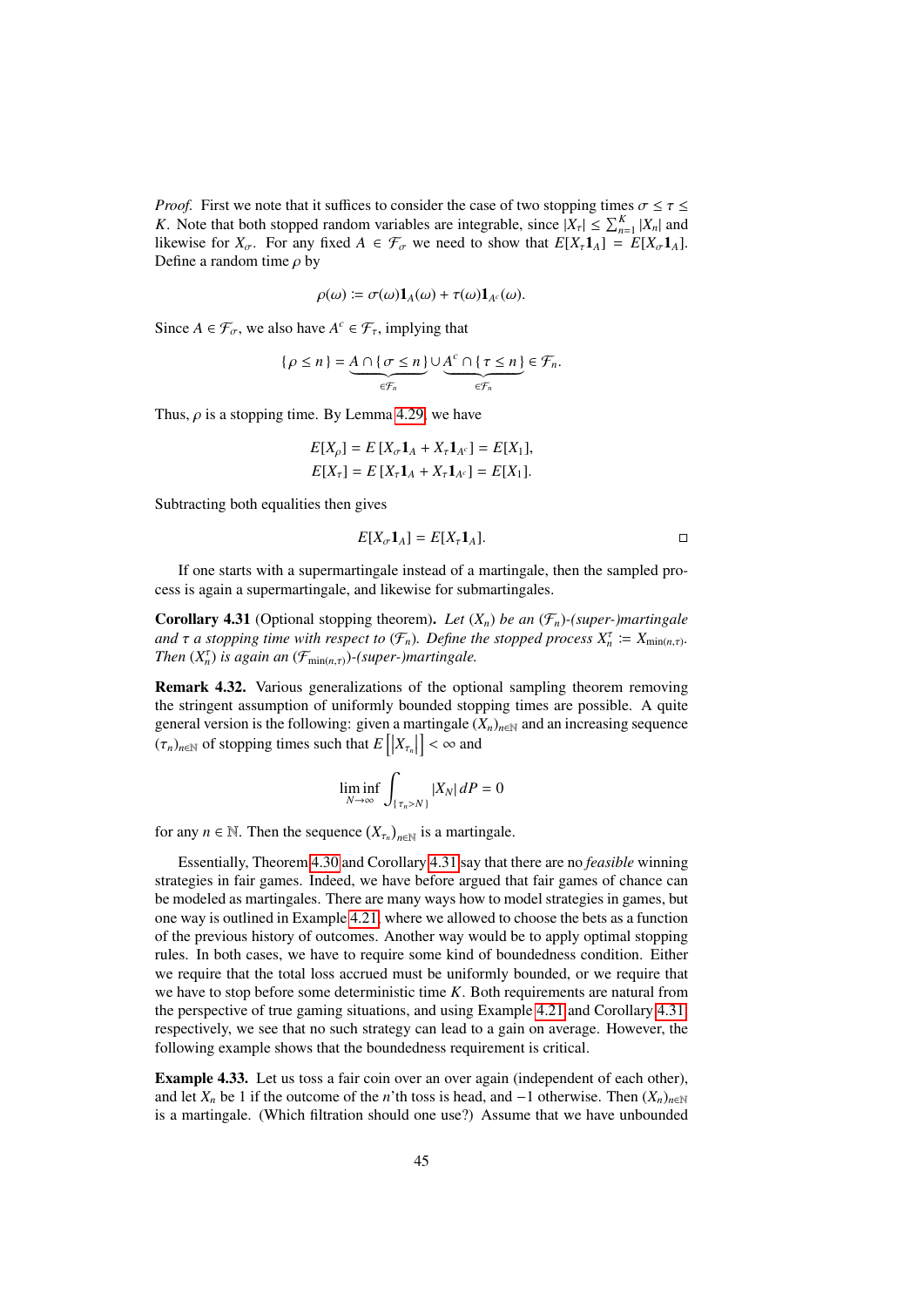credit and we start with  $Y_0 = 0$  on our gaming account. We bet on the subsequent outcome of the coin tosses, and we get back twice the stake if we guess right an lose the stake otherwise. Let us follow the following strategy: we always bet twice the amount of the previous time, but stop when we win for the first time. We start with an initial stake of 1. Assuming that we always bet on head, this means that

$$
Y_n = \sum_{k=1}^n 2^{k-1} X_k
$$

and  $\tau = \inf \{ n | X_n = 1 \}$ . Note that

$$
Y_{\tau} = \sum_{n=1}^{\infty} \left( 2^{n-1} - \sum_{k=1}^{n-1} 2^{k-1} \right) \mathbf{1}_{\{\tau=n\}} = \sum_{n=1}^{\infty} \left( 2^{n-1} - (2^{n-1} - 1) \right) \mathbf{1}_{\{\tau=n\}} = 1,
$$

implying that this *doubling strategy* indeed almost surely ends up profitable. Note that we even have  $P(\tau < \infty) = 1$ . However, the stopping time  $\tau$  is unbounded, meaning we have to potentially wait an infinite time, and the accrued loss in the mean time is unbounded as well, since  $Y_{n-1} = 1 - 2^{n-1}$  if  $\tau = n$ . Thus, we indeed need unbounded credit in order to follow this strategy credit in order to follow this strategy.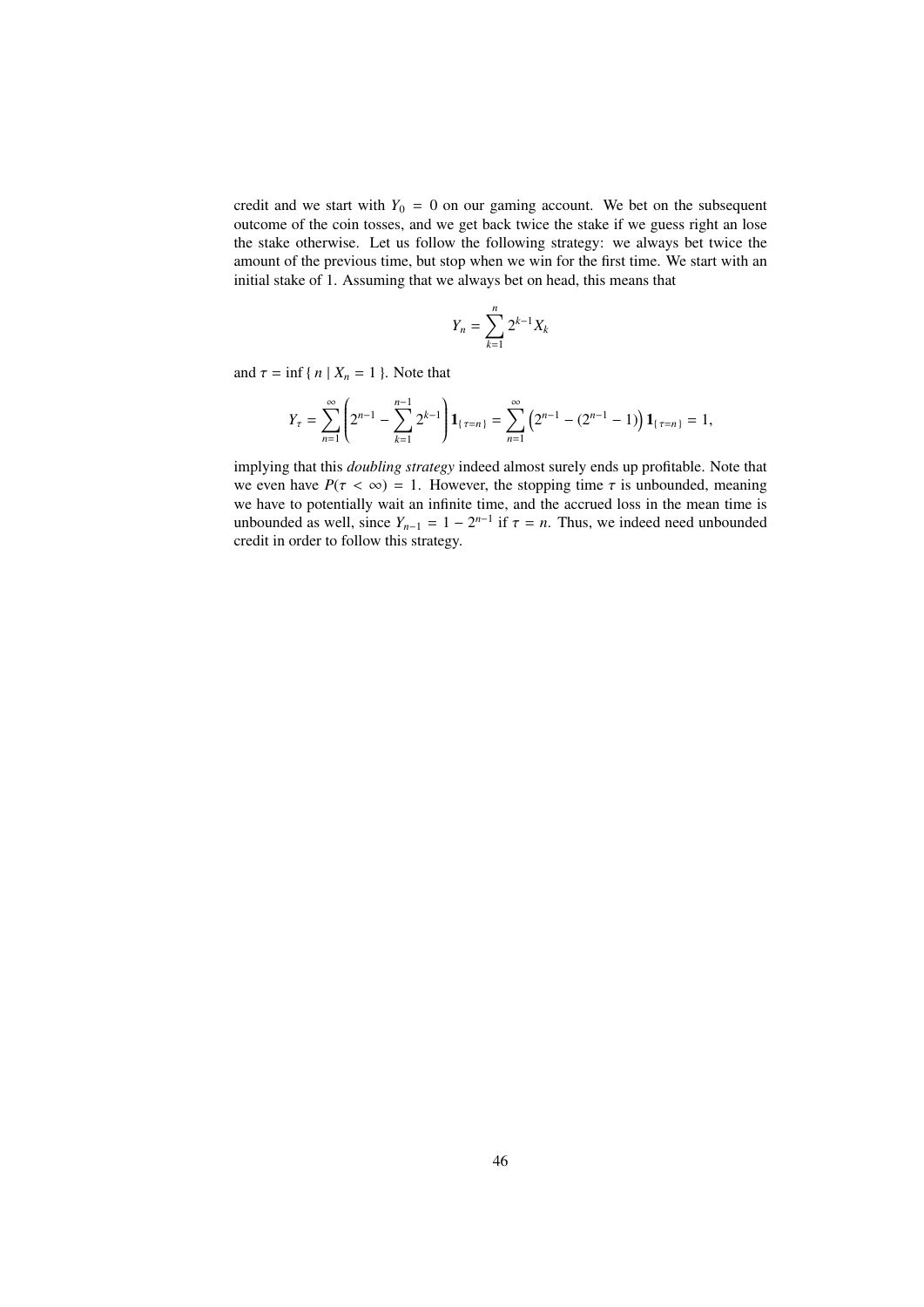### Chapter 5

## Stochastic processes

In this chapter, we will discuss several classes of stochastic processes, give examples and approach the delicate problem of construction of stochastic processes, i.e., of probability spaces, on which a certain stochastic process can be defined. We will usually work in the following setting. We start with a probability space  $(\Omega, \mathcal{F}, P)$ . A stochastic process is then a family  $(X_i)_{i \in I}$  of real random variables  $X_i$ ,  $i \in I$ . Here, the index set *I* represents time and we will either have discrete time stochastic processes – with  $I = N$ or  $I = \{1, \ldots, N\}$  – or continuous time stochastic processes – with  $I = \mathbb{R}_+ = [0, \infty]$  or  $I = [0, T]$ .

### 5.1 Examples

Already in Chapter [4](#page-32-0) we have encountered some important classes of stochastic processes, namely martingales, super- and sub-martingales. While we have only defined those notions in discrete time, the generalization to continuous time is obvious. In this section, we are concerned with more "constructive" possible properties of stochastic processes, i.e., with properties which allow or help with constructing the process in the sense indicated above.

A notion of similar importance as the notion of a martingale is the notion of a *Markov process*. Intuitively, a stochastic process has the Markov property if at any time  $i \in I$  the whole information available about the future development of the process is already contained in the current value  $X_i$ . This is an analogue to the notion of a dynamical system, where again the future dynamics only depends on the current value, but not on the past, i.e., not on the prior development of the process leading to the current position. More formally, we have

**Definition 5.1.** Given a filtered probability space  $(\Omega, \mathcal{F}, (\mathcal{F}_i)_{i \in I}, P)$  and an adapted stochastic process  $(X_i)_{i \in I}$ . The process satisfies the *Markov property* (and is then called stochastic process  $(X_i)_{i \in I}$ . The process satisfies the *Markov property* (and is then called a *Markov process*) w.r.t. the filtration  $(\mathcal{F}_i)_{i \in I}$  iff for ever  $i < j \in I$  and any  $A \in \mathcal{B}(\mathbb{R})$  we have have

$$
P(X_j \in A | \mathcal{F}_i) = P(X_j \in A | X_i) a.s.
$$

We will simply call it a Markov process, if the filtration is generated by the process, i.e., if  $\mathcal{F}_i = \sigma\left(X_j : j \in I, j \leq i\right)$ .

As already in the case of a martingale, in discrete time it suffices to check the Markov property for indices  $j = i + 1$ . When  $I = \mathbb{N}$ , the distribution of a Markov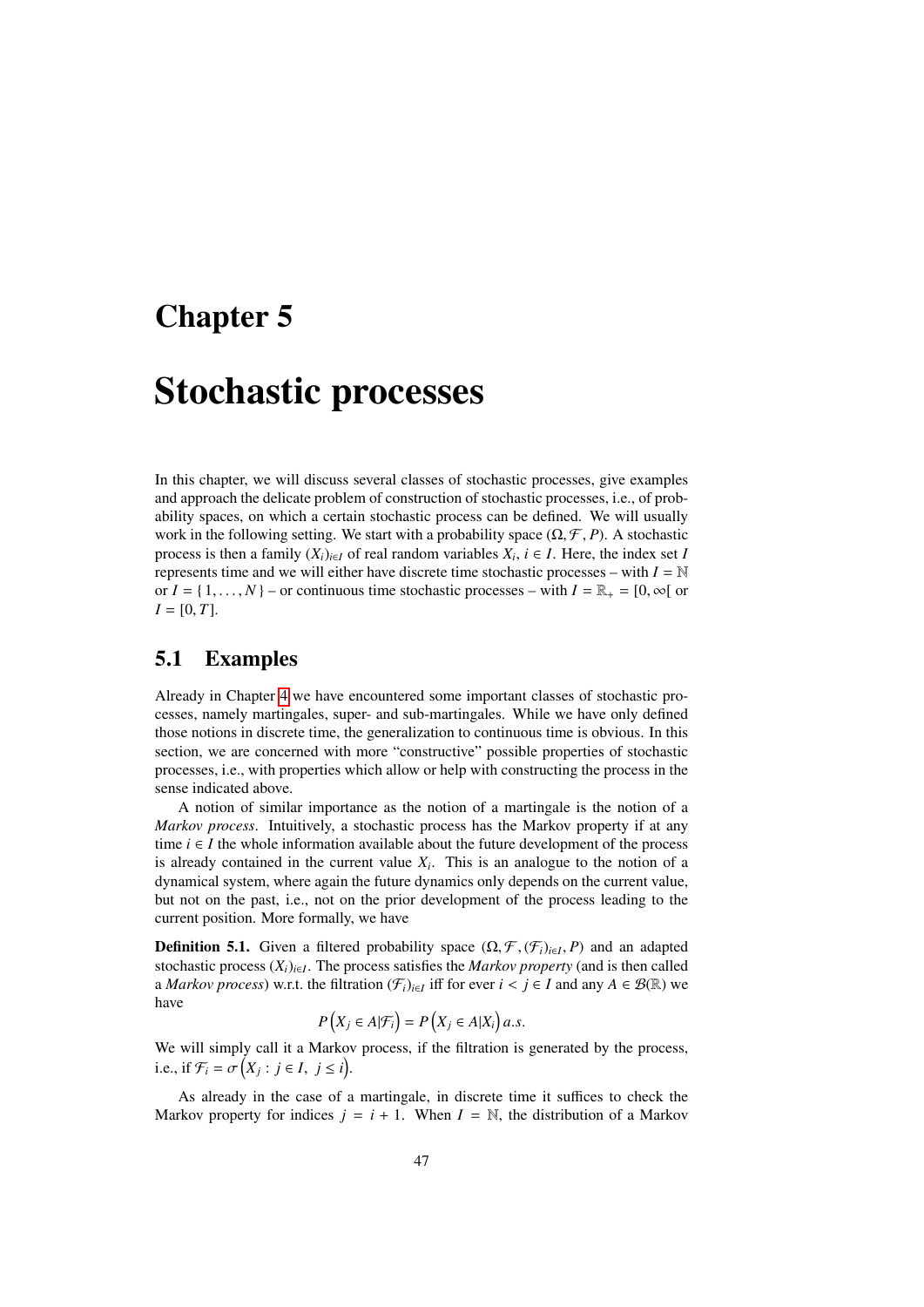process  $(X_n)_{n \in \mathbb{N}}$  is determined by the initial distribution, i.e., the distribution of  $X_1$ , and the *transition distributions*  $P(X_{n+1} \in A | X_n)$ ,  $n \in \mathbb{N}$ .

<span id="page-47-2"></span>**Example 5.2.** Let  $(X_n)_{n\in\mathbb{N}}$  be a sequence of independent, identically distributed real random variables,  $Y$  a real random variable independent of  $(X_n)$  and define a stochastic process  $(S_n)_{n \in \mathbb{N}_0}$  by  $S_0 := Y$  and  $S_n := S_{n-1} + X_n$ ,  $n \in \mathbb{N}$ .  $(S_n$  is called a *random walk*.) Then  $(S_n)$  is a Markov process (with respect to the natural filtration). Indeed,  $X_n$  is independent of  $\sigma(S_1, \ldots, S_{n-1}) = \sigma(Y, X_1, \ldots, X_{n-1})$ , implying that (5.1)

<span id="page-47-1"></span>
$$
P(S_n \in A | \mathcal{F}_{n-1}) = E[\mathbf{1}_A(S_{n-1} + X_n) | \mathcal{F}_{n-1}] = E[\mathbf{1}_A(s + X_n)]|_{s = S_{n-1}} = P(S_n \in A | S_{n-1}),
$$

where we have used Lemma [4.16](#page-38-1) part (ii) together with Lemma [4.5](#page-33-1) part  $(vi)$ .<sup>[1](#page-47-0)</sup>

If  $E[X_n] = 0$  for every *n*, then  $(X_n)_{n \in \mathbb{N}}$  is also a martingale

**Example 5.3.** Assume we are given a Markov process  $(X_n)_{n \in \mathbb{N}}$  in discrete time with a finite state space, w.l.o.g., the state space can be chosen to be  $\{1, \ldots, M\}$  for some *M* ∈ N. In this case,  $(X_n)$  is called a (discrete time) *Markov chain*. We may represent the transition distributions by matrices  $P_n := (p_n^{i,j})_{i,j=1}^M$ ,  $n \in \mathbb{N}$  defined by

$$
p_n^{i,j} := P(X_{n+1} = j | X_n = i).
$$

*P<sub>n</sub>* has the property that all entries are non-negative and  $\forall i$  :  $\sum_{j=1}^{M} p_n^{i,j} = 1$ . On the other hand, every such matrix  $P_n$  can be interpreted as the transition matrix of a Markov chain. In most cases, one considers time-homogeneous Markov chains, which means that  $P_n \equiv P$  for any *n*. Note that the transition probabilities over more than one step of the Markov chain are obtained via matrix multiplication. Indeed, by the *Chapman-Kolmogorov* equation, we have

$$
P(X_{n+2} = j | X_n = i) = \sum_{k=1}^{n} p^{i,k} p^{k,j} = (P \cdot P)^{i,j} = (P^2)^{i,j}.
$$

For the actual distribution of  $X_n$ , we also need to fix the initial distribution, i.e., the distribution of  $X_1$ . We are free to choose whatever distribution, say  $\pi^i = P(X_1 = i)$ ,  $i = 1$  *M*. Then we have for any *n* and any *i*  $i = 1, \ldots, M$ . Then we have for any *n* and any *i* 

$$
\begin{pmatrix} P(X_{n+1} = 1) \\ \vdots \\ P(X_{n+1} = M) \end{pmatrix} = (P^n)^T \begin{pmatrix} \pi^1 \\ \vdots \\ \pi^M \end{pmatrix}.
$$

This means that we, indeed, can construct an underlying probability space for any discrete time Markov chain.

<span id="page-47-0"></span><sup>1</sup>More precisely, we argue as follows for the last equality: Let us assume we are given a regular version of the conditional distribution of  $P(X_n \in \cdot | S_{n-1} = s)$ . Then from Lemma [4.16,](#page-38-1) we know that

$$
E[\mathbf{1}_A(S_{n-1} + X_n)|S_{n-1} = s] = \int_{\mathbb{R}} \mathbf{1}_A(s+x)P(X_n \in dx | S_{n-1} = s) = E[\mathbf{1}_A(s+X_n)]
$$

by independence. This implies that

$$
P(S_n \in A | S_{n-1}) = E[\mathbf{1}_A(s + X_n)]|_{s = S_{n-1}}
$$

For the second equality in [\(5.1\)](#page-47-1), we need a similar formula for the general conditional expectation, allowing to "integrate out independent terms", which can be easily proved by the usual arguments starting with indicator functions.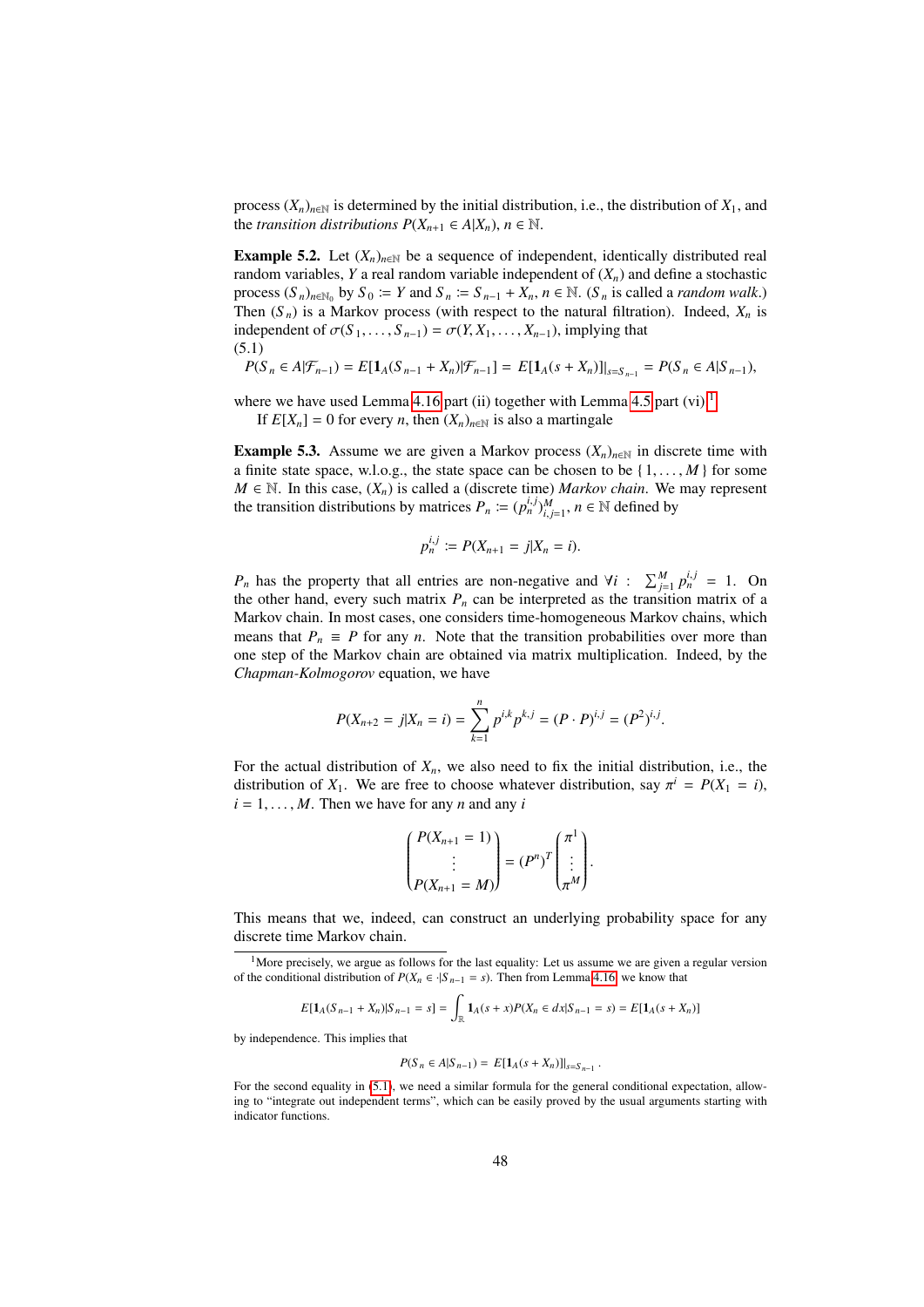Exercise 5.4. How can one realize a discrete time Markov chain on the probability space ([0, 1],  $\mathcal{B}([0, 1])$ ,  $\lambda |_{[0, 1]}$ )<sup> $\otimes \mathbb{N}$ </sup>? I.e., given the initial distribution  $\pi$  and the transition matrix  $P$  explicitly construct the random variables  $(Y)$ , we such that they have the matrix *P*, explicitly construct the random variables  $(X_n)_{n \in \mathbb{N}}$  such that they have the correct distributions and conditional distributions.

Next we are going to give examples in continuous time, which fall into a very important sub-class of continuous time Markov processes.

**Definition 5.5.** A stochastic process  $(X_t)_{t\geq0}$  is called *Lévy process* iff

- (i)  $X_0 = 0$  a.s.,
- (ii) the process has *independent increments*, i.e., for any  $n \in \mathbb{N}$  and  $0 \le t_1 < t_2$  $\cdots < t_n$  the random variables  $X_{t_2} - X_{t_1}, X_{t_3} - X_{t_2}, \ldots, X_{t_n} - X_{t_{n-1}}$  are independent,
- (iii) the process has *stationary increments*, i.e., for any  $t \ge 0$  and any  $h > 0$  the increment  $X_{t+h} - X_t$  has the same distribution as  $X_h$  (i.e., the distribution of the increment only depends on *h* but not on *t*),
- (iv) the paths  $t \mapsto X_t(\omega)$  are a.s. right continuous with left limits.

In a sense, the notion of a Lévy process is the appropriate generalization of the notion of a random walk as in Example [5.2](#page-47-2) to the continuous time setting, except that we did not require  $S_0 = 0$  there – even though this would be a common assumption. In particular, the same argument as in the example shows that any Lévy process is a Markov process. In a way that can be made precise, there are two "extremal" Lévy processes, namely the *Poisson process* and the *Brownian motion*.

**Definition 5.6.** A Lévy process  $(N_t)_{t\geq0}$  is called *Poisson process* with parameter  $\lambda > 0$ iff for every  $h > 0$  the random variable  $N_h$  has the Poisson distribution with parameter λ*h*, i.e.,

$$
P(N_h = k) = \frac{(\lambda h)^k}{k!} e^{-\lambda h}.
$$

In particular, this means that  $N_t$  is an increasing process only taking integer values. The Poisson process is often used in mathematical models. A representative use of the Poisson process can be found in insurance mathematics.

Example 5.7. One way to model insurance business is to use separate models for the number and times of claims on the one hand, and for the size of claims on the other hand. If claims occur largely independent of each other (i.e., without big clusters), then the arrival of claims can be modeled by a Poisson process with a suitable (possibly time-dependent) intensity  $\lambda^2$  $\lambda^2$ . The claim sizes are assumed to be i.i.d. random variables<br>which are independent of the claim numbers. More precisely, they are represented which are independent of the claim numbers. More precisely, they are represented by an i.i.d. sequence  $(X_n)_{n \in \mathbb{N}}$  of positive random variables independent of the Poisson process  $(N_t)_{t\geq0}$ . Then the accumulated claim size of the insurance company up to time *t* is modeled by

<span id="page-48-1"></span>(5.2) 
$$
S_t := \sum_{n=1}^{N_t} X_n.
$$

<span id="page-48-0"></span> $2Up$  to the usual imperfections, this assumption might be reasonable for car insurance, but certainly not reasonable for insurances against earthquakes or storms. Mathematically, the claim is justified by Theorem [5.10](#page-49-0) below.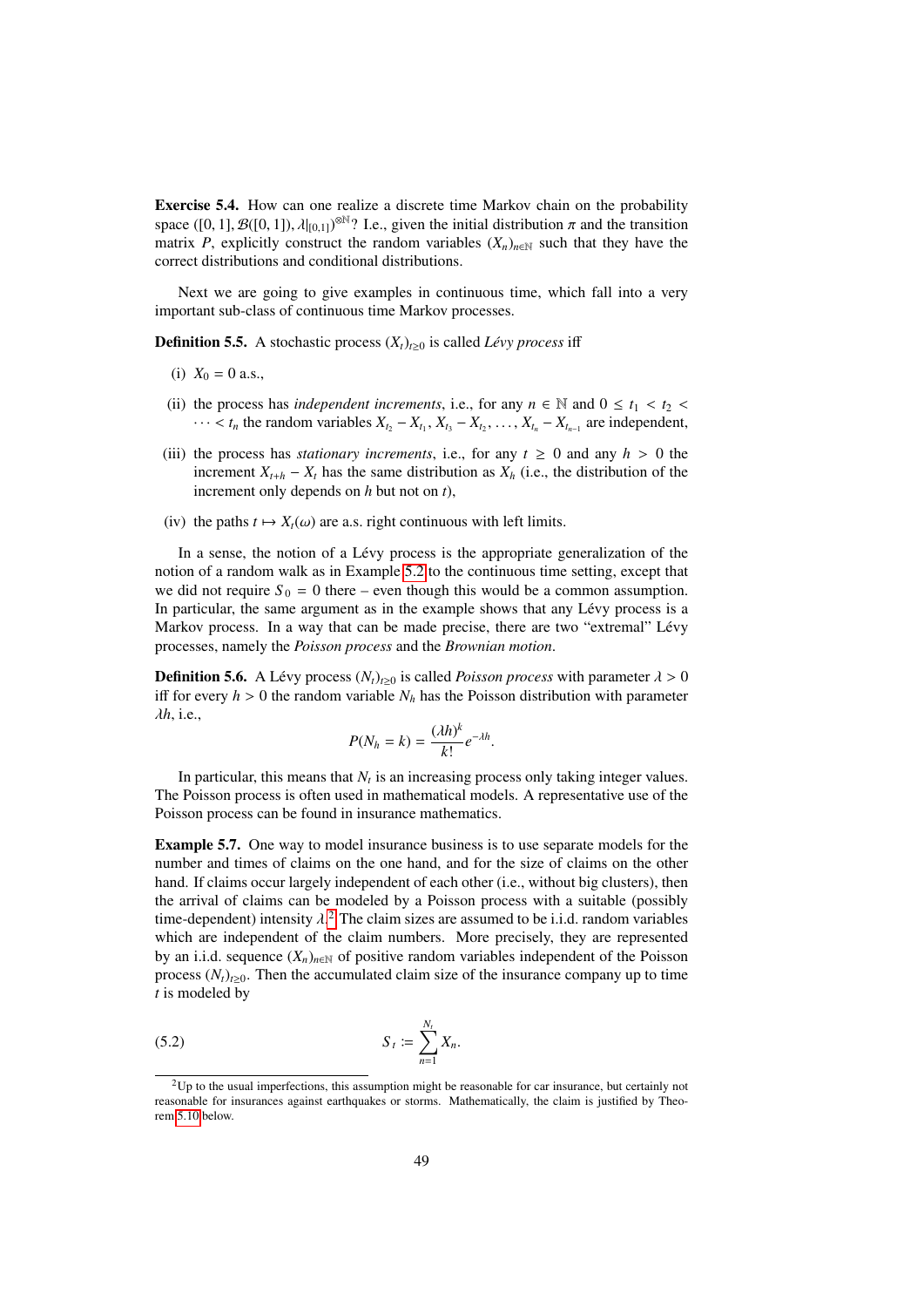The process  $(S_t)_{t\geq0}$  is known as a *compound Poisson process* and is again a Lévy process. Its distribution is known as compound Poisson distribution. On the other hand, the insurance company also gets premia. Assume that premia are paid continuously with a rate  $c$ . Then the overall loss  $L<sub>t</sub>$  of the insurance company at time  $t$  satisfies

$$
L_t = S_t - ct.
$$

This model for the aggregate losses is known as *Lundberg model*. Note that *L<sup>t</sup>* is still a Lévy process.

- **Exercise 5.8.** Verify that the compound Poisson process  $(5.2)$  is a Lévy process and compute its expected value and variance, assuming that they exist.
	- Compute the characteristic function of the compound Poisson process.
	- Show that the loss process  $(L_t)_{t\geq0}$  is a Lévy process.

<span id="page-49-2"></span>**Definition 5.9.** A Lévy process  $(B_t)_{t\geq0}$  is called *Brownian motion* iff for any  $h > 0$  we have  $B_t \sim N(0, t)$  and the paths  $t \mapsto B_t(\omega)$  are a.s. continuous.

### 5.2 Poisson process

<span id="page-49-0"></span>The reason why the Poisson process is so often applied is the following observation.

Theorem 5.10. *Given a counting process (i.e., an integer-valued increasing process)*  $(N_t)_{t\geq0}$  *with independent and stationary increments satisfying* 

- $P(N_0 = 0) = 1$ ,
- $P(N_h = 1) = \lambda h + o(h)$  *for*  $h \to 0$ *,*
- $P(N_h > 1) = o(h)$  *for*  $h \to 0$

*for some*  $\lambda > 0$ . If the paths are chosen in such a way that the process is right continu*ous, then*  $(N_t)_{t>0}$  *is a Poisson process.* 

*Proof.* We need to prove that  $p_n(t) := P(N_t = n)$  gives the probability function of the Poisson distribution with parameter  $\lambda t$ . Let us first consider  $n = 0$ . By the assumptions, we have

$$
p_0(t+h) = P(N_{t+h} - N_t = 0)P(N_t = 0) = (1 - \lambda h + o(h))p_0(t),
$$

implying that

<span id="page-49-1"></span>
$$
\dot{p}_0(t) = \lim_{h \to 0} \frac{p_0(t+h) - p_0(t)}{h} = \lim_{h \to \infty} \left( -\lambda + \frac{o(h)}{h} \right) p_0(t) = -\lambda p_0(t).
$$

Solving the ODE with the initial value  $p_0(0) = 1$  we obtain the desired

$$
(5.3) \t\t\t p_0(t) = e^{-\lambda t}.
$$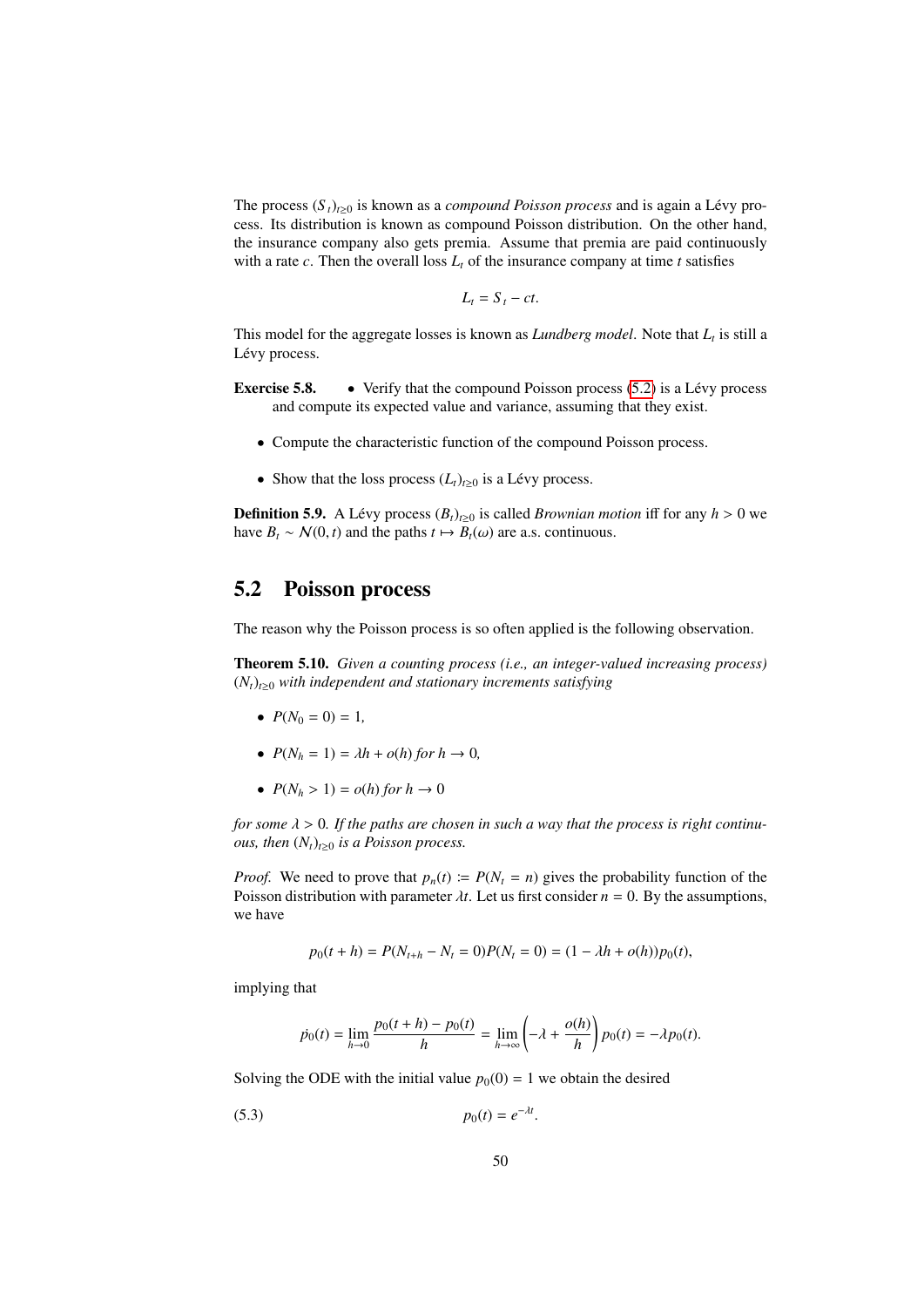Now we tackle  $n > 0$ . By independence and stationarity of the increments, we again have

$$
p_n(t+h) = \sum_{j=0}^n P(N_{t+h} - N_t = j | N_t = n - j) P(N_t = n - j)
$$
  
= 
$$
\sum_{j=0}^n P(N_{t+h} - N_t = j) P(N_t = n - j)
$$
  
= 
$$
\sum_{j=0}^n P(N_h = j) p_{n-j}(t)
$$
  
= 
$$
p_n(t) P(N_h = 0) + p_{n-1}(t) P(N_h = 1) + \sum_{j=2}^n P(N_h = j) p_{n-j}(t).
$$

We estimate the sum by

$$
\sum_{j=2}^{n} P(N_h = j) p_{n-j}(t) \le \sum_{j=2}^{n} P(N_h = j) \le P(N_h > 1) = o(h),
$$

giving us

$$
p_n(t + h) = p_n(t)(1 - \lambda h + o(h)) + p_{n-1}(t)(\lambda h + o(h)) + o(h).
$$

As before, we obtain

$$
\dot{p}_n(t) = -\lambda p_n(t) + \lambda p_{n-1}(t), \quad p_n(0) = 0,
$$

or, multiplying with *e* λ*t* ,

$$
\frac{d}{dt}\left(e^{\lambda t}p_n(t)\right)=\lambda e^{\lambda t}p_{n-1}(t),
$$

which can be solved iteratively starting with [\(5.3\)](#page-49-1). By induction, we get  $e^{\lambda t}p_n(t)$  =  $(\lambda t)^n/n!$  or

$$
p_n(t) = \frac{(\lambda t)^n}{n!} e^{-\lambda t}.
$$

Basically, the main conditions of Theorem [5.10](#page-49-0) mean that the probability of two "nearly simultaneous" jumps is small compared to the probability of one jump.

<span id="page-50-0"></span>**Remark 5.11.** Instead of recording the number of jumps  $N_t$  until time *t*, we can also look at the jump times. Indeed, let

(5.4) 
$$
T_n := \inf \{ t \mid N_t \ge n \}, \quad n \in \mathbb{N}_0.
$$

and consider the inter-arrival times

$$
\tau_n := T_n - T_{n-1}, \quad n \in \mathbb{N}.
$$

This leads to the following characterization of the Poisson process:

• The inter-arrival times  $(\tau_n)_{n \in \mathbb{N}}$  of a Poisson process  $(N_t)_{t \geq 0}$  with intensity  $\lambda$  are independent and exponentially distributed with parameter  $\lambda$  (i.e., with expectation  $1/\lambda$ ).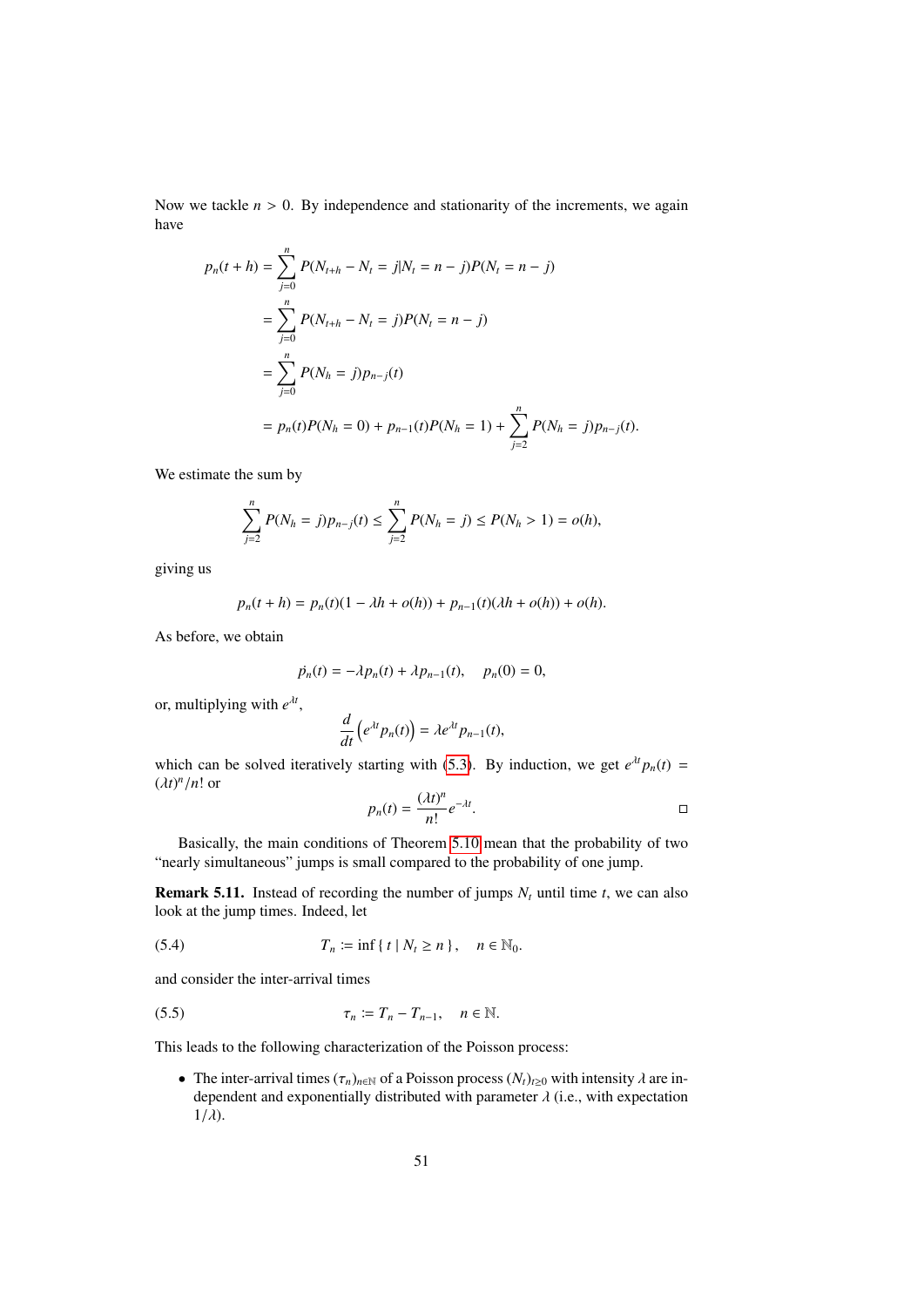• Given a sequence of i.i.d. exponential random variables  $(\sigma_n)_{n \in \mathbb{N}}$ , define

$$
M_t := \sup \left\{ n \mid \sum_{k=1}^n \sigma_k \leq t \right\}.
$$

Then  $(M_t)_{t>0}$  is a Poisson process.

Remark [5.11](#page-50-0) gives a way to construct a Poisson process. Indeed, we know how to construct a probability space on which a sequence  $(\tau_n)_{n \in \mathbb{N}}$  of i.i.d. exponential random variables can be defined. Therefore, we can construct the Poisson process on this probability space.

<span id="page-51-0"></span>**Exercise 5.12.** Let  $(N_t)_{t\geq0}$  be a Poisson process with intensity  $\lambda$ . Then the conditional distribution of the first jump time  $T_1$  given that  $N_t = 1$  is the uniform distribution on  $[0, t]$ .

Indeed, the assertion of Exercise [5.12](#page-51-0) can be generalized: given that  $N_t = n$ , the jump times  $(T_1, \ldots, T_n)$  are distributed according to the order statistics of *n* independent uniform distributions on  $[0, t]$ . This means that we sample *n* times from the uniform distribution and order these *n* random variables according to their size. Then we have obtained a sample from the distribution of  $(T_1, \ldots, T_n)$  conditioned on  $N_t = n$ .

### <span id="page-51-4"></span>5.3 Construction of stochastic processes

As before, by *construction of a stochastic process*  $(X_i)_{i \in I}$  we mean the construction of a probability space  $(\Omega, \mathcal{F}, P)$  such that the stochastic process  $(X_i)_{i \in I}$  can be defined on  $(\Omega, \mathcal{F}, P)$ . Usually, this will be done by referring to already known constructions. For instance, in the case of the Poisson process, we established an explicit formula of  $(N_t)_{t\geq0}$  in terms of the inter-arrival times, which form an i.i.d. sequence of exponential random variables, see Remark [5.11.](#page-50-0) However, we know how to construct a probability space supporting an i.i.d. sequence of exponentials as infinite product space of  $($ [0,  $\infty$ [,  $\mathcal{B}(]0, \infty)$ ],  $f(x)dx$ ) with  $f(x) = \exp(-\lambda x)/\lambda$ . Thus, the Poisson process can be defined on this product space.

We are going to give constructions for two special cases: first we are going to treat a general Markov process in discrete time, where we assume the transition kernels to be given. Then we extend this to continuous-time processes where all finite-dimensional marginals are given.

More precisely, given a sequence  $\kappa_n$  of Markov kernels on  $(\mathbb{R}, \mathcal{B}(\mathbb{R}))$ , we want to construct a Markov process  $(X_n)_{n\in\mathbb{N}}$  such that

$$
(5.6) \qquad \kappa_n(x, A) = P(X_{n+1} \in A | X_n = x), \quad \forall n \in \mathbb{N}, \ x \in \mathbb{R}, \ A \in \mathcal{B}(\mathbb{R}).^3
$$

By the Markov property, we intuitively expect that those transition probabilities should already carry enough information to construct the process. But before going in this direction, we have to do discuss a bit more about Markov kernels.

Let  $(E_n, \mathcal{E}_n)$  be measurable spaces,  $n \in \mathbb{N}$ . Let  $\kappa_1$  be a stochastic kernel defined on  $E_1 \times E_2$  and  $\kappa_2$  a stochastic kernel defined on  $(E_1 \times E_2) \times E_3$ . Then we can define a Markov kernel  $\kappa_1 \otimes \kappa_2$ on  $E_1 \times (\mathcal{E}_2 \otimes \mathcal{E}_3)$  by

<span id="page-51-2"></span>
$$
(5.7) \quad \kappa_1 \otimes \kappa_2(x, A) := \int_{E_2} \kappa_1(x, dy) \int_{E_3} \kappa_2((x, y), dz) \mathbf{1}_A(y, z), \quad A \in \mathcal{E}_2 \otimes \mathcal{E}_3, \ x \in E_1.
$$

<span id="page-51-3"></span><span id="page-51-1"></span><sup>&</sup>lt;sup>3</sup>In fact, in the following we will never use specific properties of the measurable space ( $\mathbb{R}, \mathcal{B}(\mathbb{R})$ ), so the ult will be valid on any measurable space result will be valid on any measurable space.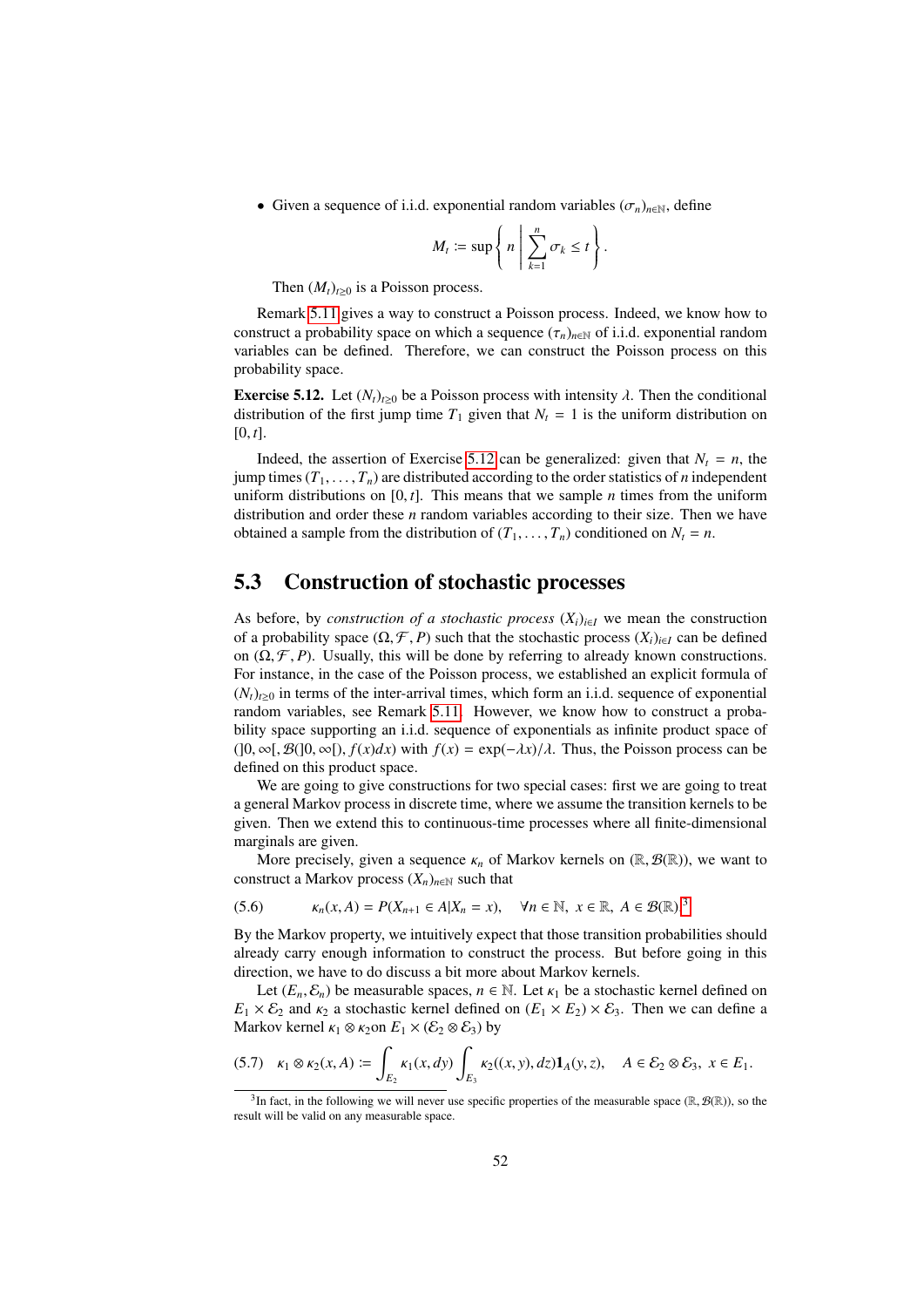#### **Lemma 5.13.** *The map*  $\kappa_1 \otimes \kappa_2$  *defined in [\(5.7\)](#page-51-2) is a Markov kernel.*

*Proof.* With a similar argument as in Fubini's theorem, one sees that

$$
(x,y)\mapsto \int_{E_3} \kappa_2((x,y),dz) \mathbf{1}_A(y,z)
$$

is  $\mathcal{E}_1 \otimes \mathcal{E}_2$ -measurable for any  $A \in \mathcal{E}_2 \otimes \mathcal{E}_3$ .<sup>[4](#page-52-0)</sup> Integrating again with respect to  $\kappa_1$  yields, with the same argument  $\mathcal{E}_3$ -measurability of with the same argument,  $\mathcal{E}_1$ -measurability of

$$
x \mapsto \kappa_1 \otimes \kappa_2(x, A) := \int_{E_2} \kappa_1(x, dy) \int_{E_3} \kappa_2((x, y), dz) \mathbf{1}_A(y, z).
$$

On the other hand, for fixed *x*, the set function  $A \mapsto \kappa_1 \otimes \kappa_2(x, A)$  is non-negative with  $\kappa_1 \otimes \kappa_2(x, E_2 \times E_3) = 1$  and  $\kappa_1 \otimes \kappa_2(x, \emptyset) = 0$ . Finite additivity of the set function follows immediately by linearity of the integral, and  $σ$ -additivity is then implied by monotone convergence.  $\Box$ convergence.

Of course,  $\kappa_2$  may be defined on  $E_2$  only by treating it as a constant function in the first part of the first argument. Moreover, given a probability measure  $\mu$  on  $(E_1, \mathcal{E}_1)$ and a Markov kernel  $\kappa$  on  $E_1 \times E_2$ , then we can define a probability measure  $\mu \otimes \kappa$  on  $\mathcal{E}_1 \otimes \mathcal{E}_2$  by

(5.8) 
$$
\mu \otimes \kappa(A_1 \times A_2) := \int_{A_1} \mu(dx)\kappa(x,A_2), \quad A_1 \in \mathcal{E}_1, A_2 \in \mathcal{E}_2,
$$

extending it to  $\mathcal{E}_1 \otimes \mathcal{E}_2$  by Caratheodory. (By Lemma [5.13,](#page-51-3)  $\mu \otimes \kappa$  is a Markov kernel, which does not depend on the first component.) Note that we have a generalized *Fubini theorem* for products of measures and Markov kernels: for any Markov kernel κ defined on  $E_1 \times E_2$ , any probability measure  $\mu$  on  $E_1$  and any (integrable or non-negative) measurable function *f* defined on  $E_1 \times E_2$ , we have

<span id="page-52-2"></span>
$$
(5.9) \qquad \int_{E_1\times E_2} f(x,y)(\mu\otimes \kappa)(d(x,y)) = \int_{E_1} \left(\int_{E_2} f(x,y)\kappa(x,dy)\right) \mu(dx).^5
$$

Intuitively, equation [\(5.9\)](#page-52-2), which also holds, mutatis mutandis, for products of Markov kernels, says that it does not matter in which order we integrate.

Iteratively, given Markov kernels  $\kappa_n$  on  $\left(\prod_{i=1}^n E_i\right) \times \mathcal{E}_{n+1}$ , the Markov kernel  $\kappa_1 \otimes$  $\cdots \otimes \kappa_n$  is defined on  $E_1 \times (\bigotimes_{i=2}^{n+1} \mathcal{E}_i)$  and  $\mu \otimes \kappa_1 \otimes \cdots \kappa_n$  is a probability measure on  $\bigotimes_{i=1}^{n+1} \mathcal{E}_i$  $\bigotimes_{i=1}^{n+1} \mathcal{E}_i$ .

Regarding stochastic processes, let  $\mu = P_{X_1}$  and

$$
\kappa_n((x_1,\ldots,x_n),A)=P(X_{n+1}\in A|X_1=x_1,\ldots,X_n=x_n).
$$

Then

$$
\mu \otimes \kappa_1 \otimes \cdots \otimes \kappa_{n-1} = P_{(X_1,\ldots,X_n)}.
$$

Of course, in the case of a Markov process,  $\kappa_n((x_1, \ldots, x_n), A) = \kappa_n(x_n, A)$  depends only<br>on  $x - x_1 \in \mathbb{R}$   $A \in \mathcal{B}(\mathbb{R})$ . In fact, the following theorem asserts that we can go on  $x_n, x_1, \ldots, x_n \in \mathbb{R}, A \in \mathcal{B}(\mathbb{R})$ . In fact, the following theorem asserts that we can go to the limit  $n \to \infty$  in this construction.

<span id="page-52-3"></span><span id="page-52-0"></span><sup>&</sup>lt;sup>4</sup> Given a measurable function  $f: E_1 \times E_2 \to \mathbb{R}_{\geq 0}$  and a Markov kernel  $\kappa: E_1 \times E_2 \to [0, 1]$ , then the  $\lim_{h \to \infty} \int f(x, y)k(x, dy)$  is measurable. This is obvious for  $f = 1_{A_1}1_{A_2}$  with  $A_i \in \mathcal{E}_i$ . Then it is easy to show that the system *D* of all sets  $A \in \mathcal{E}_i \otimes \mathcal{E}_2$  such that we have measurability with  $f = 1$ , show that the system D of all sets  $A \in \mathcal{E}_1 \otimes \mathcal{E}_2$  such that we have measurability with  $f = \mathbf{1}_A$  is a Dynkin system containing the measurable rectangles, implying that  $\mathcal{D} = \mathcal{E}_1 \otimes \mathcal{E}_2$ . Then one can extend the result to any measurable function *f* as above by the construction of the integral.

<span id="page-52-1"></span><sup>&</sup>lt;sup>5</sup>For the proof note that the equality holds by definition for  $f = \mathbf{1}_{A_1} \mathbf{1}_{A_2}$  with  $A_i \in \mathcal{E}_i$ . Then one can extend the formula to  $f = 1_A$  and finally to general measurable f by a series of approximating arguments.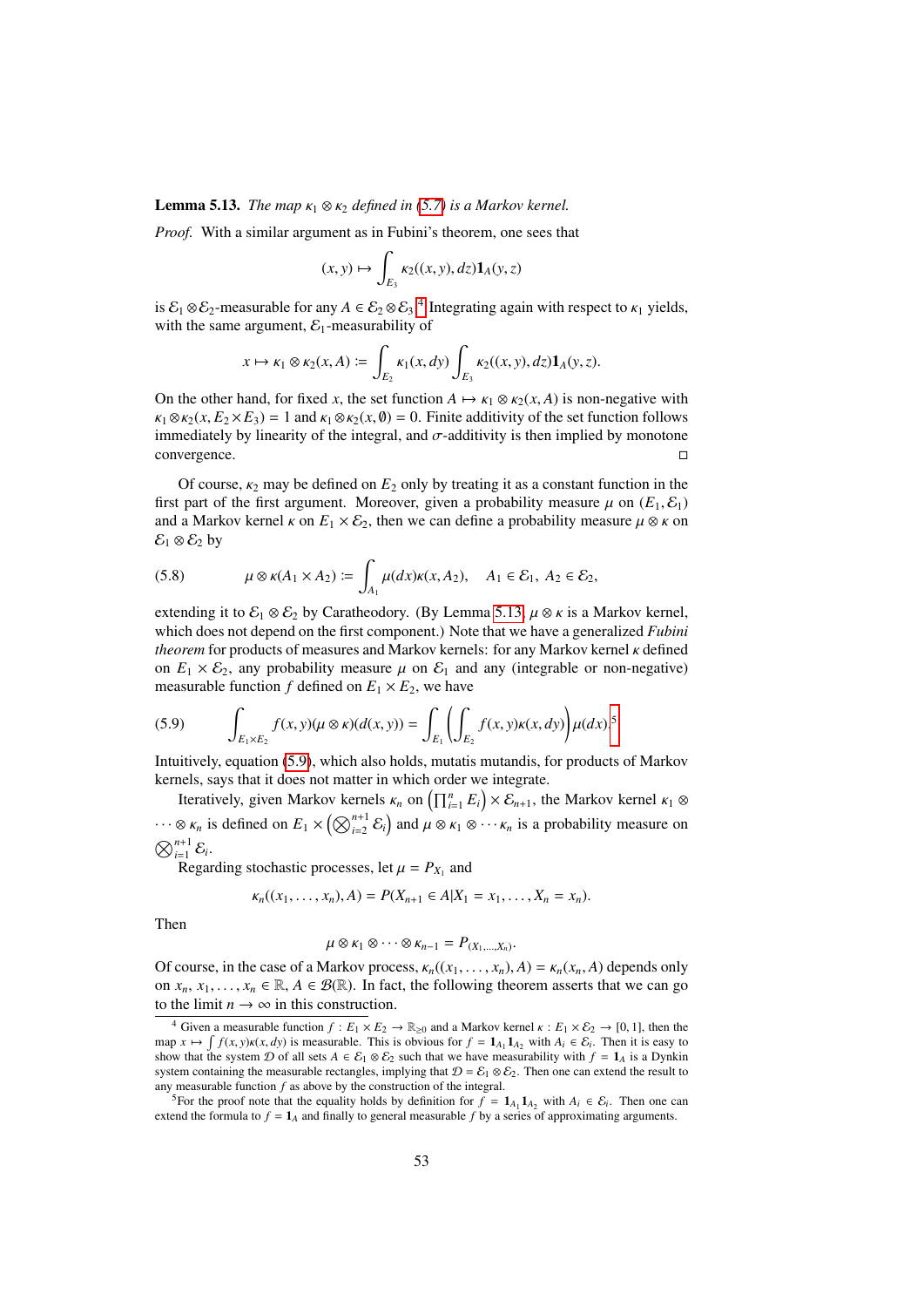**Theorem 5.14** (Ionescu-Tulcea). *Given a sequence of measurable spaces*  $(E_n, \mathcal{E}_n)$ ,  $n \in \mathbb{N}$ , *a probability measure*  $P_1$  *on*  $(E_1, \mathcal{E}_1)$  *and a sequence of Markov kernels*  $\kappa_n$  $\det(\text{Im} \theta) \cdot \left( \prod_{i=1}^{n} E_i \right) \times \mathcal{E}_{n+1}$ . Set

$$
(\Omega_n,\mathcal{F}_n)\coloneqq\bigotimes_{i=1}^n(E_i,\mathcal{E}_i),\ n\in\mathbb{N},\quad (\Omega,\mathcal{F})\coloneqq\bigotimes_{n\in\mathbb{N}}(E_n,\mathcal{E}_n),
$$

*and define probability measures*  $P_n$  *on*  $(\Omega_n, \mathcal{F}_n)$  *by* 

$$
P_n := P_1 \otimes \kappa_1 \otimes \cdots \otimes \kappa_{n-1}.
$$

*Then there is a unique probability measure P on*  $(\Omega, \mathcal{F})$  *such that* 

$$
\forall n \in \mathbb{N}, \ \forall (A_1 \times \cdots \times A_n) \in \bigotimes_{i=1}^n \mathcal{E}_i : \ P\left(A_1 \times \cdots \times A_n \times \prod_{i=n+1}^\infty E_i\right) = P_n(A_1 \times \cdots \times A_n).
$$

**Example 5.15.** We want to construct a Markov process  $(X_n)_{n \in \mathbb{N}}$  on R. We know that there is always a regular version of the conditional distribution. Assume we are given the Markov kernels

$$
\kappa_n(x, A) = P(X_{n+1} \in A | X_n = x), \quad x \in \mathbb{R}, A \in \mathcal{B}(\mathbb{R}).
$$

Moreover, we are given the initial distribution  $\mu$  of  $X_1$ . By Theorem [5.14,](#page-52-3) there is a (unique) probability measure *P* on the measurable space

$$
(\Omega,\mathcal{F}) = (\mathbb{R},\mathcal{B}(\mathbb{R}))^{\otimes \mathbb{N}}
$$

such that the process defined by the projections  $\pi_n$  satisfies the requirements, i.e.,

$$
P(\pi_1 \in A) = \mu(A), \ P(\pi_{n+1} \in A | \pi_n = x) = \kappa_n(x, A), \quad x \in \mathbb{R}, \ A \in \mathcal{B}(\mathbb{R}), \ n \in \mathbb{N}.
$$

Indeed, we can interpret  $\kappa_n$  as Markov kernel on  $\mathbb{R}^n \times \mathcal{B}(\mathbb{R})$  as in the theorem.

*Proof of Theorem [5.14.](#page-52-3)* Uniqueness of *P* is clear since *P* is uniquely determined on the cylinder sets, which form a generator of  $\bigotimes_{n\in\mathbb{N}}\mathcal{E}_n$  closed under intersections. So we only have to prove existence.

Let A denote the system of cylinder sets, i.e.,  $A = p_{-1}^{-1}$  (*A*) for some  $n \in \mathbb{N}$  and Let  $\mathcal{F}_1$  denote the system of cynnaer sets, i.e.,  $\mathcal{F}_1 = P_{\{1,\dots,n\}}(A)$  for some  $n \in \mathbb{N}$  and  $A \in \mathcal{F}_n$ , where  $p_{\{1,\dots,n\}} : \Omega \to \Omega_n$  is the projection map. A set-function *P* is defined on A by

$$
P(p_{\{1,\ldots,n\}}^{-1}(A)) \coloneqq P_n(A), \quad A \in \mathcal{F}_n.
$$

It is clear that  $0 \le P \le 1$  and that  $P(\Omega) = 1$ . Moreover, finite additivity is also clear, since for a finite sequence  $A_1, \ldots, A_M$  of cylinder sets we can find a common index<br>*n* such that  $A_1, \ldots, A_M \in \mathbb{R}^{n-1}$  ( $\mathcal{F}$ ). By Carathéodory's extension theorem, we can *n* such that  $A_1, \ldots, A_M \in p_{[1,\ldots,n]}^{-1}(\mathcal{F}_n)$ . By Caratheodory's extension theorem, we can extend *P* to a probability measure on  $\mathcal{F}$  provided that *P* is upper continuous at  $\emptyset$ , i.e. extend *P* to a probability measure on  $\mathcal F$  provided that *P* is upper continuous at  $\emptyset$ , i.e., for any sequence  $(A_n)_{n \in \mathbb{N}}$  of cylinder sets with  $A_n \searrow \emptyset$  we have  $\lim_{n \to \infty} P(A_n) = 0$ .

So assume we are giving a decreasing sequence of cylinder sets  $A_n = p_{(1,...,n)}^{-1}(B_n)$ with  $\alpha := \inf_n P(A_n) > 0$  and  $B_n \in \mathcal{F}_n$ .<sup>[6](#page-53-0)</sup> For  $1 \leq m < n$  and  $(x_1, \ldots, x_m) \in E_1 \times \cdots \times E_m$ set

$$
h_{m,n}(x_1,\ldots,x_m):=\left(\delta_{\{(x_1,\ldots,x_m)\}}\otimes\bigotimes_{k=m}^{n-1}\kappa_k\right)(B_n),
$$

<span id="page-53-0"></span><sup>6</sup>This is a notational simplification. In general, we would have to assume that  $A_n = p_{\{1,\ldots,k_n\}}^{-1}(B_n)$  for  $B_n \in \mathcal{F}_n$  with a sequence *k*, which we might assume to be increasing. It is not difficult to extend the some  $B_n \in \mathcal{F}_{k_n}$  with a sequence  $k_n$  which we might assume to be increasing. It is not difficult to extend the following arguments to this general situation, but they are more transparent in the simpler case.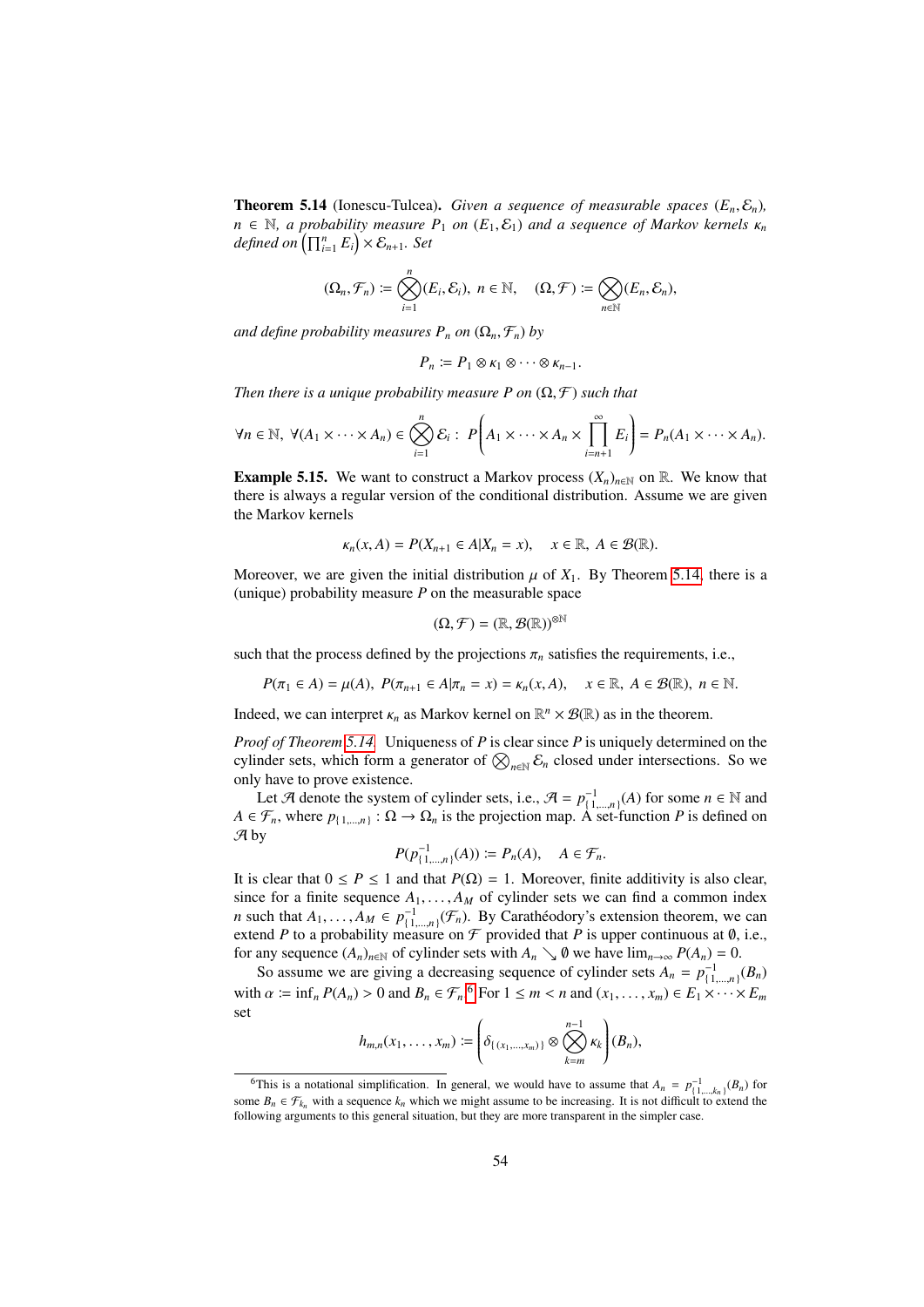$h_m(x_1, \ldots, x_m) \coloneqq \inf_{n > m} h_{m,n}(x_1, \ldots, x_m)$ . We will show that for any *n* there is a  $\rho_n \in E_n$ such that for every *m*,  $h_m(\rho_1, \ldots, \rho_m) \ge \alpha$ . Since  $B_{n+1} \supset B_n \times E_{n+1}$ , we have

$$
h_{m,n+1}(x_1,\ldots,x_m) = \left(\delta_{\{(x_1,\ldots,x_m)\}} \otimes \bigotimes_{k=m}^n \kappa_k\right)(B_{n+1})
$$
  

$$
\leq \left(\delta_{\{(x_1,\ldots,x_m)\}} \otimes \bigotimes_{k=m}^n \kappa_k\right)(B_n \times E_{n+1})
$$
  

$$
= \left(\delta_{\{(x_1,\ldots,x_m)\}} \otimes \bigotimes_{k=m}^{n-1} \kappa_k\right)(B_n)
$$
  

$$
= h_{m,n}(x_1,\ldots,x_m).
$$

Thus,  $h_m = \lim_{n \to \infty} h_{m,n}$  is a decreasing limit. Noting that by the (generalized) Fubini theorem

$$
\int_{\Omega_m} h_{m,n} dP_m = \int_{\Omega_m} \left( \int_{\Omega_m} \delta_{\{x_1, \dots, x_m\}}(d(y_1, \dots, y_m)) \bigotimes_{k=m}^{n-1} \kappa_k((y_1, \dots, y_m), d(y_{m+1}, \dots, y_n)) \right)
$$
  
\n
$$
1_{B_n}(y_1, \dots, y_n) \bigg) P_m(d(x_1, \dots, x_m))
$$
  
\n
$$
= \int_{\Omega_n} \left( \int_{\Omega_m} \delta_{\{x_1, \dots, x_m\}}(d(y_1, \dots, y_m)) P_m(d(x_1, \dots, x_m)) \right)
$$
  
\n
$$
\bigotimes_{k=m}^{n-1} \kappa_k((y_1, \dots, y_m), d(y_{m+1}, \dots, y_n)) 1_{B_n}(y_1, \dots, y_n)
$$
  
\n
$$
= \int_{\Omega_n} P_m(d(y_1, \dots, y_m)) \bigotimes_{k=m}^{n-1} \kappa_k((y_1, \dots, y_m), d(y_{m+1}, \dots, y_n)) 1_{B_n}(y_1, \dots, y_n)
$$
  
\n
$$
= P_n(B_n),
$$

where we used that by Fubini's theorem

$$
\int_{y \in A} \int_{x \in \Omega_m} \delta_{\{(x_1, \dots, x_m)\}}(dy) P_m(dx) = \int_{x \in \Omega_m} \int_{y \in A} \delta_{\{(x_1, \dots, x_m)\}}(dy) P_m(dx)
$$
  
= 
$$
\int_{x \in \Omega_m} \mathbf{1}_A(x) P_m(dx) = P_m(A)
$$

for  $A \in \mathcal{F}_m$ , which can be (by abuse of notation) expressed as

$$
\int_{\Omega_m} \delta_{\{(x_1,\ldots,x_m)\}}(d(y_1,\ldots,y_m))P_m(d(x_1,\ldots,x_m))=P_m(d(y_1,\ldots,y_m)).
$$

By the monotone convergence theorem we have

$$
\int_{\Omega_m} h_m(x) P_m(dx) = \inf_{n>m} \int_{\Omega_m} h_{m,n}(x) P_m(dx) = \inf_{n>m} P_n(B_n) \ge \alpha.
$$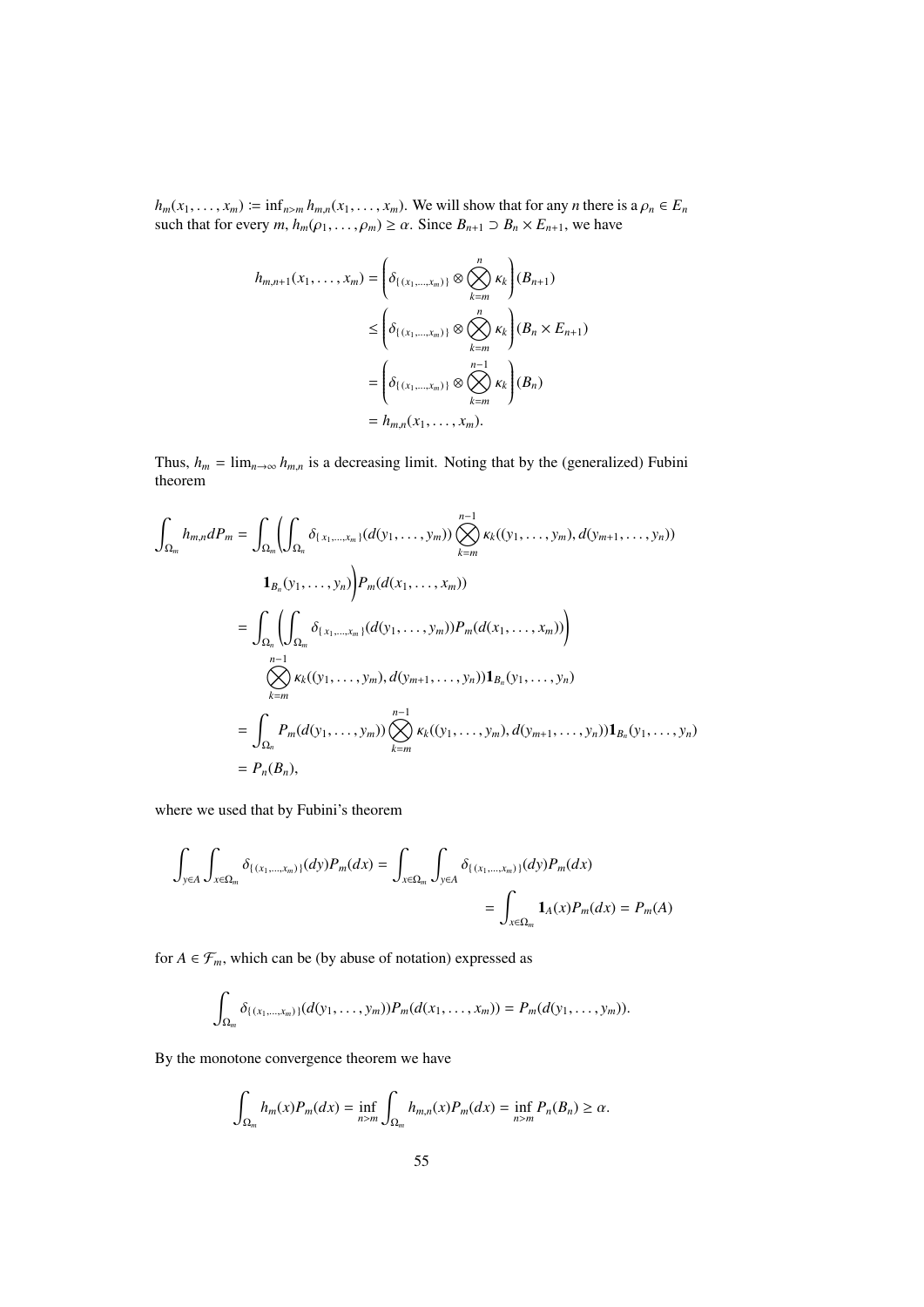Thus,  $h_0 \ge \alpha$ . On the other hand, we have

 $\sim$ 

$$
\int_{E_{m+1}} h_{m+1}(\rho_1, ..., \rho_m, y) \kappa_m((\rho_1, ..., \rho_m), dy)
$$
\n
$$
= \inf_{n>m+1} \int_{E_{m+1}} h_{m+1,n}(\rho_1, ..., \rho_m, y) \kappa_m((\rho_1, ..., \rho_m), dy)
$$
\n
$$
= \inf_{n>m+1} h_{m,n}(\rho_1, ..., \rho_m) \ge h_m(\rho_1, ..., \rho_m) \ge \alpha,
$$

so that we can, indeed, find  $\rho_{m+1} \in E_{m+1}$  with  $h_{m+1}(\rho_1, \ldots, \rho_{m+1}) \ge \alpha$ .

Thus, we have constructed a sequence  $(\rho_n)_{n \in \mathbb{N}} \in \Omega$  such that

$$
\alpha\leq h_{m,m}(\rho_1,\ldots,\rho_m)=\mathbf{1}_{B_m}(\rho_1,\ldots,\rho_m),
$$

 $\text{implying that } (\rho_n)_{n \in \mathbb{N}} \in \bigcap_{n \in \mathbb{N}} A_n \neq \emptyset.$ 

The other situation we are going to treat is a general stochastic process  $(X_i)_{i \in I}$  given by its marginal distributions. Let us assume that the state space of the process is  $\mathbb{R}$ , i.e., *X*<sub>*i*</sub> is an ( $\mathbb{R}, \mathcal{B}(\mathbb{R})$ )-valued random variable, *i* ∈ *I*.<sup>[7](#page-55-0)</sup> For any finite subset *J* ⊂ *I*, we are given the distribution *u* of the  $\mathbb{R}^{|J|}$ -valued random variable (*X*)). In which cases is it given the distribution  $\mu_J$  of the  $\mathbb{R}^{|J|}$ -valued random variable  $(X_i)_{i \in J}$ . In which cases is it possible to construct a probability space  $(O \nsubseteq P)$  and random variables  $X : O \to \mathbb{R}$ possible to construct a probability space  $(\Omega, \mathcal{F}, P)$  and random variables  $X_i : \Omega \to \mathbb{R}$ ,  $i \in I$  such that we have  $i \in I$ , such that we have

(5.10) 
$$
\forall J \subset I, |J| < \infty : P_{(X_i)_{i \in J}} = \mu_J
$$
?

If such a process  $(X_i)_{i \in I}$  exists, we call the family of probability measures  $(\mu_J)_{J \in F(I)}$ the family of *finite-dimensional marginal distributions* of the process, where we have used the notation  $F(I) := \{ J \subset I \mid |J| < \infty \}$ . Of course, there needs to be some kind of consistency requirement. After all, given  $J_1 \subset J_2 \in F(I)$ , then  $\mu_{J_1}$  is already determined<br>by  $\mu_{J_1}$  denoting with  $p_{J_1} \in \mathbb{R}^{J_2} \to \mathbb{R}^{J_1}$  to projection manning  $(x)_{J_1}$  to  $(x)_{J_2}$ , we by  $\mu_{J_2}$ : denoting with  $p_{J_2,J_1} : \mathbb{R}^{J_2} \to \mathbb{R}^{J_1}$  to projection mapping  $(x_i)_{i \in J_2}$  to  $(x_i)_{i \in J_1}$ , we have have

(5.11) 
$$
(\mu_{J_2})_{p_{J_2,J_1}} = \mu_{J_1}.
$$

It turns out, however, that this *consistency condition* is already sufficient. For the statement of the theorem let us also introduce the notation  $p_J$  for the projection  $(x_i)_{i \in I} \mapsto$  $(x_i)_{i \in J}$  for *J* ⊂ *I*.

<span id="page-55-3"></span>Theorem 5.16 (Kolmogorov's extension theorem). *Given a polish space E with the Borel* σ-algebra  $B(E)$ *, an index set I and a consistent family*  $(μ<sub>J</sub>)<sub>J∈F(I)</sub>$  *of probability measures on*  $(E, \mathcal{B}(E))^{\otimes J}$ , respectively, i.e., a family satisfying  $(5.11)$  for any  $J_1 \subset J_2 \in$ <br> $E(D)^8$  Then there is a unique probability measure u on  $(E, \mathcal{B}(E))^{\otimes I}$  such that  $F(I)$ <sup>2</sup> *Then there is a unique probability measure*  $\mu$  *on*  $(E, \mathcal{B}(E))^{\otimes I}$  *such that* 

<span id="page-55-1"></span>
$$
\forall J \in F(I): \mu_{p_J} = \mu_J.
$$

 $\mu$  *is called the* projective limit *of the probability measures*  $(\mu_J)$  *and denoted by* 

$$
\mu = \varprojlim_{J \uparrow I} \mu_J.
$$

<span id="page-55-0"></span> $7$ We may treat processes with a polish state space in the same way, but one can show that it is not possible to generalize this approach to general measurable state spaces.

<span id="page-55-2"></span><sup>&</sup>lt;sup>8</sup>We could easily choose different polish spaces  $E_i$ ,  $i \in I$ . Since the proof remains the same (except for more complicated notations), and the stochastic process with changing state spaces seem to be rather exotic, we only treat the standard case here.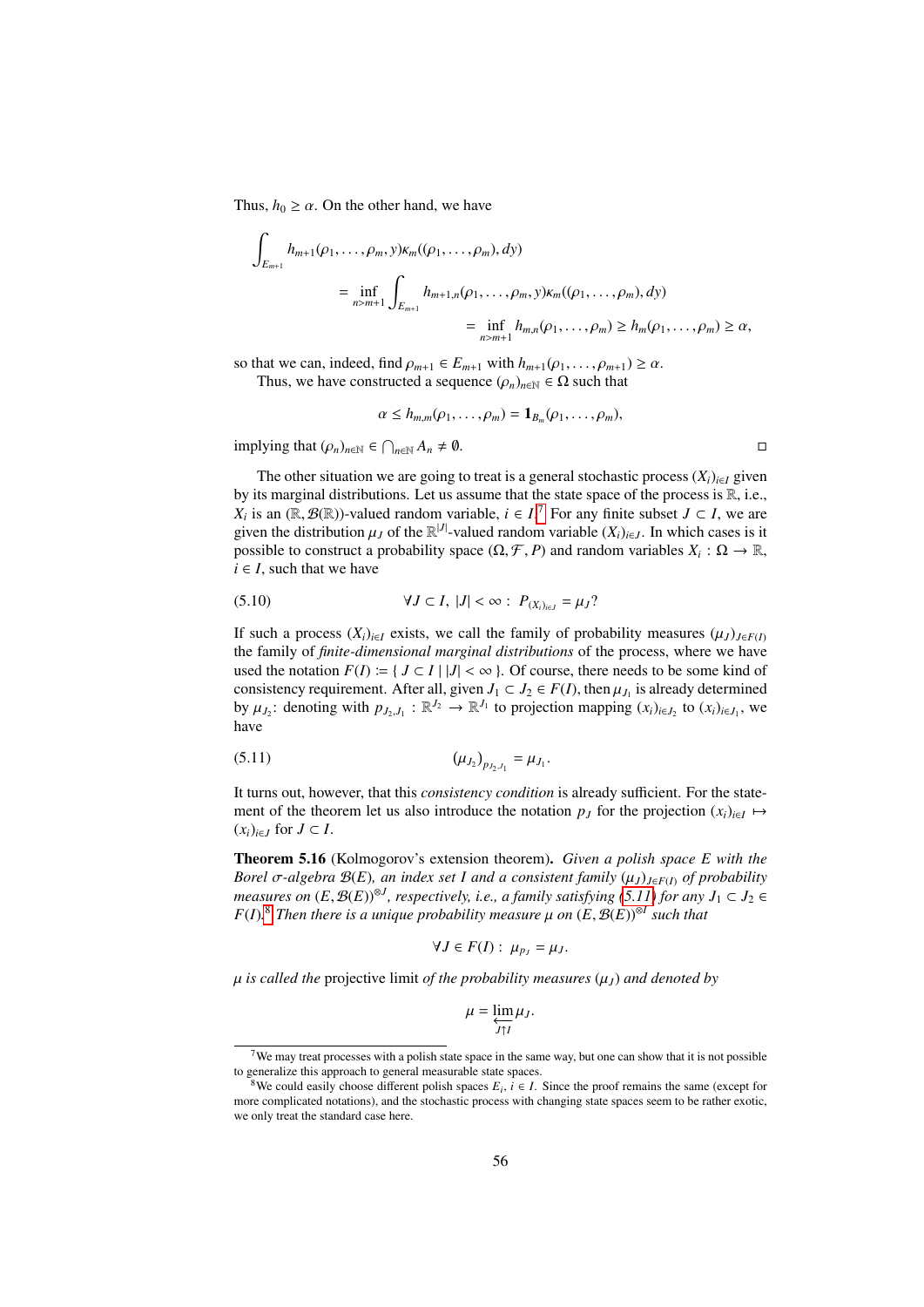*Put differently, choose*  $(\Omega, \mathcal{F}, P) = (E^I, \mathcal{B}(E)^{\otimes I}, \mu)$  *and*  $X_i = \pi_i := p_{\{i\}}$ *, then the stochastic process*  $(X_i)_{i \in I}$  *has the finite dimensional marginals*  $(\mu_i)_{i \in I}$ *n The process stochastic process*  $(X_i)_{i \in I}$  *has the finite dimensional marginals*  $(\mu_I)_{J \in F(I)}$ *. The process*  $(X_i)_{i \in I}$  *defined like this is known as the canonical process*  $(X_i)_{i \in I} = (\pi_i)_{i \in I}$  *defined like this is known as the canonical process.* 

*Proof.* We prove the theorem in two stages.

*1. Countable index set I*.

If the index set *I* is countable, then we may assume  $I = N$ . For  $n \in N$  consider  $\mu_n := \mu_{\{1,\dots,n\}}$ , a probability measure on  $(E^n, \mathcal{B}(E)^{\otimes n})$ . Note that  $E^n$  is again polish and  $\mathcal{B}(E)^{\otimes n} - \mathcal{B}(E^n)$ . Therefore, there is a regular conditional distribution  $\mathcal{B}(E)^{\otimes n} = \mathcal{B}(E^n)$ . Therefore, there is a regular conditional distribution

$$
\kappa_{n-1}((x_1,\ldots,x_{n-1}),A)=\mu_n(\pi_n\in A|\pi_1=x_1,\ldots,\pi_{n-1}=x_{n-1}),
$$

*A* ∈  $\mathcal{B}(E)$ ,  $x_1, \ldots, x_{n-1}$  ∈ *E*. By Lemma [4.16,](#page-38-1) the Markov kernel  $\kappa_{n-1}$  defined on  $E^{n-1} \times \mathcal{B}(E)$  satisfies for all  $A \in \mathcal{B}(E^n)$ :

$$
\mu_n(A) = \int_{E^n} \mathbf{1}_A(x_1, \dots, x_n) \kappa_{n-1}((x_1, \dots, x_{n-1}), dx_n) (\mu_n)_{p_{\{1,\dots,n\},\{1,\dots,n-1\}}}(d(x_1, \dots, x_{n-1}))
$$
  
= 
$$
\int_{E^n} \mathbf{1}_A(x_1, \dots, x_n) \kappa_{n-1}((x_1, \dots, x_{n-1}), dx_n) \mu_{n-1}(d(x_1, \dots, x_{n-1})),
$$

where we used the consistency condition  $(5.11)$ . Thus, we have iteratively

<span id="page-56-1"></span>
$$
\mu_n = \mu_1 \otimes \kappa_1 \otimes \cdots \kappa_{n-1}, \quad n \in \mathbb{N},
$$

and the assertion follows from Theorem [5.14.](#page-52-3)

*2. Uncountable index set I*

Let  $G(I) \coloneqq \{ J \subset I \mid J \text{ countable } \}$ . Recall that

(5.12) 
$$
\mathcal{B}(E)^{\otimes I} = \bigcup_{J \in G(I)} p_J^{-1} (\mathcal{B}(E)^{\otimes J}) = \bigcup_{J \in G(I)} \sigma(p_J)^9
$$

For any  $J \in G(I)$ , by the first step of the proof we can construct a probability measure  $\mu_J$  on  $(E^J, \mathcal{B}(E^J))$  with  $\mu_K = (\mu_J)_{p_{JK}}$ ,  $K \in F(I)$ ,  $K \subset J$ . Thus, given two index sets *I I'* ∈ *G*(*I*) we know that  $J, J' \in G(I)$ , we know that

$$
\mu_J(p_{J,K}^{-1}(A)) = \mu_{J'}(p_{J',K}^{-1}(A)) = \mu_K(A)
$$

for all cylinder sets  $A \in \mathcal{B}(E)^{\otimes K}$  with  $K \subset J \cap J'$ . Since the cylinder sets form a generator closed under intersections, this means that the probability measures  $\tilde{\mu}_J$  and  $\widetilde{\mu}_J$  defined on  $\sigma(p_J)$  and  $\sigma(p_{J'})$ , respectively, by  $\widetilde{\mu}_J(A) = \mu_J(B)$  with  $A = p_J^{-1}(B)$  (and similarly for *I'*) coincide on  $\sigma(p_J) \cap \sigma(p_J)$  i.e. similarly for *J'*) coincide on  $\sigma(p_J) \cap \sigma(p_{J'})$ , i.e.,

$$
\forall A \in \sigma(p_J) \cap \sigma(p_{J'}) : \widetilde{\mu}_J(A) = \widetilde{\mu}_{J'}.
$$

Using [\(5.12\)](#page-56-1), we may therefore define a set function  $\mu$  on  $\mathcal{B}(E)^{\otimes l}$  by

$$
\mu(A) := \widetilde{\mu}_J(A) \text{ for } J \in G(I) \text{ with } A \in \sigma(p_J), \quad A \in \mathcal{B}(E)^{\otimes I}
$$

We need to show that  $\mu$  is a probability measure. Obviously,  $0 \le \mu \le 1$  and  $\mu(E^I) = 1$ .<br>Given a sequence of disjoint measurable sets  $A = |e|I| \le G(D)$  such that  $A \in \mathcal{F}(D)$ . Given a sequence of disjoint measurable sets  $A_n$ , let  $J_n \in G(I)$  such that  $A_n \in \sigma(p_n)$ ,  $p \in \mathbb{N}$ . Then  $I = \square_{n \in I} \in G(I)$  and  $\forall n \in A \in \sigma(n)$ ,  $\square_{n \in I}$ ,  $\in G(n)$ , implying *n* ∈ N. Then *J* :=  $\bigcup_{n \in \mathbb{N}} J_n$  ∈ *G*(*I*) and  $\forall n$  :  $A_n \in \sigma(p_J)$ ,  $\bigcup_{n \in \mathbb{N}} A_n \in \sigma(p_J)$ , implying that

$$
\mu\left(\bigcup_{n\in\mathbb{N}}A_n\right)=\widetilde{\mu}_J\left(\bigcup_{n\in\mathbb{N}}A_n\right)=\sum_{n\in\mathbb{N}}\widetilde{\mu}_J(A_n)=\sum_{n\in\mathbb{N}}\mu(A_n).
$$

<span id="page-56-0"></span><sup>&</sup>lt;sup>9</sup>Indeed, the right hand side is a  $\sigma$ -algebra, since countable unions of countable sets are countable.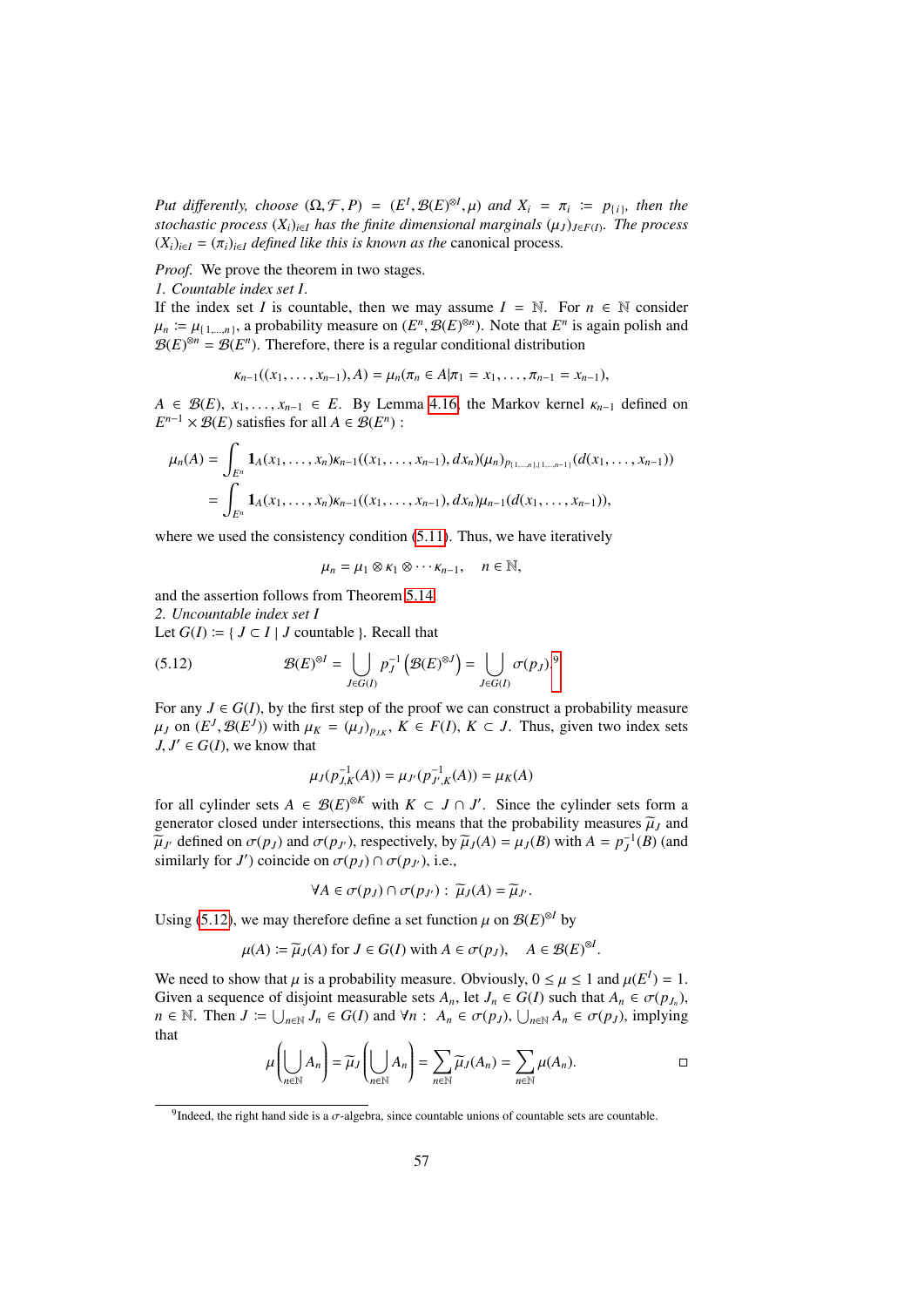### Chapter 6

## Brownian motion

Recall that a (standard, one-dimensional) Brownian motion is a stochastic process  $(B_t)_{t\geq0}$  with a.s. continuous paths,  $B_0 = 0$  and independent stationary increments with distribution  $B_t - B_s \sim N(0, t - s)$  for  $t > s \ge 0$ , see Definition [5.9.](#page-49-2) We note that one could also consider Brownian motions with drifts, i.e., processes  $X_t = \mu t + \sigma B_t$  and multidimensional Brownian motions, which are vector-valued processes whose individual components are Brownian motions such that the increments are multi-dimensional Gaussians. The first question is whether such a process exists.

### 6.1 Construction of the Brownian motion

In light of Section [5.3,](#page-51-4) the obvious way to construct a probability space  $(\Omega, \mathcal{F}, P)$ carrying the Brownian motion would be following Kolmogorov's extension theorem (Theorem [5.16\)](#page-55-3). Indeed, given any finite ensemble of time points  $0 \le t_1 < t_2 < \cdots < t_n$ , it easily follows from the definition of Brownian motion that

<span id="page-57-0"></span>(6.1)  $(B_{t_1},...,B_{t_n}) \sim \mathcal{N}(0,\Sigma), \quad \Sigma = (\sigma_{i,j})_{i,j=1}^n \text{ with } \sigma_{i,j} = \min(t_i,t_j), \ 1 \le i, j \le n.$ 

It is also easy to see that the family of distributions defined by [\(6.1\)](#page-57-0) is consistent in the sense of [\(5.11\)](#page-55-1). Thus, Theorem [5.16](#page-55-3) indeed implies the existence of a probability space  $(\Omega, \mathcal{F}, P)$  and of a family  $(B_t)_{t\geq0}$  of random variables defined thereon such that

- $B_0 = 0$ ,
- the increments  $B_{t_n} B_{t_{n-1}}$ ,  $B_{t_{n-1}} B_{t_{n-2}}$ , ...,  $B_{t_1} 0$  are independent and  $B_t B_s = a$ *B*<sub>*t*−*s*</sub> whenever  $0 < t_1 < \cdots < t_n$  and  $t > s > 0$ ,
- $B_t \sim N(0, t)$ .

Exercise 6.1. Verify that one can indeed define such a probability space carrying a process satisfying those conditions using Theorem [5.16.](#page-55-3)

Continuity of paths, however, is a property that cannot directly be obtained by Kolmogorov's extension theorem. Indeed, there is no reason that the process  $(B_t)_{t\geq0}$  ob-tained by Kolmogorov's extension theorem is continuous.<sup>[1](#page-57-1)</sup> Another famous theorem of

<span id="page-57-1"></span><sup>&</sup>lt;sup>1</sup>Recall that the probability space constructed in Theorem [5.16](#page-55-3) is  $(\mathbb{R}, \mathcal{B}(\mathbb{R}))^{\otimes [0, \infty]}$  and the process is just evaluation man  $R(\omega) = \omega(t)$ . By (5.12) any set  $A \in \mathcal{B}(\mathbb{R})^{\otimes [0, \infty]}$  is already determined the evaluation map  $B_t(\omega) = \omega(t)$ . By [\(5.12\)](#page-56-1), any set  $A \in \mathcal{B}(\mathbb{R})^{\otimes [0,\infty]}$  is already determined by the function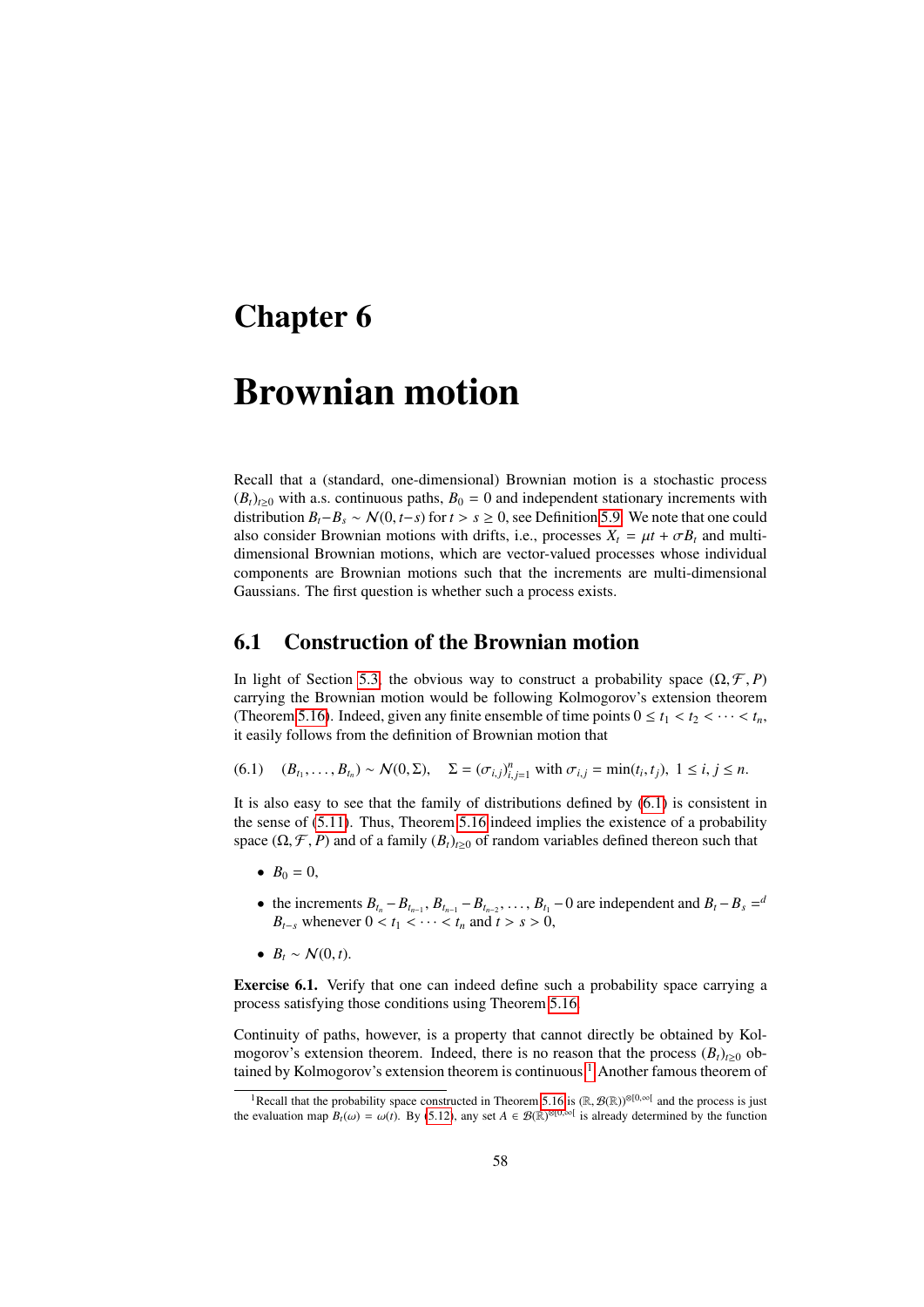Kolmogorov, the *Kolmogorov-Chentsov theorem* provides the existence of a (Hölder-) continuous *version* of the process  $(B_t)_{t\geq0}$ , i.e., the existence of a process  $(W_t)_{t\geq0}$  (defined on the probability space  $(\Omega, \mathcal{F}, P)$  such that the paths  $t \mapsto W_t(\omega)$  are continuous (for every  $\omega$ ) and

(6.2) 
$$
\forall t \ge 0 : P(B_t = W_t) = 1.
$$

Obviously, if two processes are versions of each other, then properties of finite-dimensional marginal distributions are the same. Thus,  $(W_t)_{t\geq0}$  satisfies all the requirements of Definition [5.9](#page-49-2) and is a Brownian motion.

**Example 6.2.** We construct two processes  $(X_t)_{t \in [0,1]}$  and  $(Y_t)_{t \in [0,1]}$  which are versions of each other but not almost surely equal. We choose the probability space ([0, 1],  $\mathcal{B}([0, 1])$ ,  $\lambda|_{[0, 1]}$ ) and set  $X_t(\omega) \equiv 1$  and  $Y_t(\omega) \equiv 1 - \mathbf{1}_{\{t\}}(\omega)$ . Then for every *t* we have  $P(X_t = Y_t) = 1$ , but  $P(\forall t : X_t = Y_t) = 0$ . Note that each path of *X* but no path of *Y* is continuous.

We will give a direct construction avoiding the Kolmogorov-Chentsov theorem. Let  $(Y_{k,n})_{0\leq k\leq 2^n}$ ,  $n\in\mathbb{N}_0$  be a sequence of independent standard normal random variables. Since this is a countable number of independent random variables, we know that we construct the sequence on the probability space

$$
(\Omega,\mathcal{F},P)=(\mathbb{R},\mathcal{B}(\mathbb{R}),\mu)^{\otimes\mathbb{N}},
$$

<span id="page-58-2"></span>where  $\mu(dx) = \frac{1}{\sqrt{2\pi}} e^{-x^2/2} dx$ . For any  $n \in \mathbb{N}_0$  define a stochastic process  $(X_n(t))_{t \in [0,1]}$  by

<span id="page-58-3"></span>
$$
(6.3a) \qquad \forall \frac{k}{2^n} \leq t < \frac{k+1}{2^n} \, : \, X_n(t) = \frac{\frac{k+1}{2^n} - t}{2^{-n}} X_n\left(\frac{k}{2^n}\right) + \frac{t - \frac{k}{2^n}}{2^{-n}} X_n\left(\frac{k+1}{2^n}\right),
$$

(6.3b) 
$$
X_0(0) = 0, \quad X_0(1) = Y_{0,0},
$$

<span id="page-58-0"></span>
$$
(6.3c) \tX_{n+1}\left(\frac{k}{2^n}\right) = X_n\left(\frac{k}{2^n}\right), \; X_{n+1}\left(\frac{2k+1}{2^{n+1}}\right) = X_n\left(\frac{2k+1}{2^{n+1}}\right) + 2^{-(n+2)/2}Y_{2k+1,n+1},
$$

Where we always use  $n \in \mathbb{N}_0$  and, for fixed  $n, 0 \le k < 2^n$ . Moreover, for understand-<br>ing (6.3c) note that ing [\(6.3c\)](#page-58-0) note that

$$
X_n\left(\frac{2k+1}{2^{n+1}}\right)=\frac{X_n\left(\frac{k}{2^n}\right)+X_n\left(\frac{k+1}{2^n}\right)}{2}.
$$

We will show that  $B_t := \lim_{n \to \infty} X_n(t)$  is a Brownian motion on [0, 1]. Finally, given a sequence of independent Brownian motions  $B_n$  defined on the intervals [0, 1],  $n \in \mathbb{N}$ , we can easily see that the concatenated process

$$
B_t := \sum_{k=1}^{\lfloor t \rfloor} B_k(1) + B_{\lfloor t \rfloor + 1}(t - \lfloor t \rfloor)
$$

defines a Brownian motion on  $[0, \infty)$ . Note that this Brownian motion can also be defined on the same probability space  $(\Omega, \mathcal{F}, P)$ , but, for simplicity, one can also take  $(\Omega, \mathcal{F}, P)^{\otimes \mathbb{N}}$ .<br>Before p

Before proving the main result, we have to provide a few auxiliary lemmas.

<span id="page-58-1"></span>values  $\omega(t_i)$  for a sequence of time points  $(t_i)_{i\in\mathbb{N}}$ . Since the set  $C([0,\infty[:\mathbb{R})$  of continuous functions does not have this property, it cannot be a measurable set with respect to the product  $\sigma$ -algebra. Thus, the question whether  $(B_t)_{t\geq0}$  has almost surely continuous paths, is only reasonable in the sense of an outer probability. There is certainly a way around this technicality, but our construction will avoid the problem altogether.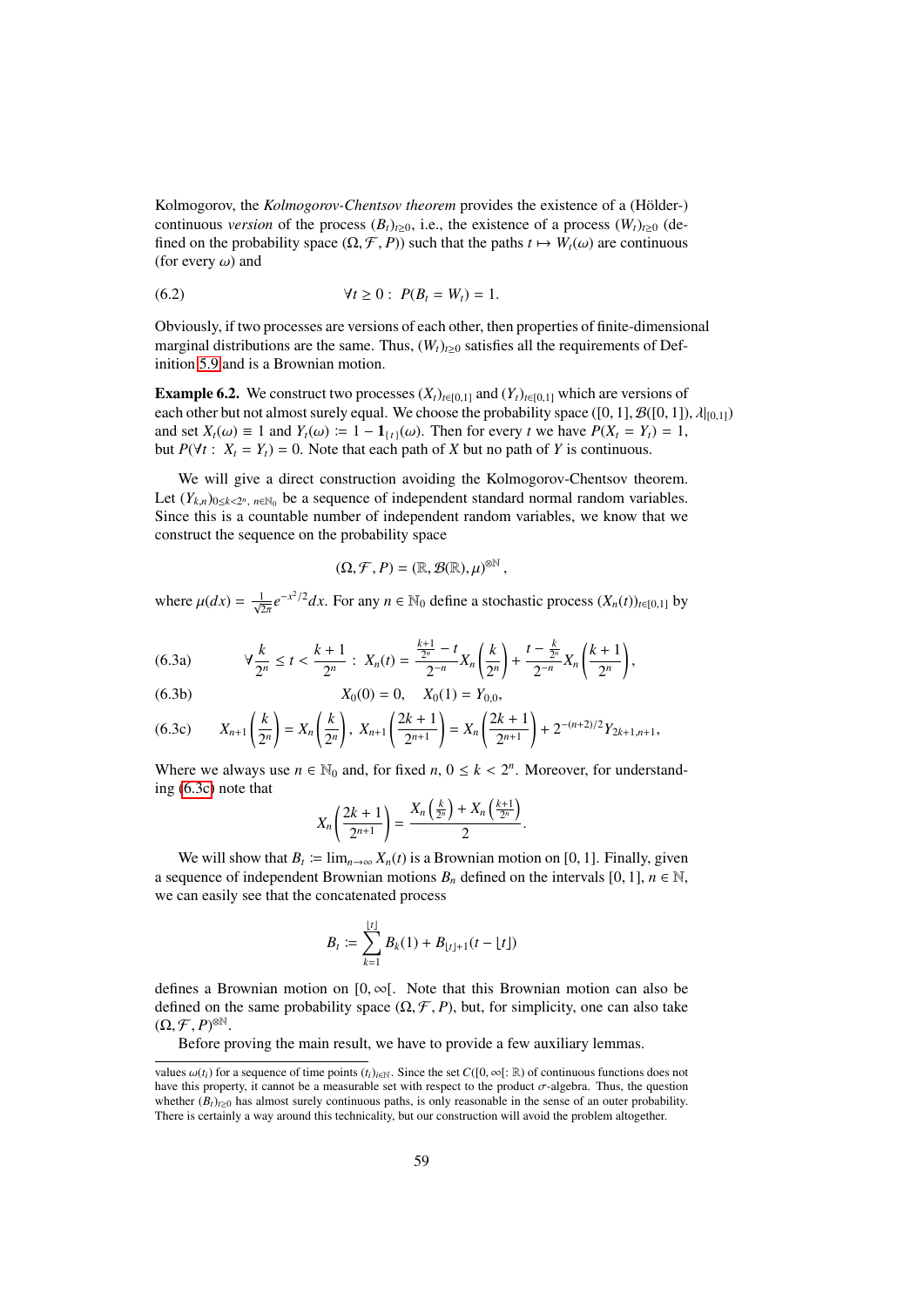Lemma 6.3. *Given a sequence of (d-dimensional) L<sup>p</sup> -random variables converging a.s. to some random variable X,*  $p \geq 1$ *. Assume that there is r > p such that*  $\sup_n E[|X_n|^r] < \infty$ . Then  $X \in L^p$  and the convergence holds in  $L^p$ .

*Proof.* By Fatou's lemma, we have

$$
E\left[|X|^r\right] \leq \liminf_{n \to \infty} E\left[|X_n|^r\right] \leq \sup_n E\left[|X_n|^r\right] < \infty,
$$

implying that  $\sup_n E\left[|X_n - X|^r\right] < \infty$ . By Hölder's inequality, we have

$$
E\left[|X_n - X|^p\right] \le \epsilon^p + E\left[|X_n - X|^p \mathbf{1}_{\{|X_n - X| > \epsilon\}}\right] \le \epsilon^p + E\left[|X_n - X|^r\right]^{p/r} P\left(|X_n - X| > \epsilon\right)^{(r-p)/r}.
$$

Thus, for any  $\epsilon > 0$  we have  $\limsup_{n \to \infty} E\left[ |X_n - X|^p \right] \le \epsilon^p$ , implying the assertion.  $\Box$ 

**Exercise 6.4.** Using Borel-Cantelli, show that any sequence  $X_n$  converging to a random variable  $X$  in probability has an almost surely converging subsequence. Then adapt the proof of the lemma and show that we can replace the assumption of almost sure convergence by convergence in probability.

<span id="page-59-0"></span>**Lemma 6.5.** *Given a sequence*  $(X_n)_{n \in \mathbb{N}}$  *of d-dimensional centered Gaussian random variables converging almost surely to a d-dimensional random variable X. Then*  $X_n \rightarrow$ *X in L*<sup>2</sup> *and X is also Gaussian.*

*Proof.* From the exercises we know that  $X_n \to X$  in  $L^2$  implies that *X* has the normal distribution. Since almost sure convergence implies convergence in distribution, which in turn implies convergence of the characteristic functions, we know that the covariance matrices  $\Sigma_n$  of  $X_n$  converge to some matrix  $\Sigma$ . Note that for some matrix  $A_n$  such that  $\Sigma_n = A_n^T A_n$  (existence of which is guaranteed by the Cholesky factorization) we have  $X_n = dA_nZ$  for any  $Z \sim \mathcal{N}(0, I_d)$ . On the other hand, using the operator norm corresponding to the Euclidean distance on  $\mathbb{R}^d$ , we have  $|A|Z| \le ||A|| ||Z||$  In particular corresponding to the Euclidean distance on  $\mathbb{R}^d$ , we have  $|A_n Z| \le ||A_n|| |Z|$ . In particular, we have

$$
E\left[|X_n|^3\right] \leq ||A_n||^3 E\left[|Z|^3\right] = \lambda_{\max}(\Sigma_n)^{3/2} E\left[|Z|^3\right],
$$

using that the operator-norm of  $A_n$  is the square root of the largest eigenvalue of  $\Sigma_n$ . Thus, we have  $\sup_n E[|X_n|^3] < \infty$  and the result follows from Lemma [6.3.](#page-58-1)

**Lemma 6.6.** *For any n, the vector*  $(X_n (k/2^n))_{k=0}^n$  is a centered Gaussian random vector<br>with covariance  $F[X (k/2^n)X (l/2^n)] = \min_k (k/2^n, l/2^n)$ *with covariance*  $E[X_n(k/2^n)X_n(l/2^n)] = \min(k/2^n, l/2^n)$ .

*Proof.* We prove the assertion by induction. It is true for  $n = 0$ . Assume it has been established for *n*. By [\(6.3\)](#page-58-2), the vector  $(X_{n+1}(k/2^{n+1}))$  is a linear combination of the independent centered Gaussian vectors  $(Y_k(k/2^n))$  and  $(Y_{k-1})$ . By general properties independent centered Gaussian vectors  $(X_n(k/2^n))$  and  $(Y_{k,n+1})$ . By general properties of the normal distribution, it is thus a centered Gaussian random vector. Let us shown of the normal distribution, it is thus a centered Gaussian random vector. Let us show the covariance formula for  $k = l$  (the general case works in the same way). If k is even, then  $X_{n+1}(k/2^{n+1}) = X_n((k/2)/2^n)$  and the formula holds by induction. Otherwise, letting  $k - 2m + 1$  we have letting  $k = 2m + 1$ , we have

$$
E\left[X_{n+1}\left(\frac{2m+1}{2^{n+1}}\right)^2\right] = E\left[\left(\frac{X_n(\frac{m}{2^n}) + X_n(\frac{m+1}{2^n})}{2} + 2^{-(n+2)/2}Y_{2m+1,n+1}\right)^2\right]
$$
  
=  $\frac{1}{4}\left(\frac{m}{2^n} + \frac{m+1}{2^n} + \frac{2m}{2^n}\right) + 2^{-(n+2)} = \frac{2m+1}{2^{n+1}}.\quad \Box$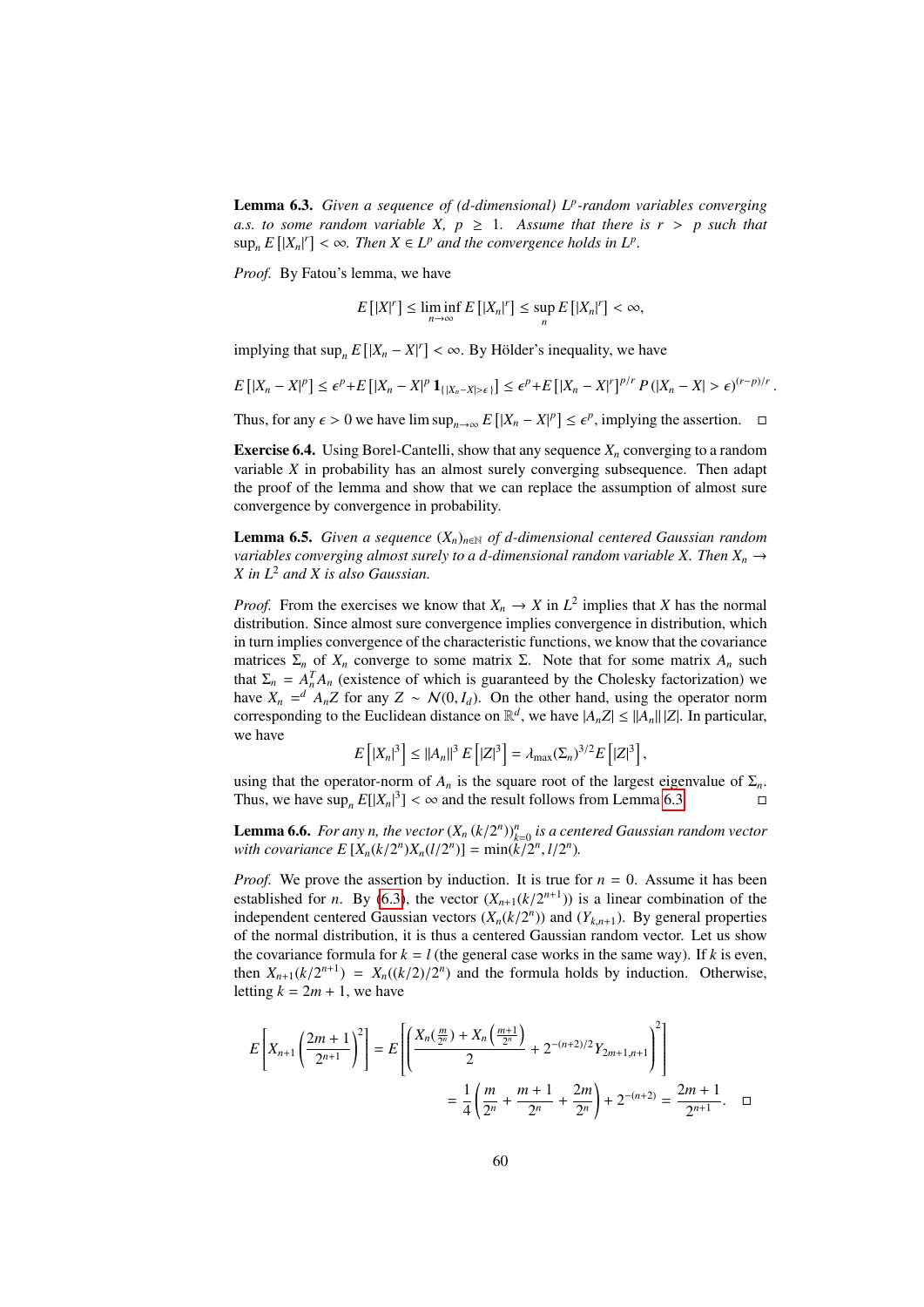**Theorem 6.7.** *The process*  $(B_t)_{t\in[0,1]}$  *defined by*  $B_t := \lim_{n\to\infty} X_n(t)$  *exists (in the a.s. sense) and satisfies the properties of a Brownian motion.*

*Proof.* First note that Markov's inequality for a random variable  $Y \sim N(0, 1)$  implies that there is a well-known constant *C* such that for any  $a > 0$ ,  $P(|Y| > a) \leq Ca^{-8}$ . More-<br>over since *X* and *X*, are linearly interpolated between the grid points (see (6.3a) over, since  $X_n$  and  $X_{n+1}$  are linearly interpolated between the grid points (see [\(6.3a\)](#page-58-3) together with [\(6.3c\)](#page-58-0)), we have

$$
\sup_{t\in[k/2^n,(k+1)/2^n]}|X_{n+1}(t)-X_n(t)|>\epsilon\Longrightarrow 2^{-(n+2)/2}|Y_{2k+1,n+1}|>\epsilon.
$$

Thus,

$$
P\left(\sup_{t\in[0,1]}|X_{n+1}(t) - X_n(t)| > 2^{-n/4}\right) = P\left(\bigcup_{k=0}^{2^n - 1} \left\{\sup_{t\in[k/2^n,(k+1)/2^n]}|X_{n+1}(t) - X_n(t)| > 2^{-n/4}\right\}\right)
$$
  

$$
\leq P\left(\bigcup_{k=0}^{2^n - 1} \left\{2^{-(n+2)/2} |Y_{2k+1,n+1}| > 2^{-n/4}\right\}\right)
$$
  

$$
\leq 2^n P\left(|Y| > 2^{(n+4)/4}\right)
$$
  

$$
\leq C2^{-n-8}.
$$

Thus, the first part of the Borel-Cantelli lemma (Theorem [2.26\)](#page-17-0) implies that there is a *P*-nullset *N* such that for every  $\omega \in N^c$  the sequence of continuous functions  $X_n(\cdot)(\omega)$  is a Cauchy sequence in  $C([0, 1])$ . Thus, the limiting process *R* exists and  $t \mapsto R(\omega)$ is a Cauchy sequence in  $C([0, 1])$ . Thus, the limiting process  $B_t$  exists and  $t \mapsto B_t(\omega)$ is continuous for every  $\omega \in N^c$  – and for every  $\omega \in \Omega$  if we choose  $B_t(\omega)$  appropriately for  $\omega \in N$ for  $\omega \in N$ .

We are left to prove the requirements on the finite-dimensional marginals as laid down in Definition [5.9.](#page-49-2) First note that  $B_0 \equiv 0$  since  $X_n(0) \equiv 0$  for any *n*. Now given  $0 < t_1 < \cdots < t_K$ , we consider

$$
(B_{t_K}-B_{t_{K-1}},\ldots,B_{t_2}-B_{t_1},B_{t_1})=\lim_{n\to\infty}\underbrace{(X_n(t_K)-X_n(t_{K-1}),\ldots,X_n(t_2)-X_n(t_1),X_n(t_1))}_{=:Z_n} \text{ a.s.}
$$

By the interpolation property [\(6.3a\)](#page-58-3), we can describe  $Z_n$  as a linear map applied to the random vector

$$
\overline{Z}_n := (X_n(\lfloor t_1 \rfloor), X_n(\lceil t_1 \rceil), \ldots, X_n(\lfloor t_K \rfloor), X_n(\lceil t_K \rceil)),
$$

where  $\begin{cases} t_j \leq t_j \leq \lceil t_j \rceil \end{cases}$  are the elements of  $\{k/2^n \mid k = 0, ..., 2^n\}$  closest to  $t_j$ ,  $j = 1$ 1,...,  $\tilde{K}$ . Therefore,  $Z_n$  is a centered normal random variable with covariance matrix<br> $\Sigma$ ,  $R_V$  I emma 6.5, this implies that  $(R_1 - R_2 - R_3 - R_4)$  is centered normal  $\Sigma_n$ . By Lemma [6.5,](#page-59-0) this implies that  $(B_{t_K} - B_{t_{K-1}}, \ldots, B_{t_2} - B_{t_1}, B_{t_1})$  is centered normal with covariance matrix  $\Sigma := \lim_{\Sigma} \sum_{\Sigma} \text{For any } s \leq t$  we have with covariance matrix  $\Sigma := \lim_{n \to \infty} \Sigma_n$ . For any  $s \le t$  we have

$$
E[X_n(s)X_n(t)] = E\left[\left(\frac{\lceil s \rceil - s}{2^{-n}} X_n(\lfloor s \rfloor) + \frac{s - \lfloor s \rfloor}{2^{-n}} X_n(\lceil s \rceil)\right)\left(\frac{\lceil t \rceil - t}{2^{-n}} X_n(\lfloor t \rfloor) + \frac{t - \lfloor t \rfloor}{2^{-n}} X_n(\lceil t \rceil)\right)\right]
$$
  
\n
$$
= \frac{\lceil s \rceil - s}{2^{-n}} \frac{\lceil t \rceil - t}{2^{-n}} \lfloor s \rfloor + \frac{\lceil s \rceil - s}{2^{-n}} \frac{t - \lfloor t \rfloor}{2^{-n}} \lfloor s \rfloor +
$$
  
\n
$$
+ \frac{s - \lfloor s \rfloor}{2^{-n}} \frac{\lceil t \rceil - t}{2^{-n}} \min(\lceil s \rceil, \lfloor t \rfloor) + \frac{s - \lfloor s \rfloor}{2^{-n}} \frac{t - \lfloor t \rfloor}{2^{-n}} \lceil s \rceil
$$
  
\n
$$
= s + O(2^{-n}),
$$

using that  $|s - \lfloor s \rfloor| = O(2^{-n})$ ,  $|s - \lceil s \rceil| = O(2^{-n})$  and likewise for *t*. Thus,  $\Sigma$  is, indeed, of the form guaranteeing the distributional properties of the Brownian motion.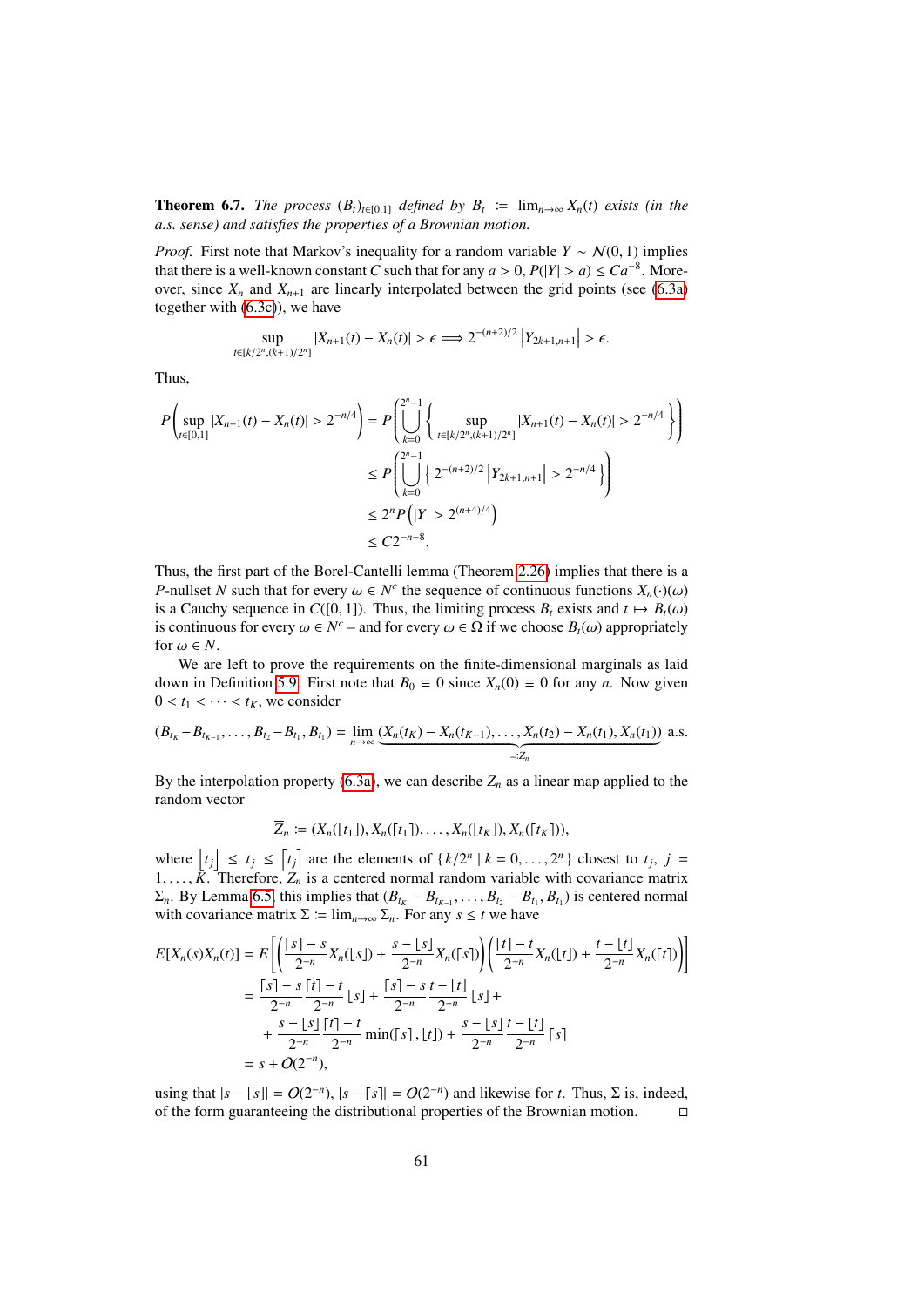### 6.2 Properties of the Brownian motion

<span id="page-61-0"></span>**Lemma 6.8.** *Given a Brownian motion*  $(B_t)_{t\geq0}$  *defined on*  $(\Omega, \mathcal{F}, P)$  *and constants*  $c, s > 0$ .

- *(i) The process*  $c^{-1}B_{c^2t}$ ,  $t ≥ 0$ , *is again a Brownian motion.*
- *(ii)* The process  $W_t := B_{t+s} B_s$ ,  $t \ge 0$ , is again a Brownian motion.
- *(iii)* The process  $W_t := tB_{1/t}$ ,  $t > 0$ , with  $W_0 := 0$  is again a Brownian motion.

*Proof.* Left as an exercise. □

Property  $(i)$  can be interpreted as a scaling property of the Brownian motion. In particular, it implies that  $B_t \sim \sqrt{t}$  for *t* small.

<span id="page-61-2"></span>Lemma 6.9. *The Brownian motion is a martingale in its natural filtration.*

*Proof.* Left as an exercise. □

Fix some interval  $[s, s + t]$  and consider a *partition*  $D$  of the interval, i.e., a finite set  $\mathcal{D} = \{ s = t_0 < \cdots t_n = t \}$ . The *mesh* of such a partition is defined by

$$
\|\mathcal{D}\| := \sup_k |t_{k+1} - t_k|.
$$

<span id="page-61-1"></span>**Theorem 6.10.** *Given a sequence*  $\mathcal{D}_n$  *of partitions of the interval* [ $s, s + t$ ] *such that*  $\|\mathcal{D}_n\| \to 0$ . We write  $\mathcal{D}_n = \{t_0^{(n)}\}$  $\binom{n}{0}$  < · · · <  $t_{m_n}^{(n)}$  }. Then the random variables

$$
S_n := \sum_{k=0}^{m_n-1} \left( B_{t_{k+1}^{(n)}} - B_{t_k^{(n)}} \right)^2 \xrightarrow[n \to \infty]{L^2} t.
$$

*Proof.* By property (ii) in Lemma [6.8,](#page-61-0) we may assume that  $s = 0$ . Dropping superscripts, we see that

$$
S_n - t = \sum_{i=0}^{m-1} \left( (B_{t_{i+1}} - B_{t_i})^2 - (t_{i+1} - t_i) \right)
$$
  
= 
$$
\sum_{i=0}^{m-1} \left( (B_{t_{i+1}} - B_{t_i})^2 - E \left[ (B_{t_{i+1}} - B_{t_i})^2 \right] \right)
$$

Since we have decomposed  $S_n - t$  into a sum of independent centered random variables, we obtain

$$
E [(S_n - t)^2] = \sum_{i=0}^{m-1} E [(B_{t_{i+1}} - B_{t_i})^2 - E [(B_{t_{i+1}} - B_{t_i})^2])^2]
$$
  
= 
$$
\sum_{i=0}^{m-1} E [(B_{t_{i+1}} - B_{t_i})^2 - (t_{i+1} - t_i)]^2].
$$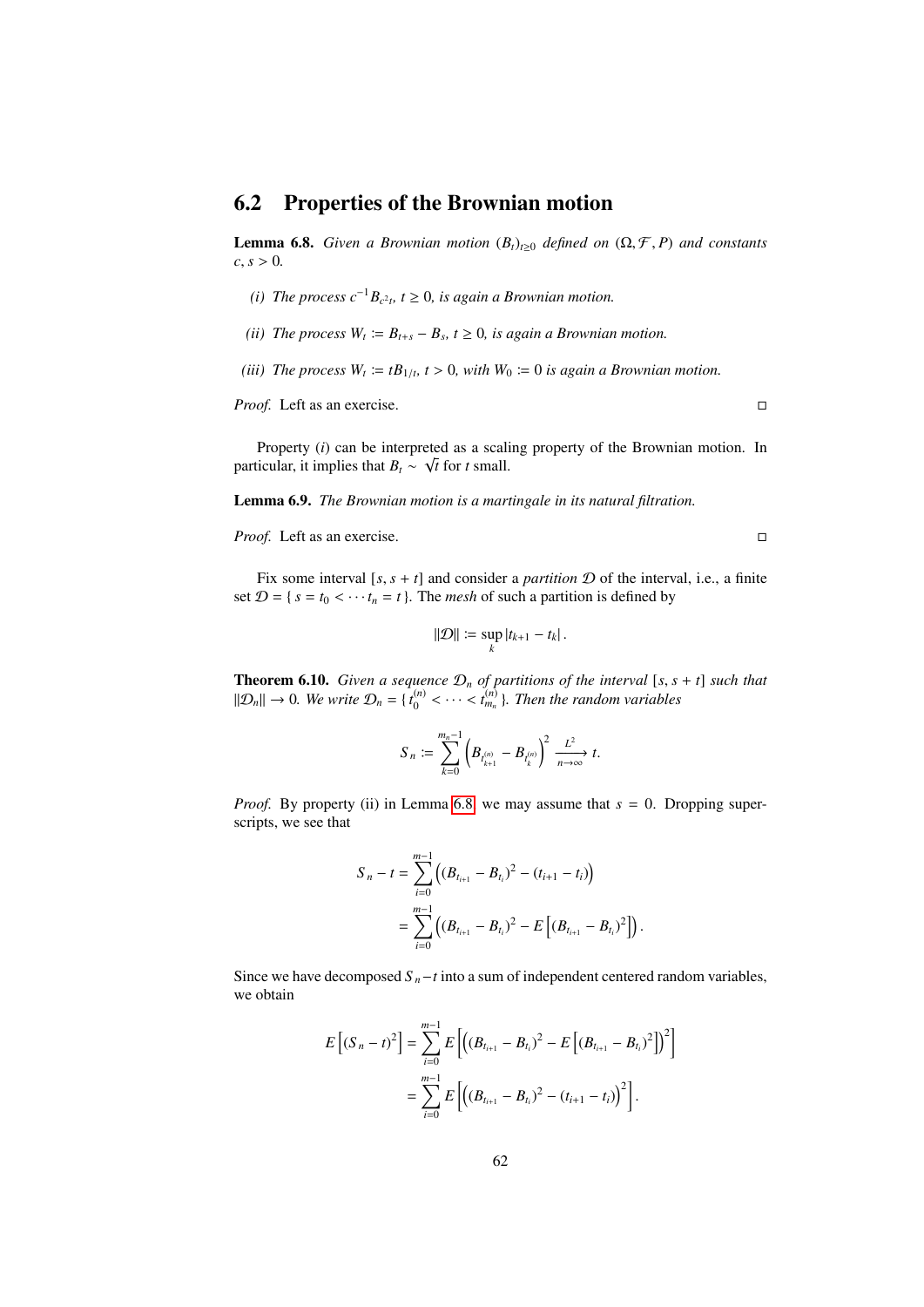We note that  $B_{t_{i+1}} - B_{t_i} \sim \sqrt{t_{i+1} - t_i} X$  with  $X \sim \mathcal{N}(0, 1)$ . Thus,

$$
E[(S_n - t)^2] = \sum_{i=0}^{m-1} (t_{i+1} - t_i)^2 E[(X^2 - 1)^2]
$$
  
\n
$$
\leq E[(X^2 - 1)^2] \sum_{i=0}^{m-1} ||\mathcal{D}_n|| (t_{i+1} - t_i)
$$
  
\n
$$
= 2t ||\mathcal{D}_n||,
$$

which converges to 0 for  $n \to \infty$ .

Remark. Under certain assumptions on the sequence of partitions, we can even obtain almost sure convergence to *t*. However, it can be shown that almost sure convergence does not hold for general sequences of partitions.

<span id="page-62-0"></span>**Exercise 6.11.** Assume that the sequence of partitions satisfies  $\sum_{n} ||\mathcal{D}_n|| < \infty$ . Show that  $S \to t a s$ . that  $S_n \to t$  a.s.

*Hint:* Use the Borel-Cantelli lemma.

The limit of the random variables  $S_n$  is known as the *quadratic variation* of the process  $(B_t)_{t\geq0}$  on the interval [*s*, *s* + *t*]. Specializing the result to *s* = 0, the theorem can be rephrased as saying that the Brownian motion has quadratic variation *t*. Recall that the *total variation* of a function *f* on an interval  $[s, s + t]$  is defined by

$$
V_{s,s+t}(f) := \sup_{\mathcal{D}} \sum_{k=0}^{m-1} |f(t_{k+1}) - f(t_k)|.
$$

**Corollary 6.12.** *The total variation of the Brownian motion on any interval* [ $s, s + t$ ] *of positive length t is a.s. infinite.*

*Proof.* Assume that the Brownian motion had a finite total variation on a set *A* with  $P(A) > 0$ . Take a sequence of partitions  $\mathcal{D}_n$  with  $\sum_n ||\mathcal{D}_n|| < \infty$ . Then

$$
S_n = \sum_{k=0}^{m-1} (B_{t_{k+1}} - B_{t_k})^2 \le \sup_{k=0,\dots,m-1} |B_{t_{k+1}} - B_{t_k}| \sum_{k=0}^{m-1} |B_{t_{k+1}} - B_{t_k}|
$$
  

$$
\le \sup_{k=0,\dots,m-1} |B_{t_{k+1}} - B_{t_k}| V_{s,s+t}(B).
$$

As continuous functions on the bounded interval [ $s, s + t$ ], the maps  $u \mapsto B_u(\omega)$  are uniformly continuous, for all  $\omega \in \Omega$ . Thus,  $\sup_{k=0,...,m-1} \left| B_{t_{k+1}}(\omega) - B_{t_k}(\omega) \right|$  converges<br>to 0 as  $\|\mathcal{D}\| \to 0$ . On the other hand, for  $\omega \in A$ , we have  $V(\mathcal{D}(\omega) < \infty)$  implying to 0 as  $\|\mathcal{D}_n\| \to 0$ . On the other hand, for  $\omega \in A$ , we have  $V_{s,s+t}(B)(\omega) < \infty$ , implying that

$$
\forall \omega \in A: S_n(\omega) \xrightarrow[n \to \infty]{} 0,
$$

in contradiction to Theorem [6.10](#page-61-1) together with Exercise [6.11.](#page-62-0)

As already discussed above, Brownian motion is a Markov process and a martingale with respect to its natural filtration  $\mathcal{F}_t := \sigma(B_s : 0 \le s \le t)$ ,  $t \ge 0$ . Most of the properties of discrete-time martingales discussed in Section 4.3 and 4.4 also hold in properties of discrete-time martingales discussed in Section [4.3](#page-40-0) and [4.4](#page-42-0) also hold in the continuous case, at least in the case of continuous processes – otherwise technical subtleties frequently occur. We recall some of these properties and definitions applied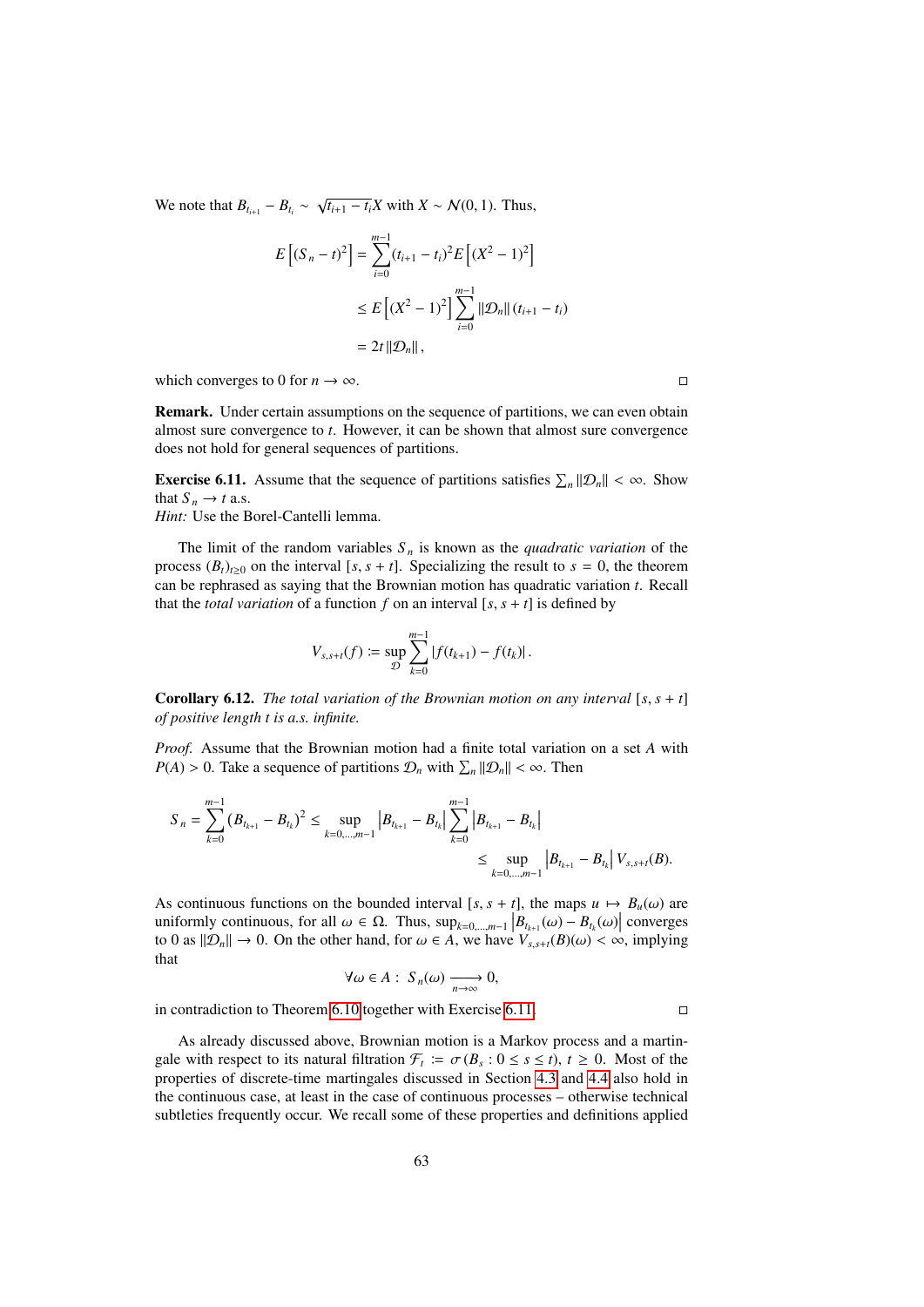to Brownian motion. As in discrete time, a random variable  $\tau : \Omega \to [0, \infty]$  is called *stopping time* iff

(6.4) <sup>∀</sup>*<sup>t</sup>* <sup>≥</sup> 0 : { <sup>τ</sup> <sup>≤</sup> *<sup>t</sup>* } ∈ F*<sup>t</sup>*

Let  $A \subset \mathbb{R}$  be either open or closed, then the hitting time

$$
\tau_A := \inf \{ t \in [0, \infty[ \mid B_t \in A \}
$$

is a stopping time.<sup>[2](#page-63-0)</sup> Given a stopping time  $\tau$ , we again define the  $\sigma$ -algebra of the  $\tau$ -past by

(6.6) 
$$
\mathcal{F}_{\tau} := \{ A \in \mathcal{F} \mid \forall t \geq 0 : A \cap \{ \tau \leq t \} \in \mathcal{F}_{t} \}.
$$

As in the discrete case, the random variable  $B<sub>\tau</sub>$  is  $\mathcal{F}<sub>\tau</sub>$ -measurable, whenever  $P(\tau <$  $\infty$ ) = 1.

<span id="page-63-2"></span>**Lemma 6.13.** Let  $\tau$  be a stopping time with  $P(\tau < \infty) = 1$ . Consider the process  $(X<sub>t</sub>)<sub>t≥0</sub>$  *defined by* 

$$
X_t := B_{\tau+t} - B_{\tau}.
$$

*Then*  $(X_t)_{t\geq0}$  *is again a Brownian motion. Moreover, the filtration*  $(G_t)_{t\geq0}$  *generated by*  $(X_t)_{t>0}$  *is independent of*  $\mathcal{F}_{\tau}$ .

We omit the proof of the lemma.<sup>[3](#page-63-1)</sup> The property given in Lemma  $6.13$  is known as *strong Markov property*, because it implies that for any stopping time  $\tau$  and any  $t \ge 0$ and any  $A \in \mathcal{B}(\mathbb{R})$ , we have

$$
P(B_{\tau+t} \in A | \mathcal{F}_{\tau}) = P(B_{\tau+t} \in A | B_{\tau}) \text{ on } \{\tau < \infty\}
$$

almost surely, which is a direct generalization of the Markov property to stopping times.

Exercise 6.14. Reflection principle, see Karatzas and Shreve.

<span id="page-63-4"></span>**Example 6.15.** In the following, we shall study very particular hitting times. For  $a > 0$ consider  $\tau_a := \tau_{[a,\infty]}$  and for  $a < 0$  let  $\tau_a := \tau_{]-\infty,a}$  be the first times that the Brownian motion reaches the level *a*. Moreover, for  $a < b$  let  $\tau_{a,b} := \tau_{a,b}$ [*c* be the first time that the Brownian motion leaves the interval la b. By continuity note that  $B = a$  as Form Brownian motion leaves the interval  $a, b$ [. By continuity, note that  $B_{\tau_a} = a$  a.s. Form Lemma [6.9](#page-61-2) and the exercises, we know that  $(B_t)_{t\geq0}$  and  $(B_t^2 - t)_{t\geq0}$  are martingales. We assume that the optional sampling theorem holds for both martingales with the stopping time  $\tau$ <sup>[4](#page-63-3)</sup>. Then, we have

$$
E[B_{\tau}] = 0 = aP(B_{\tau} = a) + bP(B_{\tau} = b),
$$
  

$$
E[B_{\tau}^{2}] = E[\tau] = a^{2}P(B_{\tau} = a) + b^{2}P(B_{\tau} = b).
$$

From the first equation we get

$$
P(B_{\tau} = b) = \frac{|a|}{|a| + |b|}, \ P(B_{\tau} = a) = \frac{|b|}{|a| + |b|},
$$

and inserting into the second equation we get  $E[B_\tau^2] = E[\tau] = |a||b|$ .

<span id="page-63-0"></span><sup>&</sup>lt;sup>2</sup>As an example for the above mentioned subtleties, we note that continuity is essential for  $\tau_A$  being a princ time for closed A stopping time for closed *A*.

<span id="page-63-1"></span> $3^3$ The proof is rather straightforward when  $\tau$  takes only finitely many values. Otherwise, the stopping time is approximated by discrete stopping times.

<span id="page-63-3"></span><sup>&</sup>lt;sup>4</sup>While  $\tau$  is an unbounded stopping time, the claim still seems justified since the processes  $B_{\min(\tau,t)}$  and  $B_{\text{min}(\tau,t)}^2$  are bounded. Thus, we can approximate τ by bounded stopping times  $\tau_n$ , using the dominated  $m_{\text{min}(\tau,t)}$  are bounded. Thus, we can approximate  $\tau$  by bounded stopping times  $\tau_n$ , using the commated convergence theorem. For bounded stopping times, we can extend the proof of the optional sampling theorem by approximation with stopping times taking only finitely many values. For details see, for instance, Karatzas and Shreve or Breiman.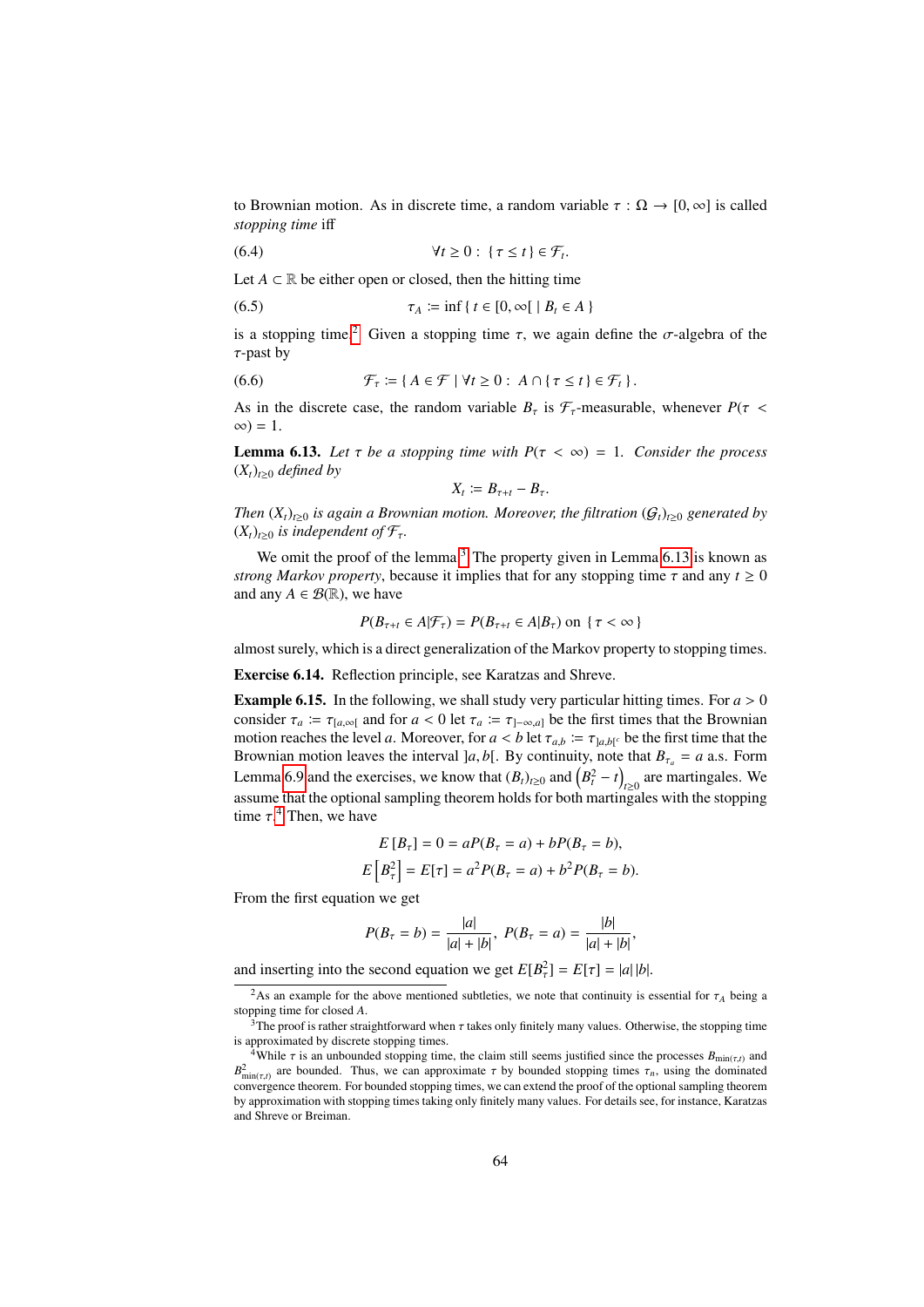### 6.3 Donsker's invariance principle

Let  $(Y_n)_{n \in \mathbb{N}}$  be an i.i.d. sequence of square integrable random variables with  $\sigma^2$  :=<br>var[*Y*<sub>·</sub>]. Consider the random walk  $S = Y_1 + \cdots + Y_n$ . We rescale the random walk var[*Y*<sub>1</sub>]. Consider the random walk  $S_n := Y_1 + \cdots + Y_n$ . We rescale the random walk and extend it to a process  $X_n(t)$  defined on [0, 1] by

(6.7) 
$$
X_n(t) := \frac{S_{\lfloor nt \rfloor}}{\sigma \sqrt{n}}, \quad t \in [0, 1],
$$

where  $S_0 \coloneqq 0$  and  $\lfloor t \rfloor$  denotes the largest integer smaller or equal to *t*. By the central limit theorem, we know that  $X_n(1) \xrightarrow[n \to \infty]{d} \mathcal{N}(0, 1)$ , but much more is true: we even have that the process  $(X_n(t))_{t\in[0,1]}$  converges weakly to  $(B_t)_{t\in[0,1]}$  for  $n \to \infty$ . This result is<br>known as Donskar's theorem, invariance principle (owing to the fect that the limiting known as *Donsker's theorem*, *invariance principle* (owing to the fact that the limiting process does not depend on the random walk) and *functional central limit theorem*. But first, we will show that the random walk  $S_n$  can be *embedded* into the Brownian motion.

<span id="page-64-0"></span>Theorem 6.16 (Skorohod's embedding theorem). *Given any random variable Y with*  $E[Y] = 0$  *and*  $E[Y^2] < \infty$ . Then there is a probability space  $(\Omega, \mathcal{F}, P)$  *and a Brownian*<br>motion  $(B)$ , a random variables  $U < 0 < V$  defined thereon such that  $B$  has the *motion*  $(B_t)_{t\geq0}$  *random variables*  $U \leq 0 \leq V$  *defined thereon such that*  $B_{\tau_{U,V}}$  *has the same distribution as Y.*

*Proof.* Let us first assume that *Y* takes only two values  $u \le 0 \le v$  with corresponding probabilities *p* and  $q = 1 - p$ . Then we take  $U \equiv u$  and  $V \equiv v$  and Example [6.15](#page-63-4) implies that  $B_{\tau_{U,V}}$  has the same distribution as *Y*.

In the second step, assume that *Y* takes values in some finite set. This means that there are numbers  $y_1, \ldots, y_K$  such that  $P(Y \in \{y_1, \ldots, y_K\}) = 1$  with  $p_i := P(Y = y_i)$ . We claim that there are numbers  $u_1, \ldots, u_n \leq 0$  and  $v_1, \ldots, v_n \geq 0$  and positive numbers  $q_1, \ldots, q_n$  and  $r_1, \ldots, r_n$  such that

$$
q_1 + \dots + q_n + r_1 + \dots + r_n = 1,
$$
  
\n
$$
\forall i \in \{1, ..., n\} : q_i u_i + r_i v_i = 0,
$$
  
\n
$$
q_1 \delta_{\{u_1\}} + \dots + q_n \delta_{\{u_n\}} + r_1 \delta_{\{v_1\}} + \dots + r_n \delta_{\{v_n\}} = P_Y.
$$

This means that  $\{u_1, \ldots, u_n, v_1, \ldots, v_n\} = \{y_1, \ldots, y_K\}$  and that for every  $1 \le i \le K$  we have

$$
\sum_{j: u_j = y_i} q_j + \sum_{j: v_j = y_i} r_j = p_i,
$$

where we note that one of these sums will be 0. Note that we do not require the individual *u*s and *v*s to be distinct! The claim is easily proved by induction on *K*. Then define random variables (*U*, *<sup>V</sup>*) independent of the Brownian motion by setting

$$
P((U, V) = (u_i, v_i)) = q_i + r_i, \quad i = 1, ..., n.
$$

By independence of the Brownian motion and the random variables (*U*, *<sup>V</sup>*) and the Example [6.15,](#page-63-4) we have

$$
P(B_{\tau_{U,V}} = u_i | (U, V) = (u_i, v_i)) = \frac{|v_i|}{|u_i| + |v_i|} = \frac{v_i}{\frac{r_i}{q_i}v_i + v_i} = \frac{q_i}{r_i + q_i}
$$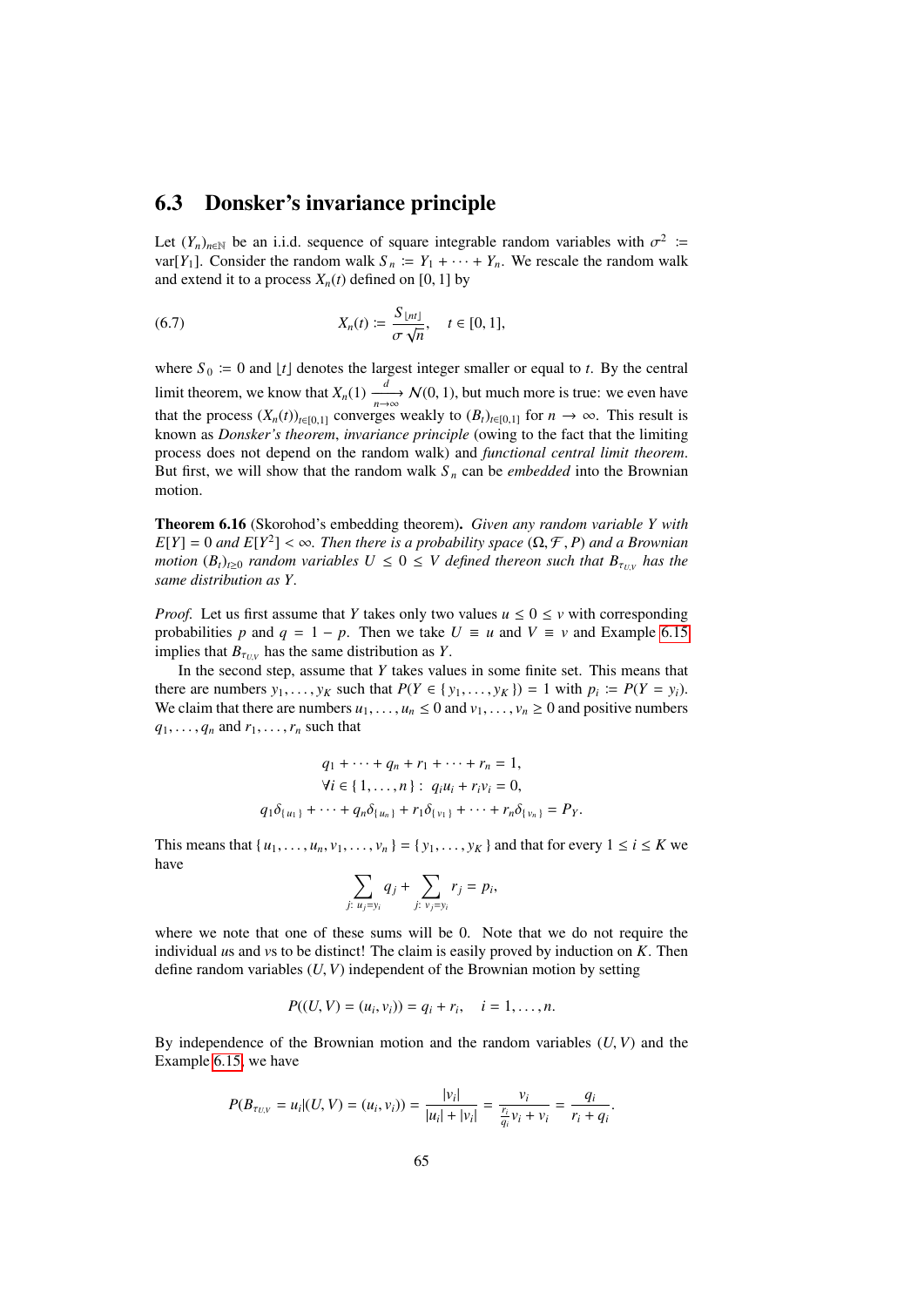Thus,

$$
P(B_{\tau_{U,V}} = u_i) = \sum_{j: u_j = u_i} P(B_{\tau_{U,V}} = u_j | (U, V) = (u_j, v_j)) P((U, V) = (u_j, v_j))
$$
  
= 
$$
\sum_{j: u_j = u_i} \frac{q_j}{r_j + q_j} (r_j + q_j) = \sum_{j: u_j = u_i} q_j = p_i,
$$

and likewise for positive values  $v_i$ . Therefore, we see that, indeed,  $B_{\tau_{U,V}}$  has the same distribution as *V* distribution as *Y*.

In the final step, let *Y* be any square integrable centered random variable. We can approximate *Y* by centered random variables  $Y_n$  with finite support in the sense that *Y<sub>n</sub>*  $\frac{d}{dx}$  *Y*. Consider the corresponding random boundaries (*U<sub>n</sub>*, *V<sub>n</sub>*) such that  $B_{\tau_{U_n,V_n}}$ has the same distribution as  $Y_n$ . Without giving the proof, we claim that at least along a subsequence we have

$$
(U_n, V_n) \xrightarrow[n \to \infty]{d} (U, V)
$$

for some random variables  $(U, V)$ .<sup>[5](#page-65-0)</sup> Applying Example [6.15](#page-63-4) to the factorized conditional probabilities, we get with  $\tau = \tau_{U,V}$  and some interval  $I \subset ]0, \infty[$  that

$$
P(B_{\tau} \in I | U, V) = \mathbf{1}_{I}(V) \frac{|U|}{|U| + |V|}
$$

and by the same reasoning we have for  $\tau_n := \tau_{U_n, V_n}$  that

$$
P(B_{\tau_n} \in I | U_n, V_n) = \mathbf{1}_I(V_n) \frac{|U_n|}{|U_n| + |V_n|}
$$

Thus, if the distribution functions of *Y* and *V* are continuous at the boundaries of *I*, we have

$$
P(Y \in I) = \lim_{n \to \infty} P(Y_n \in I) = \lim_{n \to \infty} P(B_{\tau_n} \in I)
$$
  
= 
$$
\lim_{n \to \infty} E\left[\mathbf{1}_I(V_n) \frac{|U_n|}{|U_n| + |V_n|}\right] = E\left[\mathbf{1}_I(V) \frac{|U|}{|U| + |V|}\right] = E[B_{\tau} \in I].
$$

We can likewise argue for intervals  $I \subset ]-\infty, 0[$ . Since the set of points at which the distribution functions of *Y*, *V* and *U* are continuous is certainly dense, we have obtained the result.  $\square$ 

<span id="page-65-1"></span>**Theorem 6.17.** *Given an i.i.d. sequence of random variables*  $(Y_n)_{n \in \mathbb{N}}$  *with*  $E[Y_1] = 0$ *and*  $\sigma^2 := E[Y_1^2] < \infty$ . Then there is a probability space, on which we can define a Brownian motion  $(B)$ , a and an i.i.d. sequence  $(\tau)$ , as of non-negative, integrable *a Brownian motion*  $(B_t)_{t>0}$  *and an i.i.d. sequence*  $(\tau_n)_{n\in\mathbb{N}}$  *of non-negative, integrable random variables independent of the Brownian motion, such that*  $E[\tau_1] = \sigma^2$  *and such* that the sequence  $(B_{\tau_1})$  bas the same distribution as the random walk  $(S_{\tau_1})$ *that the sequence*  $(B_{\sum_{k=1}^{n} \tau_k}^{\cdot})$  $\int_{n\in\mathbb{N}}$  *has the same distribution as the random walk*  $(S_n)_{n\in\mathbb{N}}$ *with*  $S_n := Y_1 + \cdots + Y_n$ .

*Proof.* By Theorem [6.16,](#page-64-0) there are random variables  $(U, V)$  such that  $B_{\tau_{U,V}}$  has the same distribution as  $Y_{V}$ , when  $(U, V)$  are independent of the Brownian motion  $R$ . Take one distribution as  $Y_1$  when  $(U, V)$  are independent of the Brownian motion *B*. Take one probability space  $(\Omega_1, \mathcal{F}_1, P_1)$  on which one can define a Brownian motion  $(B_t)_{t\geq0}$  and

<span id="page-65-0"></span><sup>&</sup>lt;sup>5</sup>The proof depends on compactness results in the weak topology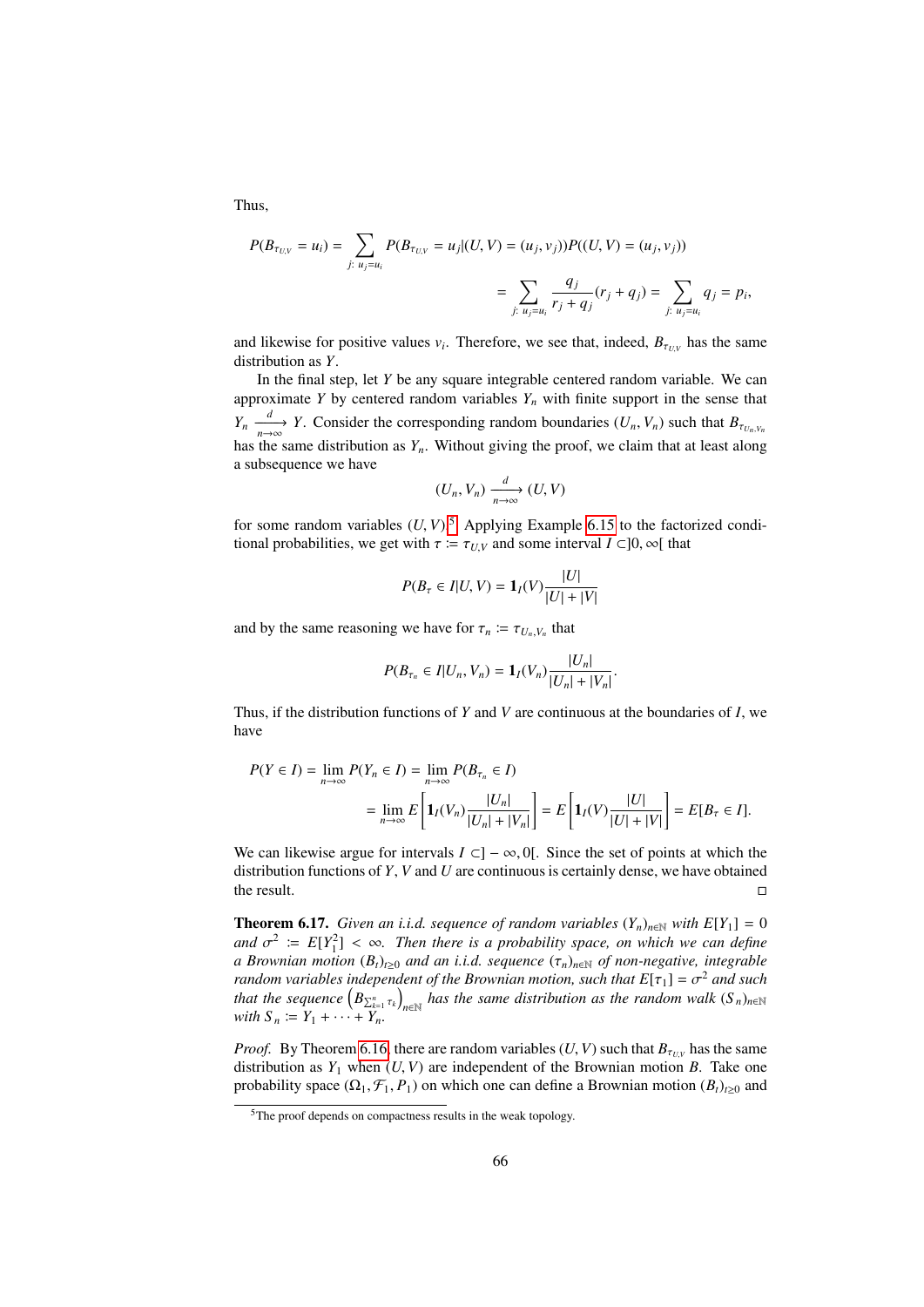one probability space  $(\Omega_2, \mathcal{F}_2, P_2)$  on which one can define an i.i.d. sequence of random variables  $(U_n, V_n)$  having the same distribution as  $(U, V)$ . Then we choose

$$
(\Omega, \mathcal{F}, P) \coloneqq (\Omega_1, \mathcal{F}_1, P_1) \otimes (\Omega_2, \mathcal{F}_2, P_2),
$$

on which we can jointly define a Brownian motion  $(B_t)_{t\geq0}$  and an independent i.i.d. sequence  $((U_n, V_n))_{n \in \mathbb{N}}$ . We define a filtration

$$
\mathcal{F}_t \coloneqq \sigma(\{B_s \mid s \leq t\} \cup \{U_1, V_1\}).
$$

Obviously, both  $(B_t)_{t\geq0}$  and  $(B_t^2 - t)_{t\geq0}$  are martingales with respect to the filtration, and  $\tau_n := \tau_{U_n, V_n}$  is a stopping time,  $n \in \mathbb{N}$ . Without proof, we collect the following results:

- The strong Markov property holds with respect to the stopping times  $\tau_n$ , i.e.,  $B_s^{(1)} := B_{\tau_1+s} - B_{\tau_1}$  is a Brownian motion, and the filtration  $\mathcal{F}_s^{(1)}$  generated by  $B^{(1)}$ and  $U_2$ ,  $V_2$  is independent of  $\mathcal{F}_{\tau_1}$ .
- We set  $\tau_2 := \inf \left\{ t \ge 0 \mid B_t^{(1)} \in ]U_2, V_2[^c \right\}.$
- This construction can be iterated, leading to stopping times  $\tau_{n+1}$  and Brownian motions  $B_s^{(n+1)} := B_{\tau_{n+1}+s}^{(n)} B_{\tau_{n+1}}^{(n)}$  such that the filtration  $\mathcal{F}_s^{(n+1)}$  generated by  $B_{(n+1)}$ and  $U_{n+2}$ ,  $V_{n+2}$  is independent of  $\mathcal{F}_{\tau_{n+1}}^{(n)}$  $\frac{\tau_{n+1}}{\tau_{n+1}}$ .
- The optional sampling theorem holds for the martingales  $B^{(n)}$  and  $(B^{(n)})^2 t$  (with  $B^{(0)} \coloneqq B$  and the stopping time  $\tau_{n+1}$ , i.e.,

$$
E\left[ (B_{\tau_{n+1}}^{(n)})^2 \right] = E[\tau_{n+1}].
$$

Then we see that  $S_1$  and  $B_{\tau_1}$  have the same distribution by Theorem [6.16.](#page-64-0) Moreover, we have

$$
\sigma^2 = E[S_1^2] = E[B_{\tau_1}^2] = E[\tau_1].
$$

By the other properties obtained above, the stopping times  $\tau_n$  are i.i.d. and  $B_{\tau_n}^{(n)}$  $r_{\tau_{n+1}}^{(n)}$  has the same distribution as *Yn*. Note that

$$
B_{\tau_{n+1}}^{(n)} = B_{\tau_n + \tau_{n+1}}^{(n-1)} - B_{\tau_n}^{(n-1)}
$$
  
=  $B_{\tau_{n-1} + \tau_{n+1}}^{(n-2)} - B_{\tau_{n-1}}^{(n-2)} - B_{\tau_{n+1} + \tau_{n-1}}^{(n-2)} + B_{\tau_{n-1}}^{(n-2)}$   
=  $B_{\tau_{n-1} + \tau_{n} + \tau_{n+1}}^{(n-2)} - B_{\tau_{n} + \tau_{n-1}}^{(n-2)}$   
=  $B_{\tau_1 + \dots + \tau_{n+1}} - B_{\tau_1 + \dots + \tau_n}.$ 

Therefore,

$$
S_n = \sum_{k=1}^n Y_k = \sum_{k=1}^n B_{\tau_k}^{(k-1)} = \sum_{k=1}^n (B_{\tau_1 + \dots + \tau_k} - B_{\tau_1 + \dots + \tau_{k-1}}) = B_{\tau_1 + \dots + \tau_n},
$$

where  $=$ <sup> $d$ </sup> denotes equality in distribution.

<span id="page-66-0"></span>**Theorem 6.18.** *Given a centered, square integrable i.i.d. sequence*  $(Y_n)_{n \in \mathbb{N}}$  *and the corresponding random walk*  $(S_n)_{n \in \mathbb{N}}$  *as above. Let*  $X_n(t) \coloneqq \frac{1}{\sigma \sqrt{n}} S_{\lfloor nt \rfloor}$  *for*  $n \in \mathbb{N}$  *and*  $t \in [0, 1]$ *. Then there is a probability space*  $(\Omega, \mathcal{F}, P)$  *with a Brownian motion*  $(B_t)_{t \in [0, 1]}$ <br>and a sequence of processes  $(\overline{X}, (t))$  is a such that  $X$  (*c*) and  $\overline{X}$  (*c*) have the same dis*and a sequence of processes*  $(\overline{X}_n(t))_{t\in[0,1]}$  *such that*  $X_n(\cdot)$  *and*  $\overline{X}_n(\cdot)$  *have the same distributions and such that for any subsequence* (*nk*) *increasing fast enough we have*

$$
\lim_{k\to\infty}\sup_{0\leq t\leq 1}|\overline{X}_{n_k}(t)-B_t|=0\ a.s.
$$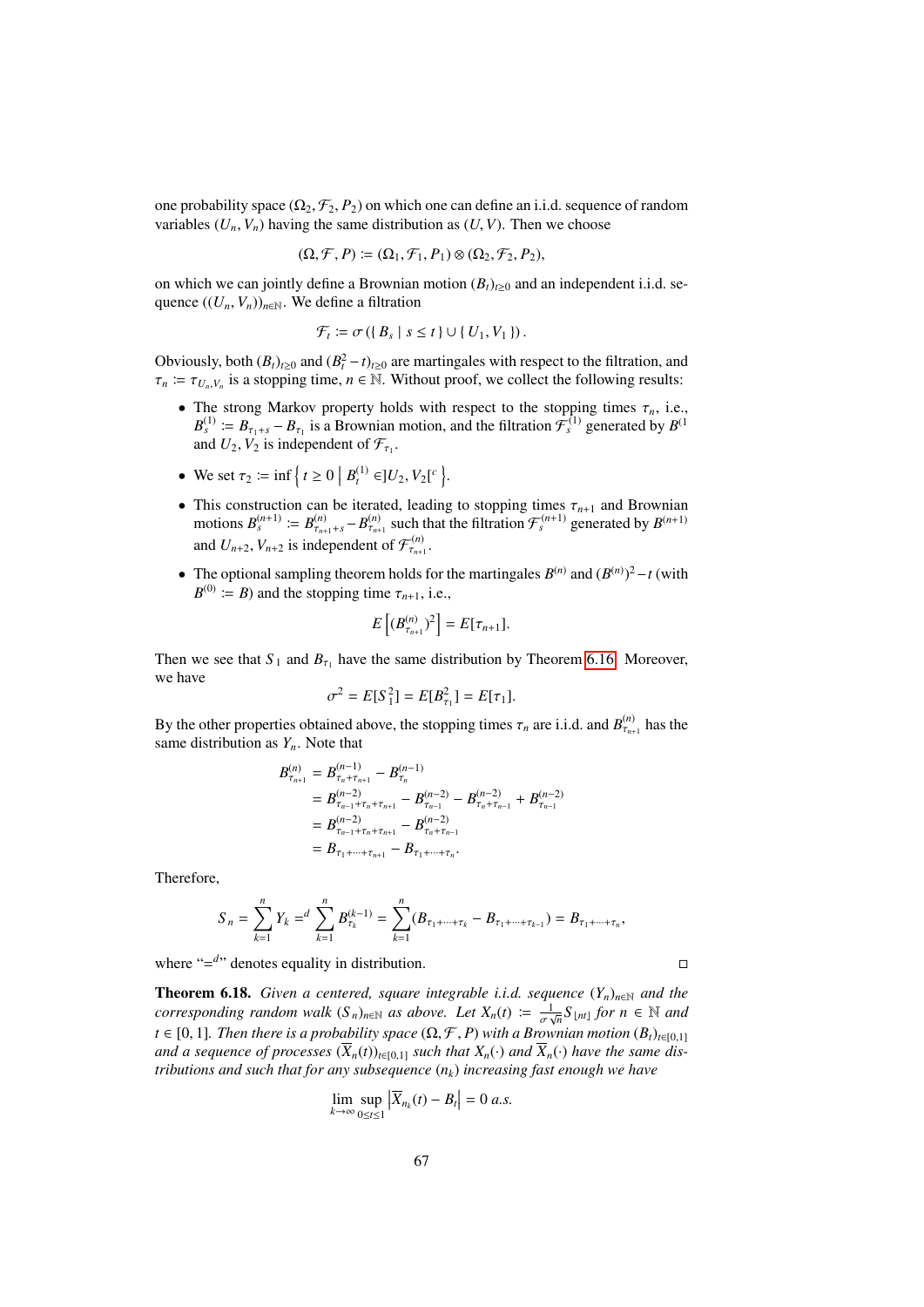From the theorem we easily obtain the main result of the section.

Corollary 6.19 (Donsker's theorem). *In the setting of Theorem [6.18,](#page-66-0) the centered, scaled, continuously interpolated random walks*  $(X_n(t))_{t\in[0,1]}$  *converge weakly to the Brownian motion*  $(B_t)_{t\in[0,1]}$ *, i.e., for any bounded continuous function*  $f: C([0,1];\mathbb{R}) \to$ R *we have*

$$
\lim_{n\to\infty} E\left[f((X_n(t))_{t\in[0,1]})\right] = E\left[f((B_t)_{t\in[0,1]})\right].
$$

*Proof.* For any subsequence  $(n_k)$  increasing fast enough, Theorem [6.18](#page-66-0) and continuity of *f* imply that

$$
\lim_{k\to\infty} f\left((\overline{X}_{n_k}(t))_{t\in[0,1]}\right) = f\left((B_t)_{t\in[0,1]}\right) \text{ a.s.}
$$

Consequently, along any such subsequence we have

$$
\lim_{k\to\infty} E\left[f\left((X_{n_k}(t))_{t\in[0,1]}\right)\right] = \lim_{k\to\infty} E\left[f\left((\overline{X}_{n_k}(t))_{t\in[0,1]}\right)\right] = E\left[f\left((B_t)_{t\in[0,1]}\right)\right],
$$

which implies the convergence of the full sequence.  $\Box$ 

*Proof of Theorem [6.18.](#page-66-0)* Without loss of generality we may assume that  $\sigma = 1$ . We construct ( $\Omega$ ,  $\mathcal{F}$ , *P*) as in Theorem [6.17](#page-65-1) and define the Brownian motion  $(B_t)_{t\geq0}$  thereon. By<br>Lemma 6.8  $t \mapsto \sqrt{n}R$ , is also a Brownian motion, independent of  $(U, V_t)_{t\geq0}$ . Thus Lemma [6.8,](#page-61-0)  $t \mapsto \sqrt{n}B_{t/n}$  is also a Brownian motion, independent of  $(U_k, V_k)_{k \in \mathbb{N}}$ . Thus, we can also embed the random walk in the Brownian motion  $\sqrt{n}R$ , using stopping Lemma 6.8,  $t \mapsto \sqrt{n}B_{t/n}$  is also a Brownian motion, independent of  $(U_k, V_k)_{k \in \mathbb{N}}$ . Thus, we can also embed the random walk in the Brownian motion  $\sqrt{n}B_{t/n}$  using stopping times  $(\tau_k^{(n)})$  $(k)$ <sub>k</sub> $(k)$  such that  $S_k$  has the same distribution as

$$
\sqrt{n}B\left(\frac{\tau_1^{(n)}+\cdots+\tau_k^{(n)}}{n}\right).
$$

Consequently,  $X_n(t)$  has the same distribution as

$$
\overline{X}_n(t) \coloneqq B\left(\frac{\tau_1^{(n)} + \cdots + \tau_{\lfloor nt \rfloor}^{(n)}}{n}\right).
$$

Note that for fixed *n* the sequence of random variables  $\tau_k^{(n)}$  $\binom{n}{k}$  is an i.i.d. sequence of random variables with  $E$ (*n*)  ${k \choose k}$  = 1. On the other hand, for fixed *k*, the random variables  $(n_k)$  increasing sufficiently fast we have (*n*)  $k_k^{(n)}$  are identically distributed but not independent. We claim that for any subsequence

(6.8) 
$$
Z_{n_k} := \sup_{0 \le t \le 1} \left| \frac{\tau_1^{(n_k)} + \dots + \tau_{\lfloor n_k t \rfloor}^{(n_k)}}{n_k} - t \right| \xrightarrow[k \to \infty]{\text{a.s.}} 0.
$$

Accepting [\(6.8\)](#page-67-0), continuity of the paths of the Brownian motion *B* implies that, indeed,

<span id="page-67-0"></span>
$$
\lim_{k \to \infty} \sup_{0 \le t \le 1} |\overline{X}_{n_k}(t) - B_t| = 0 \text{ a.s.}
$$

We are left to prove [\(6.8\)](#page-67-0). If we can prove that  $Z_n \to 0$  in probability, then the Borel-Cantelli lemma implies that  $Z_{n_k} \to 0$  a.s. for subsequences increasing fast enough. For the proof of convergence in probability, note that

$$
Z_n = \sup_{0 \le t \le 1} \left| \frac{\tau_1^{(n)} + \dots + \tau_{\lfloor nt \rfloor}^{(n)}}{n} - t \right| = \sup_{0 \le t \le 1} \left| \frac{\tau_1^{(n)} + \dots + \tau_{\lfloor nt \rfloor}^{(n)} - \lfloor nt \rfloor}{n} + \frac{\lfloor nt \rfloor - nt}{n} \right|
$$
  

$$
\le \sup_{0 \le t \le 1} \left| \frac{\overline{\tau_1}^{(n)} + \dots + \overline{\tau_{\lfloor nt \rfloor}}^{(n)}}{n} \right| + \frac{1}{n} \le \sup_{0 \le t \le 1} t \left| \frac{\overline{\tau_1}^{(n)} + \dots + \overline{\tau_{\lfloor nt \rfloor}}^{(n)}}{\lfloor nt \rfloor} \right| + \frac{1}{n}
$$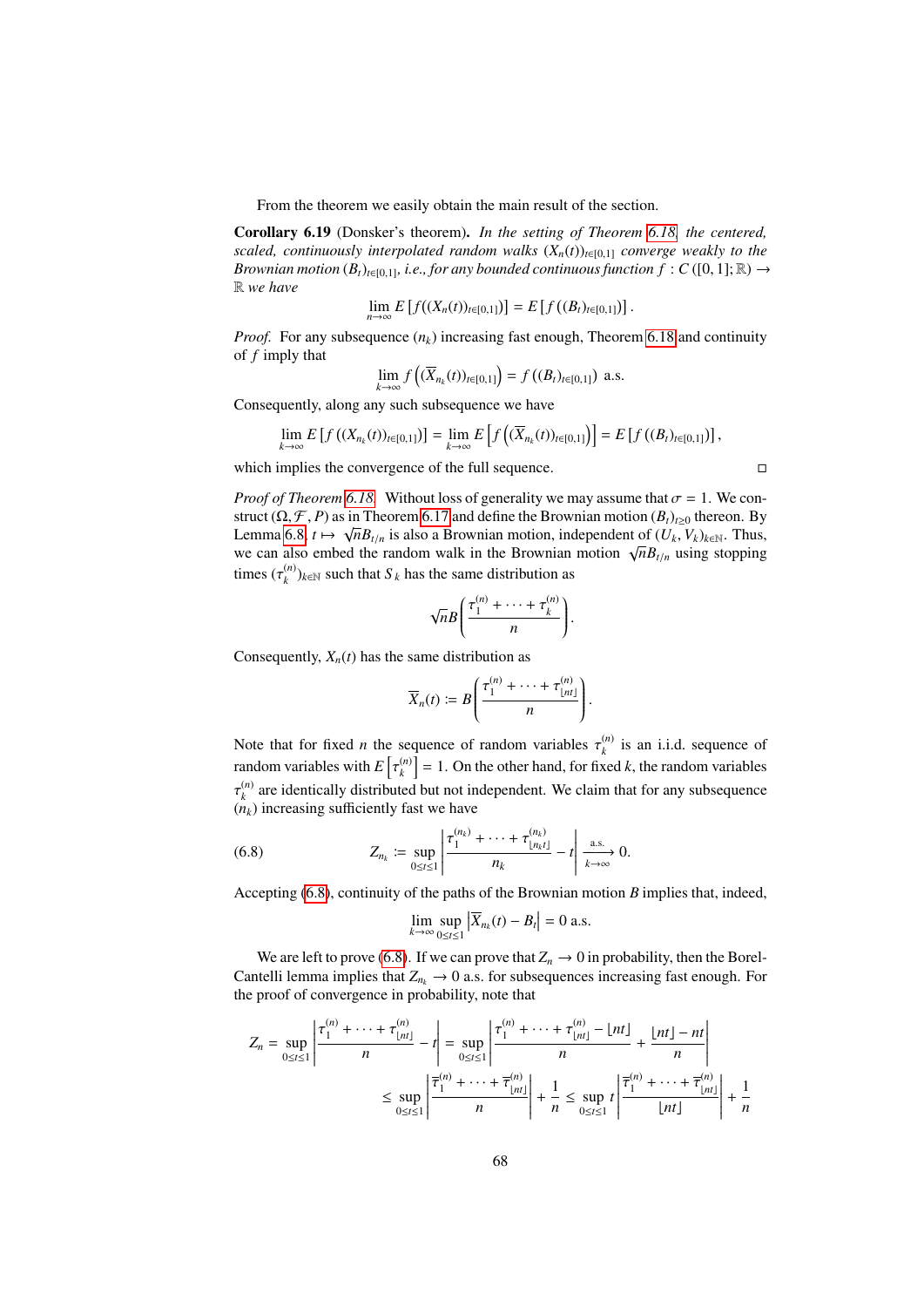with  $\overline{\tau}_k^{(n)} := \tau_k^{(n)}$ <br>
going on: for *t* with  $\overline{\tau}_{k}^{(n)} := \tau_{k}^{(n)} - 1$ . Ignoring the  $1/n$ -term, we note that there are two different regimes going on: for *t* small, the term is small because of the factor *t* in front, whereas for *t* close to 1, the term is small because of some law of large numbers. Indeed, for any fixed  $\epsilon > 0$  we can further bound  $Z_n$  by

$$
Z_n \leq \epsilon \sup_{0 \leq t \leq \epsilon} \left| \frac{\overline{\tau}_1^{(n)} + \dots + \overline{\tau}_{\lfloor nt \rfloor}^{(n)}}{\lfloor nt \rfloor} \right| + \sup_{\epsilon \leq t \leq 1} \left| \frac{\overline{\tau}_1^{(n)} + \dots + \overline{\tau}_{\lfloor nt \rfloor}^{(n)}}{\lfloor nt \rfloor} \right| + \frac{1}{n}
$$
  
\n
$$
\leq \epsilon \sup_{k \geq 1} \left| \frac{\overline{\tau}_1^{(n)} + \dots + \overline{\tau}_k^{(n)}}{k} \right| + \sup_{k \geq \lfloor \epsilon n \rfloor} \left| \frac{\overline{\tau}_1^{(n)} + \dots + \overline{\tau}_k^{(n)}}{k} \right| + \frac{1}{n}
$$
  
\n
$$
= \epsilon \sup_{k \geq 1} \left| \frac{\overline{\tau}_1^{(1)} + \dots + \overline{\tau}_k^{(1)}}{k} \right| + \sup_{k \geq \lfloor \epsilon n \rfloor} \left| \frac{\overline{\tau}_1^{(1)} + \dots + \overline{\tau}_k^{(1)}}{k} \right| + \frac{1}{n}.
$$

We start with the middle term. By the law of large numbers,

$$
\lim_{k \to \infty} \frac{\overline{\tau}_1^{(1)} + \dots + \overline{\tau}_k^{(1)}}{k} = 0 \text{ a.s.},
$$

implying that the second term converges to 0 in probability for  $n \to \infty$ . Thus, for any  $x > 0$ , we have

$$
\limsup_{n\to\infty} P(Z_n > x) \leq P\left(\epsilon \sup_{k\geq 1} \left|\frac{\overline{\tau}_1^{(1)} + \dots + \overline{\tau}_k^{(1)}}{k}\right| > x\right).
$$

Letting  $\epsilon \to 0$ , we see that  $Z_n$  converges to 0 in probability.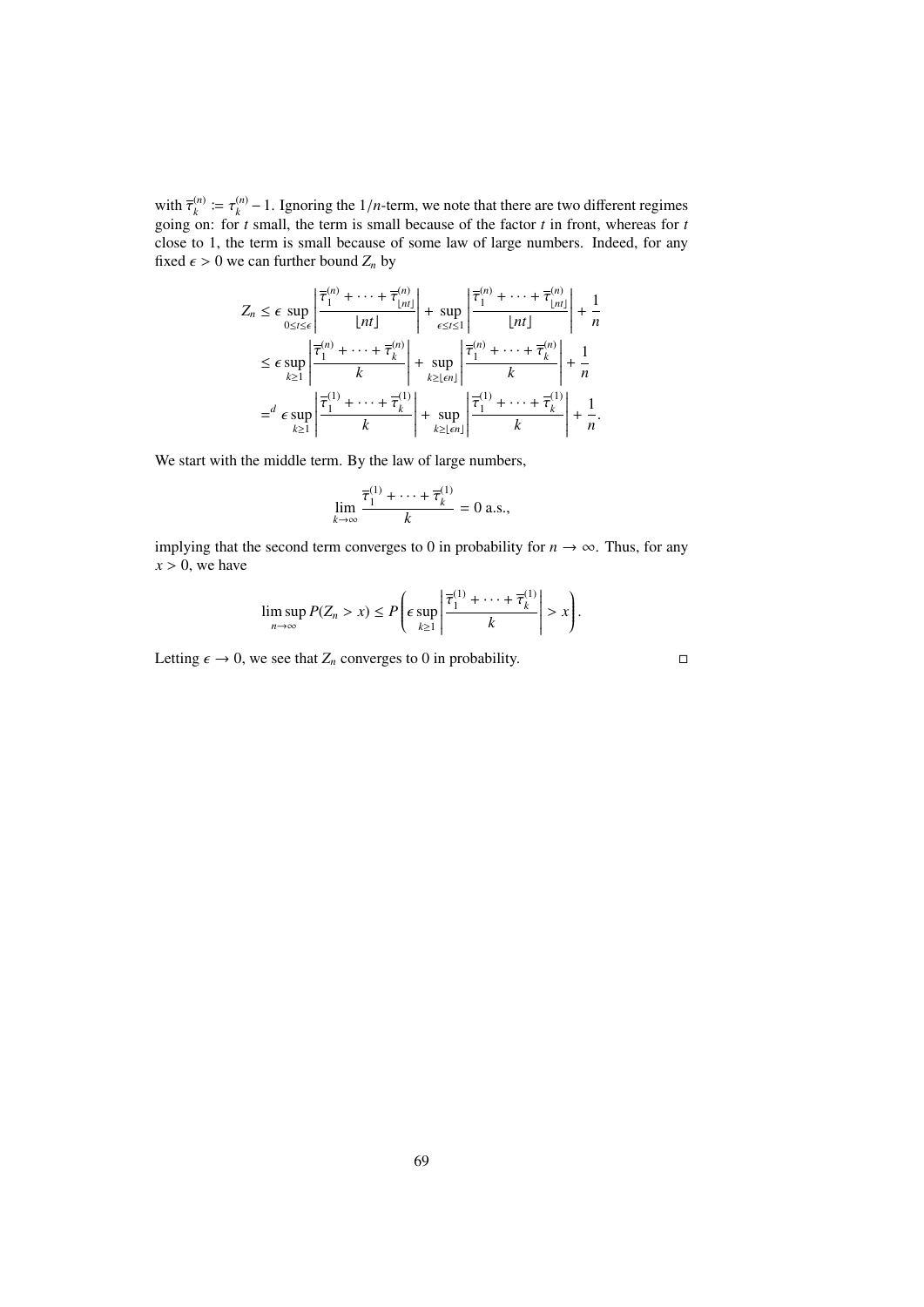## Appendix A

# Collection of results from elementary probability

### Multi-dimensional normal distribution

Definition A.1. A measure ν on <sup>B</sup>(R) is called *Gaussian* or *normal* if its Fourier transform is of the form

$$
\widehat{\nu}(u) = e^{iau - \frac{1}{2}\sigma^2 u^2}
$$

 $\widehat{\nu}(u) = e^{iau - \frac{1}{2}\sigma^2 u^2}$ ,<br>for some constants  $a \in \mathbb{R}$  and  $\sigma \ge 0$ . A measure  $\nu$  on  $\mathcal{B}(\mathbb{R}^n)$  is Gaussian or normal<br>if and only if the image measures  $\nu$ , under all linear functionals  $h : \mathbb{R}^n \to \mathbb{$ if and only if the image measures  $v_h$  under all linear functionals  $h : \mathbb{R}^n \to \mathbb{R}$  are<br>one-dimensional Gaussian one-dimensional Gaussian.

**Remark A.2.** If  $\sigma > 0$ , then a Gaussian measure in the above sense has the density  $\frac{1}{\sqrt{2\pi\sigma^2}}e^{-(x-a)^2/(2\sigma^2)}$ . Thereof ore, the above definition corresponds to the usual definition  $\sqrt{2\pi\sigma^2}$ <br>in the case of a positive variance, but also includes the Dirac measures  $\delta_{\{a\}}$ . The same<br>is true in the multi-dimensional case: if the covariance matrix  $\Sigma$  is invertible, then the is true in the multi-dimensional case: if the covariance matrix  $\Sigma$  is invertible, then the Gaussian measure has the usual density. Again, also singular measures are included in the definition.

We write  $\mathcal{N}(\mu, \Sigma)$  for the Gaussian distribution with expectation  $\mu \in \mathbb{R}^n$  and co-<br>ance matrix  $\Sigma \in \mathbb{R}^{n \times n}$ . Thus, an *n*-dimensional random vector *X* has a multivariance matrix  $\Sigma \in \mathbb{R}^{n \times n}$ . Thus, an *n*-dimensional random vector *X* has a multidimensional normal distribution if and only if  $\langle \lambda, X \rangle$  has a one-dimensional normal distribution, for each  $\lambda \in \mathbb{R}^n$ . We collect some properties of the normal distribution.

Lemma A.3. *Given an n-dimensional random vector X.*

- *(i)*  $X \sim N(\mu, \Sigma)$  *if and only if for every*  $u \in \mathbb{R}^n$ *:*  $\varphi_X(u) = \exp\left(i\langle u, \mu\rangle \frac{1}{2}\langle u, \Sigma u\rangle\right)$ .<br>Moreover the normal measure  $N(u, \Sigma)$  exists for any  $u \in \mathbb{R}^n$  and any symmetric *Moreover, the normal measure*  $N(\mu, \Sigma)$  *exists for any*  $\mu \in \mathbb{R}^n$  *and any symmetric,*<br>*nositive semi-definite matrix*  $\Sigma \in \mathbb{R}^{n \times n}$ *positive semi-definite matrix*  $\Sigma \in \mathbb{R}^{n \times n}$ *.*
- *(ii) Let*  $X \sim \mathcal{N}(\mu, \Sigma)$  *and*  $A \in \mathbb{R}^{k \times n}$ ,  $b \in \mathbb{R}^k$ , then  $AX + b \sim \mathcal{N}(A\mu + b, A\Sigma A^T)$ .

### **Inequalities**

In what follows, *X* and *Y* are real random variables satisfying the required integrability conditions. The first inequality holds because the covariance is a positive semi-definite bi-linear form (on  $L^2(\Omega)$ ).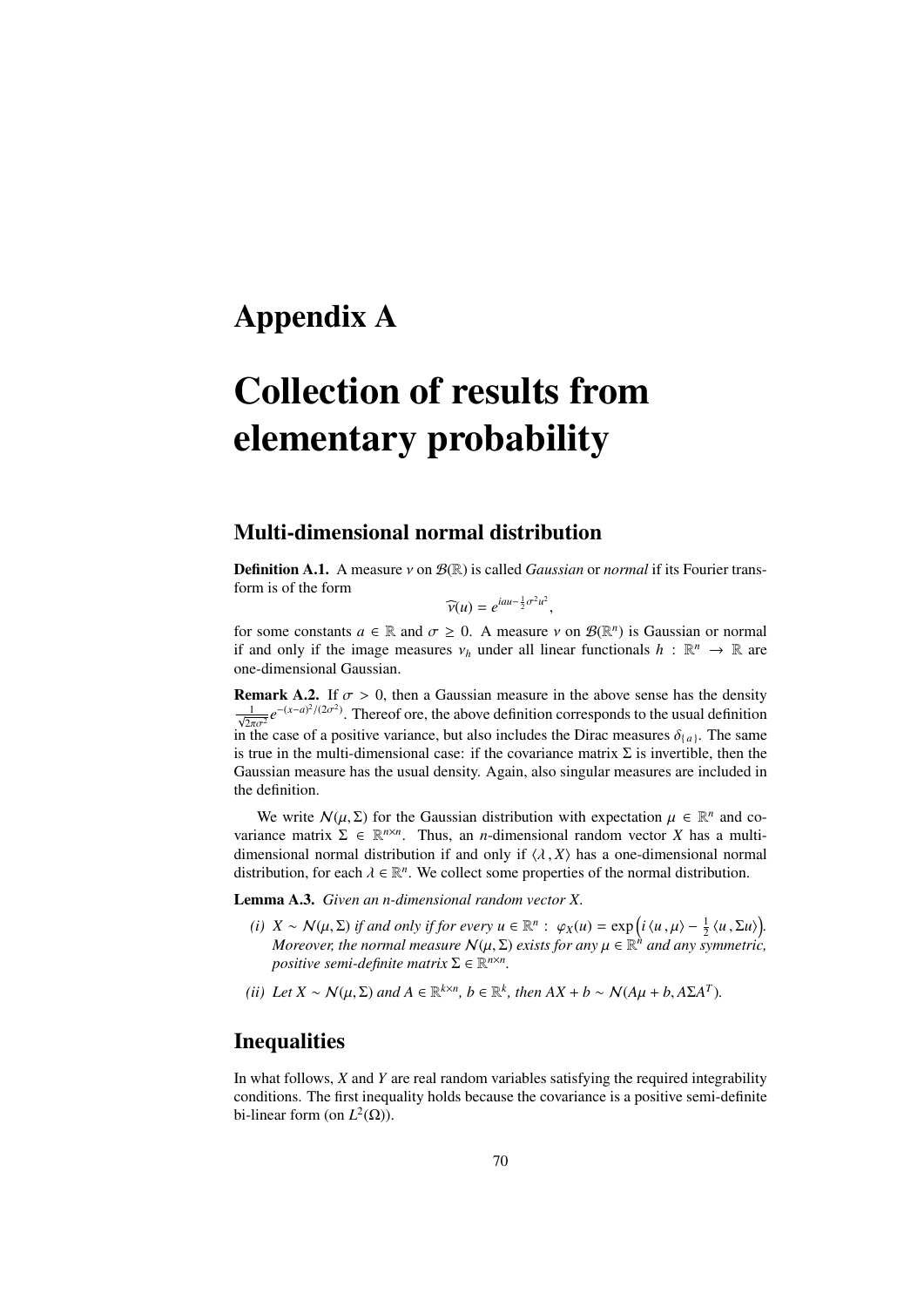Lemma A.4 (Cauchy-Schwarz inequality). *We have*

$$
Cov[X, Y]^2 \le V[X]V[Y].
$$

More generally, we also have the Hölder inequality.

**Lemma A.5** (Hölder's inequality). *Given*  $X \in L^p(\Omega, \mathcal{F}, P)$  *and*  $Y \in L^q(\Omega, \mathcal{F}, P)$  *with*  $1 - 1/p + 1/q$ ,  $p, q > 1$  (including the possibility of  $p - \infty$ ), then  $XY \in L^1$  and  $1 = 1/p + 1/q$ ,  $p, q \ge 1$  *(including the possibility of*  $p = \infty$ *), then*  $XY \in L^1$  *and* 

$$
E[|XY|] \leq E[|X|^p]^{1/p} E[|Y|^q]^{1/q}.
$$

**Lemma A.6** (Markov's<sup>[1](#page-70-0)</sup> inequality). *Given an increasing function u* :  $\mathbb{R}_{\geq 0} \to \mathbb{R}_{\geq 0}$  *such that u*( $|X|$ ) *is integrable. Then for every*  $\epsilon > 0$ 

$$
P(|X| \geq \epsilon) \leq \frac{E[u(|X|)]}{u(\epsilon)}.
$$

**Corollary A.7** (Chebychev's<sup>[2](#page-70-1)</sup> inequality). If X is square integrable, then for every  $\epsilon > 0$ *V*[*X*]

$$
P(|X - E[X]| \ge \epsilon) \le \frac{V[X]}{\epsilon^2}.
$$

Lemma A.8 (Jensen's inequality). *Given a convex function f such that f*(*X*) *is integrable, then*

$$
E[f(X)] \ge f(E[X]).
$$

<span id="page-70-0"></span><sup>1</sup>German: Markow.

<span id="page-70-1"></span><sup>2</sup>German: Tschebyschow.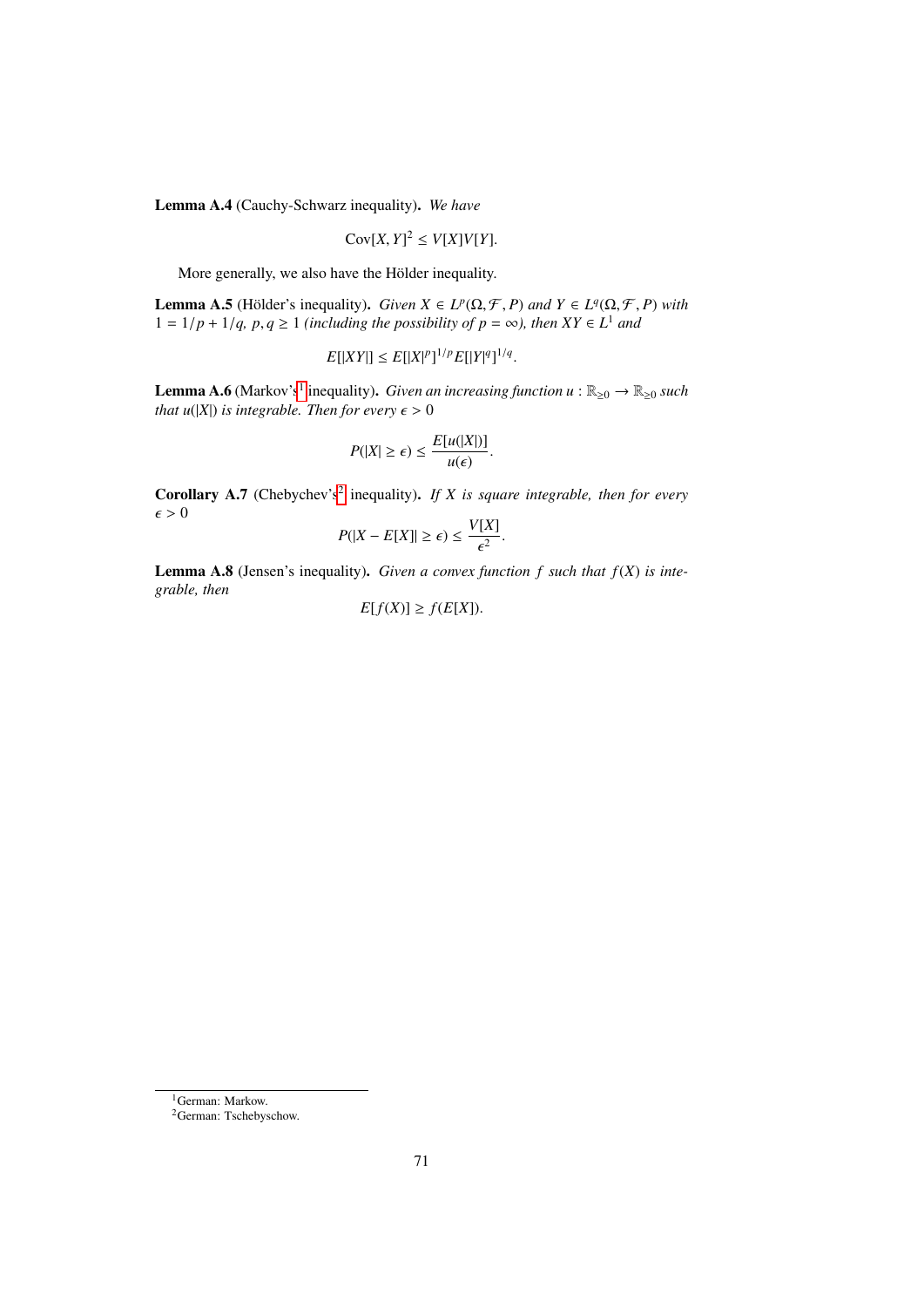## Appendix B

# Characteristic functions

Given a probability measure  $\mu$  on  $(\mathbb{R}^n, \mathcal{B}(\mathbb{R}^n))$ , we recall that the *characteristic function* is defined by is defined by

(B.1) 
$$
\widehat{\mu}(u) \coloneqq \int_{\mathbb{R}^n} e^{i\langle u, x \rangle} \mu(dx), \quad u \in \mathbb{R}^n.
$$

In particular, for a random variable *X* defined on the probability space  $(\Omega, \mathcal{F}, P)$  with values in  $\mathbb{R}^n$ , we set  $\varphi_X := \widehat{P_X}$ . Note that the integral of a C-valued measurable function f is simply defined by *f* is simply defined by

$$
\int f d\mu = \int \mathfrak{R} f d\mu + i \int \mathfrak{I} f d\mu,
$$

and that a function *f* is  $\mathcal{B}(\mathbb{C})$ - $\mathcal{B}(\mathbb{R}^n)$ -measurable if and only if  $\mathfrak{R}f$  and  $\mathfrak{I}f$  are  $\mathcal{B}(\mathbb{R})$ - $\mathcal{B}(\mathbb{R}^n)$ -measurable. This can be seen from the fact that  $\mathcal{B}(\mathbb{C}) \equiv \mathcal{B}(\mathbb{R}^2) = \mathcal{B}(\mathbb{R}) \otimes \mathcal{B}(\mathbb{R})$ . Thus,

$$
f_u \coloneqq x \mapsto e^{i\langle u, x \rangle}
$$

is measurable and  $\mu$ -integrable for every  $u \in \mathbb{R}^n$ , since  $|f_u| = 1$ .

**Example B.1.** If  $\mu$  has a density  $f$  with respect to the *n*-dimensional Lebesgue measure, then

$$
\widehat{\mu}(u) = \int_{\mathbb{R}^n} e^{i\langle u, x \rangle} f(x) dx
$$

is the *Fourier transform* of the function *f*. Thus, we can invert the characteristic function to get back the density by

$$
f(x) = \frac{1}{(2\pi)^n} \int_{\mathbb{R}^n} e^{-i(x,u)} \widehat{\mu}(u) du.
$$

We will next show that the situation is typical: indeed, the characteristic function  $\hat{\mu}$ characterizes the probability measure  $\mu$ .

**Theorem B.2.** A probability measure  $\mu$  is uniquely determined by its characteristic *function. More precisely, given two probability measures*  $\mu$  *and*  $\nu$  *on* ( $\mathbb{R}^n$ ,  $\mathcal{B}(\mathbb{R}^n)$ ) *with*  $\widehat{a} = \widehat{x}$  *then*  $\mu = \nu$  $\widehat{u} = \widehat{v}$ , then  $u = v$ .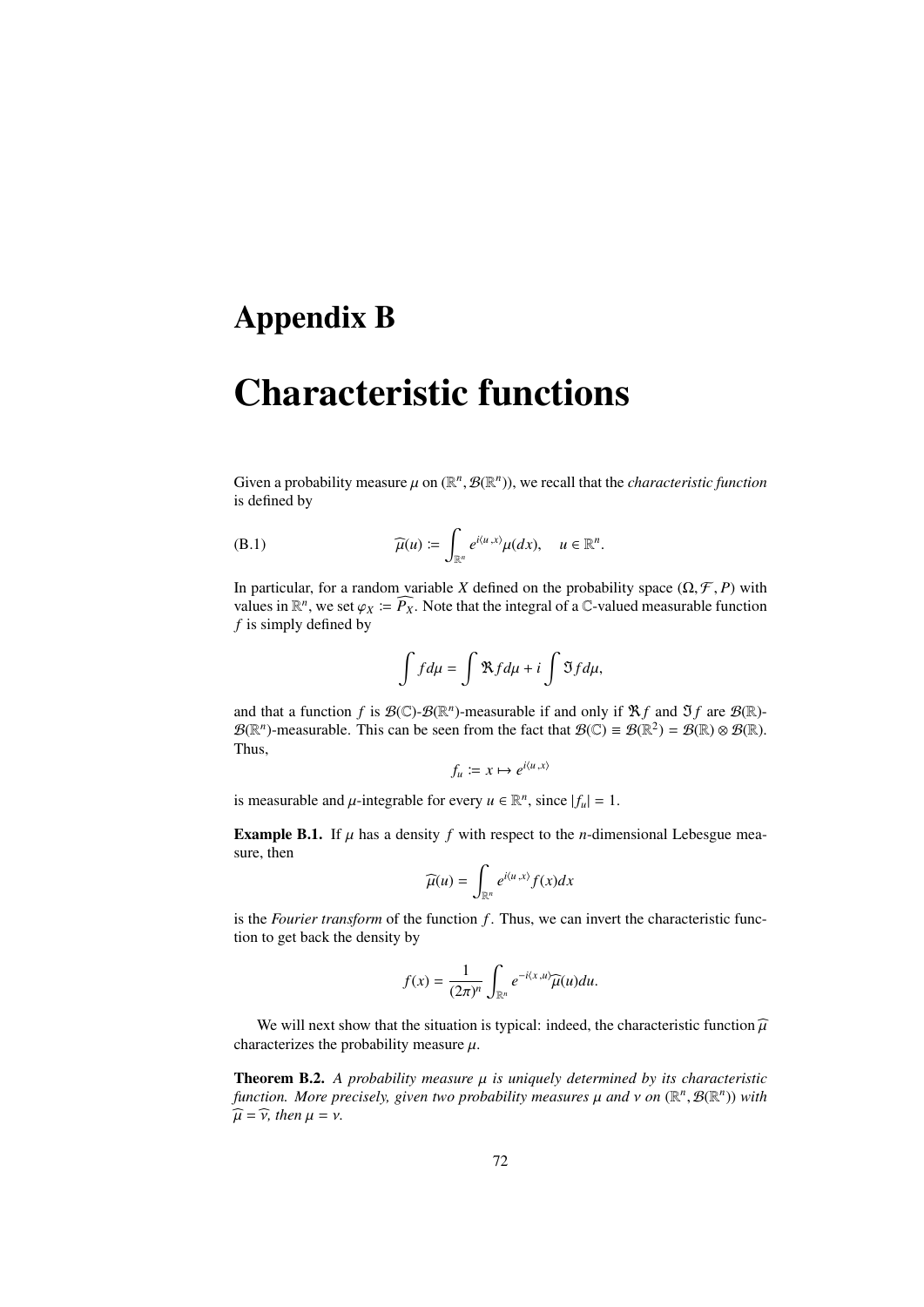We note that the theorem is actually a theorem from analysis, and it is not surprising that its proof is more analytic than probabilistic. Before giving the proof, we collect some auxiliary results. We start with one of the main theorems from functional analysis.

<span id="page-72-3"></span>**Lemma B.3** (Stone-Weierstrass theorem). Let E be a compact metric space and  $K = \mathbb{R}$ *or*  $\mathbb{K} = \mathbb{C}$ *. Consider*  $C \subset C(E, \mathbb{K})$  *be a point-separating algebra*<sup>[1](#page-72-0)</sup>, which is also closed under complex conjugation in case  $\mathbb{K} = \mathbb{C}$ . Then C is dense in C (E  $\mathbb{K}$ ) with respect to *under complex conjugation in case*  $K = \mathbb{C}$ *. Then C is dense in*  $C_b(E, K)$  *with respect to* k·k∞*.*

From measure theory, we recall the following result.

<span id="page-72-1"></span>Lemma B.4. *Let E be a metric space and* µ *a probability measure on* (*E*, <sup>B</sup>(*E*))*. Then for every*  $A \in \mathcal{B}(E)$  *we have*  $\mu(A) = \sup \{ \mu(K) \mid K \subset A$  *compact* }*.* 

<span id="page-72-4"></span>**Lemma B.5.** *The family*  $C_b(\mathbb{R}^n, \mathbb{R})$  *separates probability measures on*  $\mathbb{R}^n$ , *i.e., given*<br>*two probability measures u and y on*  $(\mathbb{R}^n, \mathcal{B}(\mathbb{R}^n))$  with  $\int f du = \int f dv$  for every bounded *two probability measures*  $\mu$  *and*  $\nu$  *on* ( $\mathbb{R}^n$ ,  $\mathcal{B}(\mathbb{R}^n)$ ) with  $\int f d\mu = \int f d\nu$  for every bounded<br>continuous function  $f$ , then necessarily  $\mu = \nu$ *continuous function f, then necessarily*  $\mu = \nu$ .

*Proof.* By Lemma [B.4,](#page-72-1) it suffices to prove that  $\mu(K) = \nu(K)$  for every compact set  $K \subset \mathbb{R}^n$ . Given such a compact set *K*, one can find a sequence  $\rho_n$  of uniformly bounded, continuous functions converging to  $1 \times \varepsilon^2$ . By dominated convergence, we can conclude continuous functions converging to  $1_K$ .<sup>[2](#page-72-2)</sup> By dominated convergence, we can conclude that

$$
\mu(K) = \lim_{n \to \infty} \int \rho_n d\mu = \lim_{n \to \infty} \int \rho_n d\nu = \nu(K). \qquad \Box
$$

If  $\mathbb{R}^n$  were a compact set, then we could easily conclude by combining Lemma [B.3](#page-72-3) with Lemma [B.5.](#page-72-4) Since this is not the case, we need to invest a bit more work.

*Proof of Theorem [B.2.](#page-71-0)* Assume we are given probability measures  $\mu$  and  $\nu$  such that  $\widehat{\mu} = \widehat{\nu}$ . Moreover, let  $f \in C_b(\mathbb{R}^n, \mathbb{C})$  and  $0 < \epsilon < 2$ . We can find  $N \in \mathbb{N}$  large enough that

$$
(1+2\|f\|_{\infty})(\mu+\nu)(\mathbb{R}^n\setminus[-N,N]^n)<\epsilon/2.
$$

Let  $C_N := \left\{ f_u|_{[-N,N]^n} \mid u \in 2\pi \mathbb{Z}^n \right\}$  and  $\mathcal{D}_N$  the generated algebra. Then  $\mathcal{D}_N$  is dense in  $C(I-N,N]^n \cap \mathbb{N}$  Lemma B 3, implying that we can find  $a \in \mathcal{D}_N$  such that *C*( $[-N, N]^n$ ,  $\mathbb{C}$ ) by Lemma [B.3,](#page-72-3) implying that we can find *g*  $\in \mathcal{D}_N$  such that

$$
\sup\{|f(x) - g(x)| \mid x \in [-N, N]^n\} < \epsilon/4.
$$

Now we interpret *g* as a function on  $\mathbb{R}^n$ . By linearity of the integral,  $\int g d\mu = \int g d\nu$ .<br>Since *g* is  $\mathbb{Z}^n$ -periodic, we have  $||f - g|| \le ||f|| + ||g|| \le 2 ||f|| + \epsilon/2 < 1 + 2 ||f||$ . Since *g* is  $\mathbb{Z}^n$ -periodic, we have  $||f - g||_{\infty} \le ||f||_{\infty} + ||g||_{\infty} \le 2 ||f||_{\infty} + \epsilon/2 < 1 + 2 ||f||_{\infty}$ .<br>Finally we have Finally, we have

$$
\left| \int f d\mu - \int f d\nu \right| \le \left| \int_{[-N,N]^n} (f - g) d\mu \right| + \left| \int_{[-N,N]^n} (f - g) d\nu \right| + \left| \int_{\mathbb{R}^n \setminus [-N,N]^n} (f - g) d\mu \right| + \left| \int_{\mathbb{R}^n \setminus [-N,N]^n} (f - g) d\nu \right|
$$
  

$$
\le \frac{\epsilon}{4} + \frac{\epsilon}{4} + \left| |f - g| \right|_{\infty} \mu \left( \mathbb{R}^n \setminus [-N,N]^n \right) + \left| |f - g| \right|_{\infty} \nu \left( \mathbb{R}^n \setminus [-N,N]^n \right)
$$
  

$$
\le \epsilon.
$$

<span id="page-72-0"></span><sup>&</sup>lt;sup>1</sup>C is an algebra, i.e.,  $1 \in C$ ,  $f, g \in C$  imply that  $fg \in C$ ,  $f + g \in C$  and  $f \in C$ ,  $\alpha \in \mathbb{K}$  imply that  $\alpha f \in C$ . Moreover, for  $x \neq y \in E$  we can find  $f \in C$  with  $f(x) \neq f(y)$ .

<span id="page-72-2"></span><sup>&</sup>lt;sup>2</sup>Find an open set *U* with dist(*K*,  $U^c$ ) <  $1/n$ . From topology we know that we can find a continuous ction  $a$ , which is 1 on *K*, 0 on *U<sup>c</sup>* and bounded by 1 in general function  $\rho_n$  which is 1 on *K*, 0 on  $U^c$  and bounded by 1 in general.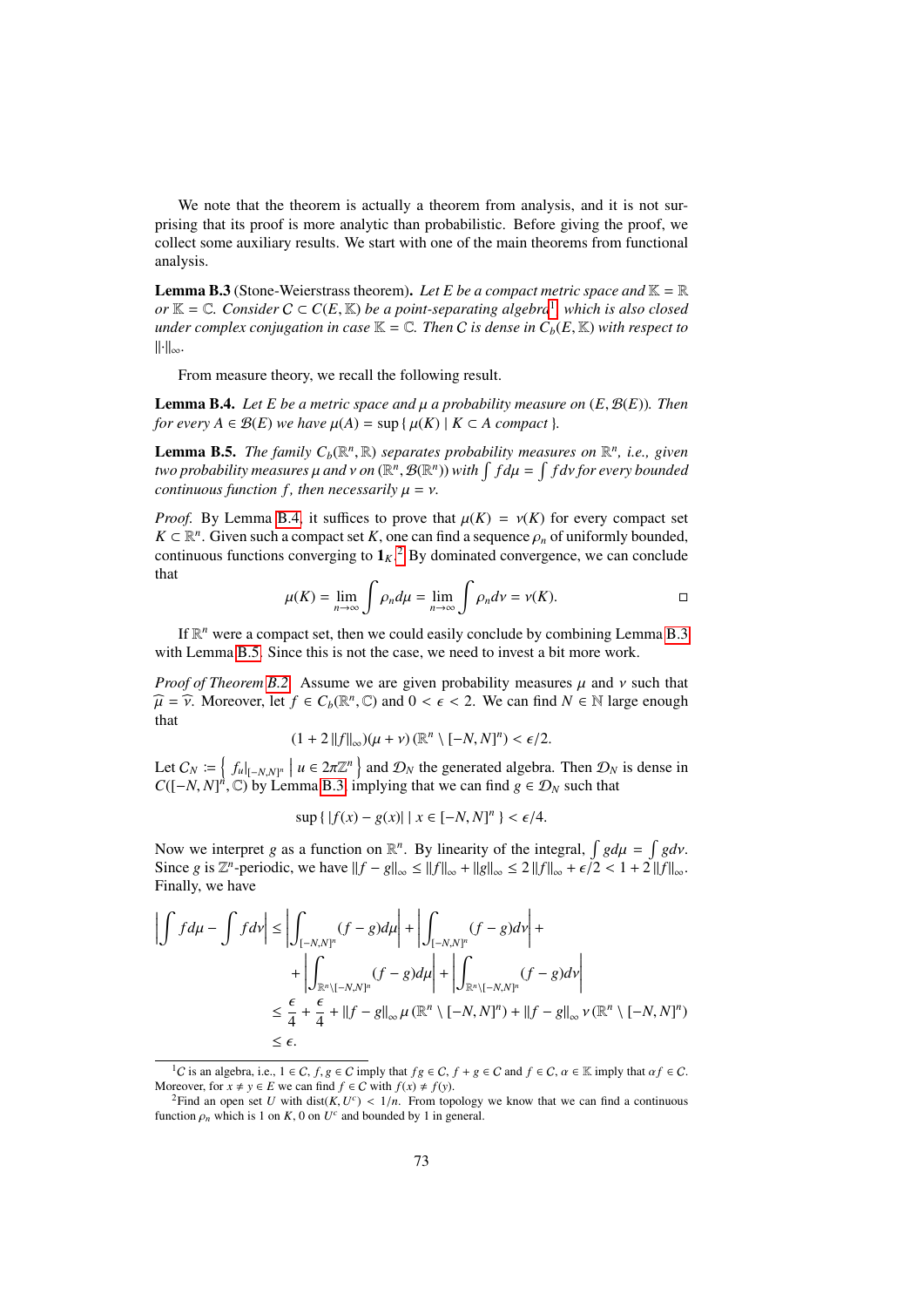Since  $\epsilon$  was arbitrary, we have  $\int f d\mu = \int f d\nu$  for every  $f \in C_b(\mathbb{R}^n, \mathbb{C})$ . By Lemma [B.5,](#page-72-4) this shows that  $\mu = \nu$ this shows that  $\mu = \nu$ .

We collect some simple properties of the Fourier transform.

**Lemma B.6.** *Given a probability measure*  $\mu$  *on*  $(\mathbb{R}^n, \mathcal{B}(\mathbb{R}^n))$ *.* 

- $(i)$   $\widehat{\mu}$  *is continuous.*
- (*ii*) For all  $u \in \mathbb{R}^n$  we have  $|\widehat{\mu}(u)| \leq 1 = \widehat{\mu}(0)$ .
- (*iii*)  $\widehat{\mu}$  *is* positive semi-definite, *i.e., for every collection*  $u_1, \ldots, u_k \in \mathbb{R}^n$ , the matrix  $A \in \mathbb{C}^{k \times k}$  given by  $A \cup \overline{\mu}(u_1, \ldots, u_k)$  is positive semi-definite  $A \in \mathbb{C}^{k \times k}$  given by  $A_{i,j} = \widehat{\mu}(u_i - u_j)$  is positive semi-definite.

The proof is left as an exercise.

**Remark B.7.** In fact, one can prove that  $\widehat{u}$  is uniformly continuous. A famous theorem by S. Bochner shows that, conversely, any continuous, positive semi-definite function  $f : \mathbb{R}^n \to \mathbb{C}$  is the Fourier transform of a finite measure on  $\mathcal{B}(\mathbb{R}^n)$ , which is a probability measure if  $f(0) = 1$ .

In analysis, it is well known that derivatives of the Fourier transforms are related to the *moments* of the underlying function or measure. For simplicity, we give the statement in dimension  $n = 1$  only.

<span id="page-73-1"></span>**Theorem B.8.** Assume that the probability measure  $\mu$  on  $(\mathbb{R}, \mathcal{B}(\mathbb{R}))$  has a finite n'th *moment, i.e.,*  $M_n := \int x^n \mu(dx)$  *exists as a real number. Then*  $\widehat{\mu}$  *is n times continuously* differentiable and *di*ff*erentiable and* (*k*)

$$
\widehat{\mu}^{(k)}(0) = i^k M_k, \quad k \le n.
$$

*Proof.* Since  $\partial_k^k f_u(x) = (ix)^k f_u(x)$ , we have  $|\partial_k^k f_u(x)| = |x|^k$ , which is  $\mu$ -integrable for  $k < n$ . Now fix  $k < n$  and assume that we have already established that *k* ≤ *n*. Now fix *k* < *n* and assume that we have already established that  $k \le n$ . Now fix *k* < *n* and assume that we have already established that

$$
\widehat{\mu}^{(k)}(u) = i^k \int_{\mathbb{R}} x^k e^{iux} \mu(dx) = \int_{\mathbb{R}} \frac{\partial^k}{\partial u^k} f_u(x) \mu(dx).
$$

Since  $\frac{\partial^{k+1}}{\partial u^{k+1}}$  $\frac{\partial^{k+1}}{\partial u^{k+1}} f_u$  is uniformly bounded by an integrable function, we may apply Lemma [B.9](#page-73-0) to get

$$
\widehat{\mu}^{(k+1)}(u) = \frac{d}{du} \int_{\mathbb{R}} \frac{\partial^k}{\partial u^k} f_u(x) \mu(dx) = \int_{\mathbb{R}} \frac{\partial^{k+1}}{\partial u^{k+1}} f_u(x) \mu(dx) = i^{k+1} \int_{\mathbb{R}} x^{k+1} e^{iux} \mu(dx),
$$

implying the statement for  $u = 0$ . (Strictly speaking, we need to apply Lemma [B.9](#page-73-0) for both the real and imaginary parts of the integral.)

<span id="page-73-0"></span>**Lemma B.9.** *Let*  $(A, \mathcal{A}, \mu)$  *be some measure space,*  $I \subset \mathbb{R}$  *an open interval,*  $I \neq \emptyset$ *, and*  $f: A \times I \rightarrow \mathbb{R}$  *a function satisfying:* 

- $f(x, y) \in L^1(x, y) \in L^1(\mu)$ .
- *(ii) For almost every*  $x \in \Omega$  *the map*  $y \mapsto f(x, y)$  *is differentiable with derivative* denoted by  $f'(x, y)$ .
- $(iii)$   $g := x \mapsto \sup_{y \in I} |f'(x, y)| \in L^1(\mu)$ *.*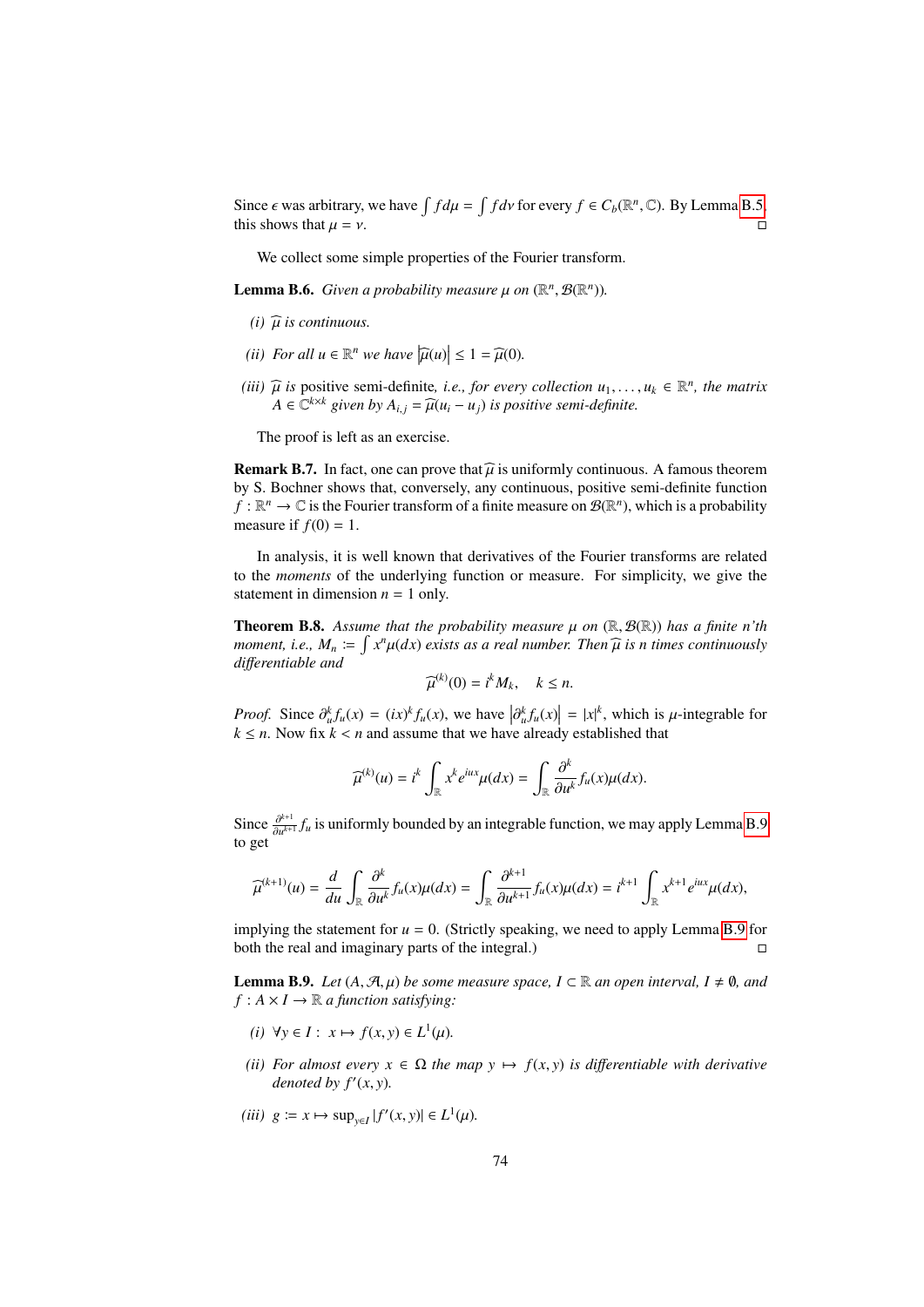*Then for every*  $y \in I$  *the function*  $x \mapsto f'(x, y) \in L^1(\mu)$  *and* 

$$
\frac{d}{dy}\int_A f(x,y)\mu(dx) = \int_A f'(x,y)\mu(dx).
$$

*Proof.* Left as an exercise. □

**Example B.10.** Let  $X \sim N(\mu, \sigma^2)$ . We want to compute its characteristic function.<br>Note that  $X = \mu + \sigma Y$  implying that  $(\alpha_X(\mu) - e^{i\mu\mu}(\alpha_X(\sigma\mu))$ . Thus, it suffices to compute Note that  $X = \mu + \sigma Y$ , implying that  $\varphi_X(u) = e^{i\mu u} \varphi_Y(\sigma u)$ . Thus, it suffices to compute  $\varphi_X$ . By Lemma B.9, we have  $\varphi$ <sup>*y*</sup>. By Lemma [B.9,](#page-73-0) we have

$$
\frac{d}{du}\varphi_Y(u) = \int_{\mathbb{R}} ix e^{iux} \frac{1}{\sqrt{2\pi}} e^{-x^2/2} dx
$$
  
\n
$$
= -i \int_{\mathbb{R}} e^{iux} \frac{\partial}{\partial x} \frac{1}{\sqrt{2\pi}} e^{-x^2/2} dx
$$
  
\n
$$
= i \int_{\mathbb{R}} \frac{\partial}{\partial x} e^{iux} \frac{1}{\sqrt{2\pi}} e^{-x^2/2} dx - i \left[ e^{iux} \frac{1}{\sqrt{2\pi}} e^{-x^2/2} \right]_{-\infty}^{+\infty}
$$
  
\n
$$
= -u \int_{\mathbb{R}} e^{iux} \frac{1}{\sqrt{2\pi}} e^{-x^2/2} dx = -u\varphi_Y(u),
$$

where we used integration by parts. But the ordinary differential equation

<span id="page-74-0"></span>
$$
\dot{\varphi_Y}(u) = -u\varphi_Y(u), \quad \varphi_Y(0) = 1,
$$

has the unique solution  $\varphi_Y(u) = e^{-u^2/2}$ . Thus, we have showed that

$$
\varphi_X(u) = e^{iu\mu - \frac{1}{2}\sigma^2 u^2}
$$

Now assume that  $Z \sim N(\mu, \Sigma)$  is a *d*-dimensional normal random variable. This means that  $\langle \lambda, Z \rangle \sim \mathcal{N}(\langle \lambda, \mu \rangle, \langle \lambda, \Sigma \lambda \rangle)$  for every  $\lambda \in \mathbb{R}^d$ . In particular, for  $u \in \mathbb{R}^d$ ,

(B.3) 
$$
\varphi_Z(u) = E[e^{i\langle u, Z \rangle}] = \varphi_{\langle u, Z \rangle}(1) = e^{i\langle u, \mu \rangle - \frac{1}{2} \langle u, \Sigma u \rangle},
$$

using [\(B.2\)](#page-74-0).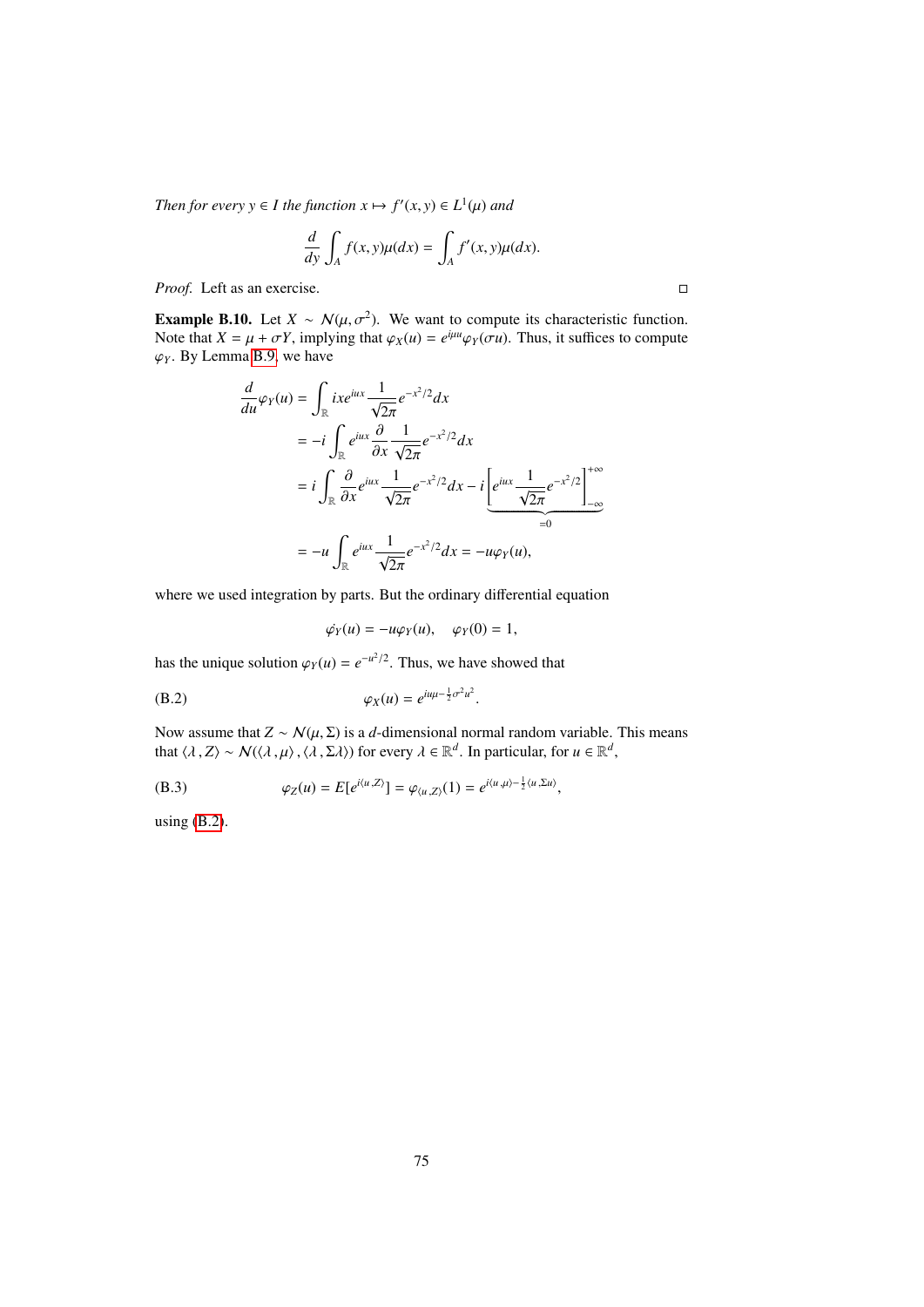## Appendix C

## Weak convergence and the central limit theorem

In the following, we are going to discuss probability measures on  $(\mathbb{R}^d, \mathcal{B}(\mathbb{R}^d))$  or ran-<br>dom variables defined on some probability space (O  $\mathcal{F}$ , P) taking values in  $(\mathbb{R}^d, \mathcal{B}(\mathbb{R}^d))$ dom variables defined on some probability space  $(\Omega, \mathcal{F}, P)$  taking values in  $(\mathbb{R}^d, \mathcal{B}(\mathbb{R}^d))$ .<br>Therefore, we are going to omit these qualifications in the current chapter. Note that Therefore, we are going to omit these qualifications in the current chapter. Note that most of the results are also true for polish spaces  $(E, \mathcal{B}(E))$ .

From measure theory, we recall the following types of convergence of random variables *Xn*:

- *X<sub>n</sub>* converges to a random variable *X* almost surely, iff  $P(\lim_{n\to\infty} X_n = X) = 1$ ;
- for  $p \ge 1$  we say that  $X_n$  converges to  $X$  in  $L^p$  iff  $X_n, X \in L^p(\Omega, \mathcal{F}, P)$  and

$$
\lim_{n \to \infty} ||X - X_n||_{L^p} = \lim_{n \to \infty} (E [|X - X_n|^p])^{1/p} = 0.
$$

We know that those two types of convergence are "independent" in the sense that none of them implies the other. Both of them imply *convergence in measure* or *convergence in probability*, i.e., the statement that

(C.1) 
$$
\forall \epsilon > 0: \lim_{n \to \infty} P(|X - X_n| \ge \epsilon) = 0.
$$

<span id="page-75-0"></span>**Lemma C.1.** Given a sequence of  $\mathbb{R}^d$ -valued random variables  $X_n$  and another  $\mathbb{R}^d$ *valued random variable X on*  $(\Omega, \mathcal{F}, P)$ *. Assume that either*  $X_n \to X$  *almost surely or*  $X_n \to X$  in  $L^p(\Omega, \mathcal{F}, P)$ ,  $p \geq 1$ . Then  $X_n \to X$  in probability.<br>On the other hand, if  $X \to X$  in probability, then then

*On the other hand, if*  $X_n \to X$  *in probability, then there is a subsequence*  $(n_k)_{k \in \mathbb{N}}$ *such that*  $X_{n_k} \to X$  *almost surely.* 

*Proof.* From Bürger's lecture notes we already know that almost sure convergence implies convergence in probability. Therefore, we may assume that  $X_n \to X$  in  $L^p$ . For fixed  $\epsilon > 0$ , Markov's inequality implies that

$$
\lim_{n\to\infty} P(|X - X_n| \ge \epsilon) \le \lim_{n\to\infty} \frac{E\left[|X - X_n|^p\right]}{\epsilon^p} = 0.
$$

For the second part, fix  $k \in \mathbb{N}$ . By convergence in probability, we can find an  $n_k \geq n_{k-1}$  such that

$$
P(A_k) \leq \frac{1}{k^2}, \text{ where } A_k := \left\{ |X_{n_k} - X| \geq \frac{1}{k} \right\}.
$$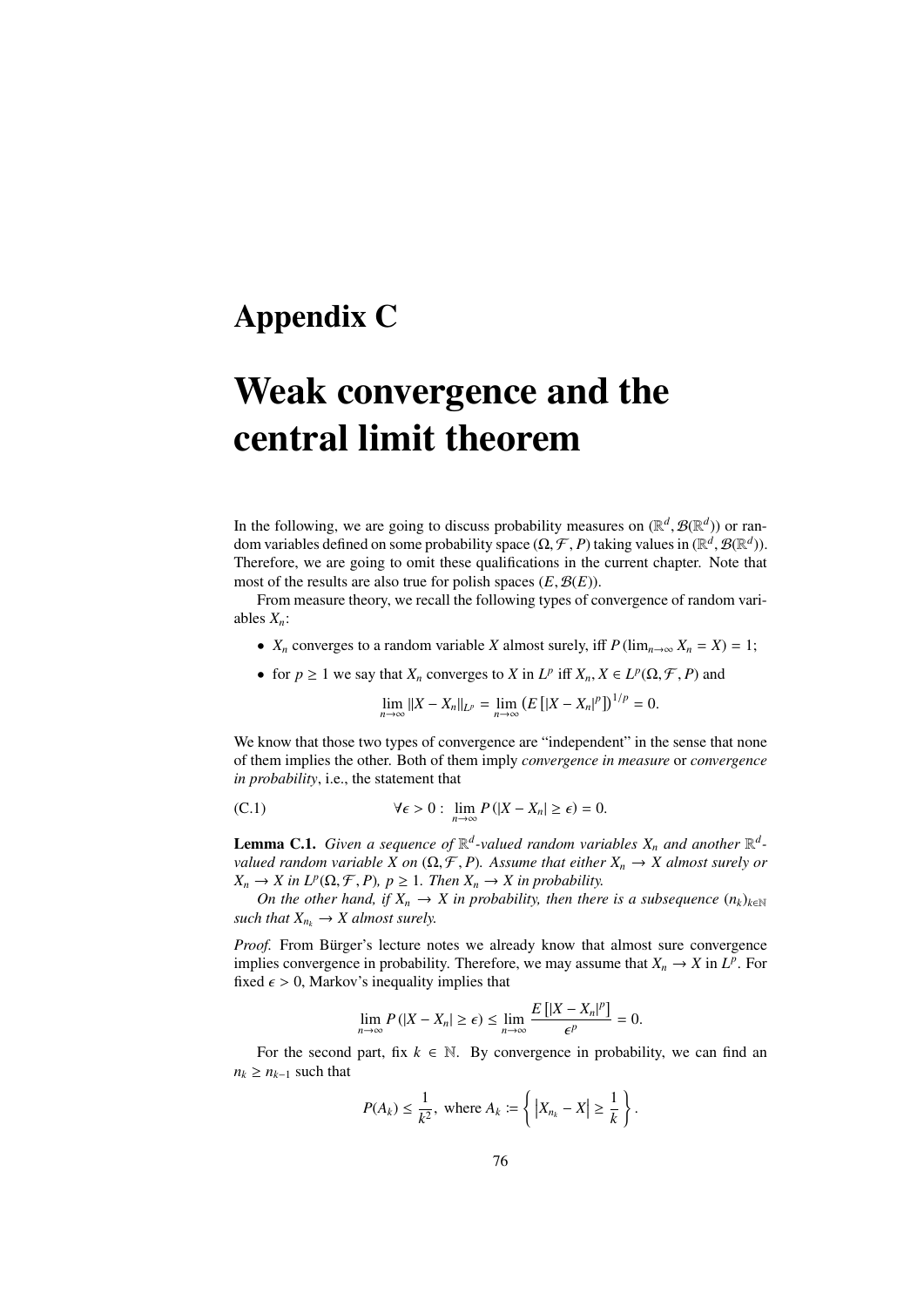In particular, we have  $\sum_{k} P(A_k) \leq \sum_{k} 1/k^2 < \infty$ . Thus, Theorem [2.26](#page-17-0) implies that

$$
P\left(\limsup_{k\to\infty} A_k\right)=0.
$$

However,  $\omega \notin \limsup_{k \to \infty} A_k$  implies that  $\left| X_{n_k}(\omega) - X(\omega) \right| < 1/k$  for all *k* large enough. Thus,

$$
\forall \omega \notin \limsup_{k \to \infty} A_k : \lim_{k \to \infty} X_{n_k}(\omega) = X(\omega). \square
$$

Weak convergence is even weaker then convergence in probability, and is, in fact, more a type of convergence of measures.

**Definition C.2.** Given a sequence of probability measures  $\mu_n$  and a single probability measure  $\mu$  on ( $\mathbb{R}^d$ ,  $\mathcal{B}(\mathbb{R}^d)$ ). We say that  $\mu_n$  converges *weakly* to  $\mu$ , symbolically  $\mu_n \xrightarrow{d} \mu$ iff

$$
\forall f \in C_b(\mathbb{R}^d): \lim_{n \to \infty} \int f d\mu_n = \int f d\mu.
$$

A sequence of random variables taking values in R *d* converges *weakly* or *in distribution* to a random variable *X* on  $\mathbb{R}^d$  iff the distributions of  $X_n$  converge weakly to the distribution of *X*. In this case, we write  $X_n \xrightarrow{d} X$ .

We note that the random variables  $X_n$  do not need to be defined on one common probability space  $(Ω, F, P)$ , since only the distribution matters. Therefore, statements like  $X_n \xrightarrow[n \to \infty]{d} \mu$  make sense, too. By Lemma [B.5,](#page-72-4) the weak limit of a sequence of probability measures is unique if it exists. On the other hand, the weak limit of a sequence of random variables is, of course, by no means unique: any random variable with the limiting distribution is a limit.

Lemma C.3. *On the level of distribution functions, weak convergence of probability measures*  $\mu_n$  *on* ( $\mathbb{R}, \mathcal{B}(\mathbb{R})$ ) *with c.d.f.*  $F_n$  *to a probability measure*  $\mu$  *with c.d.f.*  $F$  *is equivalent to* weak convergence of the distribution functions

$$
\forall x \in S(F) : \lim_{n \to \infty} F_n(x) = F(x),
$$

*where*  $S(F)$  *is the set of points of continuity of F.* 

*Proof.* During the proof we say that an interval *I* with endpoints *a* and *b* is an *interval of continuity* of *F* iff  $a, b \in S(F)$ . We first prove that weak convergence implies weak convergence of the distribution functions. Fix  $\epsilon > 0$ . Let *I* be an interval of continuity of *F* and  $I_\delta \supset I$  an interval of continuity such that the interval  $I_\delta \setminus I$  has length  $\delta$  and such that the left (right) endpoint of  $I_\delta$  is strictly smaller (larger) then the left (right) endpoint of  $I^1$  $I^1$  and with  $\mu(I_\delta \setminus I) < \epsilon$  – here we use that *I* is an interval of continuity.<br>Then we can find a continuous function *f* taking values in [0, 1] such that Then we can find a continuous function *<sup>f</sup>* taking values in [0, 1] such that

$$
f(x) = \begin{cases} 1, & x \in I, \\ 0, & x \in I_{\delta}^c. \end{cases}
$$

Then we have for *n* sufficiently large

$$
\mu_n(I) \le \int f d\mu_n < \int f d\mu + \epsilon \le \mu(I_\delta) + \epsilon < \mu(I) + 2\epsilon.
$$

<span id="page-76-0"></span><sup>&</sup>lt;sup>1</sup>This is not meant to preclude the possibility to choose intervals  $I = ] - \infty, a]$ .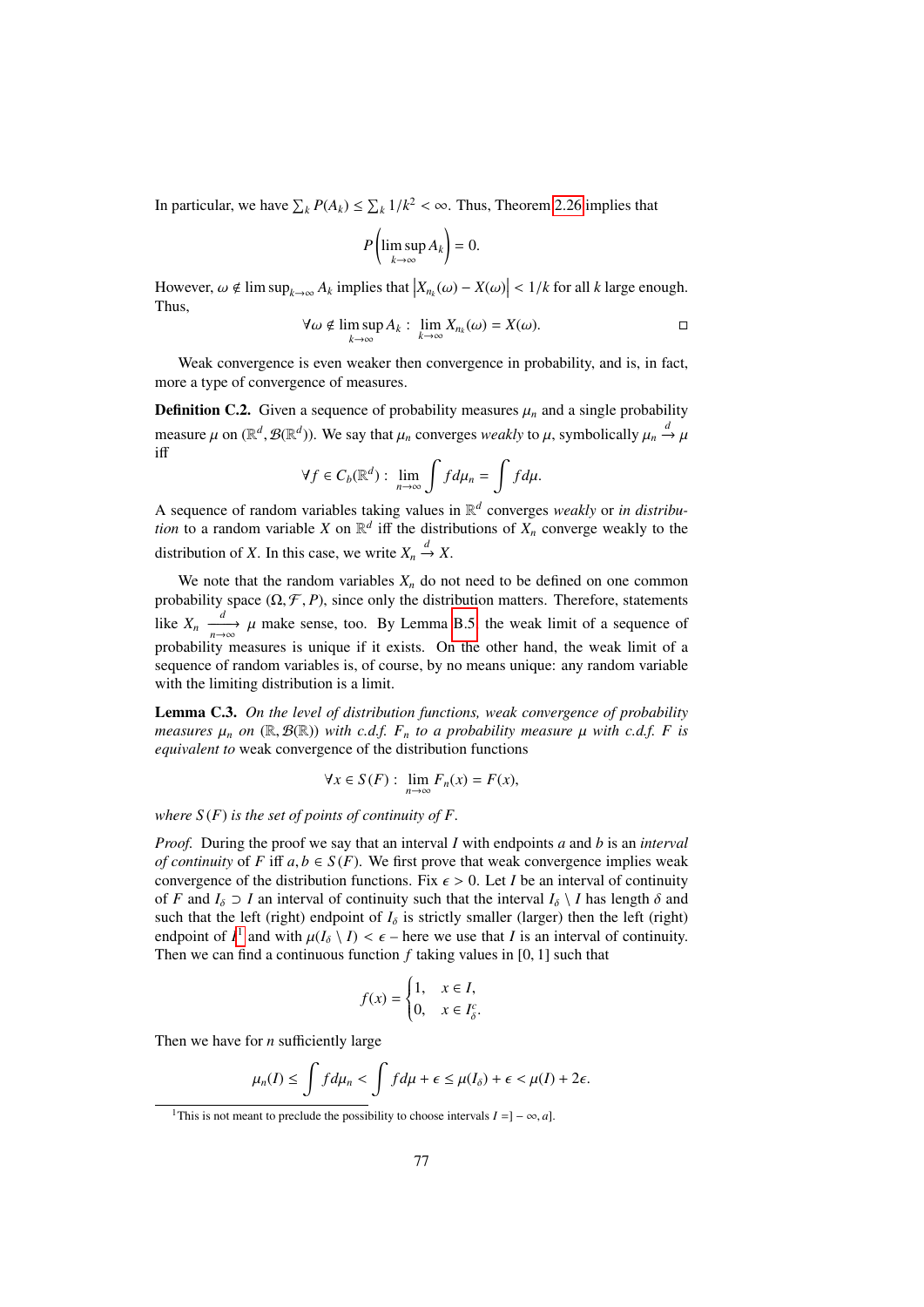By constructing a similar interval  $I_\delta \subset I$ , we can also show the revers inequality, i.e., for *n* sufficiently large

$$
\mu_n(I) > \mu(I) - 2\epsilon.
$$

This implies that  $|\mu_n(I) - \mu(I)| < 2\epsilon$  for *n* sufficiently large and any interval of continuity *I*. In particular, choosing  $I = ] − ∞, x]$  with  $x ∈ S(F)$  gives the claim.

In the other direction, assume that  $f$  is a continuous function bounded by  $M > 0$ . Let *A* be a finite interval of continuity for *F* with  $\mu(A) > 1 - \epsilon$ . By uniform continuity of *f* on *A* we can approximate *f* on *A* by a step function *g* with  $|f(x) - g(x)| < \epsilon$  for  $x \in A$  and we can choose *g* such that the intervals, on which *g* takes constant values, are intervals of continuity of *F*. Outside of *A*, we set  $g = 0$ , implying that  $|g(x) - f(x)| \le M$ for  $x \in A^c$ . We note that

$$
\int g d\mu_n \xrightarrow[n \to \infty]{} g d\mu.
$$

On the other hand, we have

$$
\left|\int f d\mu - \int g d\mu\right| \leq \epsilon \mu(A) + M\epsilon \leq (1 + M)\epsilon,
$$

and for *n* sufficiently large

$$
\left|\int f d\mu_n - \int g d\mu_n\right| \leq \epsilon \mu_n(A) + M \mu_n(A^c) \leq \epsilon \mu_n(A) + 2\epsilon M \leq (1 + 2M)\epsilon.
$$

Combining the inequalities we have for *n* sufficiently large that

$$
\left|\int f d\mu - \int f d\mu_n\right| \le \left|\int f d\mu - \int g d\mu\right| + \left|\int g d\mu - \int g d\mu_n\right| + \left|\int g d\mu - \int f d\mu_n\right|
$$
  
< 3(M + 1)\epsilon,

implying convergence of  $\int f d\mu_n$  to  $\int$  $f d\mu$ .

**Remark C.4.** Weak convergence topologies the set 
$$
M_1(\mathbb{R}^d)
$$
 of probability measures  
on  $\mathcal{B}(\mathbb{R}^d)$ . In fact, one can show that the *weak topology* – which is a weak<sup>\*</sup> topol-  
ogy in the sense of functional analysis – can be metricized by Prokhorov's [German:  
Prohorov?] metric defined by  $d_P(\mu, \nu) := \max(d'_P(\mu, \nu), d'_P(\nu, \mu))$  with

$$
d'_{P}(\mu, \nu) \coloneqq \inf \left\{ \epsilon > 0 \mid \forall A \in \mathcal{B}(\mathbb{R}^{d}) : \mu(A) \leq \nu(B_{\epsilon}(A)) + \epsilon \right\},\
$$

where  $B_{\epsilon}$  denotes the open ball with radius  $\epsilon$ .

<span id="page-77-1"></span>**Lemma C.5** (Slutzky). Let  $(X_n)$  and  $(Y_n)$  be sequences of  $\mathbb{R}^d$ -valued random variables *such that*  $X_n - Y_n \xrightarrow[n \to \infty]{} 0$  *in probability and such that*  $Y_n \xrightarrow[n \to \infty]{} Y$  *for some random variable Y. Then we have*  $X_n \xrightarrow[n \to \infty]{d} Y$  as well. In particular, convergence in probability *implies convergence in distribution.*

*Proof.* For simplicity, we consider the case  $d = 1$  only.<sup>[2](#page-77-0)</sup> Let  $F_n$  and  $G_n$  denote the distribution functions of  $X_n$  and  $Y_n$ , respectively. We want to show that  $F_n(x) \to G(x)$ 

<span id="page-77-0"></span><sup>&</sup>lt;sup>2</sup>The extension to the multi-dimensional case can later be justified by the Cramér-Wold trick, see Lemma [C.10.](#page-79-0)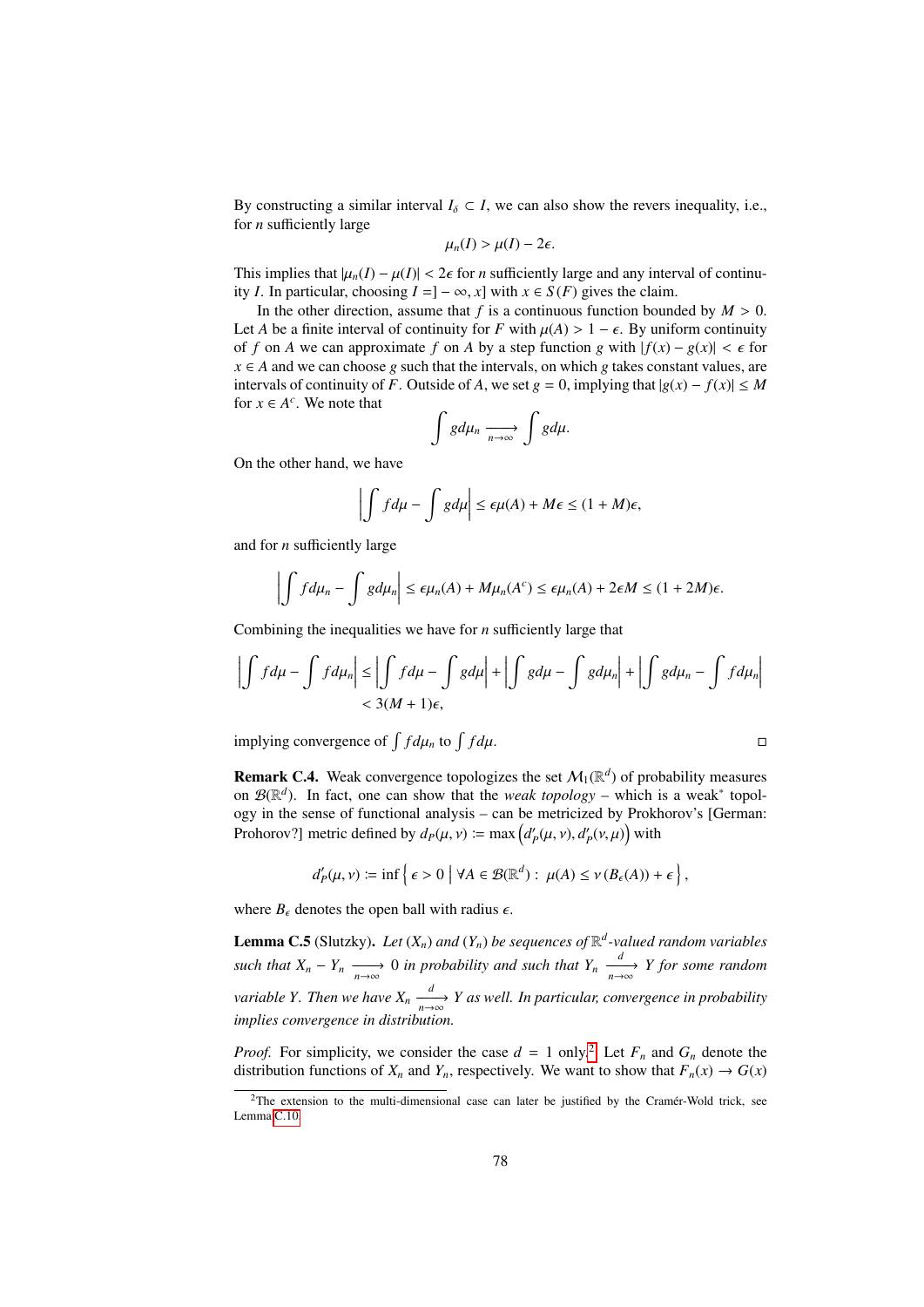for  $x \in S(G)$ , where *G* denotes the distribution function of *Y*. Notice that for any  $\epsilon > 0$ and  $x \in \mathbb{R}$ 

$$
\{X_n \leq x\} \subset \{Y_n \leq x + \epsilon\} \cup \{X_n - Y_n \leq -\epsilon\} \subset \{Y_n \leq x + \epsilon\} \cup \{\vert X_n - Y_n \vert \geq \epsilon\}.
$$

Thus,

(C.2) 
$$
F_n(x) \leq G_n(x+\epsilon) + P(|X_n - Y_n| \geq \epsilon).
$$

Now assume that  $x \in S(G)$ ,  $x + \epsilon \in S(G)$ . For *n* large enough we have

<span id="page-78-0"></span>
$$
F_n(x) \le G(x + \epsilon) + 2\epsilon.
$$

Since  $x \in S(G)$ , for any  $\delta > 0$  and any *n* large enough, this implies

$$
F_n(x) \le G(x) + \delta.
$$

By turning around the roles of  $F_n$  and  $G_n$  in [\(C.2\)](#page-78-0) and changing  $x \to x - \epsilon$ , we can also get for *n* large enough

$$
F_n(x) \ge G(x - \epsilon) - \epsilon,
$$

implying finally that  $F_n(x) \to G(x), x \in S(G)$ .

For the second part assume that  $X_n \to X$  in probability and set  $Y_n \equiv X$ . Then  $X_n \to X$  in distribution by the first part.

<span id="page-78-1"></span>**Corollary C.6.** Given a sequence of  $\mathbb{R}^d$ -valued random variables  $(X_n)$  and an  $\mathbb{R}^d$ *valued random variable X. Assume either of the following three conditions:*

- *a)*  $X_n \to X$  *almost surely:*
- *b*)  $X_n \to X$  *in*  $L^p(\Omega, \mathcal{F}, P)$  *for some*  $p \geq 1$ *;*
- *c*)  $X_n \to X$  *in probability.*

*Then*  $X_n \xrightarrow{d} X$ .

*Proof.* We already know by Lemma [C.1](#page-75-0) that a) and b) imply c). By Lemma [C.5,](#page-77-1) c) implies convergence in distribution.

Remark C.7. In fact, Corollary [C.6](#page-78-1) c) can be partially inverted: if we have a sequence of random variables  $X_n \xrightarrow[n \to \infty]{d} X_0$ , then one can find a probability space  $(\Omega', \mathcal{F}', P')$  and random variables  $X'_n : \Omega' \to \mathbb{R}^d$  with  $P_{X_n} = P'_{X'_n}, n \in \mathbb{N}_0$ , such that  $X'_n \to X'_0$  in  $(P')$ probability.

As a probabilistic property, weak convergence should be reflected by properties of the characteristic functions.

<span id="page-78-2"></span>**Theorem C.8** (Lévy's continuity theorem). Assume we are given a sequence  $\mu_n$  of probability measures on  $\mathbb{R}^d$ .

*(i)* If there is a probability measure  $\mu$  with  $\mu_n \xrightarrow[n \to \infty]{d} \mu$ , then the sequence  $\widehat{\mu_n}$  con*verges (uniformly on compact sets) to*  $\widehat{u}$ .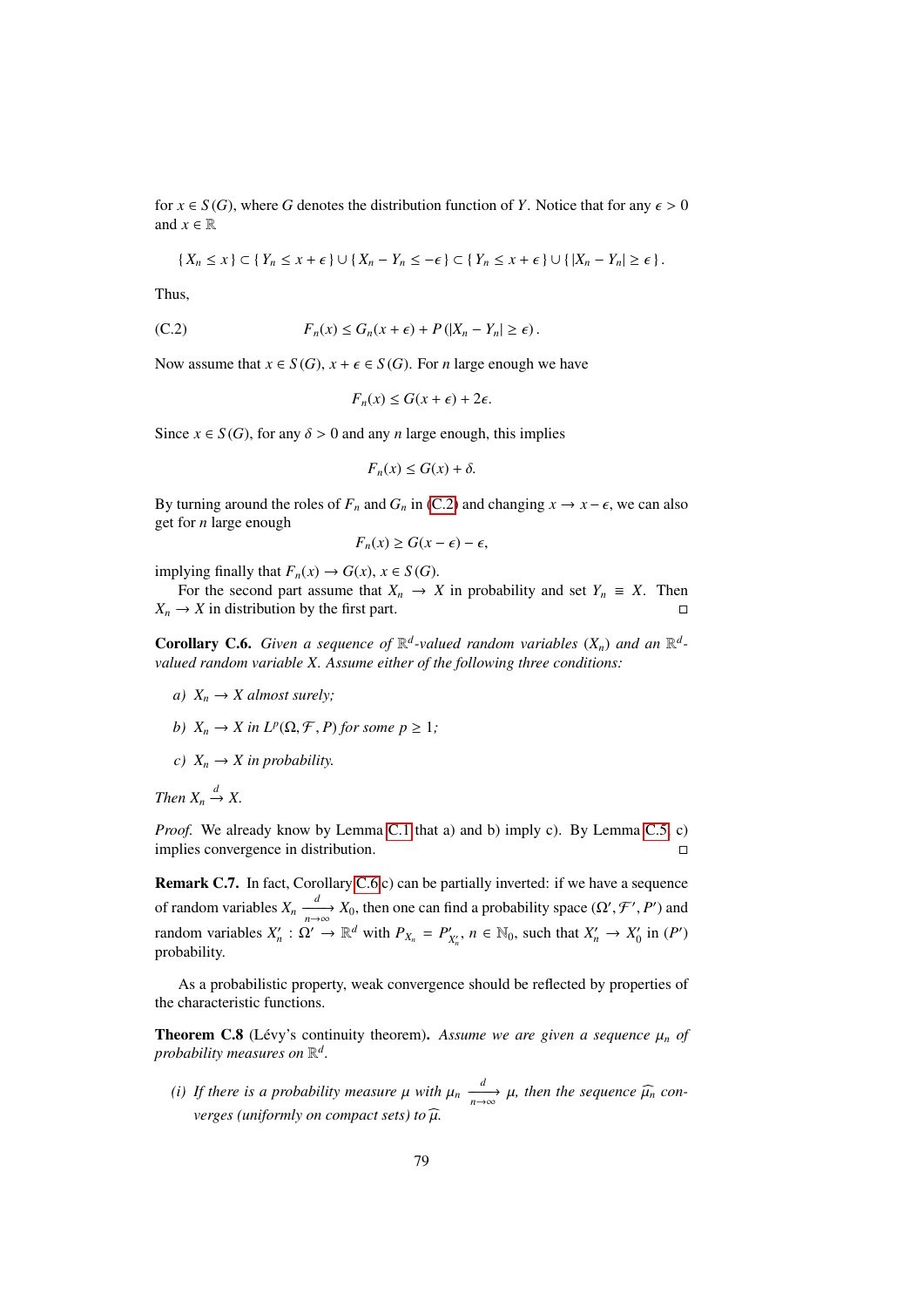*(ii)* Conversely, assume that  $\widehat{\mu}_n \xrightarrow[n \to \infty]{} f$  pointwise for some function  $f : \mathbb{R}^d \to \mathbb{C}$ (partially) continuous<sup>[3](#page-79-1)</sup> at 0. Then there is a probability measure  $\mu$  on  $(\mathbb{R}^d, \mathcal{B}(\mathbb{R}^d))$ *with*  $f = \widehat{\mu}$  *and*  $\mu_n \xrightarrow[n \to \infty]{d} \mu$ .

We skip the proof of this important theorem, since it relies on non-trivial results from functional analysis regarding relative sequential compactness in the metric space of probability measures.

<span id="page-79-2"></span>Theorem C.9 (Central limit theorem). *Let X<sup>n</sup> be a sequence of i.i.d. random variables taking values in*  $(\mathbb{R}^d, \mathcal{B}(\mathbb{R}^d))$  *and assume that*  $\mu := E[X_1] \in \mathbb{R}^d$  *and*  $\Sigma := cov[X_1] \in \mathbb{R}^{d \times d}$ <br>*exist* Then *exist. Then*

$$
\frac{\sum_{i=1}^{n}(X_i-\mu)}{\sqrt{n}}\xrightarrow[n\to\infty]{d}\mathcal{N}(0,\Sigma).
$$

*In particular, in the one-dimensional case, we can reformulate the result as*

$$
\frac{\sum_{i=1}^{n}(X_i-\mu)}{\sqrt{n}\sigma} \xrightarrow[n\to\infty]{d} \mathcal{N}(0,1),
$$

*provided that*  $\sigma^2 := \text{var}[X_1] > 0$ *.* 

*Proof.* We first give the proof in dimension  $d = 1$  for  $\sigma > 0$  – otherwise, there is nothing to prove. For ease of notation, we assume that  $\mu = 0$ . Since  $X_1$  is square integrable, Theorem [B.8](#page-73-1) implies that

$$
\varphi_{X_1}(u) = 1 - \frac{\sigma^2}{2}u^2 + o(u^2).
$$

By Theorem [2.25](#page-17-1) (ii) the characteristic function of the scaled partial sum  $S_n^* := \frac{1}{\sqrt{n\sigma}}$  $\sum_{l=1}^{n} X_l$ satisfies

$$
\varphi_{S_n^*}(u) = \prod_{l=1}^n \varphi_{\frac{X_l}{\sqrt{n}\sigma}}(u) = \left(\varphi_{X_l}\left(\frac{u}{\sqrt{n}\sigma}\right)\right)^n = \left(1 - \frac{u^2}{2n} + o(n^{-1})\right)^n \xrightarrow[n \to \infty]{} e^{-u^2/2}.
$$

Since  $e^{-u^2/2}$  is the characteristic function of the standard normal distribution, Theorem [C.8](#page-78-2) gives the result.

For the proof for the multi-dimensional case, we are going to use the following auxiliary result.

<span id="page-79-0"></span>**Lemma C.10** (Cramér-Wold). Given a sequence  $X_n$  of random variables in  $\mathbb{R}^d$ . Then *the sequence converges weakly to some random variable X if and only if for every u* ∈  $\mathbb{R}^d$  the sequence of one-dimensional random variables  $\langle u, X_n \rangle$  converges to some<br>random variable  $X^u$ . In that case  $\langle u, X \rangle$  has the same distribution as  $X^u$ . *random variable*  $X^u$ *. In that case,*  $\langle u, X \rangle$  *has the same distribution as*  $X^u$ *.* 

*Proof.* We only need to prove that convergence of  $\langle u, X_n \rangle$  in distribution for every  $u \in \mathbb{R}^d$  implies weak convergence of the sequence  $X_n$ . By Lévy's continuity theorem, we know that for every  $u \in \mathbb{R}^d$  the sequence of functions

$$
\varphi_{\langle u, X_n \rangle}(t) = E[e^{i \langle tu, X_n \rangle}] = \varphi_{X_n}(tu)
$$

<span id="page-79-1"></span><sup>&</sup>lt;sup>3</sup>This means that the functions  $x_i \mapsto f(x)$  is continuous for every component *i*.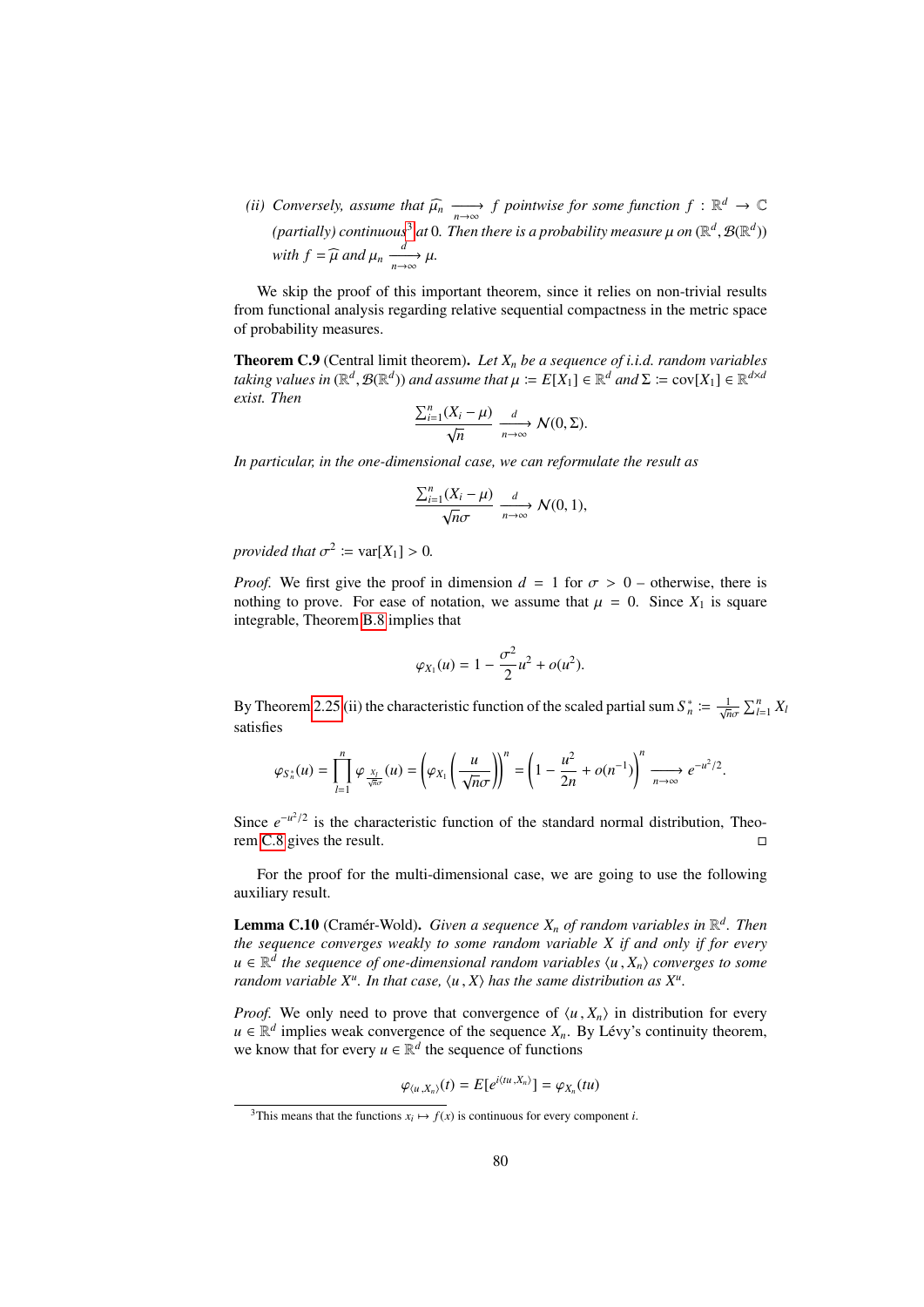converges to a continuous function  $f_u(t)$ . Clearly, there is a function  $f : \mathbb{R}^d \to \mathbb{C}$  such that  $f_u(t) = f(tu)$ . Now take  $1 \le l \le d$  and  $u = e_l$ . Again, by Theorem [C.8](#page-78-2) we have

$$
1 = f(0) = f_{e_l}(0) = \lim_{t \to 0} f_{e_l}(t) = \lim_{t \to 0} f(te_l),
$$

implying partial continuity of *f*. Thus, we can appeal to Lévy's continuity theorem for the last time and get weak convergence of the sequence  $X_n$  to a random variable  $X$  with characteristic function *f* .

Note that this, in turn, implies weak convergence of  $\langle u, X_n \rangle$  to  $\langle u, X \rangle$  because of tinuity of  $x \mapsto \langle u, x \rangle$ . continuity of  $x \mapsto \langle u, x \rangle$ .

*Proof of the multi-dimensional part of Theorem [C.9.](#page-79-2)* Now we assume that *X<sup>n</sup>* are *d*dimensional (again with  $\mu = 0$ ). By the one-dimensional version, we know that

$$
\frac{\sum_{i=1}^{n} \langle u, X_n \rangle}{\sqrt{n}} \xrightarrow[n \to \infty]{d} \mathcal{N}(0, \sigma_u^2),
$$

where  $\sigma_u^2 = \text{var}[\langle u, X_1 \rangle] = u^T \text{ cov}[X_1]u$  for every  $u \in \mathbb{R}^d$ . By Lemma [C.10,](#page-79-0) this implies weak convergence of  $\frac{1}{n} \sum_{i=1}^{n} X_i$  to some random variable X such that weak convergence of  $\frac{1}{\sqrt{n}} \sum_{i=1}^{n} X_i$  to some random variable *X* such that

$$
\forall u \in \mathbb{R}^d: \ \langle u, X \rangle \sim \mathcal{N}(0, u^T \Sigma u).
$$

In particular, we obtain

$$
\varphi_X(u)=E[e^{i\langle u,X\rangle}]=e^{-\frac{1}{2}u^T\Sigma u},
$$

implying that *X* ∼  $N(0, Σ)$  by Theorem [B.2.](#page-71-0)

Remark C.11. The *Berry-Esseen theorem* gives a non-asymptotic quantitative bound for the speed of convergence in the central limit theorem. Given i.i.d. real random variables  $X_n$  with  $E[X_1] = 0$  (w.l.o.g.) and var $[X_1] = \sigma^2 > 0$  such that  $\gamma := E\left[|X_1|^3\right]$  $\infty$ . Once again, let *S*<sup>\*</sup><sub>*n*</sub> = (*X*<sub>1</sub> + · · · + *X<sub>n</sub>*)/(  $\sqrt{n\sigma}$ ). There is a universal constant *C* (i.e., a constant independent of the sequence *X* and the parameters) such that for all *n* ∈ N a constant independent of the sequence  $X_n$  and the parameters) such that for all  $n \in \mathbb{N}$ 

$$
\sup_{x\in\mathbb{R}}\left|P(S_n^*\leq x)-\Phi(x)\right|\leq \frac{C\gamma}{\sigma^3\sqrt{n}},
$$

where Φ denotes the c.d.f. of the standard normal distribution. The constant *C* is not known, but one has an upper bound  $C \leq 0.4785$ .

Remark C.12. The central limit theorem can be generalized to non-identically distributed independent families of (real) random variables  $(X_n)$ . In this case, we say that the central limit theorem holds if

$$
\frac{\sum_{j=1}^{n}(X_j - E[X_j])}{\sqrt{\sum_{j=1}^{n} \text{var}[X_j]}} \xrightarrow[n \to \infty]{d} \mathcal{N}(0, 1).
$$

It turns out that the relevant sufficient condition for the central limit theorem is  $\lim_{n\to\infty} L_n(\epsilon) =$ 0 for every  $\epsilon > 0$ , where

(C.3) 
$$
L_n(\epsilon) := \frac{1}{s_n^2} \sum_{j=1}^n \int_{\{|x - E[X_j]| \ge \epsilon s_n\}} (x - E[X_j])^2 P_{X_j}(dx)
$$